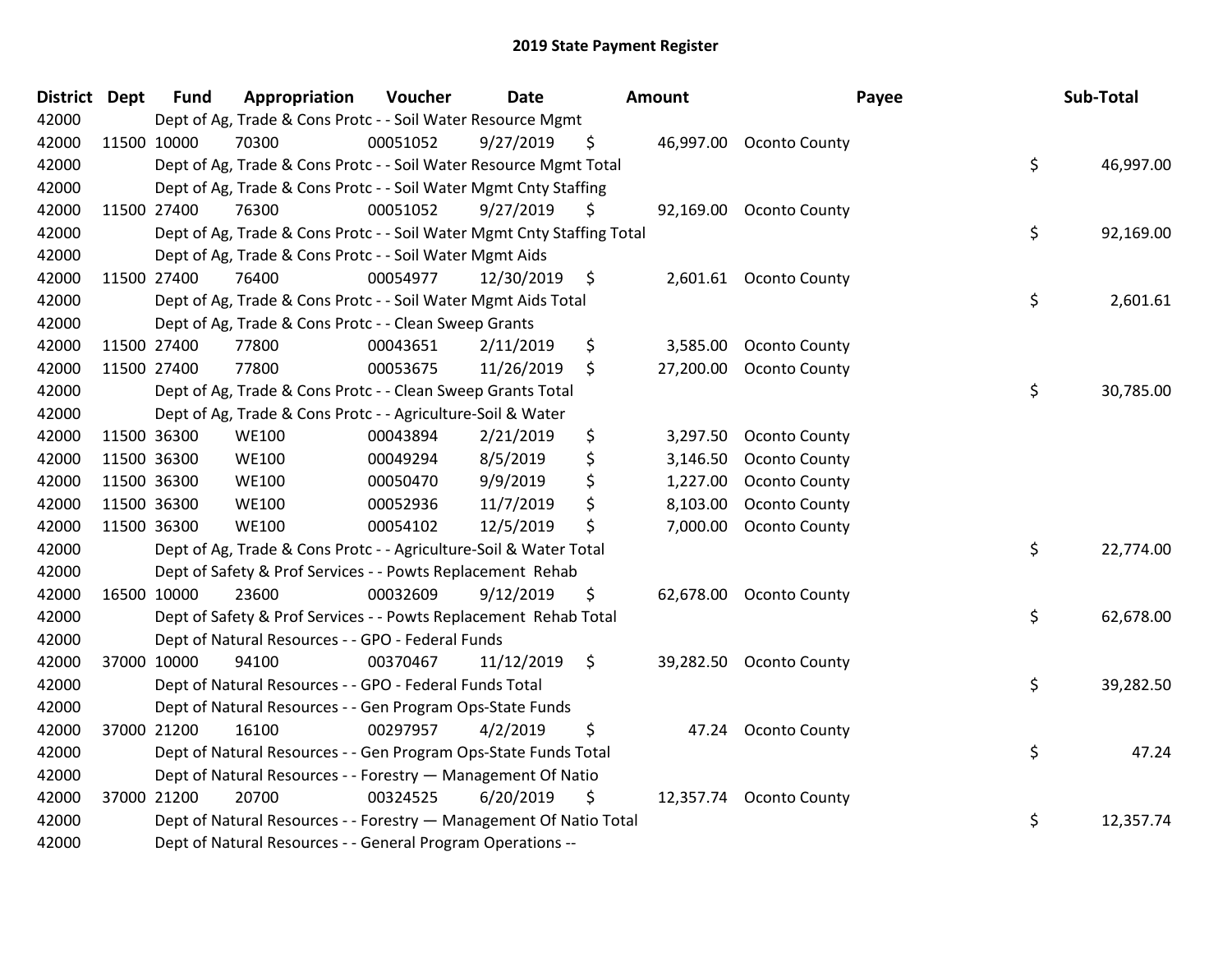| District Dept |             | <b>Fund</b> | Appropriation                                                      | Voucher  | Date       |     | <b>Amount</b> |                          | Payee | Sub-Total  |
|---------------|-------------|-------------|--------------------------------------------------------------------|----------|------------|-----|---------------|--------------------------|-------|------------|
| 42000         | 37000 21200 |             | 25400                                                              | 00297957 | 4/2/2019   | \$  | 472.40        | <b>Oconto County</b>     |       |            |
| 42000         | 37000 21200 |             | 25400                                                              | 00308893 | 4/2/2019   | \$  | 150.00        | <b>Oconto County</b>     |       |            |
| 42000         | 37000 21200 |             | 25400                                                              | 00308903 | 4/2/2019   | \$  | 270.00        | <b>Oconto County</b>     |       |            |
| 42000         | 37000 21200 |             | 25400                                                              | 00324524 | 6/13/2019  | \$  | 30.00         | Oconto County            |       |            |
| 42000         | 37000 21200 |             | 25400                                                              | 00350916 | 8/16/2019  | \$  | 150.00        | <b>Oconto County</b>     |       |            |
| 42000         | 37000 21200 |             | 25400                                                              | 00351137 | 8/22/2019  | \$  | 420.00        | <b>Oconto County</b>     |       |            |
| 42000         |             |             | Dept of Natural Resources - - General Program Operations -- Total  |          |            |     |               |                          | \$    | 1,492.40   |
| 42000         |             |             | Dept of Natural Resources - - GPO--State Funds                     |          |            |     |               |                          |       |            |
| 42000         | 37000 21200 |             | 36100                                                              | 00297957 | 4/2/2019   | \$  | 94.48         | <b>Oconto County</b>     |       |            |
| 42000         |             |             | Dept of Natural Resources - - GPO--State Funds Total               |          |            |     |               |                          | \$    | 94.48      |
| 42000         |             |             | Dept of Natural Resources - - GPO -Federal Funds                   |          |            |     |               |                          |       |            |
| 42000         | 37000 21200 |             | 38100                                                              | 00307379 | 3/27/2019  | \$  |               | 3,271.78 Oconto County   |       |            |
| 42000         |             |             | Dept of Natural Resources - - GPO -Federal Funds Total             |          |            |     |               |                          | \$    | 3,271.78   |
| 42000         |             |             | Dept of Natural Resources - - Ra- Utv Prj Aids, Gas Tax Pymt       |          |            |     |               |                          |       |            |
| 42000         | 37000 21200 |             | 54800                                                              | 00367349 | 10/28/2019 | \$  | 17,604.75     | <b>Oconto County</b>     |       |            |
| 42000         |             | 37000 21200 | 54800                                                              | 00367350 | 10/28/2019 | \$  | 9,540.00      | <b>Oconto County</b>     |       |            |
| 42000         | 37000 21200 |             | 54800                                                              | 00367358 | 10/28/2019 | \$. |               | 21,060.00 Oconto County  |       |            |
| 42000         |             |             | Dept of Natural Resources - - Ra- Utv Prj Aids, Gas Tax Pymt Total |          |            |     |               |                          | \$    | 48,204.75  |
| 42000         |             |             | Dept of Natural Resources - - Enf A - Boating Enforcement          |          |            |     |               |                          |       |            |
| 42000         | 37000 21200 |             | 55000                                                              | 00307379 | 3/27/2019  | \$  |               | 6,161.27 Oconto County   |       |            |
| 42000         |             |             | Dept of Natural Resources - - Enf A - Boating Enforcement Total    |          |            |     |               |                          | \$    | 6,161.27   |
| 42000         |             |             | Dept of Natural Resources - - Enf A - Atv & Utv Enforcement        |          |            |     |               |                          |       |            |
| 42000         | 37000 21200 |             | 55100                                                              | 00359138 | 9/18/2019  | \$  |               | 105,065.50 Oconto County |       |            |
| 42000         |             |             | Dept of Natural Resources - - Enf A - Atv & Utv Enforcement Total  |          |            |     |               |                          | \$    | 105,065.50 |
| 42000         |             |             | Dept of Natural Resources - - Enf A - Snow Enforcement             |          |            |     |               |                          |       |            |
| 42000         | 37000 21200 |             | 55200                                                              | 00359330 | 9/20/2019  | \$  |               | 19,034.81 Oconto County  |       |            |
| 42000         |             |             | Dept of Natural Resources - - Enf A - Snow Enforcement Total       |          |            |     |               |                          | \$    | 19,034.81  |
| 42000         |             |             | Dept of Natural Resources - - Wildlife Damage Claims & Abat        |          |            |     |               |                          |       |            |
| 42000         | 37000 21200 |             | 55300                                                              | 00291585 | 1/30/2019  | \$  | 904.61        | <b>Oconto County</b>     |       |            |
| 42000         | 37000 21200 |             | 55300                                                              | 00345586 | 8/1/2019   | \$  |               | 2,059.02 Oconto County   |       |            |
| 42000         |             |             | Dept of Natural Resources - - Wildlife Damage Claims & Abat Total  |          |            |     |               |                          | \$    | 2,963.63   |
| 42000         |             |             | Dept of Natural Resources - - Resaids - County Cons Aids           |          |            |     |               |                          |       |            |
| 42000         | 37000 21200 |             | 56300                                                              | 00299935 | 2/26/2019  | \$  | 4,033.00      | <b>Oconto County</b>     |       |            |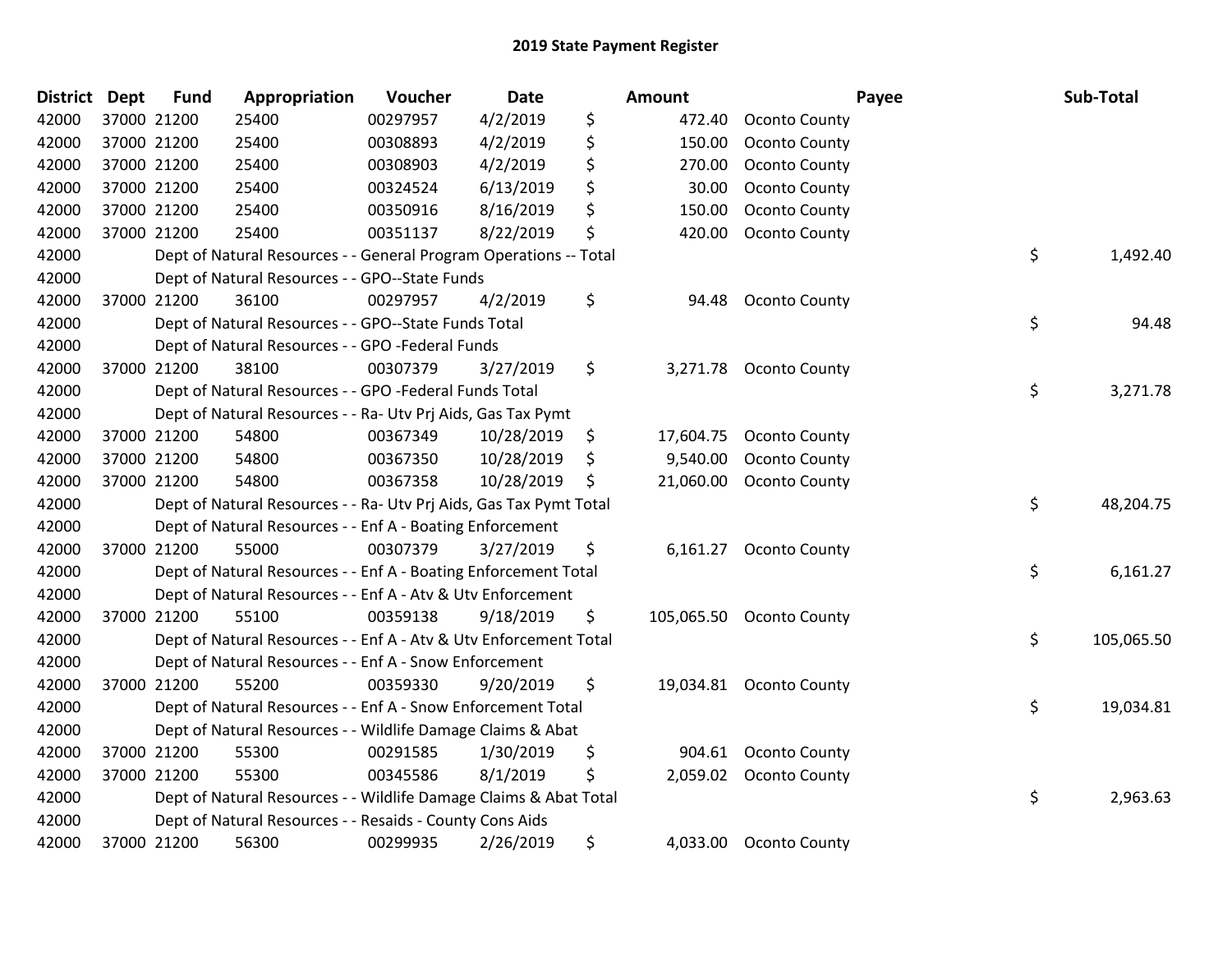| <b>District Dept</b> |             | <b>Fund</b> | Appropriation                                                      | Voucher  | <b>Date</b> | <b>Amount</b>    |                        | Payee | Sub-Total  |
|----------------------|-------------|-------------|--------------------------------------------------------------------|----------|-------------|------------------|------------------------|-------|------------|
| 42000                |             |             | Dept of Natural Resources - - Resaids - County Cons Aids Total     |          |             |                  |                        | \$    | 4,033.00   |
| 42000                |             |             | Dept of Natural Resources - - Ra- Fish, WI & Forestry              |          |             |                  |                        |       |            |
| 42000                |             | 37000 21200 | 56400                                                              | 00301421 | 2/28/2019   | \$               | 2,047.18 Oconto County |       |            |
| 42000                |             |             | Dept of Natural Resources - - Ra- Fish, WI & Forestry Total        |          |             |                  |                        | \$    | 2,047.18   |
| 42000                |             |             | Dept of Natural Resources - - Resaids - Forest Croplnd & Mfl       |          |             |                  |                        |       |            |
| 42000                | 37000 21200 |             | 56600                                                              | 00359796 | 9/23/2019   | \$<br>24,279.02  | <b>Oconto County</b>   |       |            |
| 42000                |             |             | Dept of Natural Resources - - Resaids - Forest CropInd & Mfl Total |          |             |                  |                        | \$    | 24,279.02  |
| 42000                |             |             | Dept of Natural Resources - - Resaids - Cnty Forst & Admin         |          |             |                  |                        |       |            |
| 42000                | 37000 21200 |             | 57200                                                              | 00301297 | 3/1/2019    | \$<br>44,960.10  | <b>Oconto County</b>   |       |            |
| 42000                | 37000 21200 |             | 57200                                                              | 00376839 | 12/19/2019  | \$<br>6,000.00   | <b>Oconto County</b>   |       |            |
| 42000                |             |             | Dept of Natural Resources - - Resaids - Cnty Forst & Admin Total   |          |             |                  |                        | \$    | 50,960.10  |
| 42000                |             |             | Dept of Natural Resources - - Ra- Cnty Snow Trail & Area Aid       |          |             |                  |                        |       |            |
| 42000                | 37000 21200 |             | 57400                                                              | 00370227 | 11/6/2019   | \$<br>1,650.00   | <b>Oconto County</b>   |       |            |
| 42000                |             |             | Dept of Natural Resources - - Ra- Cnty Snow Trail & Area Aid Total |          |             |                  |                        | \$    | 1,650.00   |
| 42000                |             |             | Dept of Natural Resources - - Ra- Snowmobile Trail Areas           |          |             |                  |                        |       |            |
| 42000                | 37000 21200 |             | 57500                                                              | 00293282 | 1/23/2019   | \$<br>44,951.55  | <b>Oconto County</b>   |       |            |
| 42000                | 37000 21200 |             | 57500                                                              | 00346739 | 8/5/2019    | \$<br>63,150.00  | <b>Oconto County</b>   |       |            |
| 42000                | 37000 21200 |             | 57500                                                              | 00360170 | 10/7/2019   | \$<br>115,423.08 | <b>Oconto County</b>   |       |            |
| 42000                | 37000 21200 |             | 57500                                                              | 00360558 | 9/26/2019   | \$<br>63,285.00  | <b>Oconto County</b>   |       |            |
| 42000                |             |             | Dept of Natural Resources - - Ra- Snowmobile Trail Areas Total     |          |             |                  |                        | \$    | 286,809.63 |
| 42000                |             |             | Dept of Natural Resources - - Ra- Atv Prj Aids, Gas Tax Pymt       |          |             |                  |                        |       |            |
| 42000                |             | 37000 21200 | 57600                                                              | 00370356 | 11/13/2019  | \$<br>29,657.50  | <b>Oconto County</b>   |       |            |
| 42000                | 37000 21200 |             | 57600                                                              | 00370358 | 11/13/2019  | \$<br>4,817.39   | <b>Oconto County</b>   |       |            |
| 42000                | 37000 21200 |             | 57600                                                              | 00370361 | 11/13/2019  | \$<br>29,549.00  | <b>Oconto County</b>   |       |            |
| 42000                | 37000 21200 |             | 57600                                                              | 00370363 | 11/13/2019  | \$<br>4,834.94   | Oconto County          |       |            |
| 42000                |             |             | Dept of Natural Resources - - Ra- Atv Prj Aids, Gas Tax Pymt Total |          |             |                  |                        | \$    | 68,858.83  |
| 42000                |             |             | Dept of Natural Resources - - Resaids - Nat Forest Income          |          |             |                  |                        |       |            |
| 42000                | 37000 21200 |             | 58200                                                              | 00315839 | 5/3/2019    | \$<br>6,582.59   | <b>Oconto County</b>   |       |            |
| 42000                |             |             | Dept of Natural Resources - - Resaids - Nat Forest Income Total    |          |             |                  |                        | \$    | 6,582.59   |
| 42000                |             |             | Dept of Natural Resources - - Resaids - Pymt In Lieu Tax Fed       |          |             |                  |                        |       |            |
| 42000                | 37000 21200 |             | 58400                                                              | 00364667 | 10/15/2019  | \$<br>80.27      | <b>Oconto County</b>   |       |            |
| 42000                |             |             | Dept of Natural Resources - - Resaids - Pymt In Lieu Tax Fed Total |          |             |                  |                        | \$    | 80.27      |
| 42000                |             |             | Dept of Natural Resources - - Ea - Lake Protection                 |          |             |                  |                        |       |            |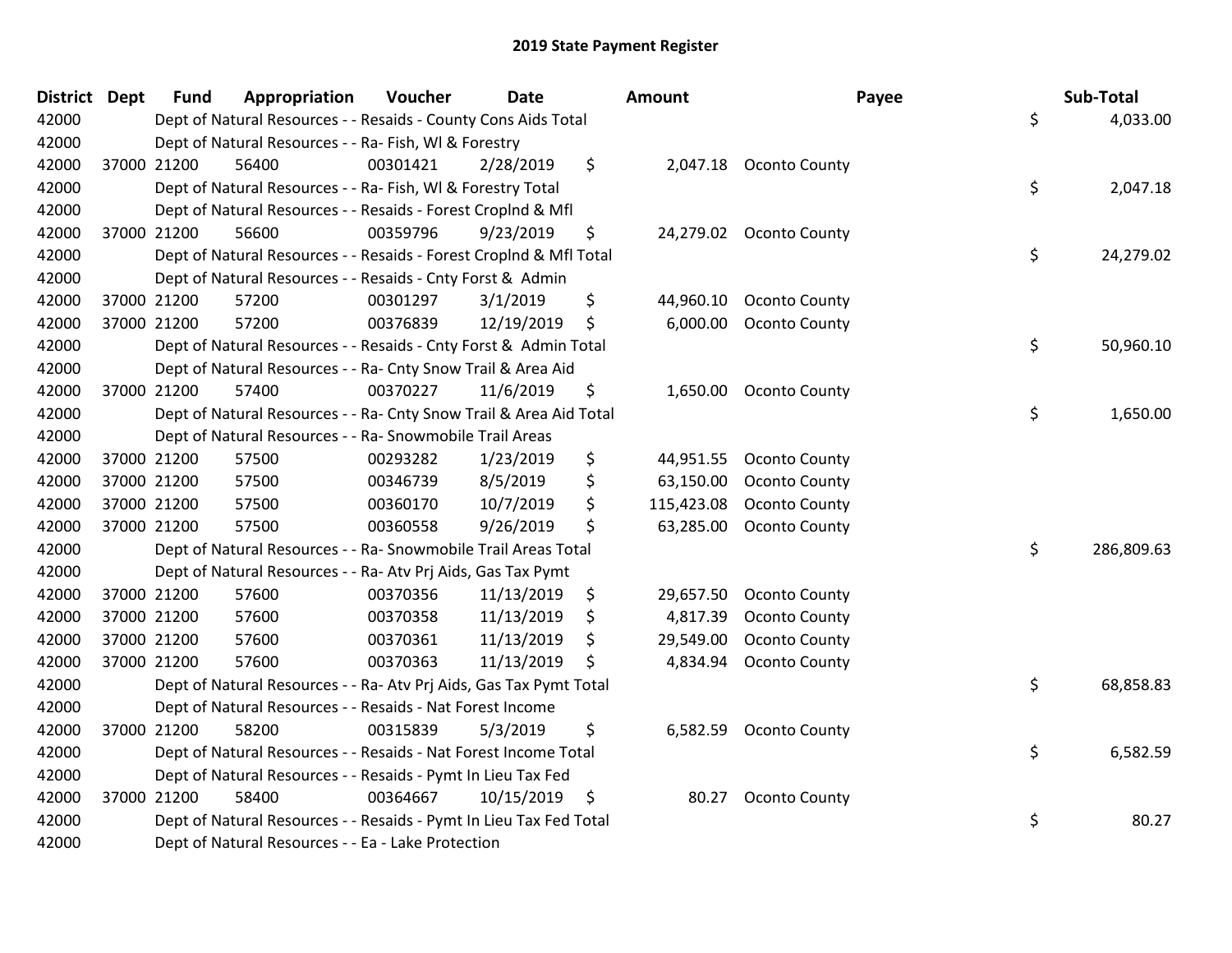| <b>District Dept</b> |             | <b>Fund</b> | Appropriation                                                      | Voucher  | <b>Date</b> | Amount           |                          | Payee | Sub-Total  |
|----------------------|-------------|-------------|--------------------------------------------------------------------|----------|-------------|------------------|--------------------------|-------|------------|
| 42000                | 37000 21200 |             | 66300                                                              | 00288492 | 1/7/2019    | \$<br>12,909.53  | <b>Oconto County</b>     |       |            |
| 42000                | 37000 21200 |             | 66300                                                              | 00307180 | 3/27/2019   | \$<br>13,926.14  | <b>Oconto County</b>     |       |            |
| 42000                | 37000 21200 |             | 66300                                                              | 00307184 | 3/27/2019   | \$<br>3,971.45   | Oconto County            |       |            |
| 42000                | 37000 21200 |             | 66300                                                              | 00307185 | 3/27/2019   | \$<br>16,674.78  | <b>Oconto County</b>     |       |            |
| 42000                | 37000 21200 |             | 66300                                                              | 00307490 | 4/1/2019    | \$<br>3,049.75   | <b>Oconto County</b>     |       |            |
| 42000                |             |             | Dept of Natural Resources - - Ea - Lake Protection Total           |          |             |                  |                          | \$    | 50,531.65  |
| 42000                |             |             | Dept of Natural Resources - - GPO--State Funds                     |          |             |                  |                          |       |            |
| 42000                | 37000 21200 |             | 86100                                                              | 00360082 | 10/4/2019   | \$<br>2.00       | <b>Oconto County</b>     |       |            |
| 42000                | 37000 21200 |             | 86100                                                              | 00374988 | 12/6/2019   | \$<br>7.00       | <b>Oconto County</b>     |       |            |
| 42000                |             |             | Dept of Natural Resources - - GPO--State Funds Total               |          |             |                  |                          | \$    | 9.00       |
| 42000                |             |             | Dept of Natural Resources - - GPO-Environmental Fund               |          |             |                  |                          |       |            |
| 42000                | 37000 27400 |             | 46100                                                              | 00373041 | 11/25/2019  | \$<br>2.00       | <b>Oconto County</b>     |       |            |
| 42000                |             |             | Dept of Natural Resources - - GPO-Environmental Fund Total         |          |             |                  |                          | \$    | 2.00       |
| 42000                |             |             | Dept of Natural Resources - - Fin Asst For Responsible Units       |          |             |                  |                          |       |            |
| 42000                | 37000 27400 |             | 67000                                                              | 00322950 | 5/22/2019   | \$               | 159,918.72 Oconto County |       |            |
| 42000                |             |             | Dept of Natural Resources - - Fin Asst For Responsible Units Total |          |             |                  |                          | \$    | 159,918.72 |
| 42000                |             |             | Dept of Natural Resources - - Recycling Consolidation Grants       |          |             |                  |                          |       |            |
| 42000                | 37000 27400 |             | 67300                                                              | 00322950 | 5/22/2019   | \$               | 5,138.55 Oconto County   |       |            |
| 42000                |             |             | Dept of Natural Resources - - Recycling Consolidation Grants Total |          |             |                  |                          | \$    | 5,138.55   |
| 42000                |             |             | Dept of Natural Resources - - Land Acquisition                     |          |             |                  |                          |       |            |
| 42000                | 37000 36300 |             | TA100                                                              | 00357861 | 9/17/2019   | \$<br>5.00       | <b>Oconto County</b>     |       |            |
| 42000                | 37000 36300 |             | TA100                                                              | 00363640 | 10/21/2019  | \$<br>4.00       | Oconto County            |       |            |
| 42000                |             |             | Dept of Natural Resources - - Land Acquisition Total               |          |             |                  |                          | \$    | 9.00       |
| 42000                |             |             | WI Dept of Transportation - - Eldly&Disa Co/Aid Sf                 |          |             |                  |                          |       |            |
| 42000                | 39500 21100 |             | 16800                                                              | 00353428 | 2/19/2019   | \$<br>104,141.00 | <b>Oconto County</b>     |       |            |
| 42000                |             |             | WI Dept of Transportation - - Eldly&Disa Co/Aid Sf Total           |          |             |                  |                          | \$    | 104,141.00 |
| 42000                |             |             | WI Dept of Transportation - - County Forest Aids                   |          |             |                  |                          |       |            |
| 42000                | 39500 21100 |             | 17000                                                              | 00357947 | 3/8/2019    | \$               | 11,633.64 Oconto County  |       |            |
| 42000                |             |             | WI Dept of Transportation - - County Forest Aids Total             |          |             |                  |                          | \$    | 11,633.64  |
| 42000                |             |             | WI Dept of Transportation - - Hwy Sfty Loc Aid Ffd                 |          |             |                  |                          |       |            |
| 42000                | 39500 21100 |             | 18500                                                              | 00379343 | 5/31/2019   | \$<br>1,995.23   | <b>Oconto County</b>     |       |            |
| 42000                | 39500 21100 |             | 18500                                                              | 00396326 | 7/3/2019    | \$<br>3,692.32   | <b>Oconto County</b>     |       |            |
| 42000                | 39500 21100 |             | 18500                                                              | 00415399 | 7/24/2019   | \$               | 1,729.35 Oconto County   |       |            |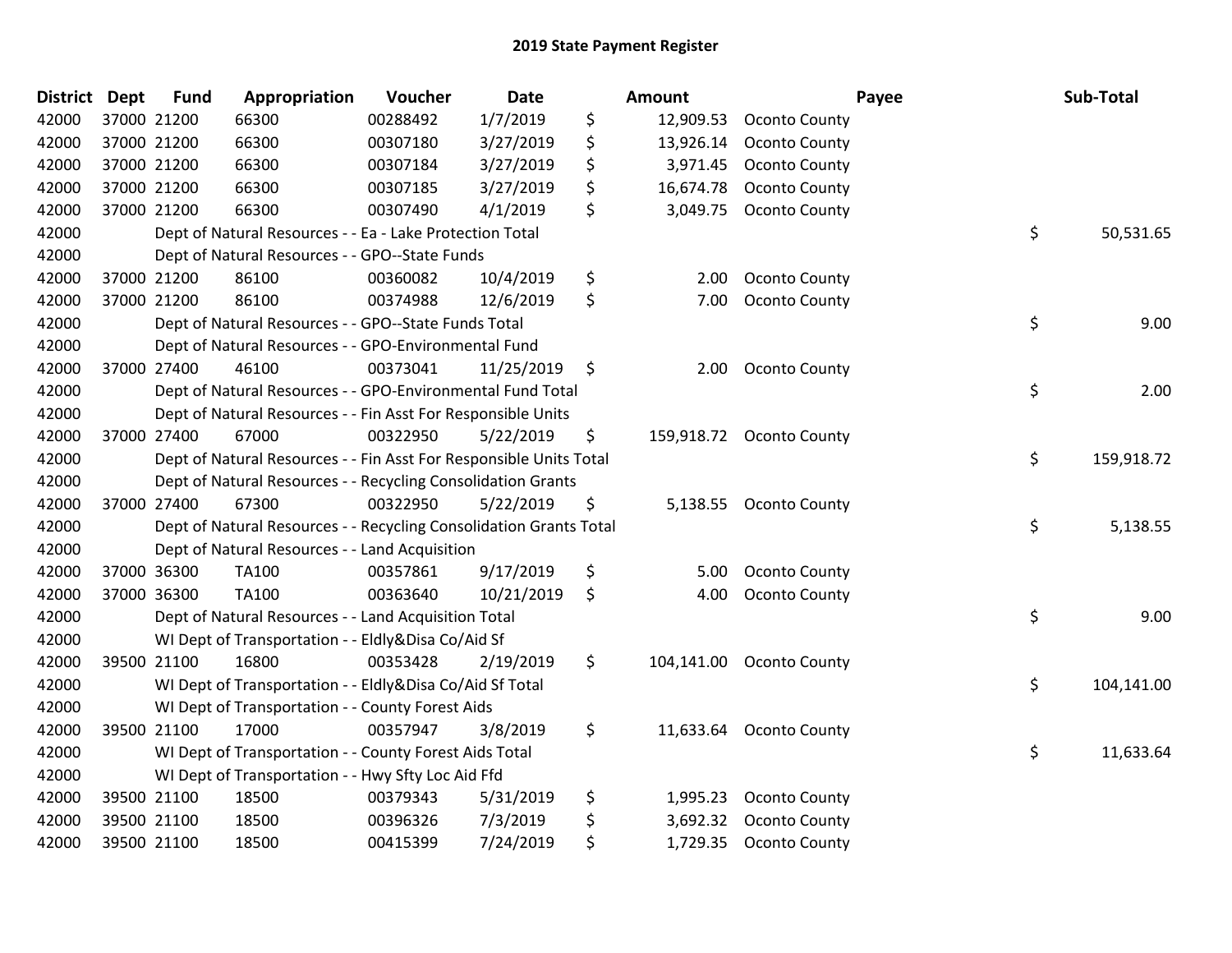| <b>District</b> | <b>Dept</b> | <b>Fund</b> | Appropriation                                            | Voucher  | <b>Date</b> | <b>Amount</b>    |                          | Payee | Sub-Total    |
|-----------------|-------------|-------------|----------------------------------------------------------|----------|-------------|------------------|--------------------------|-------|--------------|
| 42000           |             | 39500 21100 | 18500                                                    | 00421177 | 8/12/2019   | \$<br>2,176.92   | <b>Oconto County</b>     |       |              |
| 42000           | 39500 21100 |             | 18500                                                    | 00443725 | 10/4/2019   | \$<br>4,784.16   | <b>Oconto County</b>     |       |              |
| 42000           |             | 39500 21100 | 18500                                                    | 00469415 | 12/10/2019  | \$<br>15,696.65  | <b>Oconto County</b>     |       |              |
| 42000           |             | 39500 21100 | 18500                                                    | 00474814 | 12/27/2019  | \$<br>3,518.28   | Oconto County            |       |              |
| 42000           |             |             | WI Dept of Transportation - - Hwy Sfty Loc Aid Ffd Total |          |             |                  |                          | \$    | 33,592.91    |
| 42000           |             |             | WI Dept of Transportation - - Trans Aids To Co.-Sf       |          |             |                  |                          |       |              |
| 42000           |             | 39500 21100 | 19000                                                    | 00335814 | 1/7/2019    | \$<br>256,201.35 | <b>Oconto County</b>     |       |              |
| 42000           | 39500 21100 |             | 19000                                                    | 00401139 | 7/1/2019    | \$<br>512,402.70 | <b>Oconto County</b>     |       |              |
| 42000           | 39500 21100 |             | 19000                                                    | 00443957 | 10/7/2019   | \$<br>256,201.36 | <b>Oconto County</b>     |       |              |
| 42000           |             |             | WI Dept of Transportation - - Trans Aids To Co.-Sf Total |          |             |                  |                          | \$    | 1,024,805.41 |
| 42000           |             |             | WI Dept of Transportation - - Local Rds, Grants Sf       |          |             |                  |                          |       |              |
| 42000           |             | 39500 21100 | 27000                                                    | 00452820 | 10/25/2019  | \$               | 344,092.74 Oconto County |       |              |
| 42000           |             |             | WI Dept of Transportation - - Local Rds, Grants Sf Total |          |             |                  |                          | \$    | 344,092.74   |
| 42000           |             |             | WI Dept of Transportation - - Loc Brdg Imp Asst Lf       |          |             |                  |                          |       |              |
| 42000           |             | 39500 21100 | 27500                                                    | 00357912 | 3/4/2019    | \$<br>3,000.00   | <b>Oconto County</b>     |       |              |
| 42000           |             |             | WI Dept of Transportation - - Loc Brdg Imp Asst Lf Total |          |             |                  |                          | \$    | 3,000.00     |
| 42000           |             |             | WI Dept of Transportation - - Loc Rd Imp Prg St Fd       |          |             |                  |                          |       |              |
| 42000           |             | 39500 21100 | 27800                                                    | 00465325 | 11/29/2019  | \$<br>6,710.17   | <b>Oconto County</b>     |       |              |
| 42000           |             |             | WI Dept of Transportation - - Loc Rd Imp Prg St Fd Total |          |             |                  |                          | \$    | 6,710.17     |
| 42000           |             |             | WI Dept of Transportation - - St Hwy Rehab, Sf           |          |             |                  |                          |       |              |
| 42000           |             | 39500 21100 | 36300                                                    | 00341683 | 1/25/2019   | \$<br>20.00      | <b>Oconto County</b>     |       |              |
| 42000           |             | 39500 21100 | 36300                                                    | 00372437 | 5/3/2019    | \$<br>40.00      | Oconto County            |       |              |
| 42000           |             | 39500 21100 | 36300                                                    | 00382449 | 5/31/2019   | \$<br>3.00       | <b>Oconto County</b>     |       |              |
| 42000           |             | 39500 21100 | 36300                                                    | 00416963 | 7/29/2019   | \$<br>4,701.06   | <b>Oconto County</b>     |       |              |
| 42000           |             | 39500 21100 | 36300                                                    | 00436465 | 10/4/2019   | \$<br>3.00       | Oconto County            |       |              |
| 42000           |             | 39500 21100 | 36300                                                    | 00466170 | 11/29/2019  | \$<br>40,180.35  | <b>Oconto County</b>     |       |              |
| 42000           |             | 39500 21100 | 36300                                                    | 00475087 | 12/30/2019  | \$<br>6,240.29   | Oconto County            |       |              |
| 42000           |             |             | WI Dept of Transportation - - St Hwy Rehab, Sf Total     |          |             |                  |                          | \$    | 51,187.70    |
| 42000           |             |             | WI Dept of Transportation - - Hwy Mgmt & Opers Sf        |          |             |                  |                          |       |              |
| 42000           |             | 39500 21100 | 36500                                                    | 00334402 | 1/11/2019   | \$<br>378.00     | <b>Oconto County</b>     |       |              |
| 42000           |             | 39500 21100 | 36500                                                    | 00350331 | 2/22/2019   | \$<br>756.00     | Oconto County            |       |              |
| 42000           |             | 39500 21100 | 36500                                                    | 00368257 | 4/4/2019    | \$<br>303.13     | <b>Oconto County</b>     |       |              |
| 42000           |             | 39500 21100 | 36500                                                    | 00372565 | 5/8/2019    | \$<br>378.00     | <b>Oconto County</b>     |       |              |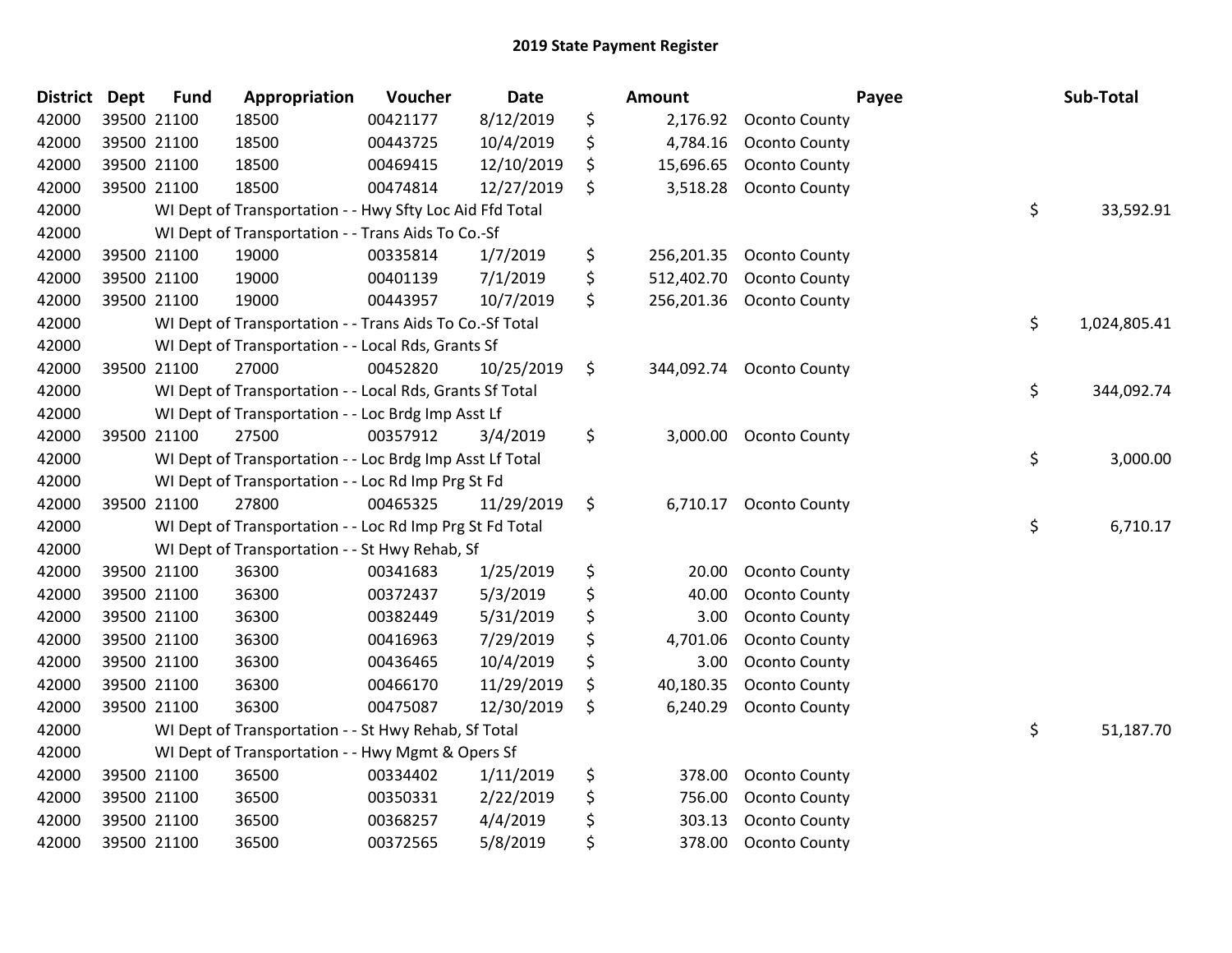| <b>District</b> | <b>Dept</b> | <b>Fund</b> | Appropriation                                           | Voucher  | Date       | <b>Amount</b>    |                      | Payee | Sub-Total          |
|-----------------|-------------|-------------|---------------------------------------------------------|----------|------------|------------------|----------------------|-------|--------------------|
| 42000           |             | 39500 21100 | 36500                                                   | 00385798 | 5/22/2019  | \$<br>378.00     | <b>Oconto County</b> |       |                    |
| 42000           |             | 39500 21100 | 36500                                                   | 00394851 | 6/18/2019  | \$<br>378.00     | <b>Oconto County</b> |       |                    |
| 42000           |             | 39500 21100 | 36500                                                   | 00416963 | 7/29/2019  | \$<br>378.00     | <b>Oconto County</b> |       |                    |
| 42000           |             | 39500 21100 | 36500                                                   | 00425579 | 8/19/2019  | \$<br>378.00     | <b>Oconto County</b> |       |                    |
| 42000           |             | 39500 21100 | 36500                                                   | 00447987 | 10/11/2019 | \$<br>378.00     | Oconto County        |       |                    |
| 42000           |             | 39500 21100 | 36500                                                   | 00465418 | 11/26/2019 | \$<br>378.00     | <b>Oconto County</b> |       |                    |
| 42000           |             | 39500 21100 | 36500                                                   | 00466170 | 11/29/2019 | \$<br>378.00     | Oconto County        |       |                    |
| 42000           |             | 39500 21100 | 36500                                                   | 00475087 | 12/30/2019 | \$<br>378.00     | <b>Oconto County</b> |       |                    |
| 42000           |             |             | WI Dept of Transportation - - Hwy Mgmt & Opers Sf Total |          |            |                  |                      |       | \$<br>4,839.13     |
| 42000           |             |             | WI Dept of Transportation - - Routine Maint Sf          |          |            |                  |                      |       |                    |
| 42000           |             | 39500 21100 | 36800                                                   | 00334402 | 1/11/2019  | \$<br>87,269.22  | <b>Oconto County</b> |       |                    |
| 42000           |             | 39500 21100 | 36800                                                   | 00350331 | 2/22/2019  | \$<br>236,358.03 | <b>Oconto County</b> |       |                    |
| 42000           |             | 39500 21100 | 36800                                                   | 00361955 | 3/19/2019  | \$<br>68,392.37  | <b>Oconto County</b> |       |                    |
| 42000           |             | 39500 21100 | 36800                                                   | 00368257 | 4/4/2019   | \$<br>122,683.33 | <b>Oconto County</b> |       |                    |
| 42000           |             | 39500 21100 | 36800                                                   | 00372565 | 5/8/2019   | \$<br>296,968.20 | <b>Oconto County</b> |       |                    |
| 42000           |             | 39500 21100 | 36800                                                   | 00385798 | 5/22/2019  | \$<br>230,707.50 | Oconto County        |       |                    |
| 42000           |             | 39500 21100 | 36800                                                   | 00394851 | 6/18/2019  | \$<br>123,421.08 | Oconto County        |       |                    |
| 42000           |             | 39500 21100 | 36800                                                   | 00416963 | 7/29/2019  | \$<br>87,067.23  | Oconto County        |       |                    |
| 42000           | 39500 21100 |             | 36800                                                   | 00425579 | 8/19/2019  | \$<br>165,284.37 | <b>Oconto County</b> |       |                    |
| 42000           |             | 39500 21100 | 36800                                                   | 00426657 | 8/22/2019  | \$<br>40,648.96  | <b>Oconto County</b> |       |                    |
| 42000           |             | 39500 21100 | 36800                                                   | 00426659 | 8/22/2019  | \$<br>514.54     | Oconto County        |       |                    |
| 42000           |             | 39500 21100 | 36800                                                   | 00447987 | 10/11/2019 | \$<br>117,034.69 | <b>Oconto County</b> |       |                    |
| 42000           |             | 39500 21100 | 36800                                                   | 00465418 | 11/26/2019 | \$<br>41,295.59  | <b>Oconto County</b> |       |                    |
| 42000           |             | 39500 21100 | 36800                                                   | 00466170 | 11/29/2019 | \$<br>32,013.40  | <b>Oconto County</b> |       |                    |
| 42000           |             | 39500 21100 | 36800                                                   | 00475087 | 12/30/2019 | \$<br>117,249.53 | Oconto County        |       |                    |
| 42000           |             |             | WI Dept of Transportation - - Routine Maint Sf Total    |          |            |                  |                      |       | \$<br>1,766,908.04 |
| 42000           |             |             | WI Dept of Transportation - - Adm & Planning Sfd        |          |            |                  |                      |       |                    |
| 42000           |             | 39500 21100 | 36900                                                   | 00394851 | 6/18/2019  | \$<br>178.34     | <b>Oconto County</b> |       |                    |
| 42000           |             | 39500 21100 | 36900                                                   | 00416963 | 7/29/2019  | \$<br>1,015.01   | <b>Oconto County</b> |       |                    |
| 42000           |             |             | WI Dept of Transportation - - Adm & Planning Sfd Total  |          |            |                  |                      |       | \$<br>1,193.35     |
| 42000           |             |             | WI Dept of Transportation - - St Hwy Rehab Fed Fd       |          |            |                  |                      |       |                    |
| 42000           |             | 39500 21100 | 38300                                                   | 00394851 | 6/18/2019  | \$<br>2,480.03   | <b>Oconto County</b> |       |                    |
| 42000           |             | 39500 21100 | 38300                                                   | 00416963 | 7/29/2019  | \$<br>50.06      | <b>Oconto County</b> |       |                    |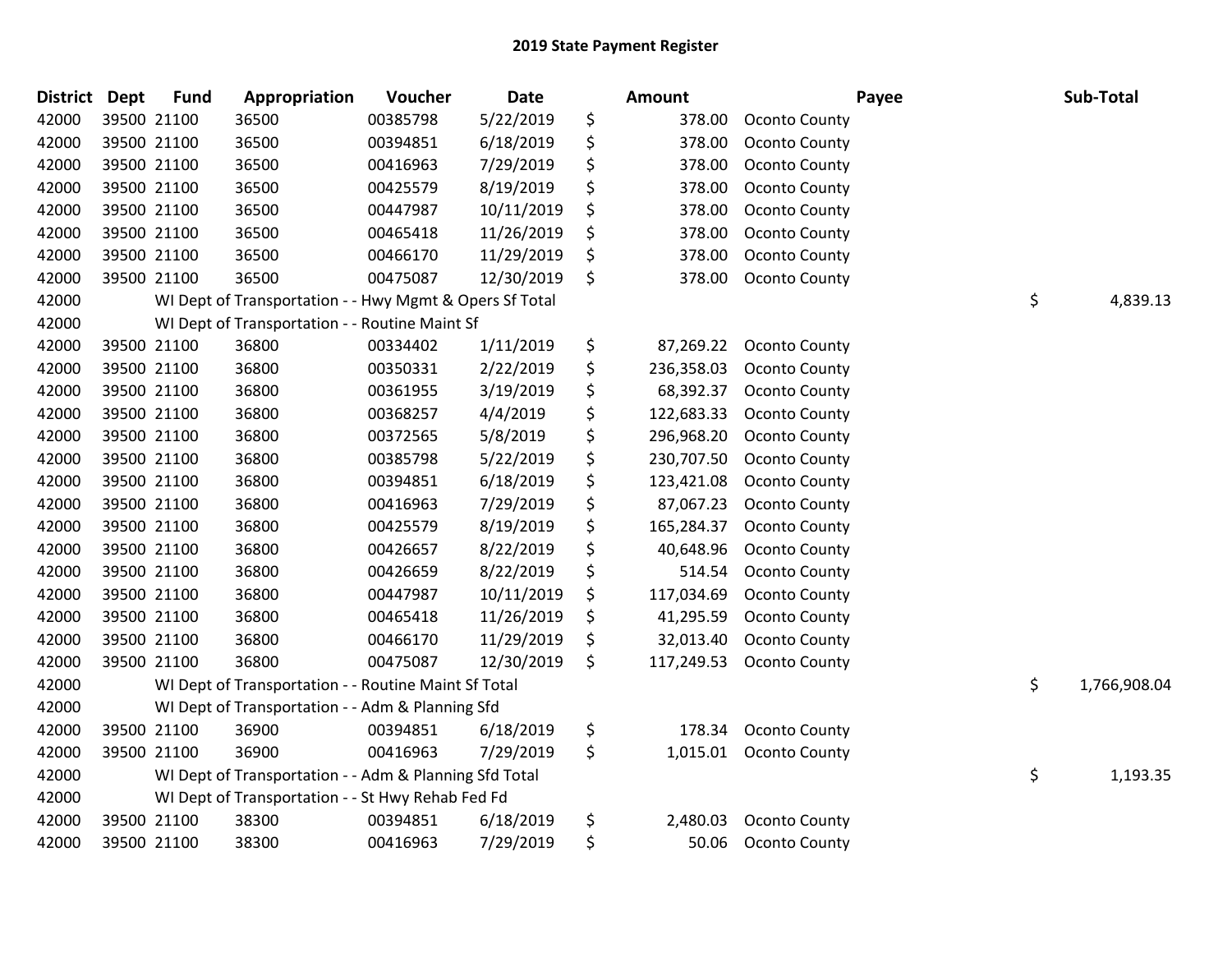| District Dept |             | <b>Fund</b> | Appropriation                                                      | Voucher  | <b>Date</b> | Amount           | Payee                                                                                                         | Sub-Total       |
|---------------|-------------|-------------|--------------------------------------------------------------------|----------|-------------|------------------|---------------------------------------------------------------------------------------------------------------|-----------------|
| 42000         |             |             | WI Dept of Transportation - - St Hwy Rehab Fed Fd Total            |          |             |                  |                                                                                                               | \$<br>2,530.09  |
| 42000         |             |             | WI Dept of Transportation - - Adm & Planning Fd Fd                 |          |             |                  |                                                                                                               |                 |
| 42000         |             | 39500 21100 | 38900                                                              | 00394851 | 6/18/2019   | \$<br>713.36     | <b>Oconto County</b>                                                                                          |                 |
| 42000         |             | 39500 21100 | 38900                                                              | 00416963 | 7/29/2019   | \$<br>4,060.03   | <b>Oconto County</b>                                                                                          |                 |
| 42000         |             |             | WI Dept of Transportation - - Adm & Planning Fd Fd Total           |          |             |                  |                                                                                                               | \$<br>4,773.39  |
| 42000         |             |             | Department of Corrections - - Services For Drunken Driving O       |          |             |                  |                                                                                                               |                 |
| 42000         |             | 41000 10000 | 10300                                                              | 00298966 | 7/22/2019   | \$<br>240.00     | <b>Oconto County</b>                                                                                          |                 |
| 42000         |             |             | Department of Corrections - - Services For Drunken Driving O Total |          |             |                  |                                                                                                               | \$<br>240.00    |
| 42000         |             |             | Department of Corrections - - Corrections Contracts And Agre       |          |             |                  |                                                                                                               |                 |
| 42000         |             | 41000 10000 | 11400                                                              | 00264680 | 2/5/2019    | \$<br>3,087.60   | <b>Oconto County</b>                                                                                          |                 |
| 42000         |             | 41000 10000 | 11400                                                              | 00269272 | 2/27/2019   | \$<br>1,852.56   | Oconto County                                                                                                 |                 |
| 42000         |             | 41000 10000 | 11400                                                              | 00275576 | 3/29/2019   | \$<br>720.44     | Oconto County                                                                                                 |                 |
| 42000         | 41000 10000 |             | 11400                                                              | 00281070 | 4/23/2019   | \$<br>1,080.66   | <b>Oconto County</b>                                                                                          |                 |
| 42000         |             | 41000 10000 | 11400                                                              | 00289483 | 6/3/2019    | \$<br>4,579.94   | Oconto County                                                                                                 |                 |
| 42000         |             | 41000 10000 | 11400                                                              | 00295761 | 7/2/2019    | \$<br>5,506.22   | <b>Oconto County</b>                                                                                          |                 |
| 42000         |             | 41000 10000 | 11400                                                              | 00298738 | 7/17/2019   | \$<br>5,763.52   | <b>Oconto County</b>                                                                                          |                 |
| 42000         |             | 41000 10000 | 11400                                                              | 00307247 | 8/30/2019   | \$<br>3,241.98   | <b>Oconto County</b>                                                                                          |                 |
| 42000         | 41000 10000 |             | 11400                                                              | 00312824 | 9/27/2019   | \$<br>926.28     | <b>Oconto County</b>                                                                                          |                 |
| 42000         |             | 41000 10000 | 11400                                                              | 00320049 | 10/30/2019  | \$<br>2,933.22   | <b>Oconto County</b>                                                                                          |                 |
| 42000         |             | 41000 10000 | 11400                                                              | 00326253 | 11/29/2019  | \$<br>4,785.78   | <b>Oconto County</b>                                                                                          |                 |
| 42000         |             | 41000 10000 | 11400                                                              | 00332168 | 12/30/2019  | \$<br>2,212.78   | <b>Oconto County</b>                                                                                          |                 |
| 42000         |             |             | Department of Corrections - - Corrections Contracts And Agre Total |          |             |                  |                                                                                                               | \$<br>36,690.98 |
| 42000         |             |             |                                                                    |          |             |                  | Department of Corrections - - Reimbursing Counties For Probation, Extended Supervision And Parole Holds       |                 |
| 42000         |             | 41000 10000 | 11600                                                              | 00320861 | 11/4/2019   | \$               | 29,560.82 Oconto County                                                                                       |                 |
| 42000         |             |             |                                                                    |          |             |                  | Department of Corrections - - Reimbursing Counties For Probation, Extended Supervision And Parole Holds Total | \$<br>29,560.82 |
| 42000         |             |             | Department of Corrections - - Probation, Parole And Extended       |          |             |                  |                                                                                                               |                 |
| 42000         |             | 41000 10000 | 18700                                                              | 00320861 | 11/4/2019   | \$<br>12,399.18  | <b>Oconto County</b>                                                                                          |                 |
| 42000         |             |             | Department of Corrections - - Probation, Parole And Extended Total |          |             |                  |                                                                                                               | \$<br>12,399.18 |
| 42000         |             |             | Department of Health Services - - State/Federal Aids               |          |             |                  |                                                                                                               |                 |
| 42000         |             | 43500 10000 | 00000                                                              | 90907    | 2/1/2019    | \$<br>15,655.00  | <b>Oconto County</b>                                                                                          |                 |
| 42000         |             | 43500 10000 | 00000                                                              | 90909    | 3/1/2019    | \$<br>50,934.00  | <b>Oconto County</b>                                                                                          |                 |
| 42000         |             | 43500 10000 | 00000                                                              | 90910    | 4/1/2019    | \$<br>151,483.00 | Oconto County                                                                                                 |                 |
| 42000         |             | 43500 10000 | 00000                                                              | 90911    | 5/1/2019    | \$<br>333,405.00 | Oconto County                                                                                                 |                 |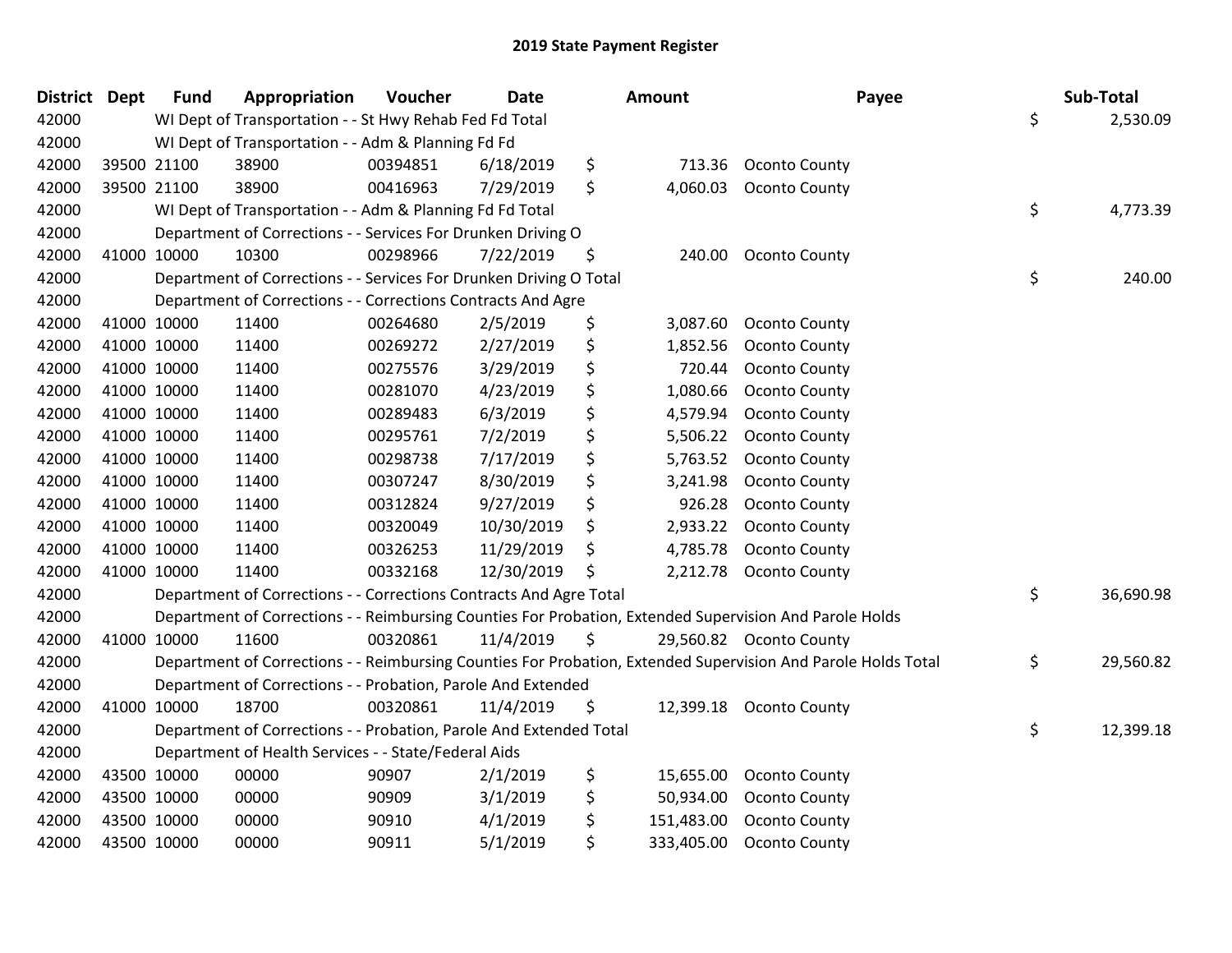| <b>District Dept</b> |             | <b>Fund</b> | Appropriation                                                          | Voucher  | Date       |    | Amount       |                      | Payee | Sub-Total    |
|----------------------|-------------|-------------|------------------------------------------------------------------------|----------|------------|----|--------------|----------------------|-------|--------------|
| 42000                |             | 43500 10000 | 00000                                                                  | 90914    | 6/17/2019  | \$ | 60,380.00    | <b>Oconto County</b> |       |              |
| 42000                | 43500 10000 |             | 00000                                                                  | 92000    | 7/1/2019   | \$ | 1,050,941.00 | <b>Oconto County</b> |       |              |
| 42000                | 43500 10000 |             | 00000                                                                  | 92001    | 8/1/2019   | \$ | 215,033.00   | <b>Oconto County</b> |       |              |
| 42000                |             | 43500 10000 | 00000                                                                  | 92003    | 10/1/2019  | \$ | 36,582.00    | Oconto County        |       |              |
| 42000                |             | 43500 10000 | 00000                                                                  | 92004    | 11/1/2019  | \$ | 155,340.00   | Oconto County        |       |              |
| 42000                |             | 43500 10000 | 00000                                                                  | 92005    | 12/2/2019  | \$ | 35,042.00    | <b>Oconto County</b> |       |              |
| 42000                |             |             | Department of Health Services - - State/Federal Aids Total             |          |            |    |              |                      | \$    | 2,104,795.00 |
| 42000                |             |             | Department of Health Services - - General Program Operations           |          |            |    |              |                      |       |              |
| 42000                |             | 43500 10000 | 40100                                                                  | 00274573 | 4/3/2019   | \$ | 1.00         | <b>Oconto County</b> |       |              |
| 42000                |             | 43500 10000 | 40100                                                                  | 00276006 | 4/10/2019  | \$ | 1.50         | <b>Oconto County</b> |       |              |
| 42000                |             | 43500 10000 | 40100                                                                  | 00296629 | 7/10/2019  | \$ | 1.00         | <b>Oconto County</b> |       |              |
| 42000                |             | 43500 10000 | 40100                                                                  | 00310793 | 9/18/2019  | \$ | 1.50         | <b>Oconto County</b> |       |              |
| 42000                |             | 43500 10000 | 40100                                                                  | 00317499 | 10/16/2019 | \$ | 15.00        | <b>Oconto County</b> |       |              |
| 42000                |             | 43500 10000 | 40100                                                                  | 00326855 | 11/27/2019 | \$ | 1.50         | <b>Oconto County</b> |       |              |
| 42000                |             | 43500 10000 | 40100                                                                  | 00331105 | 12/18/2019 | \$ | 1.50         | Oconto County        |       |              |
| 42000                |             |             | Department of Health Services - - General Program Operations Total     |          |            |    |              |                      | \$    | 23.00        |
| 42000                |             |             | Department of Health Services - - Medical Assistance State Admin       |          |            |    |              |                      |       |              |
| 42000                |             | 43500 10000 | 44000                                                                  | 00274573 | 4/3/2019   | \$ | 1.00         | Oconto County        |       |              |
| 42000                |             | 43500 10000 | 44000                                                                  | 00276006 | 4/10/2019  | \$ | 1.50         | <b>Oconto County</b> |       |              |
| 42000                |             | 43500 10000 | 44000                                                                  | 00296629 | 7/10/2019  | \$ | 1.00         | <b>Oconto County</b> |       |              |
| 42000                |             | 43500 10000 | 44000                                                                  | 00310793 | 9/18/2019  | \$ | 1.50         | <b>Oconto County</b> |       |              |
| 42000                | 43500 10000 |             | 44000                                                                  | 00317499 | 10/16/2019 | \$ | 15.00        | <b>Oconto County</b> |       |              |
| 42000                |             | 43500 10000 | 44000                                                                  | 00326855 | 11/27/2019 | \$ | 1.50         | <b>Oconto County</b> |       |              |
| 42000                |             | 43500 10000 | 44000                                                                  | 00331105 | 12/18/2019 | Ŝ  | 1.50         | <b>Oconto County</b> |       |              |
| 42000                |             |             | Department of Health Services - - Medical Assistance State Admin Total |          |            |    |              |                      | \$    | 23.00        |
| 42000                |             |             | Dept of Children and Families - - Fees For Administrative Servic       |          |            |    |              |                      |       |              |
| 42000                |             | 43700 10000 | 23100                                                                  | 00049868 | 2/5/2019   | \$ | 20.00        | <b>Oconto County</b> |       |              |
| 42000                |             | 43700 10000 | 23100                                                                  | 00054488 | 4/30/2019  | \$ | 90.00        | <b>Oconto County</b> |       |              |
| 42000                |             | 43700 10000 | 23100                                                                  | 00058412 | 7/26/2019  | \$ | 65.00        | <b>Oconto County</b> |       |              |
| 42000                |             | 43700 10000 | 23100                                                                  | 00062303 | 10/31/2019 | \$ | 65.00        | <b>Oconto County</b> |       |              |
| 42000                |             |             | Dept of Children and Families - - Fees For Administrative Servic Total |          |            |    |              |                      | \$    | 240.00       |
| 42000                |             |             | Dept of Children and Families - - General Aids                         |          |            |    |              |                      |       |              |
| 42000                |             | 43700 10000 | 99000                                                                  | 00048539 | 1/7/2019   | \$ | 12,475.87    | Oconto County        |       |              |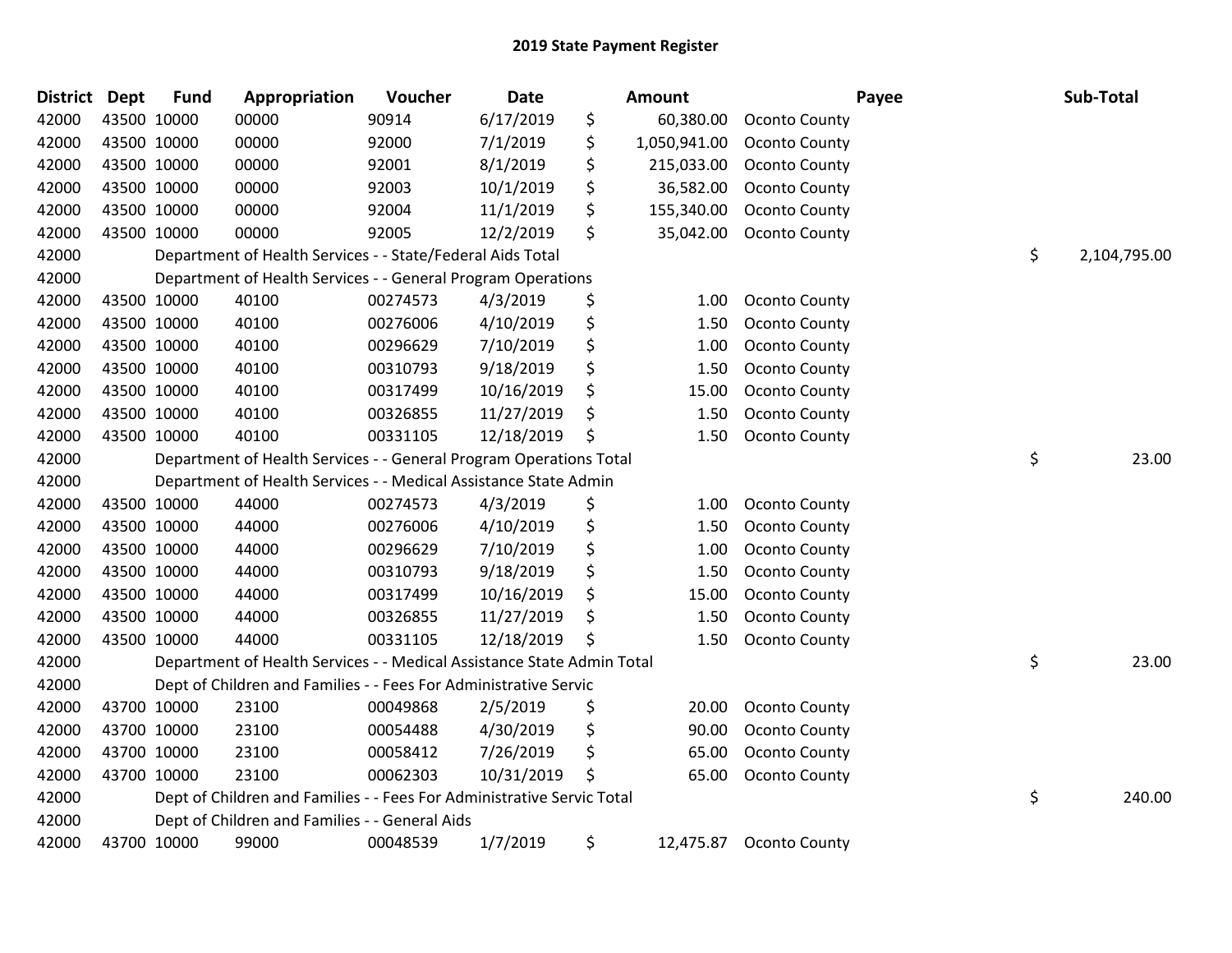| <b>District</b> | Dept | <b>Fund</b> | Appropriation                                        | <b>Voucher</b> | Date       | <b>Amount</b>    |                      | Payee | Sub-Total          |
|-----------------|------|-------------|------------------------------------------------------|----------------|------------|------------------|----------------------|-------|--------------------|
| 42000           |      | 43700 10000 | 99000                                                | 00049426       | 1/31/2019  | \$<br>83,460.95  | <b>Oconto County</b> |       |                    |
| 42000           |      | 43700 10000 | 99000                                                | 00049496       | 2/5/2019   | \$<br>12,556.57  | Oconto County        |       |                    |
| 42000           |      | 43700 10000 | 99000                                                | 00049663       | 2/5/2019   | \$<br>214.51     | <b>Oconto County</b> |       |                    |
| 42000           |      | 43700 10000 | 99000                                                | 00049735       | 2/5/2019   | \$<br>594.00     | Oconto County        |       |                    |
| 42000           |      | 43700 10000 | 99000                                                | 00050950       | 3/6/2019   | \$<br>1,227.87   | <b>Oconto County</b> |       |                    |
| 42000           |      | 43700 10000 | 99000                                                | 00050951       | 3/5/2019   | \$<br>100,122.00 | Oconto County        |       |                    |
| 42000           |      | 43700 10000 | 99000                                                | 00051807       | 3/22/2019  | \$<br>4,682.13   | Oconto County        |       |                    |
| 42000           |      | 43700 10000 | 99000                                                | 00052155       | 3/29/2019  | \$<br>4,147.89   | <b>Oconto County</b> |       |                    |
| 42000           |      | 43700 10000 | 99000                                                | 00052885       | 4/5/2019   | \$<br>156,006.84 | <b>Oconto County</b> |       |                    |
| 42000           |      | 43700 10000 | 99000                                                | 00053275       | 4/16/2019  | \$<br>15,272.00  | Oconto County        |       |                    |
| 42000           |      | 43700 10000 | 99000                                                | 00053632       | 4/23/2019  | \$<br>10,599.98  | Oconto County        |       |                    |
| 42000           |      | 43700 10000 | 99000                                                | 00054013       | 4/30/2019  | \$<br>93,457.70  | Oconto County        |       |                    |
| 42000           |      | 43700 10000 | 99000                                                | 00054679       | 5/6/2019   | \$<br>99,508.74  | <b>Oconto County</b> |       |                    |
| 42000           |      | 43700 10000 | 99000                                                | 00056111       | 6/5/2019   | \$<br>72,973.01  | <b>Oconto County</b> |       |                    |
| 42000           |      | 43700 10000 | 99000                                                | 00057293       | 7/2/2019   | \$<br>2,182.46   | <b>Oconto County</b> |       |                    |
| 42000           |      | 43700 10000 | 99000                                                | 00057377       | 7/5/2019   | \$<br>33,934.73  | <b>Oconto County</b> |       |                    |
| 42000           |      | 43700 10000 | 99000                                                | 00057843       | 7/16/2019  | \$<br>60,271.64  | Oconto County        |       |                    |
| 42000           |      | 43700 10000 | 99000                                                | 00058485       | 7/30/2019  | \$<br>84,823.55  | <b>Oconto County</b> |       |                    |
| 42000           |      | 43700 10000 | 99000                                                | 00058703       | 8/6/2019   | \$<br>20,404.00  | <b>Oconto County</b> |       |                    |
| 42000           |      | 43700 10000 | 99000                                                | 00058788       | 8/5/2019   | \$<br>41,117.79  | Oconto County        |       |                    |
| 42000           |      | 43700 10000 | 99000                                                | 00059912       | 9/5/2019   | \$<br>24,256.82  | <b>Oconto County</b> |       |                    |
| 42000           |      | 43700 10000 | 99000                                                | 00060362       | 9/18/2019  | \$<br>568,480.36 | <b>Oconto County</b> |       |                    |
| 42000           |      | 43700 10000 | 99000                                                | 00060782       | 9/26/2019  | \$<br>959.00     | <b>Oconto County</b> |       |                    |
| 42000           |      | 43700 10000 | 99000                                                | 00060783       | 9/27/2019  | \$<br>580.04     | <b>Oconto County</b> |       |                    |
| 42000           |      | 43700 10000 | 99000                                                | 00061175       | 10/7/2019  | \$<br>16,420.38  | Oconto County        |       |                    |
| 42000           |      | 43700 10000 | 99000                                                | 00061984       | 10/30/2019 | \$<br>69,836.26  | <b>Oconto County</b> |       |                    |
| 42000           |      | 43700 10000 | 99000                                                | 00062397       | 11/5/2019  | \$<br>12,059.75  | Oconto County        |       |                    |
| 42000           |      | 43700 10000 | 99000                                                | 00062558       | 11/12/2019 | \$<br>21,263.94  | <b>Oconto County</b> |       |                    |
| 42000           |      | 43700 10000 | 99000                                                | 00063567       | 12/5/2019  | \$<br>13,322.86  | Oconto County        |       |                    |
| 42000           |      | 43700 10000 | 99000                                                | 00063644       | 12/5/2019  | \$<br>1,026.56   | <b>Oconto County</b> |       |                    |
| 42000           |      |             | Dept of Children and Families - - General Aids Total |                |            |                  |                      |       | \$<br>1,638,240.20 |
| 42000           |      |             | Dept of Workforce Development - - Ui Admin Fed       |                |            |                  |                      |       |                    |
| 42000           |      | 44500 10000 | 15100                                                | 00204020       | 1/3/2019   | \$<br>20.00      | Oconto County        |       |                    |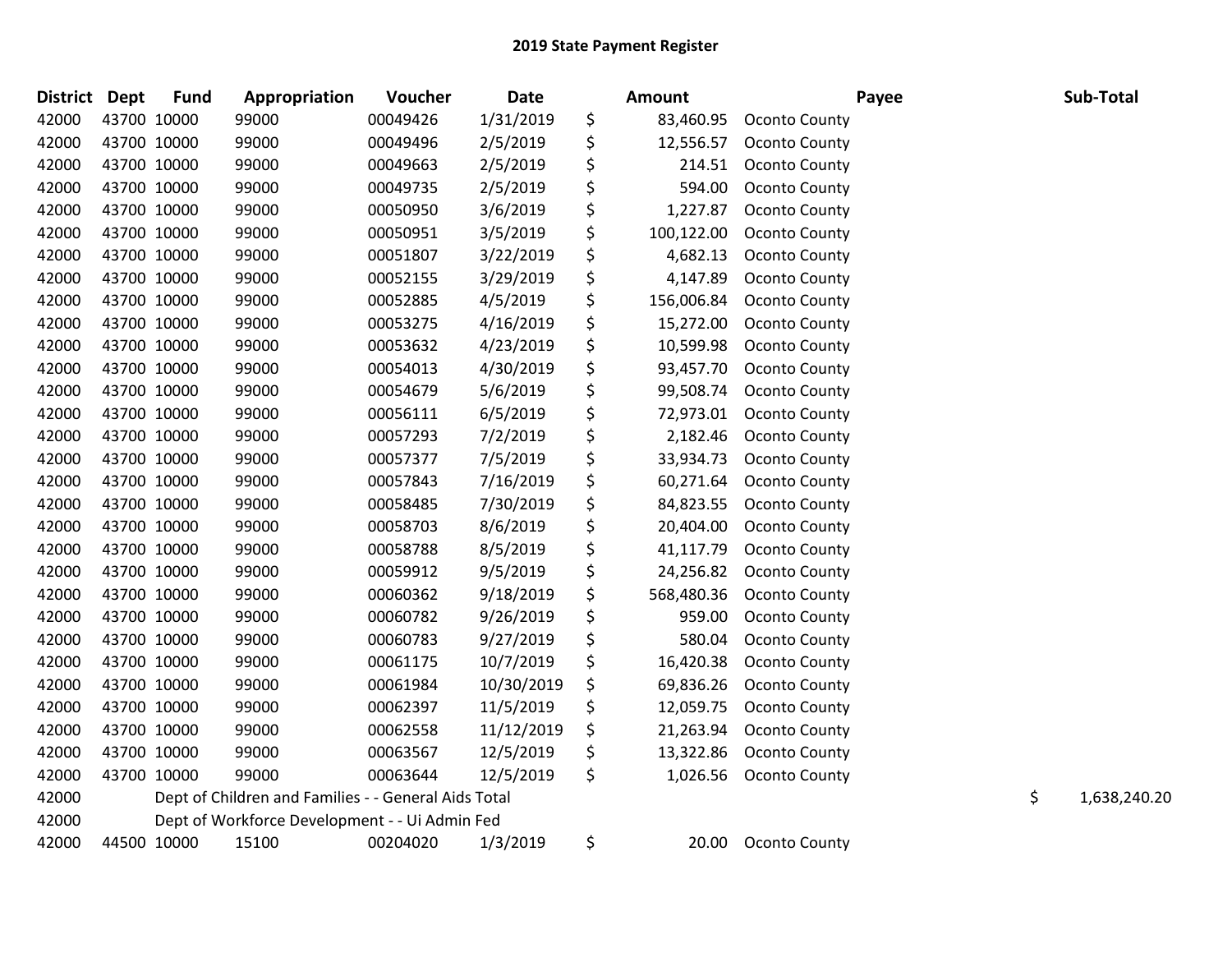| <b>District</b> | <b>Dept</b> | <b>Fund</b> | Appropriation                                                         | Voucher  | <b>Date</b> | Amount          | Payee                  | Sub-Total       |
|-----------------|-------------|-------------|-----------------------------------------------------------------------|----------|-------------|-----------------|------------------------|-----------------|
| 42000           |             | 44500 10000 | 15100                                                                 | 00208759 | 2/4/2019    | \$<br>40.00     | <b>Oconto County</b>   |                 |
| 42000           |             | 44500 10000 | 15100                                                                 | 00213459 | 3/4/2019    | \$<br>15.00     | <b>Oconto County</b>   |                 |
| 42000           | 44500 10000 |             | 15100                                                                 | 00218391 | 4/2/2019    | \$<br>90.00     | <b>Oconto County</b>   |                 |
| 42000           | 44500 10000 |             | 15100                                                                 | 00223350 | 5/2/2019    | \$<br>65.00     | <b>Oconto County</b>   |                 |
| 42000           |             | 44500 10000 | 15100                                                                 | 00228636 | 6/4/2019    | \$<br>30.00     | Oconto County          |                 |
| 42000           |             | 44500 10000 | 15100                                                                 | 00233321 | 7/2/2019    | \$<br>50.00     | <b>Oconto County</b>   |                 |
| 42000           |             | 44500 10000 | 15100                                                                 | 00238691 | 8/2/2019    | \$<br>20.00     | Oconto County          |                 |
| 42000           |             | 44500 10000 | 15100                                                                 | 00244396 | 9/4/2019    | \$<br>30.00     | <b>Oconto County</b>   |                 |
| 42000           |             | 44500 10000 | 15100                                                                 | 00249233 | 10/2/2019   | \$<br>35.00     | <b>Oconto County</b>   |                 |
| 42000           |             | 44500 10000 | 15100                                                                 | 00255620 | 11/4/2019   | \$<br>40.00     | Oconto County          |                 |
| 42000           |             | 44500 10000 | 15100                                                                 | 00261182 | 12/3/2019   | \$<br>55.00     | <b>Oconto County</b>   |                 |
| 42000           |             |             | Dept of Workforce Development - - Ui Admin Fed Total                  |          |             |                 |                        | \$<br>490.00    |
| 42000           |             |             | Dept of Workforce Development - - Wc Ops Uninsured Emplyr Admin       |          |             |                 |                        |                 |
| 42000           |             | 44500 22700 | 17700                                                                 | 00227510 | 5/29/2019   | \$<br>20.00     | <b>Oconto County</b>   |                 |
| 42000           |             | 44500 22700 | 17700                                                                 | 00227512 | 5/29/2019   | \$<br>10.00     | Oconto County          |                 |
| 42000           |             | 44500 22700 | 17700                                                                 | 00243345 | 8/28/2019   | \$<br>10.00     | Oconto County          |                 |
| 42000           |             | 44500 22700 | 17700                                                                 | 00243358 | 8/28/2019   | \$<br>10.00     | <b>Oconto County</b>   |                 |
| 42000           |             |             | Dept of Workforce Development - - Wc Ops Uninsured Emplyr Admin Total |          |             |                 |                        | \$<br>50.00     |
| 42000           |             |             | Department of Justice - - Legal Expenses                              |          |             |                 |                        |                 |
| 42000           |             | 45500 10000 | 10400                                                                 | 00066888 | 6/19/2019   | \$<br>30.00     | <b>Oconto County</b>   |                 |
| 42000           |             |             | Department of Justice - - Legal Expenses Total                        |          |             |                 |                        | \$<br>30.00     |
| 42000           |             |             | Department of Justice - - Crime Laboratories, Dna                     |          |             |                 |                        |                 |
| 42000           |             | 45500 10000 | 22100                                                                 | 00068579 | 7/19/2019   | \$<br>1,810.00  | <b>Oconto County</b>   |                 |
| 42000           |             |             | Department of Justice - - Crime Laboratories, Dna Total               |          |             |                 |                        | \$<br>1,810.00  |
| 42000           |             |             | Department of Justice - - County Law Enforcement Service              |          |             |                 |                        |                 |
| 42000           |             | 45500 10000 | 22600                                                                 | 00058249 | 1/15/2019   | \$<br>24,477.00 | <b>Oconto County</b>   |                 |
| 42000           |             |             | Department of Justice - - County Law Enforcement Service Total        |          |             |                 |                        | \$<br>24,477.00 |
| 42000           |             |             | Department of Justice - - Law Enforcement Train, Local                |          |             |                 |                        |                 |
| 42000           |             | 45500 10000 | 23100                                                                 | 00073975 | 10/31/2019  | \$              | 7,200.00 Oconto County |                 |
| 42000           |             |             | Department of Justice - - Law Enforcement Train, Local Total          |          |             |                 |                        | \$<br>7,200.00  |
| 42000           |             |             | Department of Justice - - Federal Aid, Local Assistance               |          |             |                 |                        |                 |
| 42000           |             | 45500 10000 | 25100                                                                 | 00062361 | 3/26/2019   | \$<br>442.26    | Oconto County          |                 |
| 42000           |             | 45500 10000 | 25100                                                                 | 00064440 | 5/10/2019   | \$              | 517.32 Oconto County   |                 |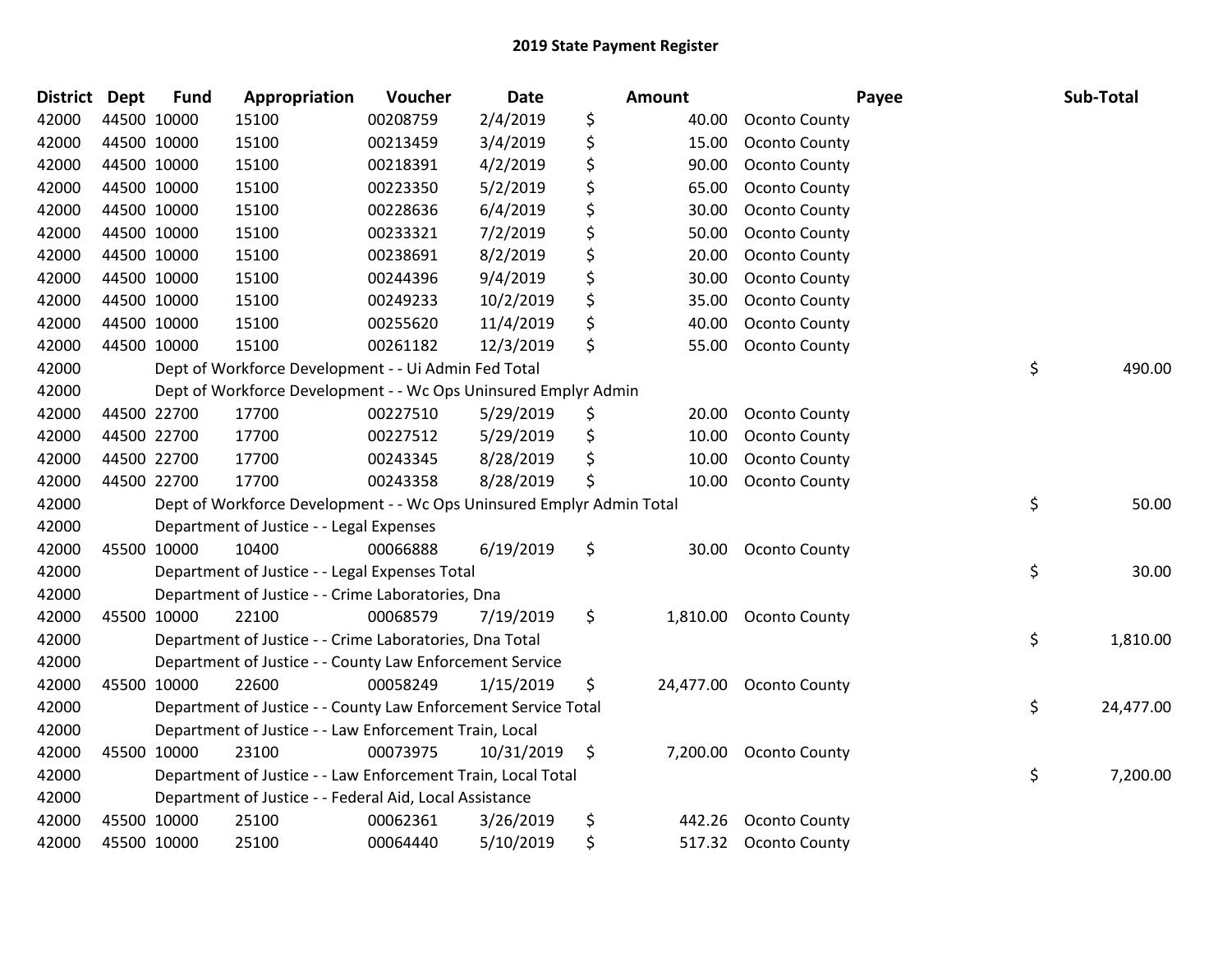| District Dept |             | <b>Fund</b> | Appropriation                                                           | Voucher  | <b>Date</b> | Amount          |                         | Payee | Sub-Total |
|---------------|-------------|-------------|-------------------------------------------------------------------------|----------|-------------|-----------------|-------------------------|-------|-----------|
| 42000         |             | 45500 10000 | 25100                                                                   | 00069415 | 8/5/2019    | \$<br>1,120.86  | Oconto County           |       |           |
| 42000         | 45500 10000 |             | 25100                                                                   | 00069822 | 8/9/2019    | \$<br>2,008.30  | Oconto County           |       |           |
| 42000         |             | 45500 10000 | 25100                                                                   | 00071373 | 9/17/2019   | \$<br>299.70    | <b>Oconto County</b>    |       |           |
| 42000         |             | 45500 10000 | 25100                                                                   | 00077464 | 12/26/2019  | \$<br>172.44    | <b>Oconto County</b>    |       |           |
| 42000         |             |             | Department of Justice - - Federal Aid, Local Assistance Total           |          |             |                 |                         | \$    | 4,560.88  |
| 42000         |             |             | Department of Justice - - Internet Crimes Against Childr                |          |             |                 |                         |       |           |
| 42000         |             | 45500 10000 | 28400                                                                   | 00064575 | 5/8/2019    | \$<br>1,524.14  | <b>Oconto County</b>    |       |           |
| 42000         |             | 45500 10000 | 28400                                                                   | 00076498 | 12/16/2019  | \$              | 3,219.95 Oconto County  |       |           |
| 42000         |             |             | Department of Justice - - Internet Crimes Against Childr Total          |          |             |                 |                         | \$    | 4,744.09  |
| 42000         |             |             | Department of Justice - - Crime Victim Witness Assist                   |          |             |                 |                         |       |           |
| 42000         |             | 45500 10000 | 53200                                                                   | 00060581 | 2/27/2019   | \$<br>16,694.58 | <b>Oconto County</b>    |       |           |
| 42000         |             | 45500 10000 | 53200                                                                   | 00068341 | 7/17/2019   | \$              | 15,580.07 Oconto County |       |           |
| 42000         |             |             | Department of Justice - - Crime Victim Witness Assist Total             |          |             |                 |                         | \$    | 32,274.65 |
| 42000         |             |             | Department of Military Affairs - - Emergency Response Equipment         |          |             |                 |                         |       |           |
| 42000         |             | 46500 10000 | 30800                                                                   | 00055173 | 1/23/2019   | \$<br>4,242.00  | <b>Oconto County</b>    |       |           |
| 42000         |             |             | Department of Military Affairs - - Emergency Response Equipment Total   |          |             |                 |                         | \$    | 4,242.00  |
| 42000         |             |             | Department of Military Affairs - - Mobile Field Force Grants            |          |             |                 |                         |       |           |
| 42000         |             | 46500 10000 | 31200                                                                   | 00053945 | 1/7/2019    | \$              | 8,604.00 Oconto County  |       |           |
| 42000         |             |             | Department of Military Affairs - - Mobile Field Force Grants Total      |          |             |                 |                         | \$    | 8,604.00  |
| 42000         |             |             | Department of Military Affairs - - Federal Aid, Local Assistance        |          |             |                 |                         |       |           |
| 42000         |             | 46500 10000 | 34200                                                                   | 00055552 | 1/31/2019   | \$<br>21,454.46 | <b>Oconto County</b>    |       |           |
| 42000         |             | 46500 10000 | 34200                                                                   | 00066853 | 9/16/2019   | \$<br>446.73    | <b>Oconto County</b>    |       |           |
| 42000         |             |             | Department of Military Affairs - - Federal Aid, Local Assistance Total  |          |             |                 |                         | \$    | 21,901.19 |
| 42000         |             |             | Department of Military Affairs - - St Emerg Response Bd Grant Pif       |          |             |                 |                         |       |           |
| 42000         |             | 46500 27200 | 36400                                                                   | 00055488 | 1/31/2019   | \$              | 5,783.30 Oconto County  |       |           |
| 42000         |             |             | Department of Military Affairs - - St Emerg Response Bd Grant Pif Total |          |             |                 |                         | \$    | 5,783.30  |
| 42000         |             |             | Department of Veterans Affairs - - Grants To Counties                   |          |             |                 |                         |       |           |
| 42000         |             | 48500 15200 | 12700                                                                   | 00060704 | 2/22/2019   | \$              | 1,000.00 Oconto County  |       |           |
| 42000         |             |             | Department of Veterans Affairs - - Grants To Counties Total             |          |             |                 |                         | \$    | 1,000.00  |
| 42000         |             |             | Department of Veterans Affairs - - County Grants                        |          |             |                 |                         |       |           |
| 42000         |             | 48500 58200 | 26700                                                                   | 00060704 | 2/22/2019   | \$<br>4,500.00  | <b>Oconto County</b>    |       |           |
| 42000         |             |             | Department of Veterans Affairs - - County Grants Total                  |          |             |                 |                         | \$    | 4,500.00  |
| 42000         |             |             | Department of Veterans Affairs - - Veterans Transportation Grant        |          |             |                 |                         |       |           |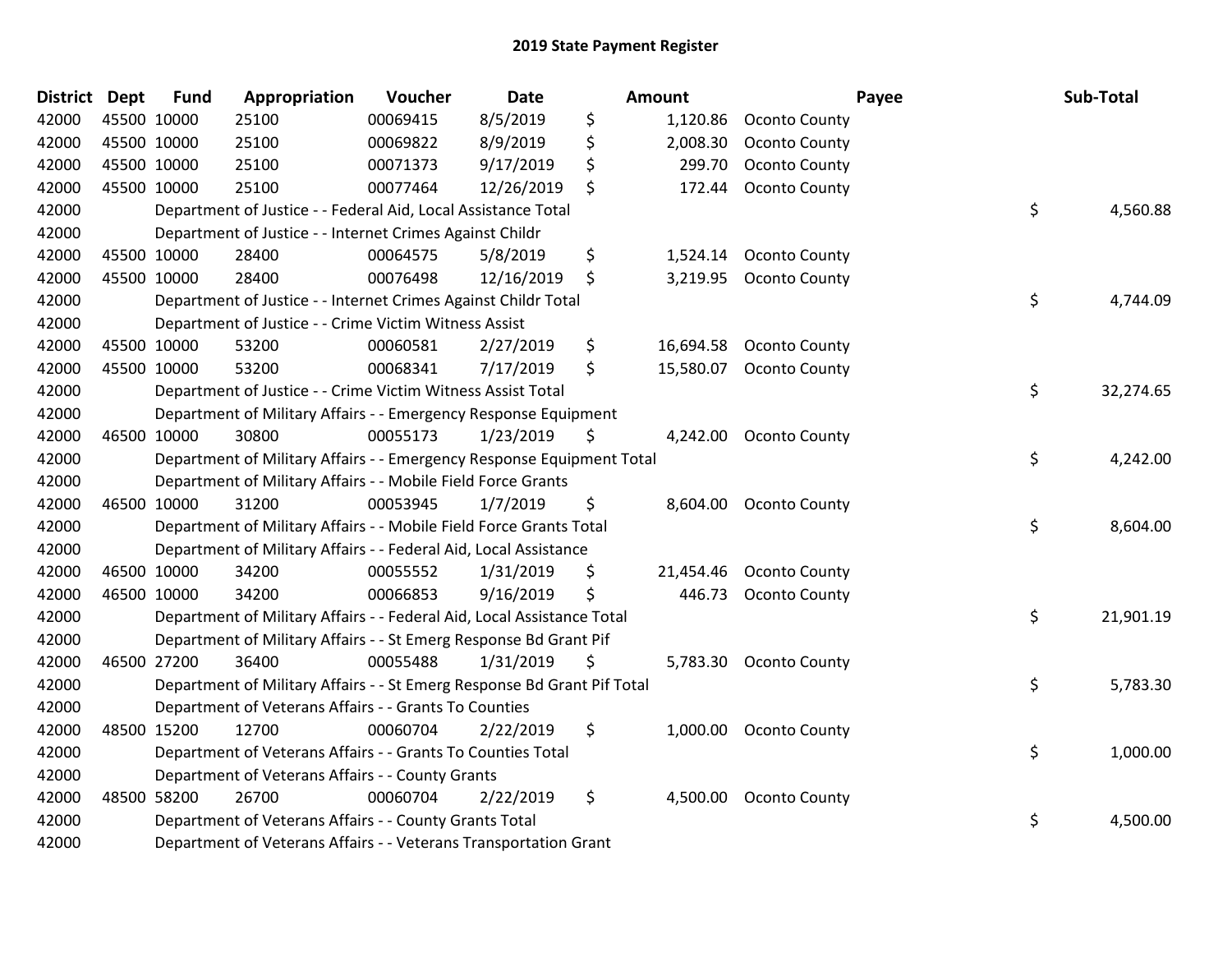| <b>District</b> | <b>Dept</b> | <b>Fund</b> | Appropriation                                                          | Voucher  | <b>Date</b> | Amount          | Payee                | Sub-Total       |
|-----------------|-------------|-------------|------------------------------------------------------------------------|----------|-------------|-----------------|----------------------|-----------------|
| 42000           |             | 48500 58200 | 28000                                                                  | 00074097 | 12/10/2019  | \$<br>2,425.50  | Oconto County        |                 |
| 42000           |             |             | Department of Veterans Affairs - - Veterans Transportation Grant Total |          |             |                 |                      | \$<br>2,425.50  |
| 42000           |             |             | Department of Veterans Affairs - - County Grants                       |          |             |                 |                      |                 |
| 42000           |             | 48500 58300 | 37000                                                                  | 00060704 | 2/22/2019   | \$<br>4,500.00  | Oconto County        |                 |
| 42000           |             |             | Department of Veterans Affairs - - County Grants Total                 |          |             |                 |                      | \$<br>4,500.00  |
| 42000           |             |             | Department of Administration - - Federal Aid, Local Assistance         |          |             |                 |                      |                 |
| 42000           |             | 50500 10000 | 15500                                                                  | 00096028 | 1/28/2019   | \$<br>6,733.40  | Oconto County        |                 |
| 42000           |             | 50500 10000 | 15500                                                                  | 00098042 | 2/28/2019   | \$<br>2,536.09  | <b>Oconto County</b> |                 |
| 42000           |             | 50500 10000 | 15500                                                                  | 00099629 | 3/28/2019   | \$<br>3,635.71  | <b>Oconto County</b> |                 |
| 42000           |             | 50500 10000 | 15500                                                                  | 00101615 | 4/29/2019   | \$<br>2,050.40  | Oconto County        |                 |
| 42000           |             | 50500 10000 | 15500                                                                  | 00104142 | 6/14/2019   | \$<br>5,790.75  | <b>Oconto County</b> |                 |
| 42000           |             | 50500 10000 | 15500                                                                  | 00105010 | 7/1/2019    | \$<br>7,761.05  | <b>Oconto County</b> |                 |
| 42000           |             |             | Department of Administration - - Federal Aid, Local Assistance Total   |          |             |                 |                      | \$<br>28,507.40 |
| 42000           |             |             | Department of Administration - - Employment Grants                     |          |             |                 |                      |                 |
| 42000           |             | 50500 10000 | 71000                                                                  | 00096156 | 2/5/2019    | \$<br>11,565.17 | <b>Oconto County</b> |                 |
| 42000           |             | 50500 10000 | 71000                                                                  | 00098288 | 3/7/2019    | \$<br>4,514.75  | <b>Oconto County</b> |                 |
| 42000           |             | 50500 10000 | 71000                                                                  | 00099948 | 4/12/2019   | \$<br>28,943.07 | <b>Oconto County</b> |                 |
| 42000           |             |             | Department of Administration - - Employment Grants Total               |          |             |                 |                      | \$<br>45,022.99 |
| 42000           |             |             | Department of Administration - - Low-Income Assistance Grants          |          |             |                 |                      |                 |
| 42000           |             | 50500 23500 | 37100                                                                  | 00096028 | 1/28/2019   | \$<br>9,519.57  | <b>Oconto County</b> |                 |
| 42000           |             | 50500 23500 | 37100                                                                  | 00098042 | 2/28/2019   | \$<br>3,304.42  | <b>Oconto County</b> |                 |
| 42000           |             | 50500 23500 | 37100                                                                  | 00099629 | 3/28/2019   | \$<br>2,986.33  | <b>Oconto County</b> |                 |
| 42000           |             | 50500 23500 | 37100                                                                  | 00109276 | 9/20/2019   | \$<br>800.00    | <b>Oconto County</b> |                 |
| 42000           |             |             | Department of Administration - - Low-Income Assistance Grants Total    |          |             |                 |                      | \$<br>16,610.32 |
| 42000           |             |             | Department of Administration - - Land Information Program; Loca        |          |             |                 |                      |                 |
| 42000           |             | 50500 26900 | 17300                                                                  | 00095140 | 1/17/2019   | \$<br>1,000.00  | <b>Oconto County</b> |                 |
| 42000           |             | 50500 26900 | 17300                                                                  | 00097381 | 2/26/2019   | \$<br>30,696.00 | <b>Oconto County</b> |                 |
| 42000           |             | 50500 26900 | 17300                                                                  | 00101056 | 4/23/2019   | \$<br>25,000.00 | <b>Oconto County</b> |                 |
| 42000           |             | 50500 26900 | 17300                                                                  | 00112647 | 11/18/2019  | \$<br>25,000.00 | Oconto County        |                 |
| 42000           |             |             | Department of Administration - - Land Information Program; Loca Total  |          |             |                 |                      | \$<br>81,696.00 |
| 42000           |             |             | Public Defender Board - - Transcript, Discovery And Int                |          |             |                 |                      |                 |
| 42000           |             | 55000 10000 | 10600                                                                  | 00180365 | 2/8/2019    | \$<br>662.20    | <b>Oconto County</b> |                 |
| 42000           |             | 55000 10000 | 10600                                                                  | 00193412 | 5/3/2019    | \$<br>1,084.00  | Oconto County        |                 |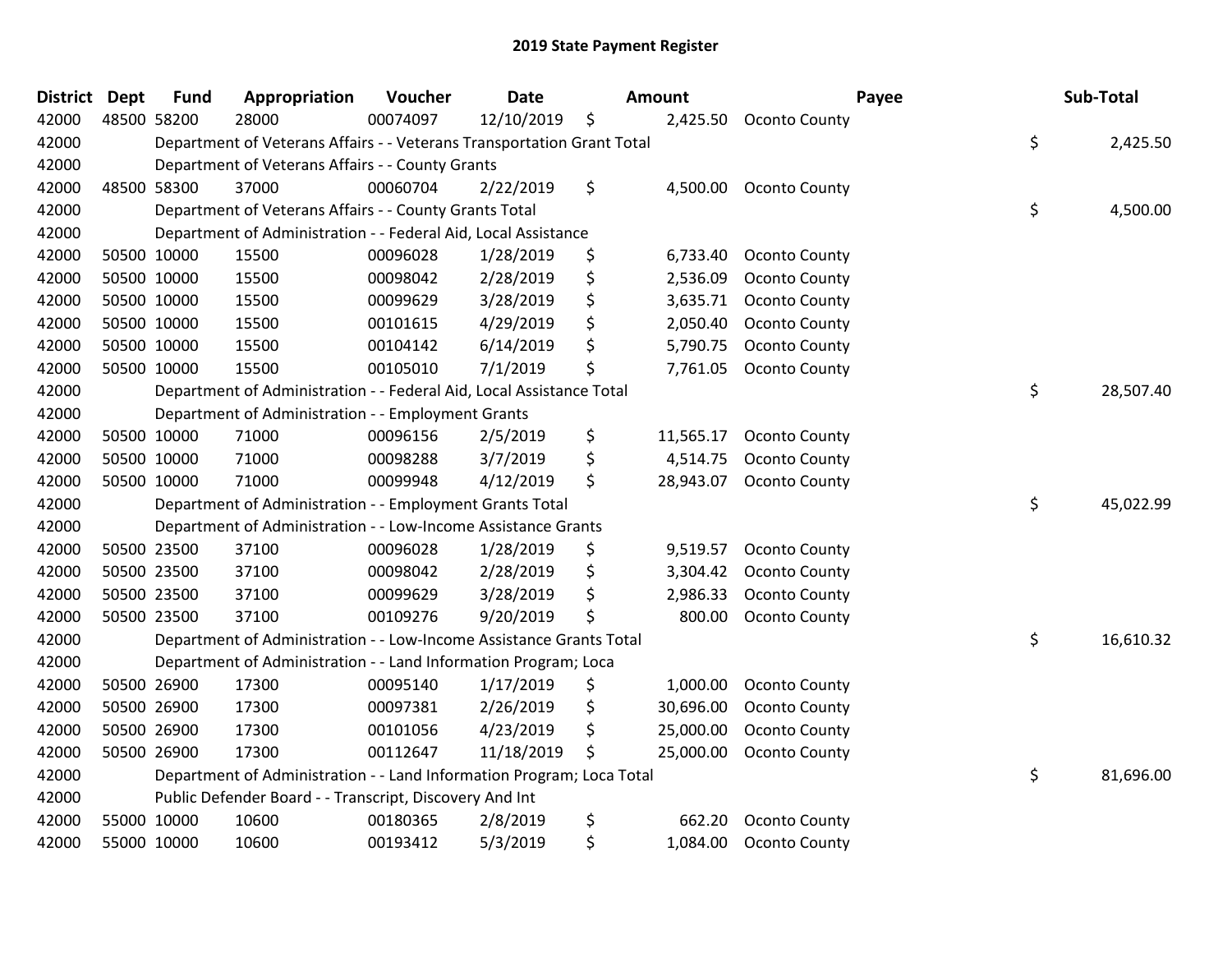| <b>District Dept</b> | <b>Fund</b> | Appropriation                                                         | Voucher  | <b>Date</b> | <b>Amount</b>      |                          | Payee | Sub-Total    |
|----------------------|-------------|-----------------------------------------------------------------------|----------|-------------|--------------------|--------------------------|-------|--------------|
| 42000                | 55000 10000 | 10600                                                                 | 00206120 | 7/19/2019   | \$<br>887.90       | <b>Oconto County</b>     |       |              |
| 42000                | 55000 10000 | 10600                                                                 | 00219354 | 10/28/2019  | \$<br>986.20       | <b>Oconto County</b>     |       |              |
| 42000                |             | Public Defender Board - - Transcript, Discovery And Int Total         |          |             |                    |                          | \$    | 3,620.30     |
| 42000                |             | Department of Revenue - - Warrants and Satisfactions                  |          |             |                    |                          |       |              |
| 42000                | 56600 10000 | 10100                                                                 | 00120933 | 2/15/2019   | \$<br>425.00       | <b>Oconto County</b>     |       |              |
| 42000                | 56600 10000 | 10100                                                                 | 00133687 | 5/24/2019   | \$<br>210.50       | <b>Oconto County</b>     |       |              |
| 42000                | 56600 10000 | 10100                                                                 | 00133688 | 5/24/2019   | \$<br>210.50       | <b>Oconto County</b>     |       |              |
| 42000                | 56600 10000 | 10100                                                                 | 00144547 | 8/30/2019   | \$<br>425.00       | <b>Oconto County</b>     |       |              |
| 42000                | 56600 10000 | 10100                                                                 | 00146333 | 9/27/2019   | \$<br>210.50       | <b>Oconto County</b>     |       |              |
| 42000                |             | Department of Revenue - - Warrants and Satisfactions Total            |          |             |                    |                          | \$    | 1,481.50     |
| 42000                |             | Circuit Courts - - Circuit Court Costs                                |          |             |                    |                          |       |              |
| 42000                | 62500 10000 | 10500                                                                 | 00001246 | 1/17/2019   | \$<br>74,446.46    | Oconto County            |       |              |
| 42000                | 62500 10000 | 10500                                                                 | 00001453 | 7/5/2019    | \$<br>4,633.00     | <b>Oconto County</b>     |       |              |
| 42000                | 62500 10000 | 10500                                                                 | 00001556 | 8/1/2019    | \$<br>115,671.00   | <b>Oconto County</b>     |       |              |
| 42000                |             | Circuit Courts - - Circuit Court Costs Total                          |          |             |                    |                          | \$    | 194,750.46   |
| 42000                |             | Shared Revenue and Tax Relief - - County And Municipal Aid            |          |             |                    |                          |       |              |
| 42000                | 83500 10000 | 10500                                                                 | 00049364 | 7/22/2019   | \$<br>72,270.52    | Oconto County            |       |              |
| 42000                | 83500 10000 | 10500                                                                 | 00053663 | 11/18/2019  | \$                 | 409,532.92 Oconto County |       |              |
| 42000                |             | Shared Revenue and Tax Relief - - County And Municipal Aid Total      |          |             |                    |                          | \$    | 481,803.44   |
| 42000                |             | Shared Revenue and Tax Relief - - Exempt Computer Aid                 |          |             |                    |                          |       |              |
| 42000                | 83500 10000 | 10900                                                                 | 00045411 | 7/22/2019   | \$                 | 13,566.44 Oconto County  |       |              |
| 42000                |             | Shared Revenue and Tax Relief - - Exempt Computer Aid Total           |          |             |                    |                          | \$    | 13,566.44    |
| 42000                |             | Shared Revenue and Tax Relief - - Utility Aid                         |          |             |                    |                          |       |              |
| 42000                | 83500 10000 | 11000                                                                 | 00049364 | 7/22/2019   | \$<br>30,002.76    | <b>Oconto County</b>     |       |              |
| 42000                | 83500 10000 | 11000                                                                 | 00053663 | 11/18/2019  | \$                 | 177,476.72 Oconto County |       |              |
| 42000                |             | Shared Revenue and Tax Relief - - Utility Aid Total                   |          |             |                    |                          | \$    | 207,479.48   |
| 42000                |             | Shared Revenue and Tax Relief - - Personal Property Aid               |          |             |                    |                          |       |              |
| 42000                | 83500 10000 | 11100                                                                 | 00039934 | 5/6/2019    | \$                 | 57,591.30 Oconto County  |       |              |
| 42000                |             | Shared Revenue and Tax Relief - - Personal Property Aid Total         |          |             |                    |                          | \$    | 57,591.30    |
| 42000                |             | Shared Revenue and Tax Relief - - School Lvy Tx/First Dollar Cr       |          |             |                    |                          |       |              |
| 42000                | 83500 10000 | 30200                                                                 | 00045298 | 7/22/2019   | \$<br>6,116,580.78 | Oconto County            |       |              |
| 42000                | 83500 10000 | 30200                                                                 | 00048182 | 7/22/2019   | \$<br>1,513,490.87 | <b>Oconto County</b>     |       |              |
| 42000                |             | Shared Revenue and Tax Relief - - School Lvy Tx/First Dollar Cr Total |          |             |                    |                          | \$    | 7,630,071.65 |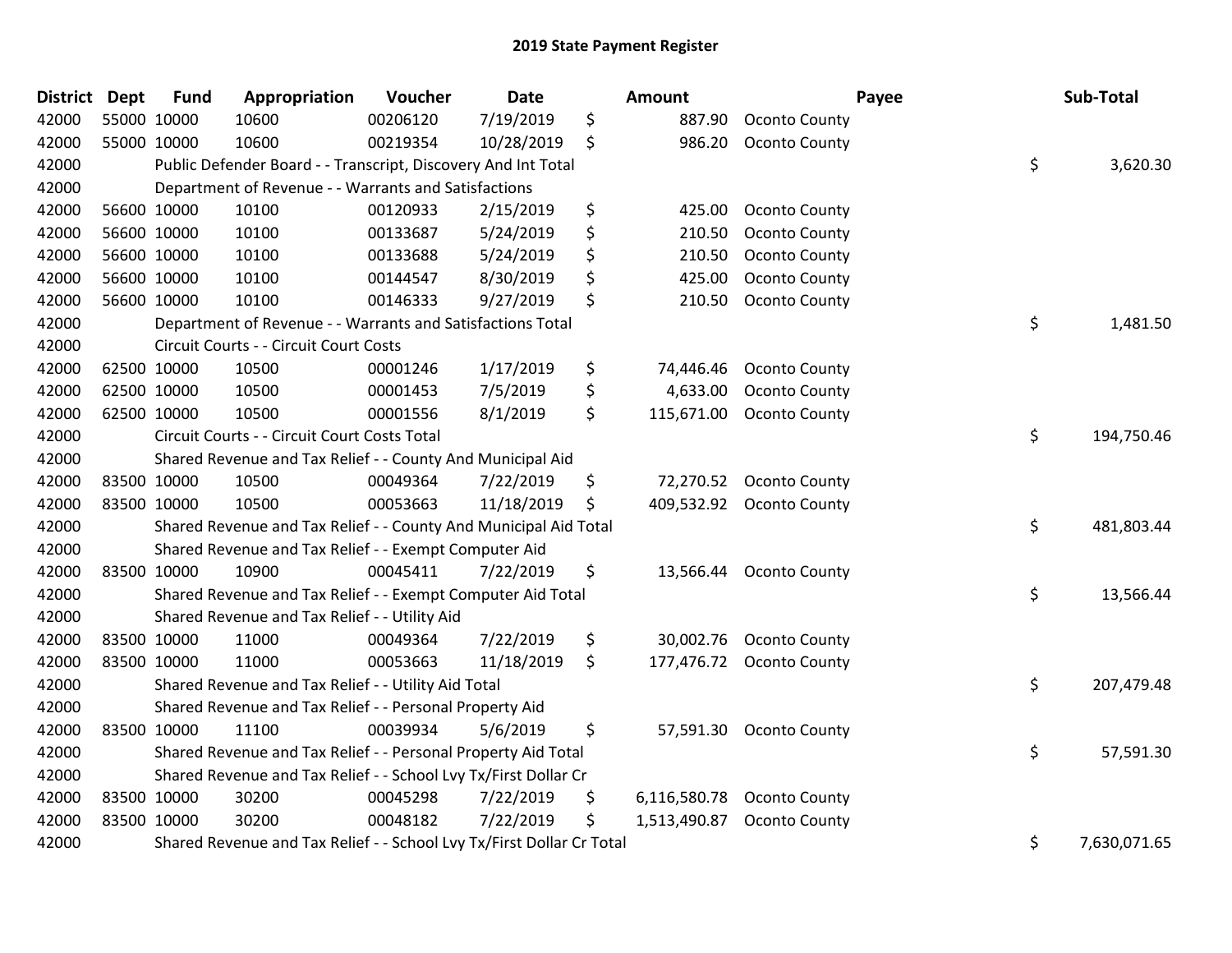| District Dept | Fund        | Appropriation                                                   | Voucher  | Date      | Amount |                            | Payee | Sub-Total     |
|---------------|-------------|-----------------------------------------------------------------|----------|-----------|--------|----------------------------|-------|---------------|
| 42000         |             | Shared Revenue and Tax Relief - - Lottery & Gaming Credit       |          |           |        |                            |       |               |
| 42000         | 83500 52100 | 36300                                                           | 00038668 | 3/25/2019 |        | 1,882,793.42 Oconto County |       |               |
| 42000         |             | Shared Revenue and Tax Relief - - Lottery & Gaming Credit Total |          |           |        |                            |       | 1,882,793.42  |
| 42000 Total   |             |                                                                 |          |           |        |                            |       | 19,112,097.31 |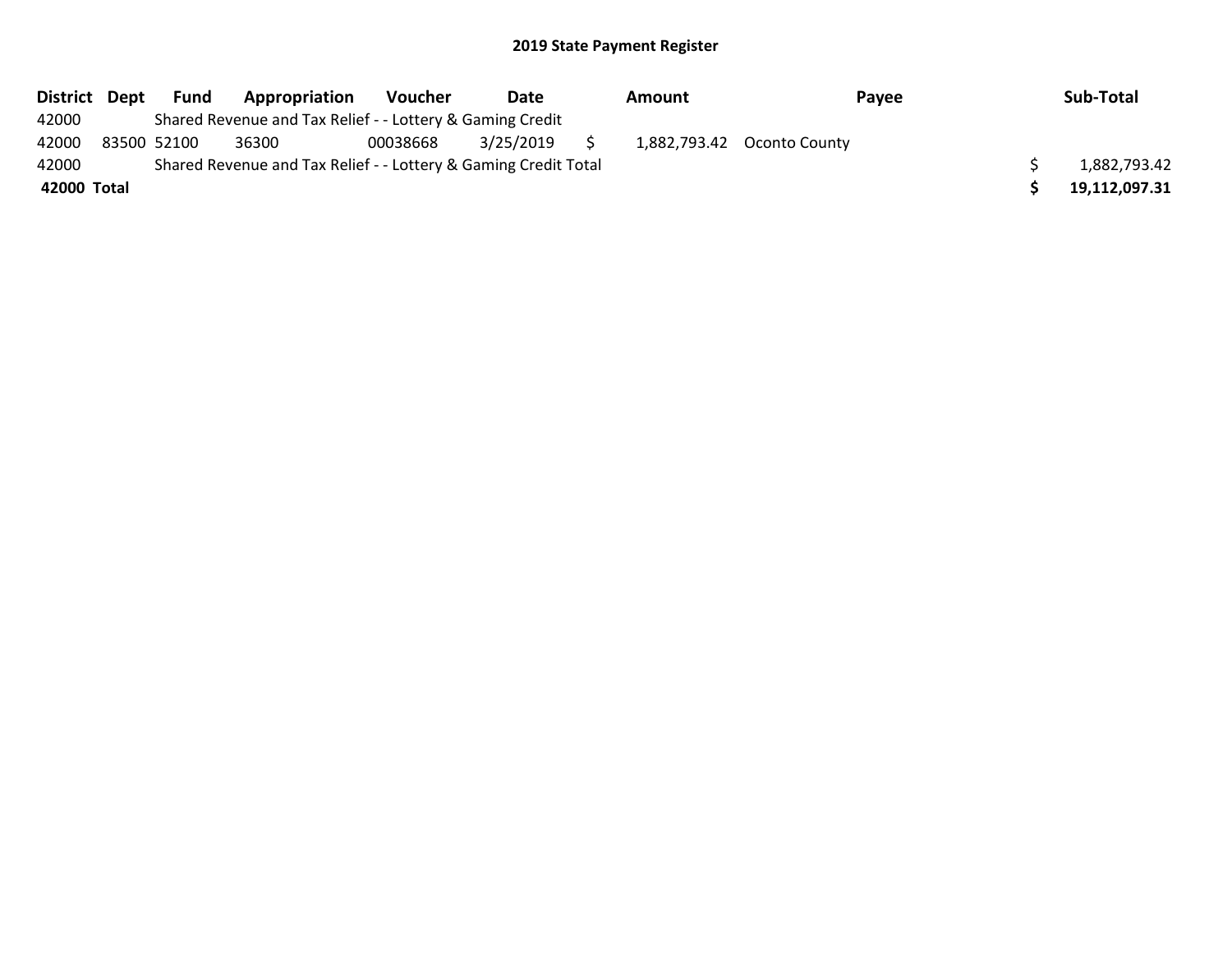| <b>District</b> | <b>Dept</b> | <b>Fund</b> | Appropriation                                                      | Voucher  | <b>Date</b> |     | <b>Amount</b> | Payee                    | Sub-Total        |
|-----------------|-------------|-------------|--------------------------------------------------------------------|----------|-------------|-----|---------------|--------------------------|------------------|
| 42002           |             |             | Dept of Safety & Prof Services - - Fire Dues Distribution          |          |             |     |               |                          |                  |
| 42002           |             | 16500 10000 | 22500                                                              | 00030309 | 7/16/2019   | \$  |               | 7,575.98 Town Of Abrams  |                  |
| 42002           |             |             | Dept of Safety & Prof Services - - Fire Dues Distribution Total    |          |             |     |               |                          | \$<br>7,575.98   |
| 42002           |             |             | Dept of Natural Resources - - Resaids - Cnty Forst, Cl & Mfl       |          |             |     |               |                          |                  |
| 42002           |             | 37000 21200 | 57100                                                              | 00332917 | 6/21/2019   | \$  |               | 2,242.34 Town Of Abrams  |                  |
| 42002           |             |             | Dept of Natural Resources - - Resaids - Cnty Forst, CI & Mfl Total |          |             |     |               |                          | \$<br>2,242.34   |
| 42002           |             |             | WI Dept of Transportation - - Trns Aids To Mnc.-Sf                 |          |             |     |               |                          |                  |
| 42002           |             | 39500 21100 | 19100                                                              | 00336903 | 1/7/2019    | \$  | 32,155.99     | Town Of Abrams           |                  |
| 42002           |             | 39500 21100 | 19100                                                              | 00364217 | 4/1/2019    | \$  | 32,155.99     | Town Of Abrams           |                  |
| 42002           |             | 39500 21100 | 19100                                                              | 00402226 | 7/1/2019    | \$  | 32,155.99     | Town Of Abrams           |                  |
| 42002           |             | 39500 21100 | 19100                                                              | 00448412 | 10/15/2019  | \$  |               | 32,156.01 Town Of Abrams |                  |
| 42002           |             |             | WI Dept of Transportation - - Trns Aids To Mnc.-Sf Total           |          |             |     |               |                          | \$<br>128,623.98 |
| 42002           |             |             | Elections Commission - - 2018 Hava Election Security               |          |             |     |               |                          |                  |
| 42002           |             | 51000 22000 | 18200                                                              | 00002977 | 12/4/2019   | \$  |               | 600.00 Town Of Abrams    |                  |
| 42002           |             |             | Elections Commission - - 2018 Hava Election Security Total         |          |             |     |               |                          | \$<br>600.00     |
| 42002           |             |             | Shared Revenue and Tax Relief - - County And Municipal Aid         |          |             |     |               |                          |                  |
| 42002           |             | 83500 10000 | 10500                                                              | 00049336 | 7/22/2019   | \$  | 5,363.58      | Town Of Abrams           |                  |
| 42002           |             | 83500 10000 | 10500                                                              | 00053635 | 11/18/2019  | \$. |               | 30,393.64 Town Of Abrams |                  |
| 42002           |             |             | Shared Revenue and Tax Relief - - County And Municipal Aid Total   |          |             |     |               |                          | \$<br>35,757.22  |
| 42002           |             |             | Shared Revenue and Tax Relief - - Exempt Computer Aid              |          |             |     |               |                          |                  |
| 42002           |             | 83500 10000 | 10900                                                              | 00046443 | 7/22/2019   | \$  |               | 246.30 Town Of Abrams    |                  |
| 42002           |             |             | Shared Revenue and Tax Relief - - Exempt Computer Aid Total        |          |             |     |               |                          | \$<br>246.30     |
| 42002           |             |             | Shared Revenue and Tax Relief - - Personal Property Aid            |          |             |     |               |                          |                  |
| 42002           |             | 83500 10000 | 11100                                                              | 00040995 | 5/6/2019    | \$  | 946.83        | Town Of Abrams           |                  |
| 42002           |             |             | Shared Revenue and Tax Relief - - Personal Property Aid Total      |          |             |     |               |                          | \$<br>946.83     |
| 42002           |             |             | Shared Revenue and Tax Relief - - Lottery & Gaming Credit          |          |             |     |               |                          |                  |
| 42002           |             | 83500 52100 | 36300                                                              | 00038403 | 3/25/2019   | \$  | 2,447.17      | Town Of Abrams           |                  |
| 42002           |             |             | Shared Revenue and Tax Relief - - Lottery & Gaming Credit Total    |          |             |     |               |                          | \$<br>2,447.17   |
| 42002 Total     |             |             |                                                                    |          |             |     |               |                          | \$<br>178,439.82 |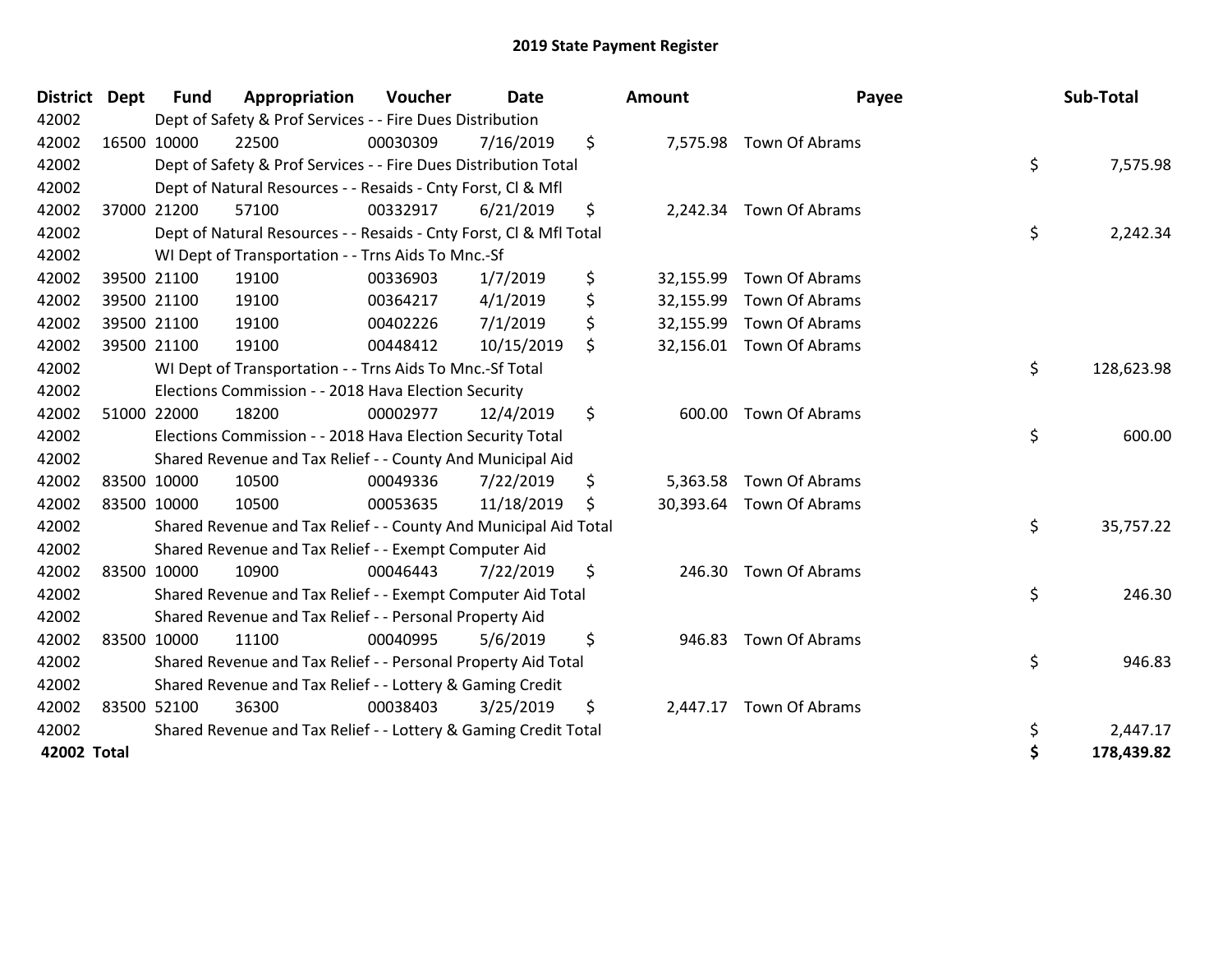| <b>District</b> | <b>Dept</b> | <b>Fund</b> | Appropriation                                                      | Voucher  | Date       | <b>Amount</b>   | Payee                    | Sub-Total        |
|-----------------|-------------|-------------|--------------------------------------------------------------------|----------|------------|-----------------|--------------------------|------------------|
| 42006           |             |             | Dept of Safety & Prof Services - - Fire Dues Distribution          |          |            |                 |                          |                  |
| 42006           |             | 16500 10000 | 22500                                                              | 00031283 | 7/18/2019  | \$              | 1,497.68 Town Of Bagley  |                  |
| 42006           |             |             | Dept of Safety & Prof Services - - Fire Dues Distribution Total    |          |            |                 |                          | \$<br>1,497.68   |
| 42006           |             |             | Dept of Natural Resources - - Aids In Lieu Of Taxes - Gener        |          |            |                 |                          |                  |
| 42006           |             | 37000 10000 | 50300                                                              | 00297609 | 2/11/2019  | \$              | 727.14 Town Of Bagley    |                  |
| 42006           |             |             | Dept of Natural Resources - - Aids In Lieu Of Taxes - Gener Total  |          |            |                 |                          | \$<br>727.14     |
| 42006           |             |             | Dept of Natural Resources - - Resaids - Cnty Forst, Cl & Mfl       |          |            |                 |                          |                  |
| 42006           |             | 37000 21200 | 57100                                                              | 00332918 | 6/21/2019  | \$              | 3,552.64 Town Of Bagley  |                  |
| 42006           |             |             | Dept of Natural Resources - - Resaids - Cnty Forst, Cl & Mfl Total |          |            |                 |                          | \$<br>3,552.64   |
| 42006           |             |             | Dept of Natural Resources - - Aids In Lieu Of Taxes - Sum S        |          |            |                 |                          |                  |
| 42006           |             | 37000 21200 | 57900                                                              | 00314942 | 4/19/2019  | \$<br>1,865.60  | Town Of Bagley           |                  |
| 42006           |             | 37000 21200 | 57900                                                              | 00314943 | 4/19/2019  | \$<br>35.20     | Town Of Bagley           |                  |
| 42006           |             |             | Dept of Natural Resources - - Aids In Lieu Of Taxes - Sum S Total  |          |            |                 |                          | \$<br>1,900.80   |
| 42006           |             |             | WI Dept of Transportation - - Trns Aids To Mnc.-Sf                 |          |            |                 |                          |                  |
| 42006           |             | 39500 21100 | 19100                                                              | 00336904 | 1/7/2019   | \$              | 26,631.37 Town Of Bagley |                  |
| 42006           |             | 39500 21100 | 19100                                                              | 00364218 | 4/1/2019   | \$<br>26,631.37 | Town Of Bagley           |                  |
| 42006           |             | 39500 21100 | 19100                                                              | 00402227 | 7/1/2019   | \$              | 26,631.37 Town Of Bagley |                  |
| 42006           |             | 39500 21100 | 19100                                                              | 00445045 | 10/7/2019  | \$              | 26,631.40 Town Of Bagley |                  |
| 42006           |             |             | WI Dept of Transportation - - Trns Aids To Mnc.-Sf Total           |          |            |                 |                          | \$<br>106,525.51 |
| 42006           |             |             | WI Dept of Transportation - - Loc Rd Imp Prg St Fd                 |          |            |                 |                          |                  |
| 42006           |             | 39500 21100 | 27800                                                              | 00342396 | 1/15/2019  | \$              | 19,131.56 Town Of Bagley |                  |
| 42006           |             |             | WI Dept of Transportation - - Loc Rd Imp Prg St Fd Total           |          |            |                 |                          | \$<br>19,131.56  |
| 42006           |             |             | Elections Commission - - 2018 Hava Election Security               |          |            |                 |                          |                  |
| 42006           |             | 51000 22000 | 18200                                                              | 00002173 | 11/6/2019  | \$<br>1,100.00  | Town Of Bagley           |                  |
| 42006           |             |             | Elections Commission - - 2018 Hava Election Security Total         |          |            |                 |                          | \$<br>1,100.00   |
| 42006           |             |             | Shared Revenue and Tax Relief - - County And Municipal Aid         |          |            |                 |                          |                  |
| 42006           |             | 83500 10000 | 10500                                                              | 00049337 | 7/22/2019  | \$              | 1,395.65 Town Of Bagley  |                  |
| 42006           |             | 83500 10000 | 10500                                                              | 00053636 | 11/18/2019 | \$              | 7,908.65 Town Of Bagley  |                  |
| 42006           |             |             | Shared Revenue and Tax Relief - - County And Municipal Aid Total   |          |            |                 |                          | \$<br>9,304.30   |
| 42006           |             |             | Shared Revenue and Tax Relief - - Personal Property Aid            |          |            |                 |                          |                  |
| 42006           |             | 83500 10000 | 11100                                                              | 00040996 | 5/6/2019   | \$<br>96.28     | Town Of Bagley           |                  |
| 42006           |             |             | Shared Revenue and Tax Relief - - Personal Property Aid Total      |          |            |                 |                          | \$<br>96.28      |
| 42006 Total     |             |             |                                                                    |          |            |                 |                          | \$<br>143,835.91 |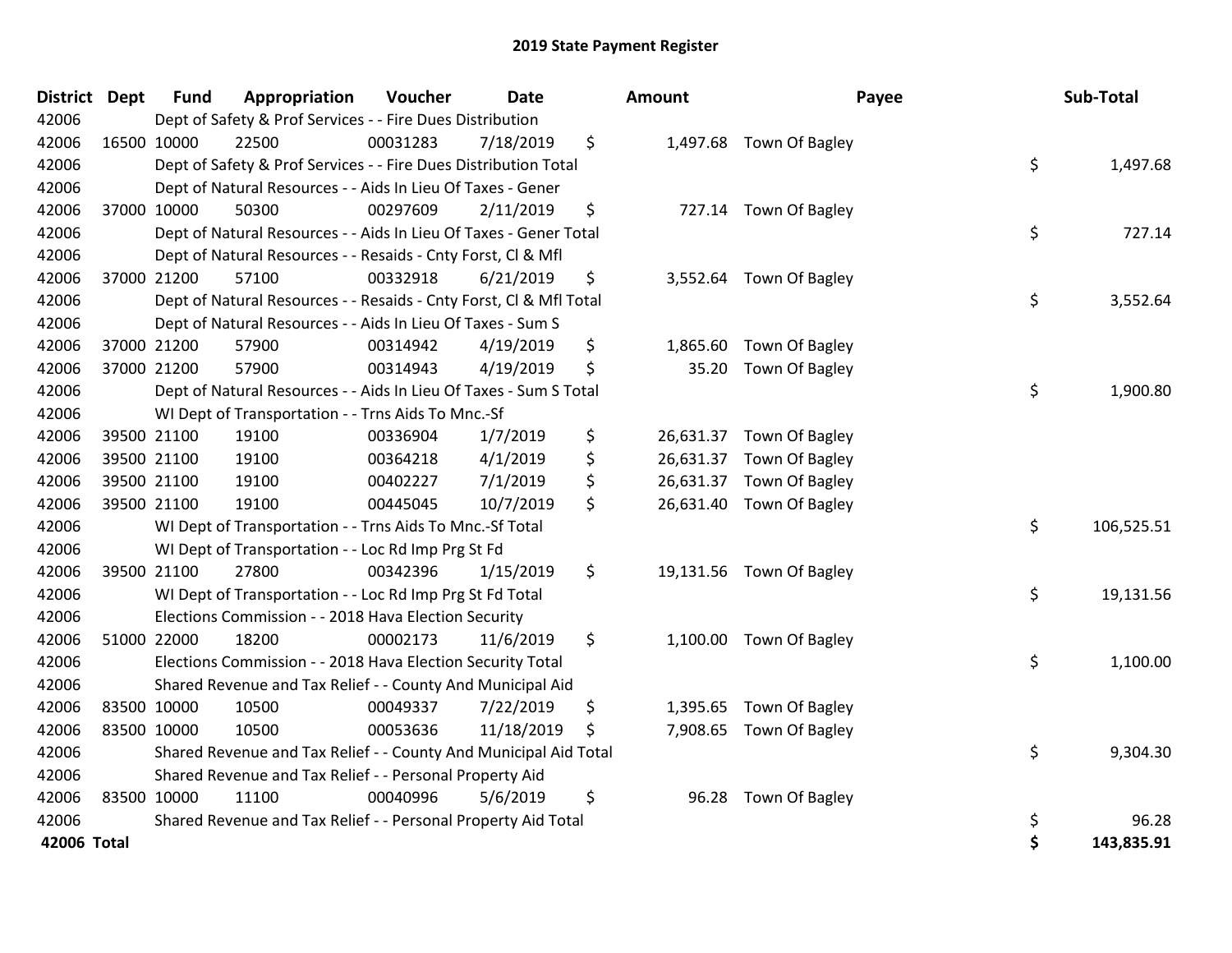| <b>District</b> | <b>Dept</b> | <b>Fund</b> | Appropriation                                                                   | Voucher                 | <b>Date</b> |    | <b>Amount</b> | Payee                     | Sub-Total        |
|-----------------|-------------|-------------|---------------------------------------------------------------------------------|-------------------------|-------------|----|---------------|---------------------------|------------------|
| 42008           |             |             | Dept of Safety & Prof Services - - Fire Dues Distribution                       |                         |             |    |               |                           |                  |
| 42008           |             | 16500 10000 | 22500                                                                           | 00030293                | 7/16/2019   | \$ |               | 7,860.96 Town Of Brazeau  |                  |
| 42008           |             |             | Dept of Safety & Prof Services - - Fire Dues Distribution Total                 |                         |             |    |               |                           | \$<br>7,860.96   |
| 42008           |             |             | Dept of Natural Resources - - General Program Operations --                     |                         |             |    |               |                           |                  |
| 42008           |             | 37000 21200 | 25400                                                                           | 00317552                | 5/20/2019   | \$ | 210.00        | Town Of Brazeau           |                  |
| 42008           |             | 37000 21200 | 25400                                                                           | 00346245                | 8/9/2019    | \$ | 217.50        | Town Of Brazeau           |                  |
| 42008           |             | 37000 21200 | 25400                                                                           | 00346263                | 8/21/2019   | \$ | 125.00        | Town Of Brazeau           |                  |
| 42008           |             |             | Dept of Natural Resources - - General Program Operations -- Total               |                         |             |    |               |                           | \$<br>552.50     |
| 42008           |             |             | Dept of Natural Resources - - Resaids - Cnty Forst, Cl & Mfl                    |                         |             |    |               |                           |                  |
| 42008           |             | 37000 21200 | 57100                                                                           | 00332919                | 6/21/2019   | \$ |               | 4,568.46 Town Of Brazeau  |                  |
| 42008           |             |             | Dept of Natural Resources - - Resaids - Cnty Forst, CI & Mfl Total              |                         |             |    |               |                           | \$<br>4,568.46   |
| 42008           |             |             | Dept of Natural Resources - - Fin Asst For Responsible Units                    |                         |             |    |               |                           |                  |
| 42008           |             | 37000 27400 | 67000                                                                           | 00322886                | 5/22/2019   | \$ |               | 1,706.99 Town Of Brazeau  |                  |
| 42008           |             |             | Dept of Natural Resources - - Fin Asst For Responsible Units Total              |                         |             |    |               |                           | \$<br>1,706.99   |
| 42008           |             |             | WI Dept of Transportation - - Trns Aids To Mnc.-Sf                              |                         |             |    |               |                           |                  |
| 42008           |             | 39500 21100 | 19100                                                                           | 00336905                | 1/7/2019    | \$ | 66,037.93     | Town Of Brazeau           |                  |
| 42008           |             | 39500 21100 | 19100                                                                           | 00364219                | 4/1/2019    | \$ | 66,037.93     | Town Of Brazeau           |                  |
| 42008           | 39500 21100 |             | 19100                                                                           | 00402228                | 7/1/2019    | \$ |               | 66,037.93 Town Of Brazeau |                  |
| 42008           | 39500 21100 |             | 19100                                                                           | 00445046                | 10/7/2019   | \$ |               | 66,037.94 Town Of Brazeau |                  |
| 42008           |             |             | WI Dept of Transportation - - Trns Aids To Mnc.-Sf Total                        |                         |             |    |               |                           | \$<br>264,151.73 |
| 42008           |             |             | Department of Health Services - - Emergency Medical Services, Ai                |                         |             |    |               |                           |                  |
| 42008           | 43500 10000 |             | 11900                                                                           | 00307861                | 9/4/2019    | Ş  |               | 5,154.14 Town Of Brazeau  |                  |
| 42008           |             |             | Department of Health Services - - Emergency Medical Services, Ai Total          |                         |             |    |               |                           | \$<br>5,154.14   |
| 42008           |             |             | Department of Health Services - - Prepaid Medical Transport Reimbursement       |                         |             |    |               |                           |                  |
| 42008           | 43500 10000 |             | 16300                                                                           | AMBULANCE 11/18/2019 \$ |             |    | 2,000.00      | Town Of Brazeau           |                  |
| 42008           |             |             | Department of Health Services - - Prepaid Medical Transport Reimbursement Total |                         |             |    |               |                           | \$<br>2,000.00   |
| 42008           |             |             | Elections Commission - - 2018 Hava Election Security                            |                         |             |    |               |                           |                  |
| 42008           |             | 51000 22000 | 18200                                                                           | 00002056                | 10/7/2019   | \$ |               | 1,200.00 Town Of Brazeau  |                  |
| 42008           |             |             | Elections Commission - - 2018 Hava Election Security Total                      |                         |             |    |               |                           | \$<br>1,200.00   |
| 42008           |             |             | Shared Revenue and Tax Relief - - County And Municipal Aid                      |                         |             |    |               |                           |                  |
| 42008           | 83500 10000 |             | 10500                                                                           | 00049338                | 7/22/2019   | \$ | 3,417.13      | Town Of Brazeau           |                  |
| 42008           | 83500 10000 |             | 10500                                                                           | 00053637                | 11/18/2019  | \$ |               | 17,363.76 Town Of Brazeau |                  |
| 42008           |             |             | Shared Revenue and Tax Relief - - County And Municipal Aid Total                |                         |             |    |               |                           | \$<br>20,780.89  |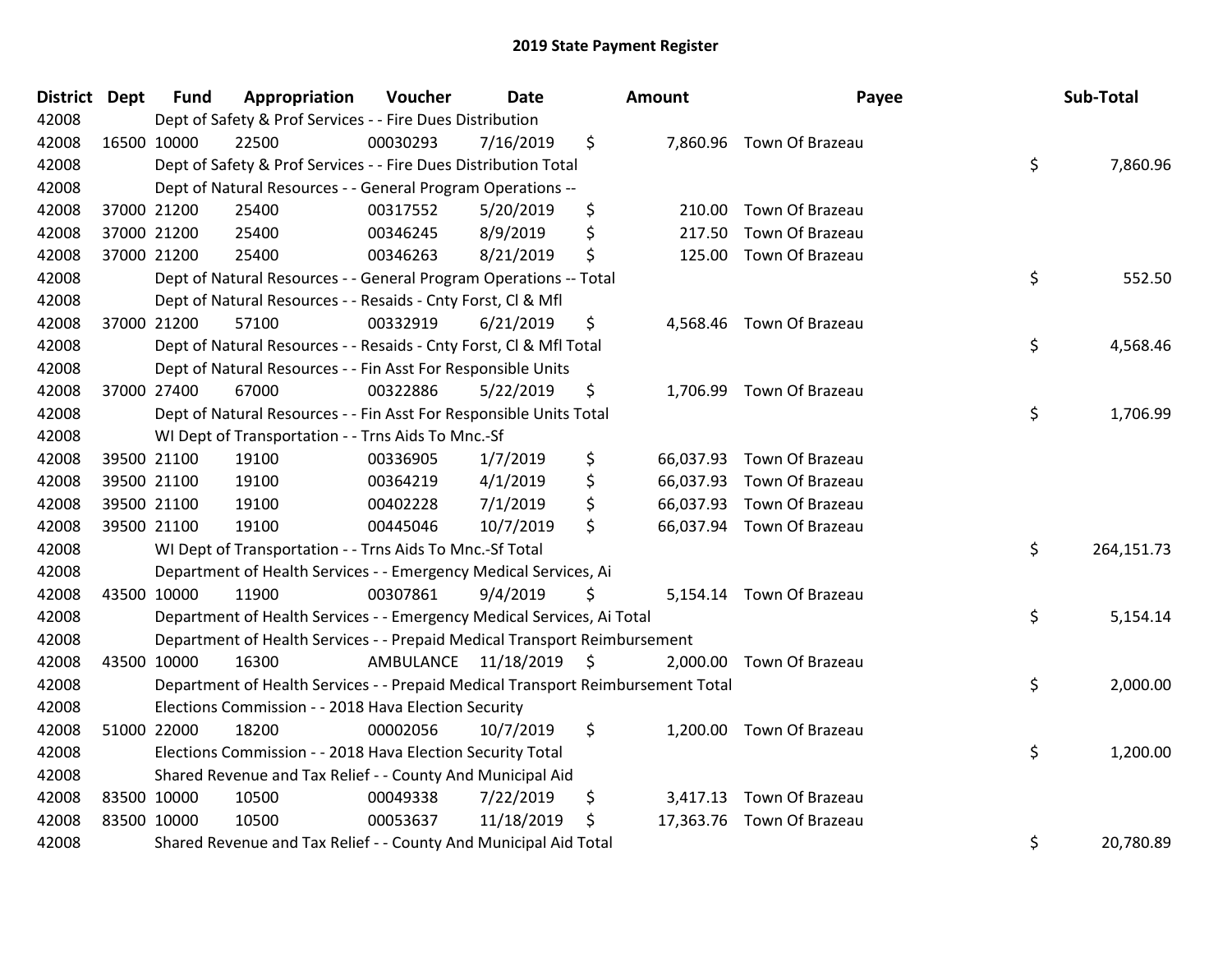| <b>District</b> | Dept | Fund        | Appropriation                                                 | <b>Voucher</b> | Date       |    | Amount | Payee                  | Sub-Total  |
|-----------------|------|-------------|---------------------------------------------------------------|----------------|------------|----|--------|------------------------|------------|
| 42008           |      |             | Shared Revenue and Tax Relief - - Exempt Computer Aid         |                |            |    |        |                        |            |
| 42008           |      | 83500 10000 | 10900                                                         | 00046444       | 7/22/2019  | Ŝ  | 5.19   | Town Of Brazeau        |            |
| 42008           |      |             | Shared Revenue and Tax Relief - - Exempt Computer Aid Total   |                |            |    |        |                        | 5.19       |
| 42008           |      |             | Shared Revenue and Tax Relief - - Utility Aid                 |                |            |    |        |                        |            |
| 42008           |      | 83500 10000 | 11000                                                         | 00049338       | 7/22/2019  | \$ | 70.88  | Town Of Brazeau        |            |
| 42008           |      | 83500 10000 | 11000                                                         | 00053637       | 11/18/2019 | S  | 388.92 | Town Of Brazeau        |            |
| 42008           |      |             | Shared Revenue and Tax Relief - - Utility Aid Total           |                |            |    |        |                        | 459.80     |
| 42008           |      |             | Shared Revenue and Tax Relief - - Personal Property Aid       |                |            |    |        |                        |            |
| 42008           |      | 83500 10000 | 11100                                                         | 00040997       | 5/6/2019   | S  | 955.69 | <b>Town Of Brazeau</b> |            |
| 42008           |      |             | Shared Revenue and Tax Relief - - Personal Property Aid Total |                |            |    |        |                        | 955.69     |
| 42008 Total     |      |             |                                                               |                |            |    |        |                        | 309,396.35 |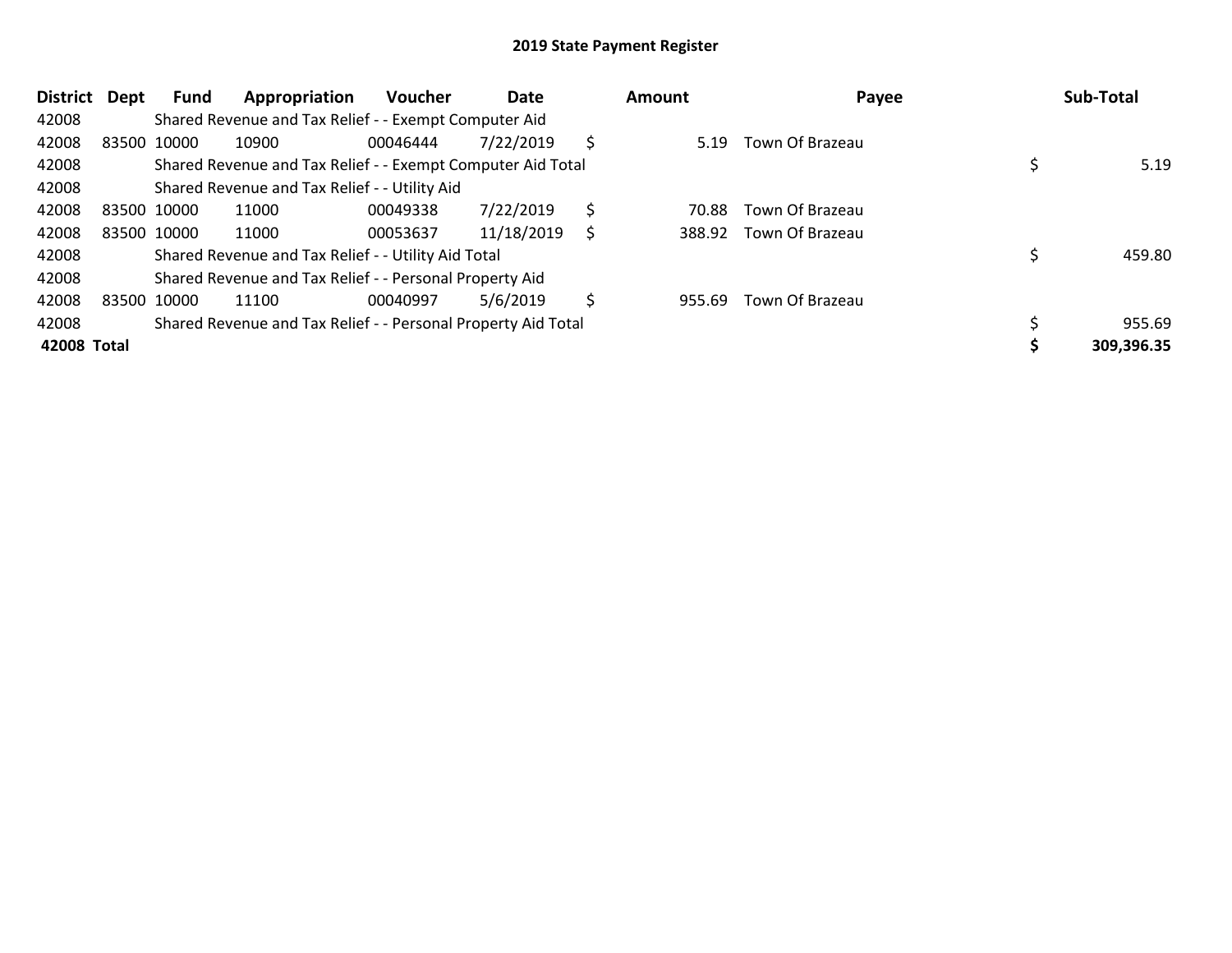| District Dept | <b>Fund</b> | Appropriation                                                      | Voucher  | <b>Date</b> | Amount         |                         | Payee | Sub-Total  |
|---------------|-------------|--------------------------------------------------------------------|----------|-------------|----------------|-------------------------|-------|------------|
| 42010         |             | Dept of Safety & Prof Services - - Fire Dues Distribution          |          |             |                |                         |       |            |
| 42010         | 16500 10000 | 22500                                                              | 00030876 | 7/17/2019   | \$             | 2,796.80 Town Of Breed  |       |            |
| 42010         |             | Dept of Safety & Prof Services - - Fire Dues Distribution Total    |          |             |                |                         | \$    | 2,796.80   |
| 42010         |             | Dept of Natural Resources - - Aids In Lieu Of Taxes - Gener        |          |             |                |                         |       |            |
| 42010         | 37000 10000 | 50300                                                              | 00297547 | 2/11/2019   | \$             | 6,643.37 Town Of Breed  |       |            |
| 42010         | 37000 10000 | 50300                                                              | 00297548 | 2/11/2019   | \$<br>2,248.09 | Town Of Breed           |       |            |
| 42010         | 37000 10000 | 50300                                                              | 00313909 | 4/19/2019   | \$             | 235.44 Town Of Breed    |       |            |
| 42010         |             | Dept of Natural Resources - - Aids In Lieu Of Taxes - Gener Total  |          |             |                |                         | \$    | 9,126.90   |
| 42010         |             | Dept of Natural Resources - - Resaids - Cnty Forst, Cl & Mfl       |          |             |                |                         |       |            |
| 42010         | 37000 21200 | 57100                                                              | 00332920 | 6/21/2019   | \$             | 2,517.12 Town Of Breed  |       |            |
| 42010         |             | Dept of Natural Resources - - Resaids - Cnty Forst, CI & Mfl Total |          |             |                |                         | \$    | 2,517.12   |
| 42010         |             | Dept of Natural Resources - - Aids In Lieu Of Taxes - Sum S        |          |             |                |                         |       |            |
| 42010         | 37000 21200 | 57900                                                              | 00313908 | 4/19/2019   | \$             | 47.28 Town Of Breed     |       |            |
| 42010         |             | Dept of Natural Resources - - Aids In Lieu Of Taxes - Sum S Total  |          |             |                |                         | \$    | 47.28      |
| 42010         |             | WI Dept of Transportation - - Trns Aids To Mnc.-Sf                 |          |             |                |                         |       |            |
| 42010         | 39500 21100 | 19100                                                              | 00336906 | 1/7/2019    | \$             | 35,333.31 Town Of Breed |       |            |
| 42010         | 39500 21100 | 19100                                                              | 00364220 | 4/1/2019    | \$             | 35,333.31 Town Of Breed |       |            |
| 42010         | 39500 21100 | 19100                                                              | 00402229 | 7/1/2019    | \$             | 35,333.31 Town Of Breed |       |            |
| 42010         | 39500 21100 | 19100                                                              | 00445047 | 10/7/2019   | \$             | 35,333.31 Town Of Breed |       |            |
| 42010         |             | WI Dept of Transportation - - Trns Aids To Mnc.-Sf Total           |          |             |                |                         | \$    | 141,333.24 |
| 42010         |             | Elections Commission - - 2018 Hava Election Security               |          |             |                |                         |       |            |
| 42010         | 51000 22000 | 18200                                                              | 00002446 | 11/13/2019  | \$             | 1,200.00 Town Of Breed  |       |            |
| 42010         |             | Elections Commission - - 2018 Hava Election Security Total         |          |             |                |                         | \$    | 1,200.00   |
| 42010         |             | Shared Revenue and Tax Relief - - County And Municipal Aid         |          |             |                |                         |       |            |
| 42010         | 83500 10000 | 10500                                                              | 00049339 | 7/22/2019   | \$             | 1,661.26 Town Of Breed  |       |            |
| 42010         | 83500 10000 | 10500                                                              | 00053638 | 11/18/2019  | \$             | 9,413.82 Town Of Breed  |       |            |
| 42010         |             | Shared Revenue and Tax Relief - - County And Municipal Aid Total   |          |             |                |                         | \$    | 11,075.08  |
| 42010         |             | Shared Revenue and Tax Relief - - Exempt Computer Aid              |          |             |                |                         |       |            |
| 42010         | 83500 10000 | 10900                                                              | 00046445 | 7/22/2019   | \$             | 13.51 Town Of Breed     |       |            |
| 42010         |             | Shared Revenue and Tax Relief - - Exempt Computer Aid Total        |          |             |                |                         | \$    | 13.51      |
| 42010         |             | Shared Revenue and Tax Relief - - Personal Property Aid            |          |             |                |                         |       |            |
| 42010         | 83500 10000 | 11100                                                              | 00040998 | 5/6/2019    | \$             | 292.72 Town Of Breed    |       |            |
| 42010         |             | Shared Revenue and Tax Relief - - Personal Property Aid Total      |          |             |                |                         | \$    | 292.72     |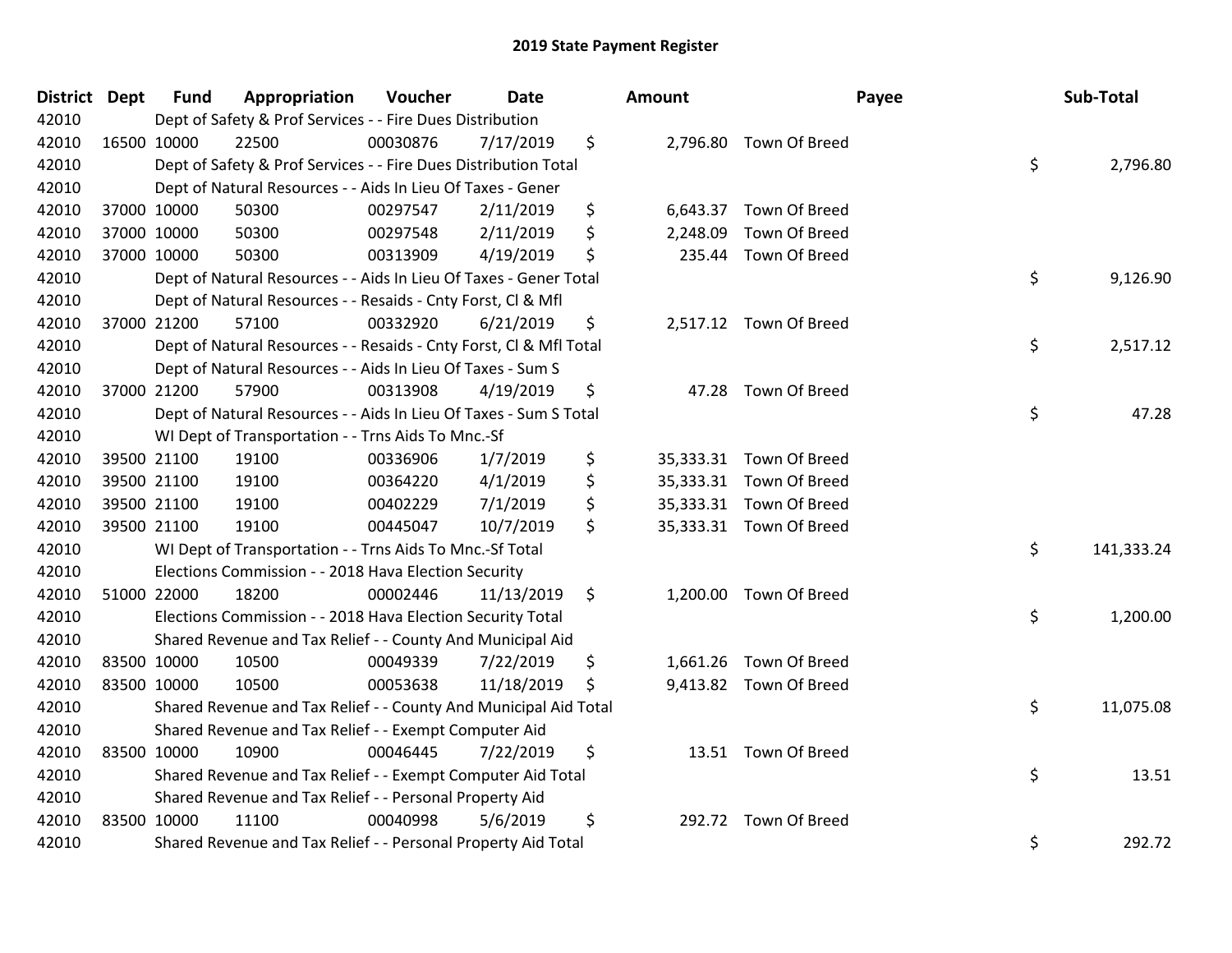| District Dept Fund | <b>Appropriation</b> | Voucher | <b>Date</b> | Amount | Payee | Sub-Total  |
|--------------------|----------------------|---------|-------------|--------|-------|------------|
| 42010 Total        |                      |         |             |        |       | 168,402.65 |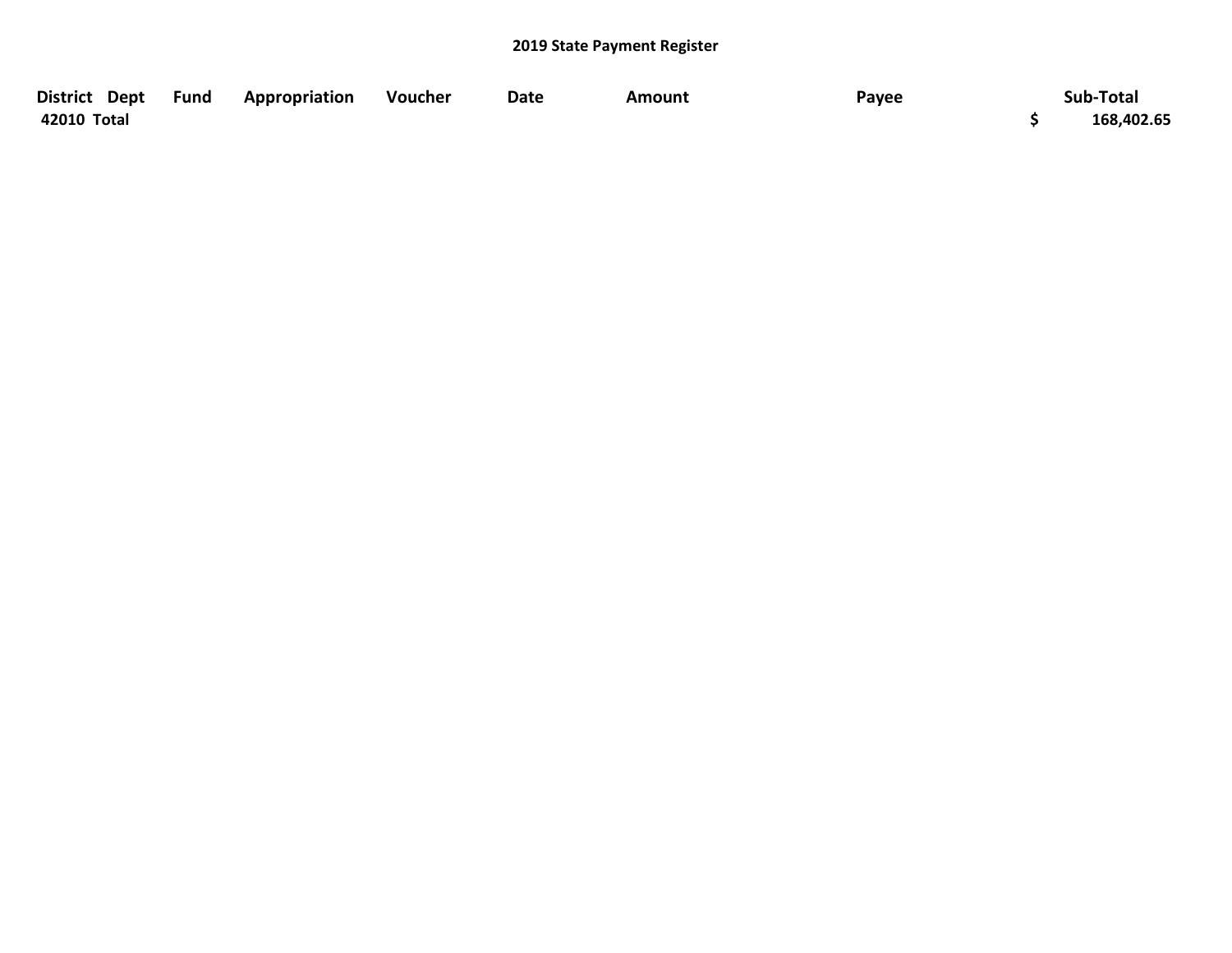| <b>District</b> | <b>Dept</b> | <b>Fund</b> | Appropriation                                                      | Voucher  | <b>Date</b> | Amount          | Payee                    | Sub-Total        |
|-----------------|-------------|-------------|--------------------------------------------------------------------|----------|-------------|-----------------|--------------------------|------------------|
| 42012           |             |             | Dept of Safety & Prof Services - - Fire Dues Distribution          |          |             |                 |                          |                  |
| 42012           |             | 16500 10000 | 22500                                                              | 00030144 | 7/16/2019   | \$              | 11,610.00 Chase, Town of |                  |
| 42012           |             |             | Dept of Safety & Prof Services - - Fire Dues Distribution Total    |          |             |                 |                          | \$<br>11,610.00  |
| 42012           |             |             | Dept of Natural Resources - - Resaids - Cnty Forst, Cl & Mfl       |          |             |                 |                          |                  |
| 42012           |             | 37000 21200 | 57100                                                              | 00332921 | 6/21/2019   | \$<br>274.44    | Chase, Town of           |                  |
| 42012           |             |             | Dept of Natural Resources - - Resaids - Cnty Forst, CI & Mfl Total |          |             |                 |                          | \$<br>274.44     |
| 42012           |             |             | Dept of Natural Resources - - Fin Asst For Responsible Units       |          |             |                 |                          |                  |
| 42012           |             | 37000 27400 | 67000                                                              | 00323508 | 5/22/2019   | \$<br>4,780.98  | Chase, Town of           |                  |
| 42012           |             |             | Dept of Natural Resources - - Fin Asst For Responsible Units Total |          |             |                 |                          | \$<br>4,780.98   |
| 42012           |             |             | WI Dept of Transportation - - Trns Aids To Mnc.-Sf                 |          |             |                 |                          |                  |
| 42012           |             | 39500 21100 | 19100                                                              | 00336907 | 1/7/2019    | \$<br>36,181.40 | Chase, Town of           |                  |
| 42012           |             | 39500 21100 | 19100                                                              | 00364221 | 4/1/2019    | \$<br>36,181.40 | Chase, Town of           |                  |
| 42012           |             | 39500 21100 | 19100                                                              | 00402230 | 7/1/2019    | \$<br>36,181.40 | Chase, Town of           |                  |
| 42012           |             | 39500 21100 | 19100                                                              | 00445048 | 10/7/2019   | \$<br>36,181.42 | Chase, Town of           |                  |
| 42012           |             |             | WI Dept of Transportation - - Trns Aids To Mnc.-Sf Total           |          |             |                 |                          | \$<br>144,725.62 |
| 42012           |             |             | WI Dept of Transportation - - Loc Rd Imp Prg St Fd                 |          |             |                 |                          |                  |
| 42012           |             | 39500 21100 | 27800                                                              | 00350665 | 2/11/2019   | \$              | 17,657.91 Chase, Town of |                  |
| 42012           |             |             | WI Dept of Transportation - - Loc Rd Imp Prg St Fd Total           |          |             |                 |                          | \$<br>17,657.91  |
| 42012           |             |             | Elections Commission - - 2018 Hava Election Security               |          |             |                 |                          |                  |
| 42012           |             | 51000 22000 | 18200                                                              | 00002660 | 11/18/2019  | \$<br>600.00    | Chase, Town of           |                  |
| 42012           |             |             | Elections Commission - - 2018 Hava Election Security Total         |          |             |                 |                          | \$<br>600.00     |
| 42012           |             |             | Shared Revenue and Tax Relief - - County And Municipal Aid         |          |             |                 |                          |                  |
| 42012           |             | 83500 10000 | 10500                                                              | 00049340 | 7/22/2019   | \$<br>5,130.66  | Chase, Town of           |                  |
| 42012           |             | 83500 10000 | 10500                                                              | 00053639 | 11/18/2019  | \$<br>29,073.73 | Chase, Town of           |                  |
| 42012           |             |             | Shared Revenue and Tax Relief - - County And Municipal Aid Total   |          |             |                 |                          | \$<br>34,204.39  |
| 42012           |             |             | Shared Revenue and Tax Relief - - Exempt Computer Aid              |          |             |                 |                          |                  |
| 42012           |             | 83500 10000 | 10900                                                              | 00046446 | 7/22/2019   | \$<br>36.37     | Chase, Town of           |                  |
| 42012           |             |             | Shared Revenue and Tax Relief - - Exempt Computer Aid Total        |          |             |                 |                          | \$<br>36.37      |
| 42012           |             |             | Shared Revenue and Tax Relief - - Personal Property Aid            |          |             |                 |                          |                  |
| 42012           |             | 83500 10000 | 11100                                                              | 00040999 | 5/6/2019    | \$<br>652.77    | Chase, Town of           |                  |
| 42012           |             |             | Shared Revenue and Tax Relief - - Personal Property Aid Total      |          |             |                 |                          | \$<br>652.77     |
| 42012           |             |             | Shared Revenue and Tax Relief - - Lottery & Gaming Credit          |          |             |                 |                          |                  |
| 42012           |             | 83500 52100 | 36300                                                              | 00038404 | 3/25/2019   | \$<br>1,156.20  | Chase, Town of           |                  |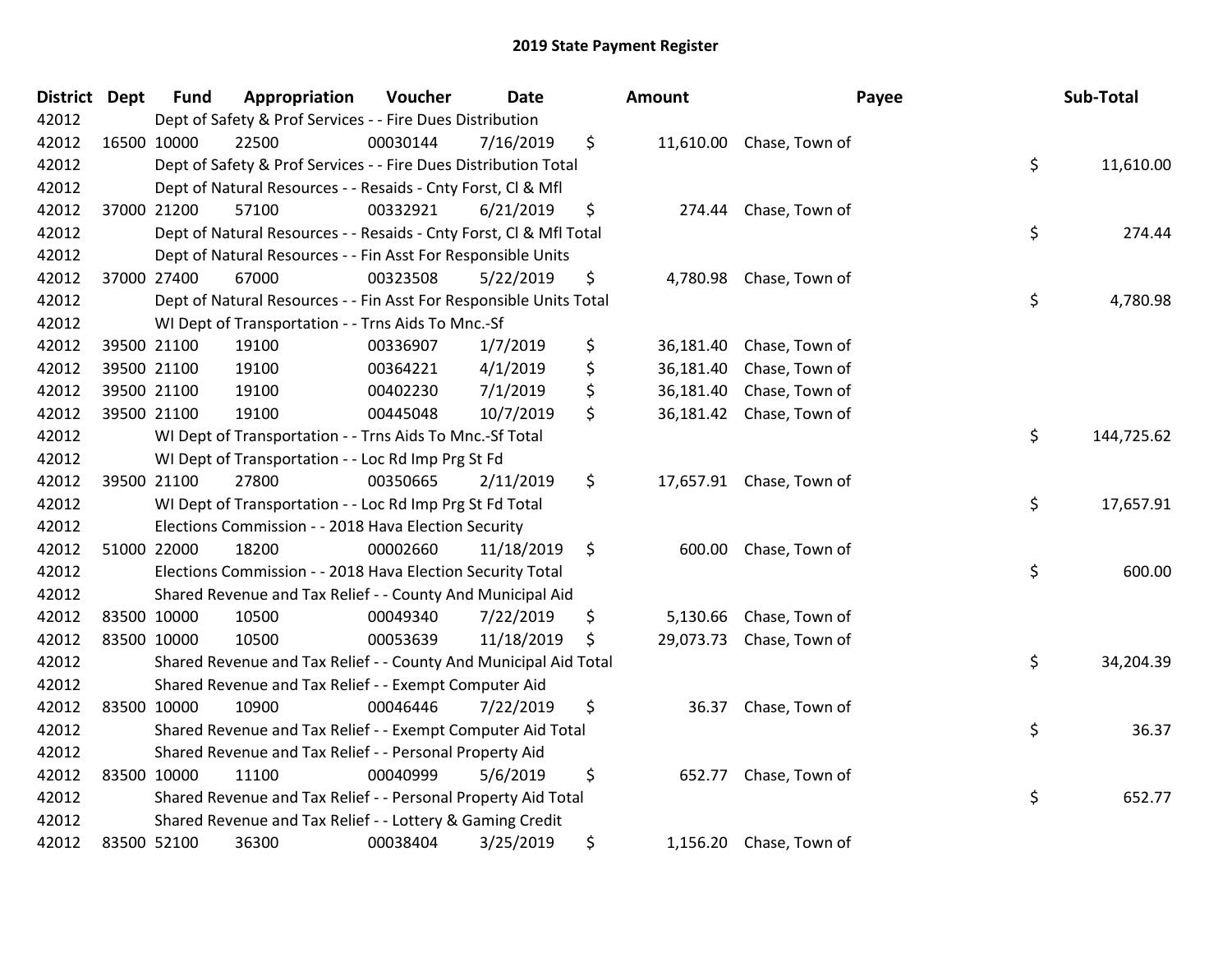|             | District Dept Fund | <b>Appropriation</b>                                            | Voucher | Date | Amount | Payee | Sub-Total  |
|-------------|--------------------|-----------------------------------------------------------------|---------|------|--------|-------|------------|
| 42012       |                    | Shared Revenue and Tax Relief - - Lottery & Gaming Credit Total |         |      |        |       | 1,156.20   |
| 42012 Total |                    |                                                                 |         |      |        |       | 215,698.68 |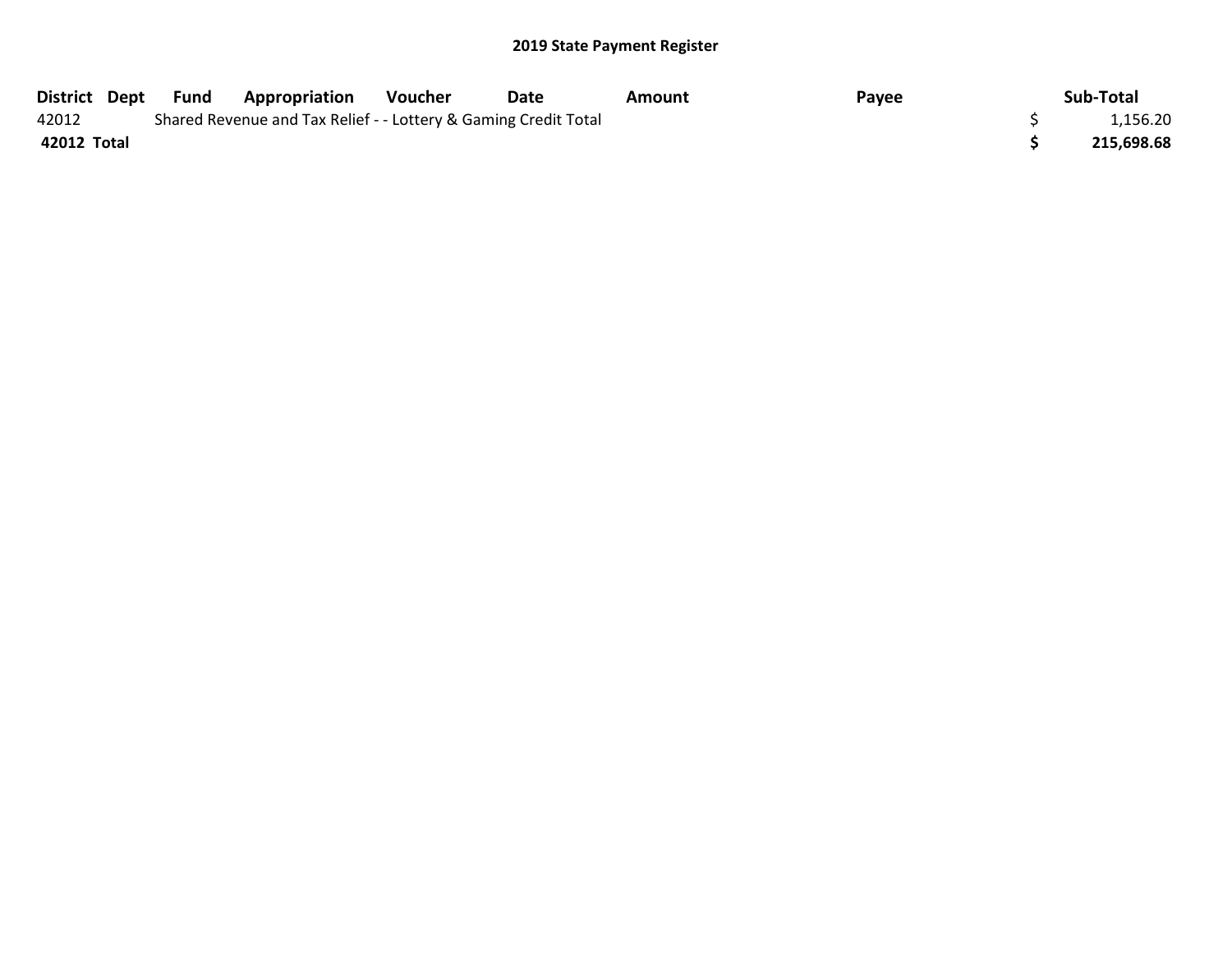| <b>District</b> | <b>Dept</b> | <b>Fund</b> | Appropriation                                                      | Voucher  | <b>Date</b> | <b>Amount</b>   |                        | Payee | Sub-Total  |
|-----------------|-------------|-------------|--------------------------------------------------------------------|----------|-------------|-----------------|------------------------|-------|------------|
| 42014           |             |             | Dept of Safety & Prof Services - - Fire Dues Distribution          |          |             |                 |                        |       |            |
| 42014           |             | 16500 10000 | 22500                                                              | 00030746 | 7/17/2019   | \$              | 3,327.67 Town Of Doty  |       |            |
| 42014           |             |             | Dept of Safety & Prof Services - - Fire Dues Distribution Total    |          |             |                 |                        | \$    | 3,327.67   |
| 42014           |             |             | Dept of Natural Resources - - General Program Operations --        |          |             |                 |                        |       |            |
| 42014           |             | 37000 21200 | 25400                                                              | 00371616 | 11/29/2019  | \$              | 4,355.00 Town Of Doty  |       |            |
| 42014           |             |             | Dept of Natural Resources - - General Program Operations -- Total  |          |             |                 |                        | \$    | 4,355.00   |
| 42014           |             |             | Dept of Natural Resources - - Resaids - Cnty Forst, CI & Mfl       |          |             |                 |                        |       |            |
| 42014           |             | 37000 21200 | 57100                                                              | 00332922 | 6/21/2019   | \$              | 664.54 Town Of Doty    |       |            |
| 42014           |             |             | Dept of Natural Resources - - Resaids - Cnty Forst, CI & Mfl Total |          |             |                 |                        | \$    | 664.54     |
| 42014           |             |             | Dept of Natural Resources - - Resaids - Pymt In Lieu Tax Fed       |          |             |                 |                        |       |            |
| 42014           |             | 37000 21200 | 58400                                                              | 00364722 | 10/23/2019  | \$              | 50,252.47 Town Of Doty |       |            |
| 42014           |             |             | Dept of Natural Resources - - Resaids - Pymt In Lieu Tax Fed Total |          |             |                 |                        | \$    | 50,252.47  |
| 42014           |             |             | WI Dept of Transportation - - Trns Aids To Mnc.-Sf                 |          |             |                 |                        |       |            |
| 42014           |             | 39500 21100 | 19100                                                              | 00336908 | 1/7/2019    | \$<br>36,509.89 | Town Of Doty           |       |            |
| 42014           |             | 39500 21100 | 19100                                                              | 00364222 | 4/1/2019    | \$<br>36,509.89 | Town Of Doty           |       |            |
| 42014           |             | 39500 21100 | 19100                                                              | 00402231 | 7/1/2019    | \$<br>36,509.89 | Town Of Doty           |       |            |
| 42014           |             | 39500 21100 | 19100                                                              | 00445049 | 10/7/2019   | \$              | 36,509.90 Town Of Doty |       |            |
| 42014           |             |             | WI Dept of Transportation - - Trns Aids To Mnc.-Sf Total           |          |             |                 |                        | \$    | 146,039.57 |
| 42014           |             |             | Elections Commission - - 2018 Hava Election Security               |          |             |                 |                        |       |            |
| 42014           |             | 51000 22000 | 18200                                                              | 00002621 | 11/18/2019  | \$              | 1,200.00 Town Of Doty  |       |            |
| 42014           |             |             | Elections Commission - - 2018 Hava Election Security Total         |          |             |                 |                        | \$    | 1,200.00   |
| 42014           |             |             | Shared Revenue and Tax Relief - - County And Municipal Aid         |          |             |                 |                        |       |            |
| 42014           |             | 83500 10000 | 10500                                                              | 00049341 | 7/22/2019   | \$<br>473.94    | Town Of Doty           |       |            |
| 42014           |             | 83500 10000 | 10500                                                              | 00053640 | 11/18/2019  | \$              | 2,685.64 Town Of Doty  |       |            |
| 42014           |             |             | Shared Revenue and Tax Relief - - County And Municipal Aid Total   |          |             |                 |                        | \$    | 3,159.58   |
| 42014           |             |             | Shared Revenue and Tax Relief - - Exempt Computer Aid              |          |             |                 |                        |       |            |
| 42014           |             | 83500 10000 | 10900                                                              | 00046447 | 7/22/2019   | \$<br>4.16      | Town Of Doty           |       |            |
| 42014           |             |             | Shared Revenue and Tax Relief - - Exempt Computer Aid Total        |          |             |                 |                        | \$    | 4.16       |
| 42014           |             |             | Shared Revenue and Tax Relief - - Personal Property Aid            |          |             |                 |                        |       |            |
| 42014           | 83500 10000 |             | 11100                                                              | 00041000 | 5/6/2019    | \$              | 84.55 Town Of Doty     |       |            |
| 42014           |             |             | Shared Revenue and Tax Relief - - Personal Property Aid Total      |          |             |                 |                        | \$    | 84.55      |
| 42014 Total     |             |             |                                                                    |          |             |                 |                        | \$    | 209,087.54 |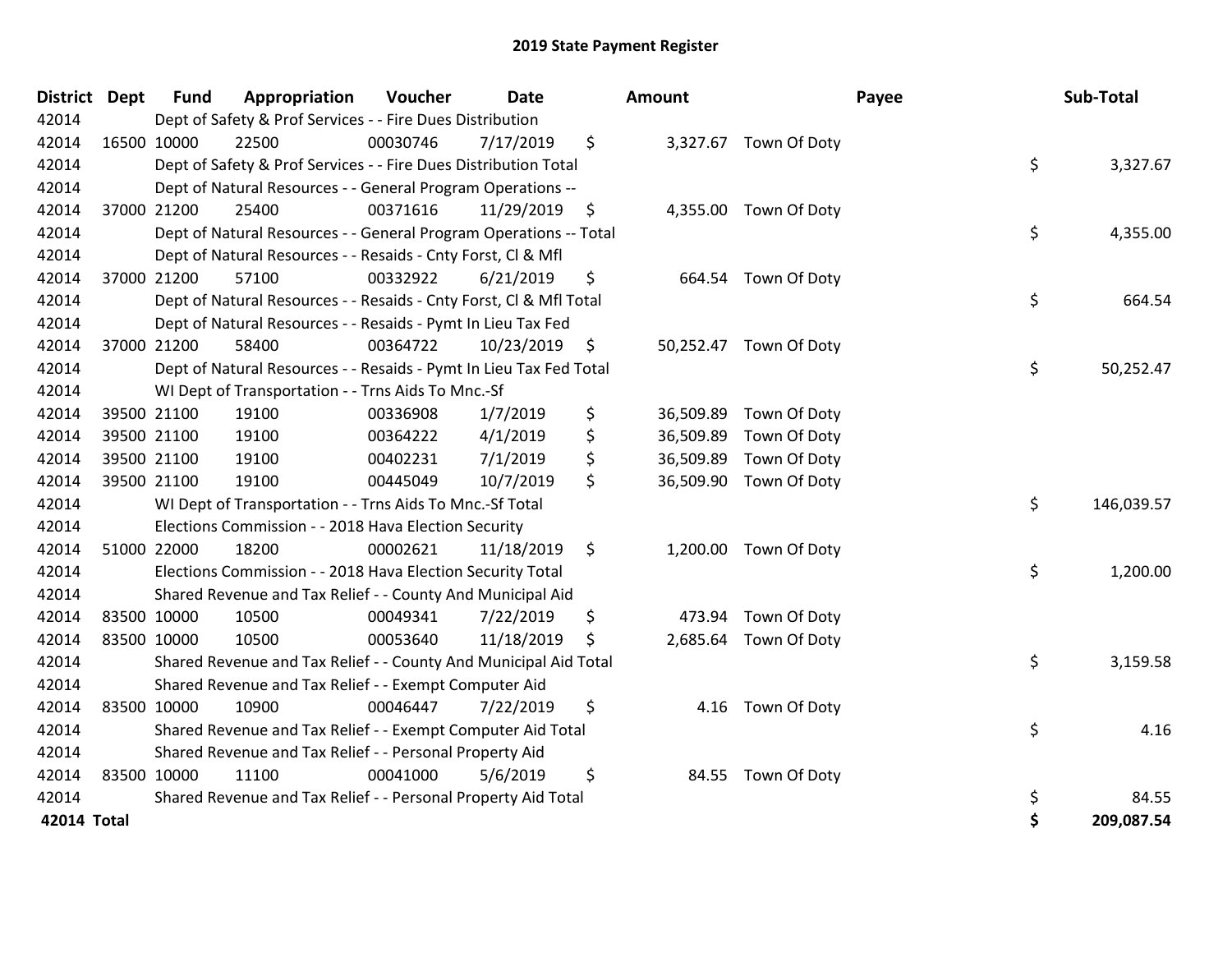| District Dept |             | <b>Fund</b> | Appropriation                                                      | Voucher  | <b>Date</b> |    | Amount    |                           | Payee | Sub-Total  |
|---------------|-------------|-------------|--------------------------------------------------------------------|----------|-------------|----|-----------|---------------------------|-------|------------|
| 42016         |             |             | Dept of Safety & Prof Services - - Fire Dues Distribution          |          |             |    |           |                           |       |            |
| 42016         | 16500 10000 |             | 22500                                                              | 00030749 | 7/17/2019   | \$ |           | 3,319.95 Town Of Gillett  |       |            |
| 42016         |             |             | Dept of Safety & Prof Services - - Fire Dues Distribution Total    |          |             |    |           |                           | \$    | 3,319.95   |
| 42016         |             |             | Dept of Natural Resources - - Aids In Lieu Of Taxes - Gener        |          |             |    |           |                           |       |            |
| 42016         |             | 37000 10000 | 50300                                                              | 00297565 | 2/11/2019   | \$ |           | 859.72 Town Of Gillett    |       |            |
| 42016         |             |             | Dept of Natural Resources - - Aids In Lieu Of Taxes - Gener Total  |          |             |    |           |                           | \$    | 859.72     |
| 42016         |             |             | Dept of Natural Resources - - Resaids - Cnty Forst, Cl & Mfl       |          |             |    |           |                           |       |            |
| 42016         |             | 37000 21200 | 57100                                                              | 00332923 | 6/21/2019   | \$ |           | 257.21 Town Of Gillett    |       |            |
| 42016         |             |             | Dept of Natural Resources - - Resaids - Cnty Forst, Cl & Mfl Total |          |             |    |           |                           | \$    | 257.21     |
| 42016         |             |             | WI Dept of Transportation - - Trns Aids To Mnc.-Sf                 |          |             |    |           |                           |       |            |
| 42016         |             | 39500 21100 | 19100                                                              | 00336909 | 1/7/2019    | \$ |           | 27,354.05 Town Of Gillett |       |            |
| 42016         |             | 39500 21100 | 19100                                                              | 00364223 | 4/1/2019    | \$ | 27,354.05 | Town Of Gillett           |       |            |
| 42016         |             | 39500 21100 | 19100                                                              | 00402232 | 7/1/2019    | \$ |           | 27,354.05 Town Of Gillett |       |            |
| 42016         |             | 39500 21100 | 19100                                                              | 00445050 | 10/7/2019   | \$ |           | 27,354.05 Town Of Gillett |       |            |
| 42016         |             |             | WI Dept of Transportation - - Trns Aids To Mnc.-Sf Total           |          |             |    |           |                           | \$    | 109,416.20 |
| 42016         |             |             | Elections Commission - - 2018 Hava Election Security               |          |             |    |           |                           |       |            |
| 42016         |             | 51000 22000 | 18200                                                              | 00002655 | 11/18/2019  | \$ |           | 1,200.00 Town Of Gillett  |       |            |
| 42016         |             |             | Elections Commission - - 2018 Hava Election Security Total         |          |             |    |           |                           | \$    | 1,200.00   |
| 42016         |             |             | Shared Revenue and Tax Relief - - County And Municipal Aid         |          |             |    |           |                           |       |            |
| 42016         |             | 83500 10000 | 10500                                                              | 00049342 | 7/22/2019   | \$ |           | 7,265.42 Town Of Gillett  |       |            |
| 42016         |             | 83500 10000 | 10500                                                              | 00053641 | 11/18/2019  | -S |           | 41,170.69 Town Of Gillett |       |            |
| 42016         |             |             | Shared Revenue and Tax Relief - - County And Municipal Aid Total   |          |             |    |           |                           | \$    | 48,436.11  |
| 42016         |             |             | Shared Revenue and Tax Relief - - Exempt Computer Aid              |          |             |    |           |                           |       |            |
| 42016         |             | 83500 10000 | 10900                                                              | 00046448 | 7/22/2019   | \$ |           | 76.91 Town Of Gillett     |       |            |
| 42016         |             |             | Shared Revenue and Tax Relief - - Exempt Computer Aid Total        |          |             |    |           |                           | \$    | 76.91      |
| 42016         |             |             | Shared Revenue and Tax Relief - - Utility Aid                      |          |             |    |           |                           |       |            |
| 42016         |             | 83500 10000 | 11000                                                              | 00049342 | 7/22/2019   | \$ |           | 39.52 Town Of Gillett     |       |            |
| 42016         | 83500 10000 |             | 11000                                                              | 00053641 | 11/18/2019  | \$ |           | 247.40 Town Of Gillett    |       |            |
| 42016         |             |             | Shared Revenue and Tax Relief - - Utility Aid Total                |          |             |    |           |                           | \$    | 286.92     |
| 42016         |             |             | Shared Revenue and Tax Relief - - Personal Property Aid            |          |             |    |           |                           |       |            |
| 42016         |             | 83500 10000 | 11100                                                              | 00041001 | 5/6/2019    | \$ |           | 467.92 Town Of Gillett    |       |            |
| 42016         |             |             | Shared Revenue and Tax Relief - - Personal Property Aid Total      |          |             |    |           |                           | \$    | 467.92     |
| 42016 Total   |             |             |                                                                    |          |             |    |           |                           | \$    | 164,320.94 |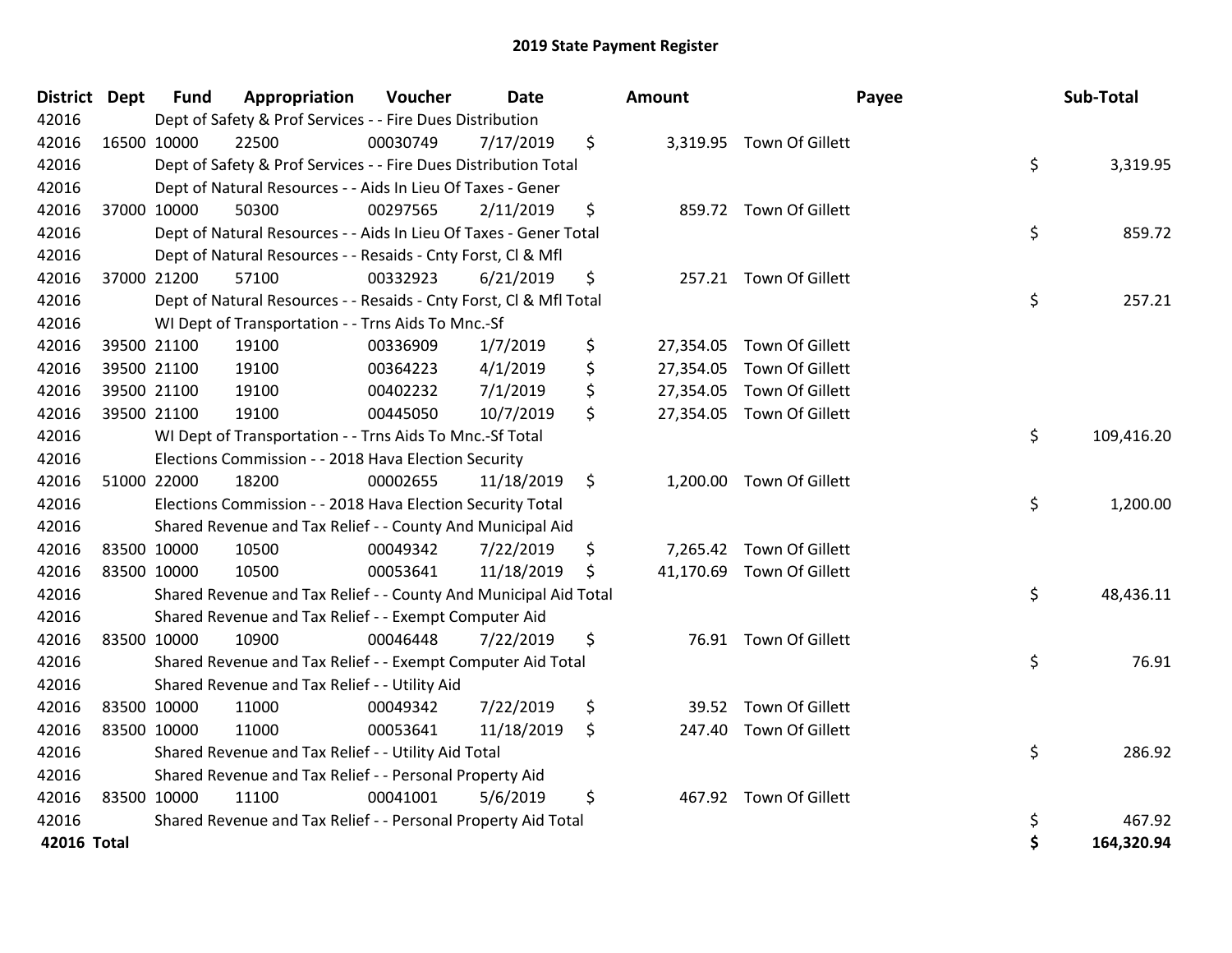| District Dept | <b>Fund</b> | Appropriation                                                      | Voucher  | <b>Date</b> |    | Amount    |                       | Payee | Sub-Total  |
|---------------|-------------|--------------------------------------------------------------------|----------|-------------|----|-----------|-----------------------|-------|------------|
| 42018         |             | Dept of Safety & Prof Services - - Fire Dues Distribution          |          |             |    |           |                       |       |            |
| 42018         | 16500 10000 | 22500                                                              | 00031278 | 7/18/2019   | \$ |           | 1,507.31 Town Of How  |       |            |
| 42018         |             | Dept of Safety & Prof Services - - Fire Dues Distribution Total    |          |             |    |           |                       | \$    | 1,507.31   |
| 42018         |             | Dept of Natural Resources - - Aids In Lieu Of Taxes - Gener        |          |             |    |           |                       |       |            |
| 42018         | 37000 10000 | 50300                                                              | 00297554 | 2/11/2019   | \$ | 4,282.68  | Town Of How           |       |            |
| 42018         | 37000 10000 | 50300                                                              | 00297555 | 2/11/2019   | \$ | 495.89    | Town Of How           |       |            |
| 42018         | 37000 10000 | 50300                                                              | 00313939 | 4/19/2019   | \$ | 181.26    | Town Of How           |       |            |
| 42018         |             | Dept of Natural Resources - - Aids In Lieu Of Taxes - Gener Total  |          |             |    |           |                       | \$    | 4,959.83   |
| 42018         |             | Dept of Natural Resources - - Resaids - Cnty Forst, Cl & Mfl       |          |             |    |           |                       |       |            |
| 42018         | 37000 21200 | 57100                                                              | 00332924 | 6/21/2019   | \$ |           | 1,263.72 Town Of How  |       |            |
| 42018         |             | Dept of Natural Resources - - Resaids - Cnty Forst, Cl & Mfl Total |          |             |    |           |                       | \$    | 1,263.72   |
| 42018         |             | Dept of Natural Resources - - Aids In Lieu Of Taxes - Sum S        |          |             |    |           |                       |       |            |
| 42018         | 37000 21200 | 57900                                                              | 00313940 | 4/19/2019   | \$ |           | 6.81 Town Of How      |       |            |
| 42018         |             | Dept of Natural Resources - - Aids In Lieu Of Taxes - Sum S Total  |          |             |    |           |                       | \$    | 6.81       |
| 42018         |             | WI Dept of Transportation - - Trns Aids To Mnc.-Sf                 |          |             |    |           |                       |       |            |
| 42018         | 39500 21100 | 19100                                                              | 00336910 | 1/7/2019    | \$ | 25,980.37 | Town Of How           |       |            |
| 42018         | 39500 21100 | 19100                                                              | 00364224 | 4/1/2019    | \$ | 25,980.37 | Town Of How           |       |            |
| 42018         | 39500 21100 | 19100                                                              | 00402233 | 7/1/2019    | \$ | 25,980.37 | Town Of How           |       |            |
| 42018         | 39500 21100 | 19100                                                              | 00445051 | 10/7/2019   | \$ | 25,980.39 | Town Of How           |       |            |
| 42018         |             | WI Dept of Transportation - - Trns Aids To Mnc.-Sf Total           |          |             |    |           |                       | \$    | 103,921.50 |
| 42018         |             | Elections Commission - - 2018 Hava Election Security               |          |             |    |           |                       |       |            |
| 42018         | 51000 22000 | 18200                                                              | 00002558 | 11/15/2019  | \$ | 1,200.00  | Town Of How           |       |            |
| 42018         |             | Elections Commission - - 2018 Hava Election Security Total         |          |             |    |           |                       | \$    | 1,200.00   |
| 42018         |             | Shared Revenue and Tax Relief - - County And Municipal Aid         |          |             |    |           |                       |       |            |
| 42018         | 83500 10000 | 10500                                                              | 00049343 | 7/22/2019   | \$ | 5,991.55  | Town Of How           |       |            |
| 42018         | 83500 10000 | 10500                                                              | 00053642 | 11/18/2019  | \$ |           | 33,952.12 Town Of How |       |            |
| 42018         |             | Shared Revenue and Tax Relief - - County And Municipal Aid Total   |          |             |    |           |                       | \$    | 39,943.67  |
| 42018         |             | Shared Revenue and Tax Relief - - Exempt Computer Aid              |          |             |    |           |                       |       |            |
| 42018         | 83500 10000 | 10900                                                              | 00046449 | 7/22/2019   | \$ |           | 19.75 Town Of How     |       |            |
| 42018         |             | Shared Revenue and Tax Relief - - Exempt Computer Aid Total        |          |             |    |           |                       | \$    | 19.75      |
| 42018         |             | Shared Revenue and Tax Relief - - Personal Property Aid            |          |             |    |           |                       |       |            |
| 42018         | 83500 10000 | 11100                                                              | 00041002 | 5/6/2019    | \$ | 74.96     | Town Of How           |       |            |
| 42018         |             | Shared Revenue and Tax Relief - - Personal Property Aid Total      |          |             |    |           |                       | \$    | 74.96      |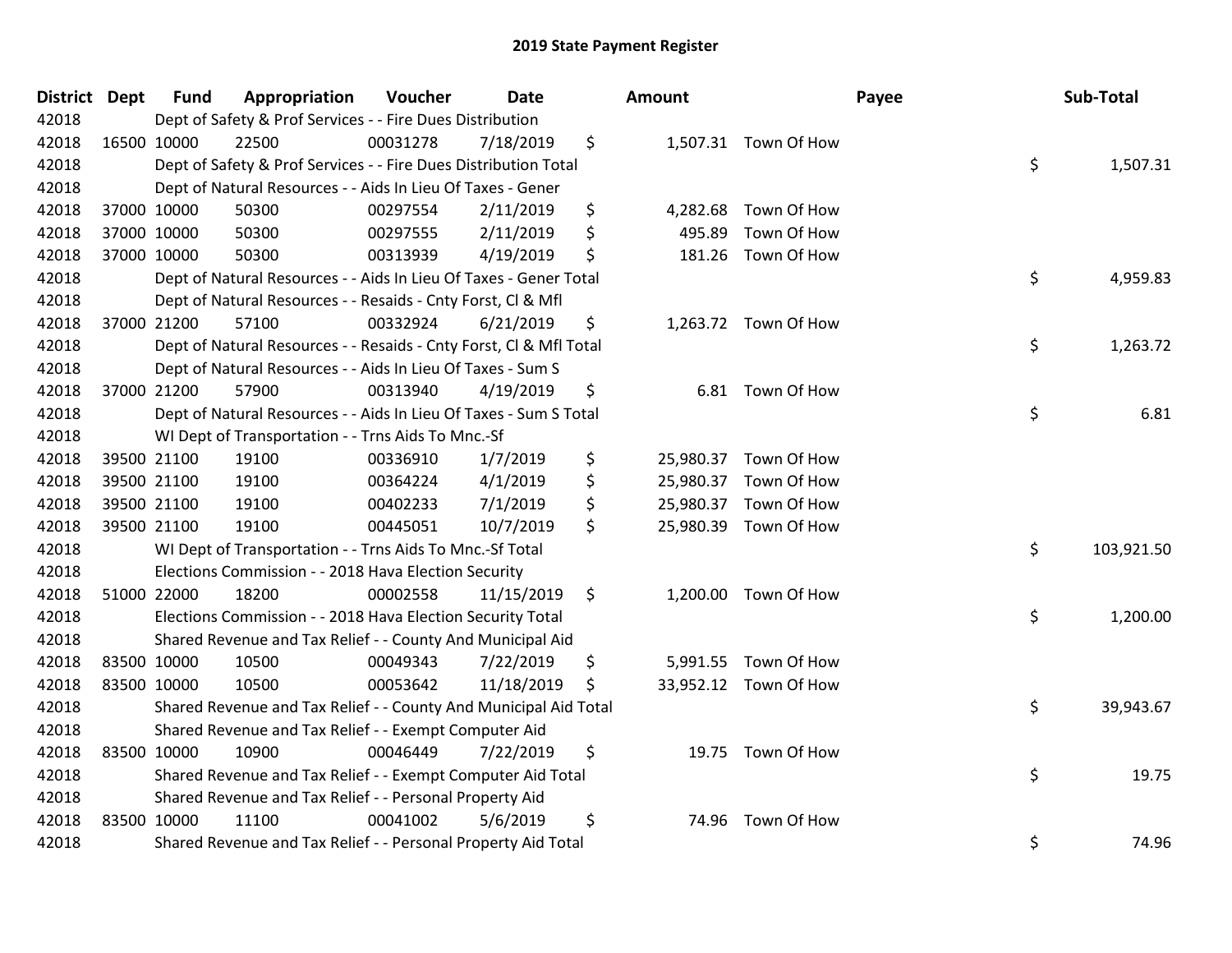| District Dept | Fund | Appropriation | Voucher | Date | Amount | Payee | Sub-Total  |
|---------------|------|---------------|---------|------|--------|-------|------------|
| 42018 Total   |      |               |         |      |        |       | 152,897.55 |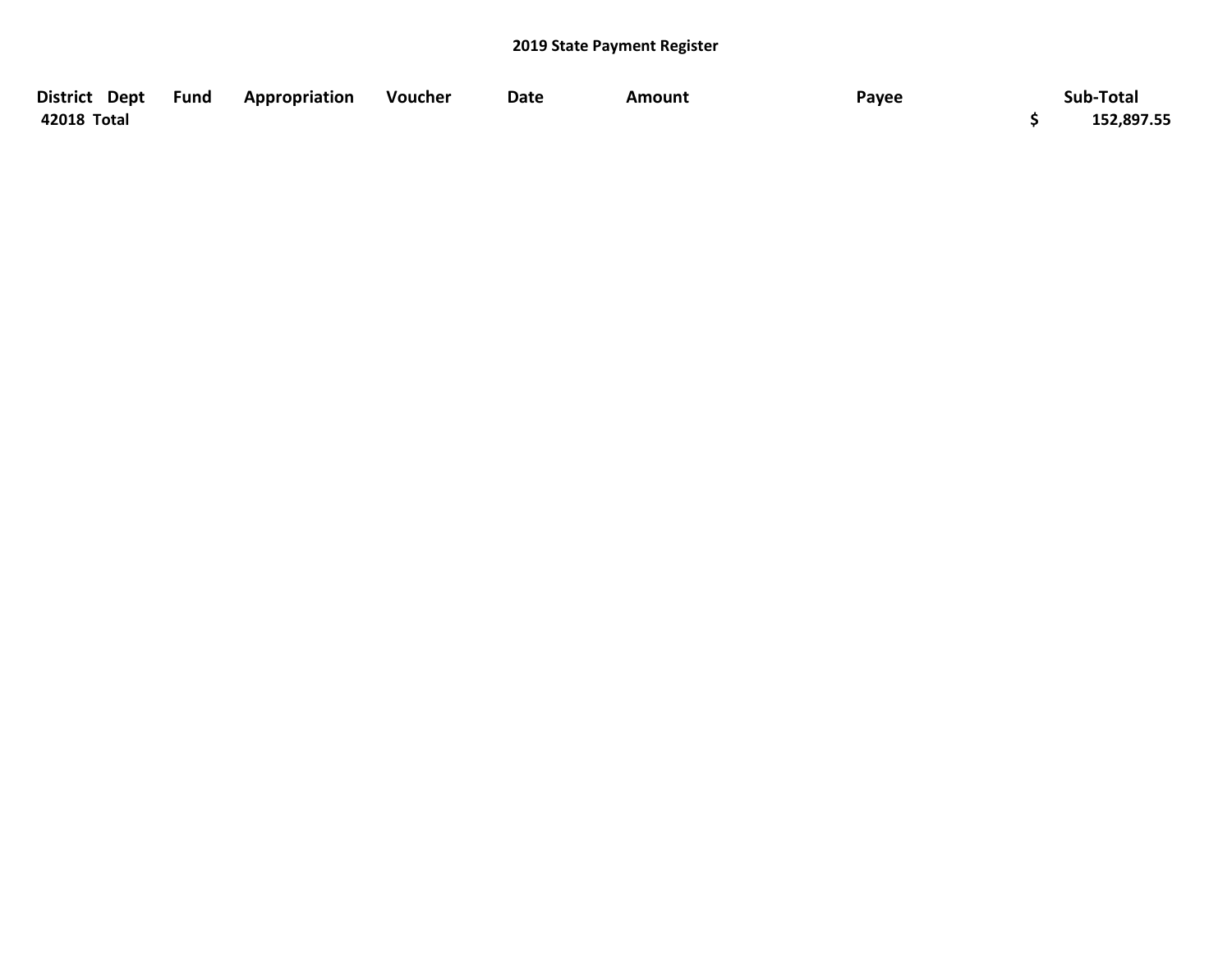| <b>District Dept</b> | <b>Fund</b> | Appropriation                                                      | Voucher  | <b>Date</b> | Amount          | Payee                      | Sub-Total        |
|----------------------|-------------|--------------------------------------------------------------------|----------|-------------|-----------------|----------------------------|------------------|
| 42019                |             | Dept of Safety & Prof Services - - Fire Dues Distribution          |          |             |                 |                            |                  |
| 42019                | 16500 10000 | 22500                                                              | 00030310 | 7/15/2019   | \$              | 7,564.21 Town Of Lakewood  |                  |
| 42019                |             | Dept of Safety & Prof Services - - Fire Dues Distribution Total    |          |             |                 |                            | \$<br>7,564.21   |
| 42019                |             | Dept of Natural Resources - - Aids In Lieu Of Taxes - Gener        |          |             |                 |                            |                  |
| 42019                | 37000 10000 | 50300                                                              | 00297601 | 2/8/2019    | \$<br>35,457.64 | Town Of Lakewood           |                  |
| 42019                | 37000 10000 | 50300                                                              | 00297602 | 2/8/2019    | \$<br>590.00    | Town Of Lakewood           |                  |
| 42019                | 37000 10000 | 50300                                                              | 00314862 | 4/19/2019   | \$<br>39.92     | Town Of Lakewood           |                  |
| 42019                |             | Dept of Natural Resources - - Aids In Lieu Of Taxes - Gener Total  |          |             |                 |                            | \$<br>36,087.56  |
| 42019                |             | Dept of Natural Resources - - General Program Operations --        |          |             |                 |                            |                  |
| 42019                | 37000 21200 | 25400                                                              | 00287899 | 1/9/2019    | \$<br>7,051.45  | Town Of Lakewood           |                  |
| 42019                | 37000 21200 | 25400                                                              | 00375445 | 12/5/2019   | \$<br>4,400.00  | Town Of Lakewood           |                  |
| 42019                | 37000 21200 | 25400                                                              | 00375448 | 12/5/2019   | \$              | 6,755.62 Town Of Lakewood  |                  |
| 42019                |             | Dept of Natural Resources - - General Program Operations -- Total  |          |             |                 |                            | \$<br>18,207.07  |
| 42019                |             | Dept of Natural Resources - - Resaids - Cnty Forst, Cl & Mfl       |          |             |                 |                            |                  |
| 42019                | 37000 21200 | 57100                                                              | 00332925 | 6/21/2019   | \$<br>510.72    | Town Of Lakewood           |                  |
| 42019                |             | Dept of Natural Resources - - Resaids - Cnty Forst, Cl & Mfl Total |          |             |                 |                            | \$<br>510.72     |
| 42019                |             | Dept of Natural Resources - - Aids In Lieu Of Taxes - Sum S        |          |             |                 |                            |                  |
| 42019                | 37000 21200 | 57900                                                              | 00314861 | 4/19/2019   | \$<br>143.08    | Town Of Lakewood           |                  |
| 42019                |             | Dept of Natural Resources - - Aids In Lieu Of Taxes - Sum S Total  |          |             |                 |                            | \$<br>143.08     |
| 42019                |             | Dept of Natural Resources - - Resaids - Pymt In Lieu Tax Fed       |          |             |                 |                            |                  |
| 42019                | 37000 21200 | 58400                                                              | 00364723 | 10/15/2019  | \$              | 81,919.06 Town Of Lakewood |                  |
| 42019                |             | Dept of Natural Resources - - Resaids - Pymt In Lieu Tax Fed Total |          |             |                 |                            | \$<br>81,919.06  |
| 42019                |             | Dept of Natural Resources - - Fin Asst For Responsible Units       |          |             |                 |                            |                  |
| 42019                | 37000 27400 | 67000                                                              | 00323230 | 5/22/2019   | \$              | 7,620.41 Town Of Lakewood  |                  |
| 42019                |             | Dept of Natural Resources - - Fin Asst For Responsible Units Total |          |             |                 |                            | \$<br>7,620.41   |
| 42019                |             | WI Dept of Transportation - - Trns Aids To Mnc.-Sf                 |          |             |                 |                            |                  |
| 42019                | 39500 21100 | 19100                                                              | 00336911 | 1/7/2019    | \$<br>61,367.43 | Town Of Lakewood           |                  |
| 42019                | 39500 21100 | 19100                                                              | 00364225 | 4/1/2019    | \$<br>61,367.43 | Town Of Lakewood           |                  |
| 42019                | 39500 21100 | 19100                                                              | 00402234 | 7/1/2019    | \$<br>61,367.43 | Town Of Lakewood           |                  |
| 42019                | 39500 21100 | 19100                                                              | 00445052 | 10/7/2019   | \$<br>61,367.46 | Town Of Lakewood           |                  |
| 42019                |             | WI Dept of Transportation - - Trns Aids To Mnc.-Sf Total           |          |             |                 |                            | \$<br>245,469.75 |
| 42019                |             | Shared Revenue and Tax Relief - - County And Municipal Aid         |          |             |                 |                            |                  |
| 42019                | 83500 10000 | 10500                                                              | 00049344 | 7/22/2019   | \$<br>2,822.06  | Town Of Lakewood           |                  |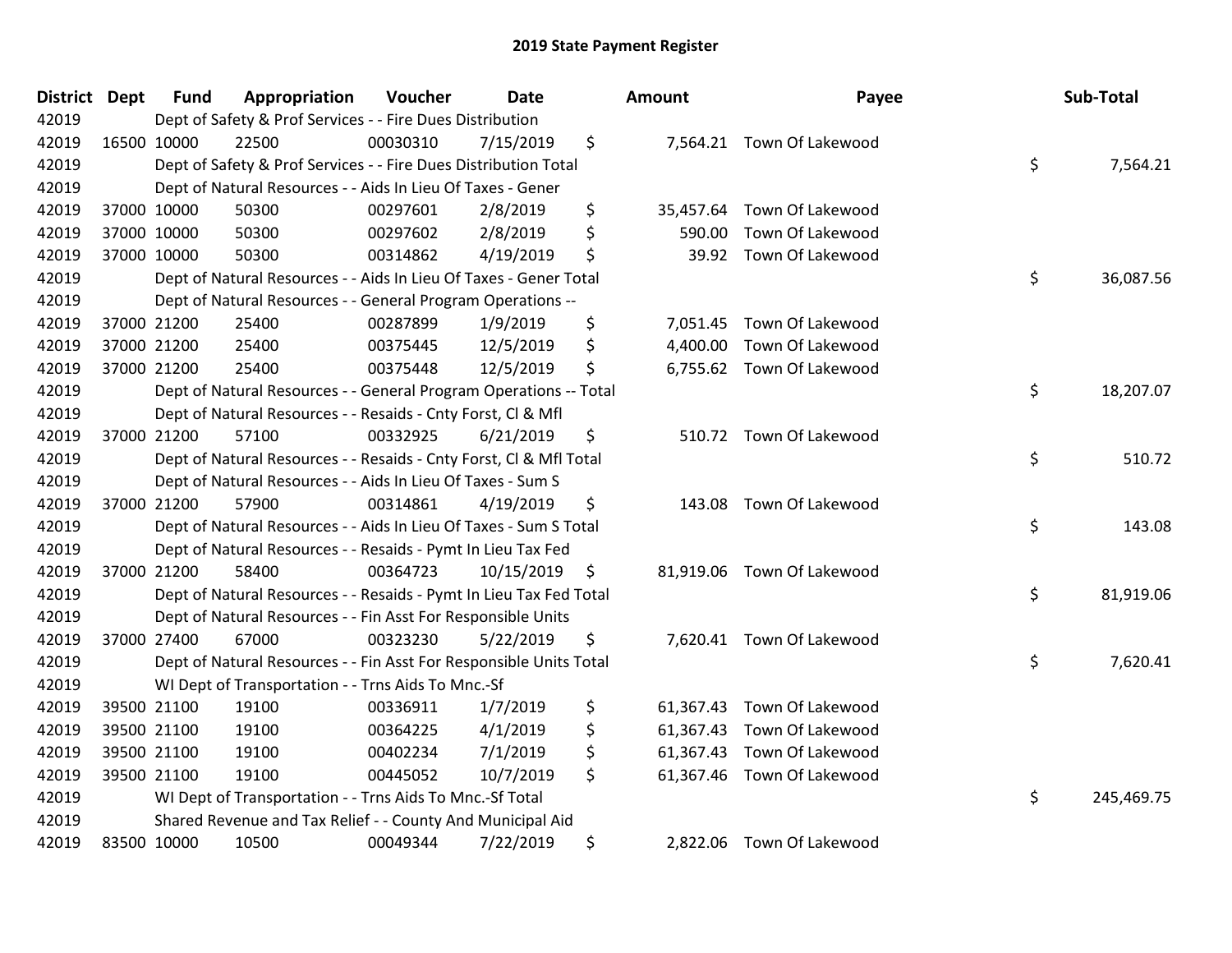| <b>District</b> | Dept        | Fund | Appropriation                                                       | Voucher  | Date       |    | Amount    | Payee                   | Sub-Total  |
|-----------------|-------------|------|---------------------------------------------------------------------|----------|------------|----|-----------|-------------------------|------------|
| 42019           | 83500 10000 |      | 10500                                                               | 00053643 | 11/18/2019 | S  | 15,991.69 | Town Of Lakewood        |            |
| 42019           |             |      | Shared Revenue and Tax Relief - - County And Municipal Aid Total    |          |            |    |           |                         | 18,813.75  |
| 42019           |             |      | Shared Revenue and Tax Relief - - Exempt Computer Aid               |          |            |    |           |                         |            |
| 42019           | 83500 10000 |      | 10900                                                               | 00046450 | 7/22/2019  | \$ | 562.23    | Town Of Lakewood        |            |
| 42019           |             |      | Shared Revenue and Tax Relief - - Exempt Computer Aid Total         |          |            |    |           |                         | 562.23     |
| 42019           |             |      | Shared Revenue and Tax Relief - - Personal Property Aid             |          |            |    |           |                         |            |
| 42019           | 83500 10000 |      | 11100                                                               | 00041003 | 5/6/2019   | \$ | 1,194.35  | Town Of Lakewood        |            |
| 42019           |             |      | Shared Revenue and Tax Relief - - Personal Property Aid Total       |          |            |    |           |                         | 1,194.35   |
| 42019           |             |      | Shared Revenue and Tax Relief - - Payments For Municipal Svcs       |          |            |    |           |                         |            |
| 42019           | 83500 10000 |      | 50100                                                               | 00038001 | 1/31/2019  | S  | 124.45    | <b>Town Of Lakewood</b> |            |
| 42019           |             |      | Shared Revenue and Tax Relief - - Payments For Municipal Svcs Total |          |            |    |           |                         | 124.45     |
| 42019 Total     |             |      |                                                                     |          |            |    |           |                         | 418,216.64 |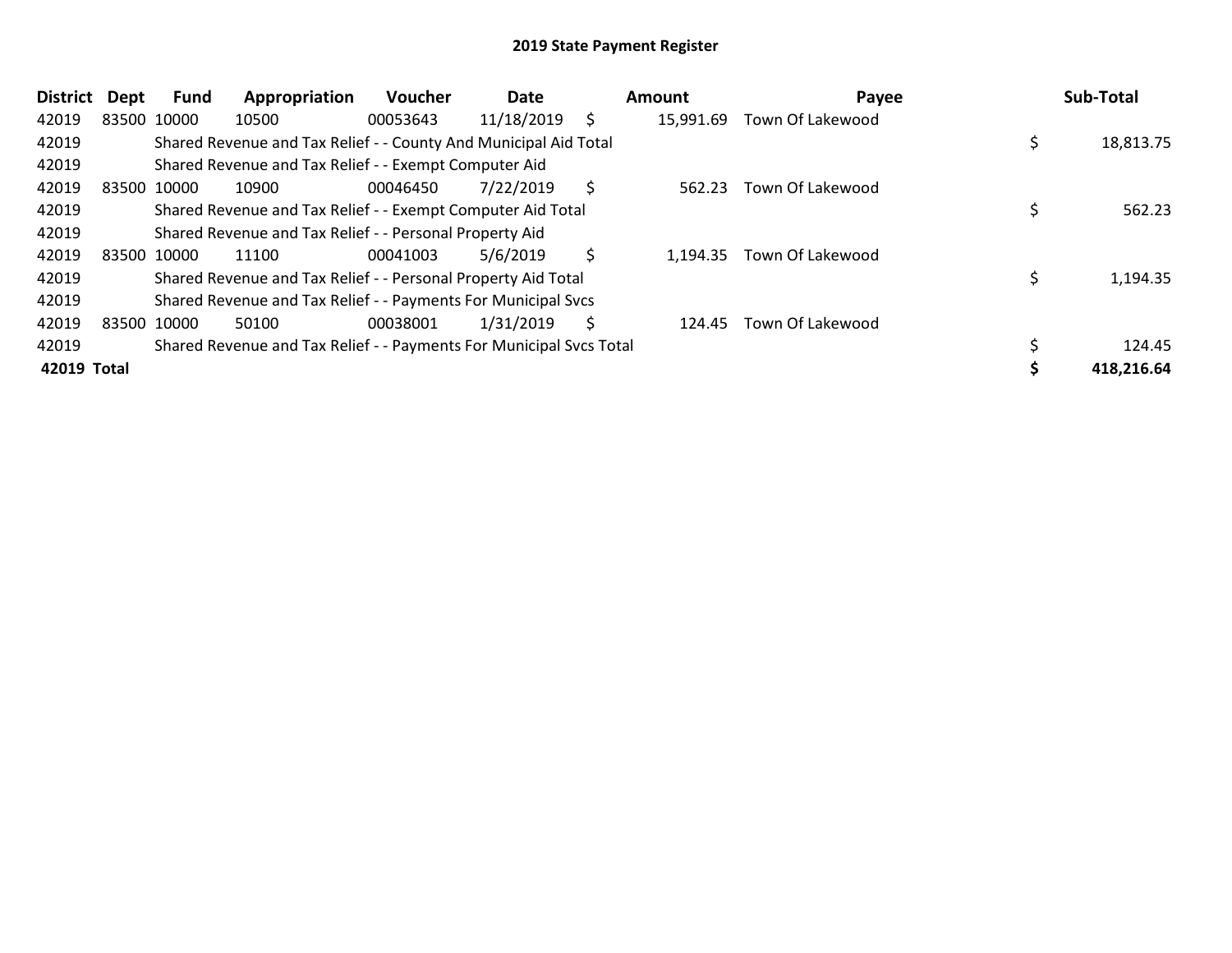| District Dept | <b>Fund</b> | Appropriation                                                      | Voucher  | <b>Date</b> |         | Amount   |                        | Payee | Sub-Total  |
|---------------|-------------|--------------------------------------------------------------------|----------|-------------|---------|----------|------------------------|-------|------------|
| 42020         |             | Dept of Safety & Prof Services - - Fire Dues Distribution          |          |             |         |          |                        |       |            |
| 42020         | 16500 10000 | 22500                                                              | 00030983 | 7/17/2019   | \$      |          | 2,426.65 Town Of Lena  |       |            |
| 42020         |             | Dept of Safety & Prof Services - - Fire Dues Distribution Total    |          |             |         |          |                        | \$    | 2,426.65   |
| 42020         |             | Dept of Natural Resources - - Resaids - Cnty Forst, Cl & Mfl       |          |             |         |          |                        |       |            |
| 42020         | 37000 21200 | 57100                                                              | 00332926 | 6/21/2019   | \$      |          | 220.13 Town Of Lena    |       |            |
| 42020         |             | Dept of Natural Resources - - Resaids - Cnty Forst, Cl & Mfl Total |          |             |         |          |                        | \$    | 220.13     |
| 42020         |             | WI Dept of Transportation - - Trns Aids To Mnc.-Sf                 |          |             |         |          |                        |       |            |
| 42020         | 39500 21100 | 19100                                                              | 00336912 | 1/7/2019    | \$      |          | 27,772.12 Town Of Lena |       |            |
| 42020         | 39500 21100 | 19100                                                              | 00364226 | 4/1/2019    | \$      |          | 27,772.12 Town Of Lena |       |            |
| 42020         | 39500 21100 | 19100                                                              | 00402235 | 7/1/2019    | \$      |          | 27,772.12 Town Of Lena |       |            |
| 42020         | 39500 21100 | 19100                                                              | 00445053 | 10/7/2019   | \$      |          | 27,772.14 Town Of Lena |       |            |
| 42020         |             | WI Dept of Transportation - - Trns Aids To Mnc.-Sf Total           |          |             |         |          |                        | \$    | 111,088.50 |
| 42020         |             | WI Dept of Transportation - - Loc Rd Imp Prg St Fd                 |          |             |         |          |                        |       |            |
| 42020         | 39500 21100 | 27800                                                              | 00464634 | 11/22/2019  | $\zeta$ |          | 19,131.56 Town Of Lena |       |            |
| 42020         |             | WI Dept of Transportation - - Loc Rd Imp Prg St Fd Total           |          |             |         |          |                        | \$    | 19,131.56  |
| 42020         |             | Elections Commission - - 2018 Hava Election Security               |          |             |         |          |                        |       |            |
| 42020         | 51000 22000 | 18200                                                              | 00002796 | 11/21/2019  | \$      | 600.00   | Town Of Lena           |       |            |
| 42020         |             | Elections Commission - - 2018 Hava Election Security Total         |          |             |         |          |                        | \$    | 600.00     |
| 42020         |             | Shared Revenue and Tax Relief - - County And Municipal Aid         |          |             |         |          |                        |       |            |
| 42020         | 83500 10000 | 10500                                                              | 00049345 | 7/22/2019   | \$      | 7,946.89 | Town Of Lena           |       |            |
| 42020         | 83500 10000 | 10500                                                              | 00053644 | 11/18/2019  | \$      |          | 45,032.39 Town Of Lena |       |            |
| 42020         |             | Shared Revenue and Tax Relief - - County And Municipal Aid Total   |          |             |         |          |                        | \$    | 52,979.28  |
| 42020         |             | Shared Revenue and Tax Relief - - Exempt Computer Aid              |          |             |         |          |                        |       |            |
| 42020         | 83500 10000 | 10900                                                              | 00046451 | 7/22/2019   | \$      |          | 9.35 Town Of Lena      |       |            |
| 42020         |             | Shared Revenue and Tax Relief - - Exempt Computer Aid Total        |          |             |         |          |                        | \$    | 9.35       |
| 42020         |             | Shared Revenue and Tax Relief - - Utility Aid                      |          |             |         |          |                        |       |            |
| 42020         | 83500 10000 | 11000                                                              | 00049345 | 7/22/2019   | \$      | 94.39    | Town Of Lena           |       |            |
| 42020         | 83500 10000 | 11000                                                              | 00053644 | 11/18/2019  | \$      |          | 546.13 Town Of Lena    |       |            |
| 42020         |             | Shared Revenue and Tax Relief - - Utility Aid Total                |          |             |         |          |                        | \$    | 640.52     |
| 42020         |             | Shared Revenue and Tax Relief - - Personal Property Aid            |          |             |         |          |                        |       |            |
| 42020         | 83500 10000 | 11100                                                              | 00041004 | 5/6/2019    | \$      | 2,441.06 | Town Of Lena           |       |            |
| 42020         |             | Shared Revenue and Tax Relief - - Personal Property Aid Total      |          |             |         |          |                        | \$    | 2,441.06   |
| 42020 Total   |             |                                                                    |          |             |         |          |                        | \$    | 189,537.05 |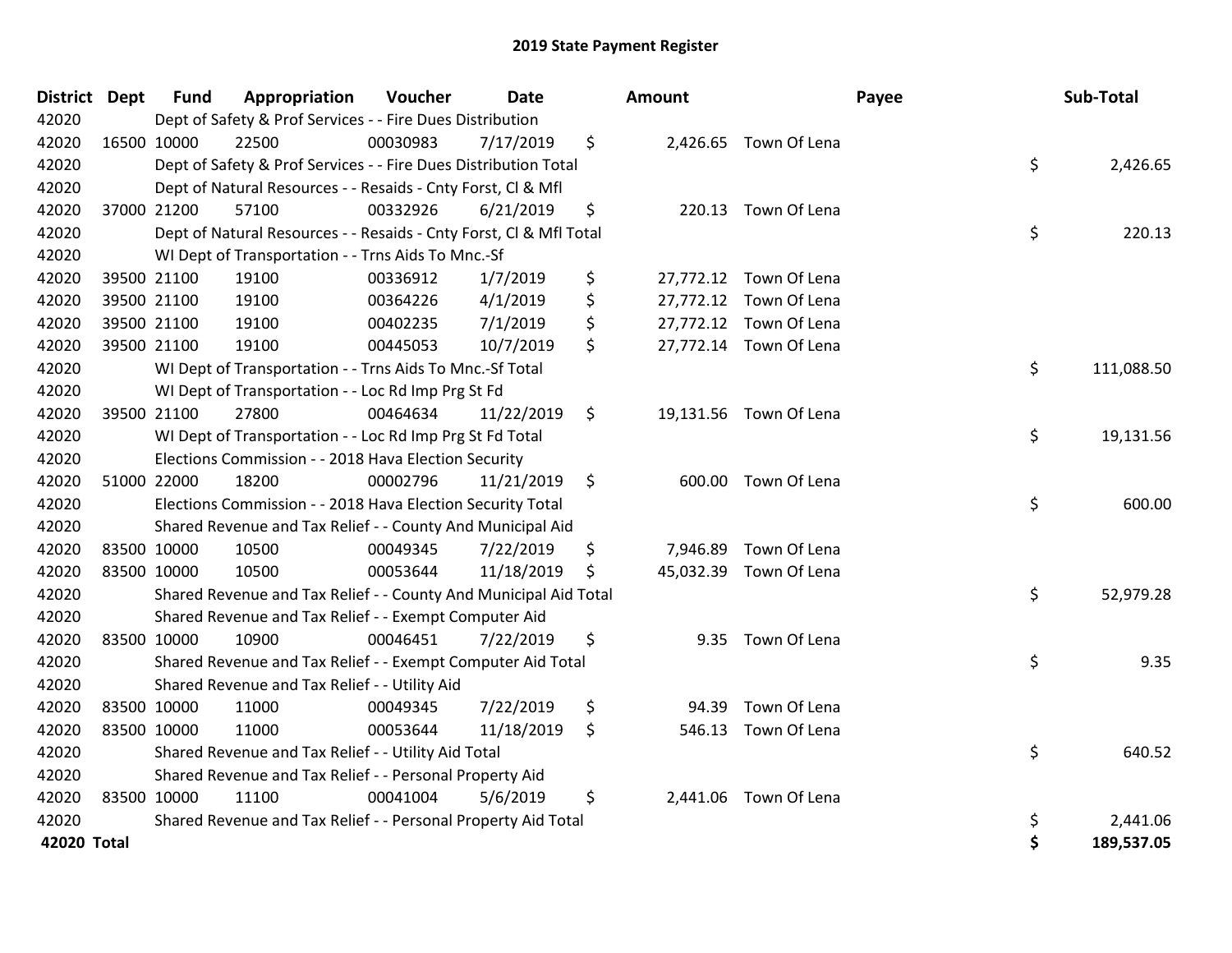| District Dept |             | <b>Fund</b> | Appropriation                                                      | Voucher  | <b>Date</b> |     | Amount    | Payee                          | Sub-Total        |
|---------------|-------------|-------------|--------------------------------------------------------------------|----------|-------------|-----|-----------|--------------------------------|------------------|
| 42022         |             |             | Dept of Safety & Prof Services - - Fire Dues Distribution          |          |             |     |           |                                |                  |
| 42022         |             | 16500 10000 | 22500                                                              | 00030823 | 7/17/2019   | \$  |           | 3,001.01 Town Of Little River  |                  |
| 42022         |             |             | Dept of Safety & Prof Services - - Fire Dues Distribution Total    |          |             |     |           |                                | \$<br>3,001.01   |
| 42022         |             |             | Dept of Natural Resources - - Aids In Lieu Of Taxes - Gener        |          |             |     |           |                                |                  |
| 42022         |             | 37000 10000 | 50300                                                              | 00297536 | 2/11/2019   | \$  |           | 11,127.93 Town Of Little River |                  |
| 42022         |             | 37000 10000 | 50300                                                              | 00313780 | 4/19/2019   | \$  |           | 510.41 Town Of Little River    |                  |
| 42022         |             |             | Dept of Natural Resources - - Aids In Lieu Of Taxes - Gener Total  |          |             |     |           |                                | \$<br>11,638.34  |
| 42022         |             |             | Dept of Natural Resources - - Resaids - Cnty Forst, Cl & Mfl       |          |             |     |           |                                |                  |
| 42022         |             | 37000 21200 | 57100                                                              | 00332927 | 6/21/2019   | \$  |           | 1,549.64 Town Of Little River  |                  |
| 42022         |             |             | Dept of Natural Resources - - Resaids - Cnty Forst, Cl & Mfl Total |          |             |     |           |                                | \$<br>1,549.64   |
| 42022         |             |             | Dept of Natural Resources - - Aids In Lieu Of Taxes - Sum S        |          |             |     |           |                                |                  |
| 42022         |             | 37000 21200 | 57900                                                              | 00313781 | 4/19/2019   | \$  |           | 22.36 Town Of Little River     |                  |
| 42022         |             |             | Dept of Natural Resources - - Aids In Lieu Of Taxes - Sum S Total  |          |             |     |           |                                | \$<br>22.36      |
| 42022         |             |             | Dept of Natural Resources - - Fin Asst For Responsible Units       |          |             |     |           |                                |                  |
| 42022         |             | 37000 27400 | 67000                                                              | 00323302 | 5/22/2019   | \$  | 1,739.48  | Town Of Little River           |                  |
| 42022         |             |             | Dept of Natural Resources - - Fin Asst For Responsible Units Total |          |             |     |           |                                | \$<br>1,739.48   |
| 42022         |             |             | WI Dept of Transportation - - Trns Aids To Mnc.-Sf                 |          |             |     |           |                                |                  |
| 42022         |             | 39500 21100 | 19100                                                              | 00336913 | 1/7/2019    | \$  |           | 35,780.04 Town Of Little River |                  |
| 42022         |             | 39500 21100 | 19100                                                              | 00364227 | 4/1/2019    | \$  | 35,780.04 | Town Of Little River           |                  |
| 42022         |             | 39500 21100 | 19100                                                              | 00402236 | 7/1/2019    | \$  | 35,780.04 | Town Of Little River           |                  |
| 42022         |             | 39500 21100 | 19100                                                              | 00445054 | 10/7/2019   | \$  |           | 35,780.05 Town Of Little River |                  |
| 42022         |             |             | WI Dept of Transportation - - Trns Aids To Mnc.-Sf Total           |          |             |     |           |                                | \$<br>143,120.17 |
| 42022         |             |             | Elections Commission - - 2018 Hava Election Security               |          |             |     |           |                                |                  |
| 42022         |             | 51000 22000 | 18200                                                              | 00002367 | 11/13/2019  | \$  | 1,200.00  | Town Of Little River           |                  |
| 42022         |             |             | Elections Commission - - 2018 Hava Election Security Total         |          |             |     |           |                                | \$<br>1,200.00   |
| 42022         |             |             | Shared Revenue and Tax Relief - - County And Municipal Aid         |          |             |     |           |                                |                  |
| 42022         |             | 83500 10000 | 10500                                                              | 00049346 | 7/22/2019   | \$  | 6,633.50  | Town Of Little River           |                  |
| 42022         |             | 83500 10000 | 10500                                                              | 00053645 | 11/18/2019  | \$. |           | 37,589.82 Town Of Little River |                  |
| 42022         |             |             | Shared Revenue and Tax Relief - - County And Municipal Aid Total   |          |             |     |           |                                | \$<br>44,223.32  |
| 42022         |             |             | Shared Revenue and Tax Relief - - Exempt Computer Aid              |          |             |     |           |                                |                  |
| 42022         | 83500 10000 |             | 10900                                                              | 00046452 | 7/22/2019   | \$  |           | 6.24 Town Of Little River      |                  |
| 42022         |             |             | Shared Revenue and Tax Relief - - Exempt Computer Aid Total        |          |             |     |           |                                | \$<br>6.24       |
| 42022         |             |             | Shared Revenue and Tax Relief - - Personal Property Aid            |          |             |     |           |                                |                  |

| ıount     | Payee                          | Sub-Total        |
|-----------|--------------------------------|------------------|
| 3,001.01  | Town Of Little River           | \$<br>3,001.01   |
|           | 11,127.93 Town Of Little River |                  |
| 510.41    | Town Of Little River           | \$<br>11,638.34  |
| 1,549.64  | Town Of Little River           | \$<br>1,549.64   |
| 22.36     | Town Of Little River           | \$<br>22.36      |
| 1,739.48  | Town Of Little River           | \$<br>1,739.48   |
|           | 35,780.04 Town Of Little River |                  |
| 35,780.04 | Town Of Little River           |                  |
|           | 35,780.04 Town Of Little River |                  |
| 35,780.05 | Town Of Little River           |                  |
|           |                                | \$<br>143,120.17 |
| 1,200.00  | Town Of Little River           | \$<br>1,200.00   |
|           | 6,633.50 Town Of Little River  |                  |
|           | 37,589.82 Town Of Little River | \$<br>44,223.32  |
| 6.24      | Town Of Little River           | \$<br>6.24       |
|           |                                |                  |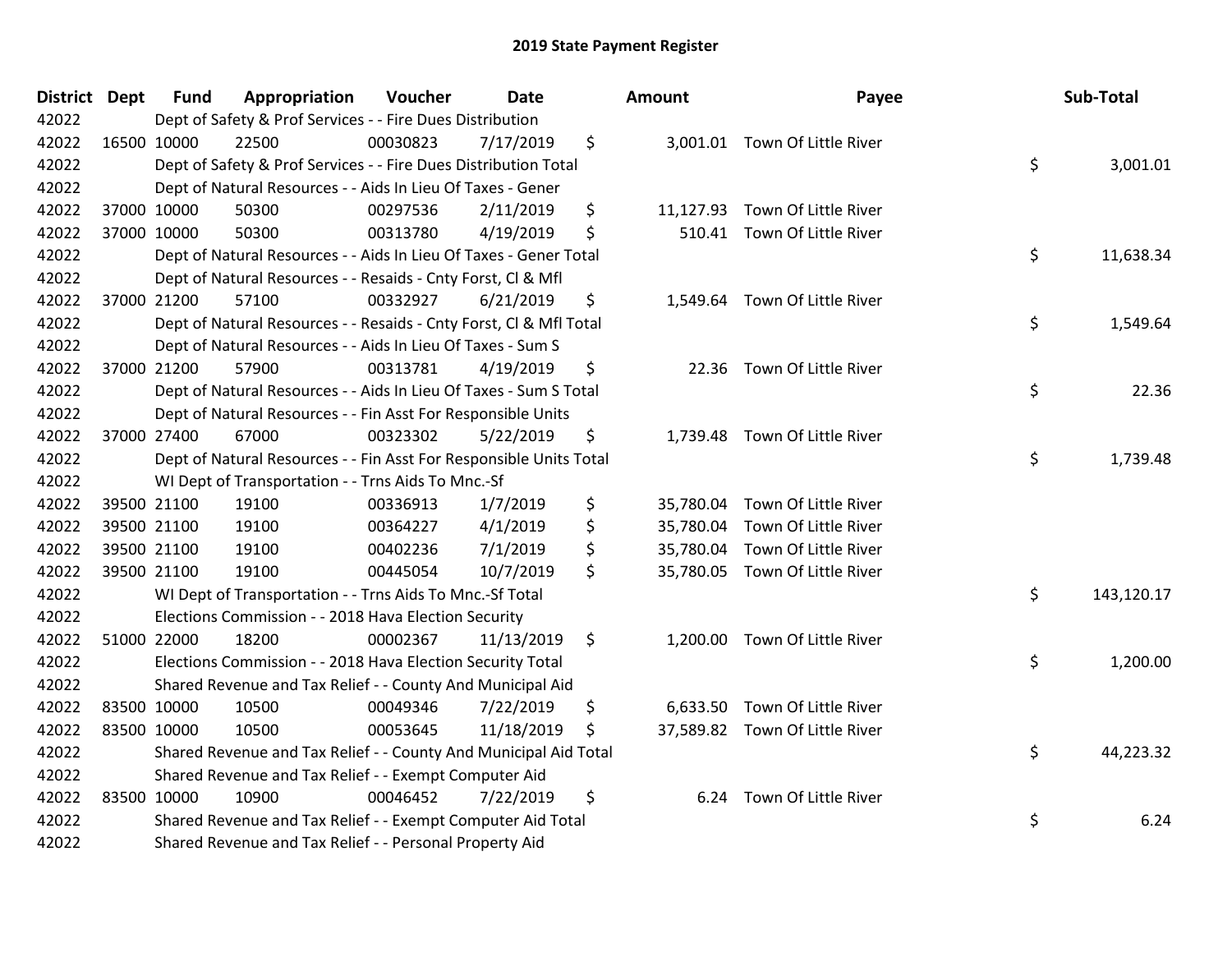| District Dept |                                                               | Fund        | <b>Appropriation</b> | <b>Voucher</b> | Date     |  | Amount | Pavee                |  | Sub-Total  |
|---------------|---------------------------------------------------------------|-------------|----------------------|----------------|----------|--|--------|----------------------|--|------------|
| 42022         |                                                               | 83500 10000 | 11100                | 00041005       | 5/6/2019 |  | 400.96 | Town Of Little River |  |            |
| 42022         | Shared Revenue and Tax Relief - - Personal Property Aid Total |             |                      |                |          |  |        |                      |  | 400.96     |
| 42022 Total   |                                                               |             |                      |                |          |  |        |                      |  | 206,901.52 |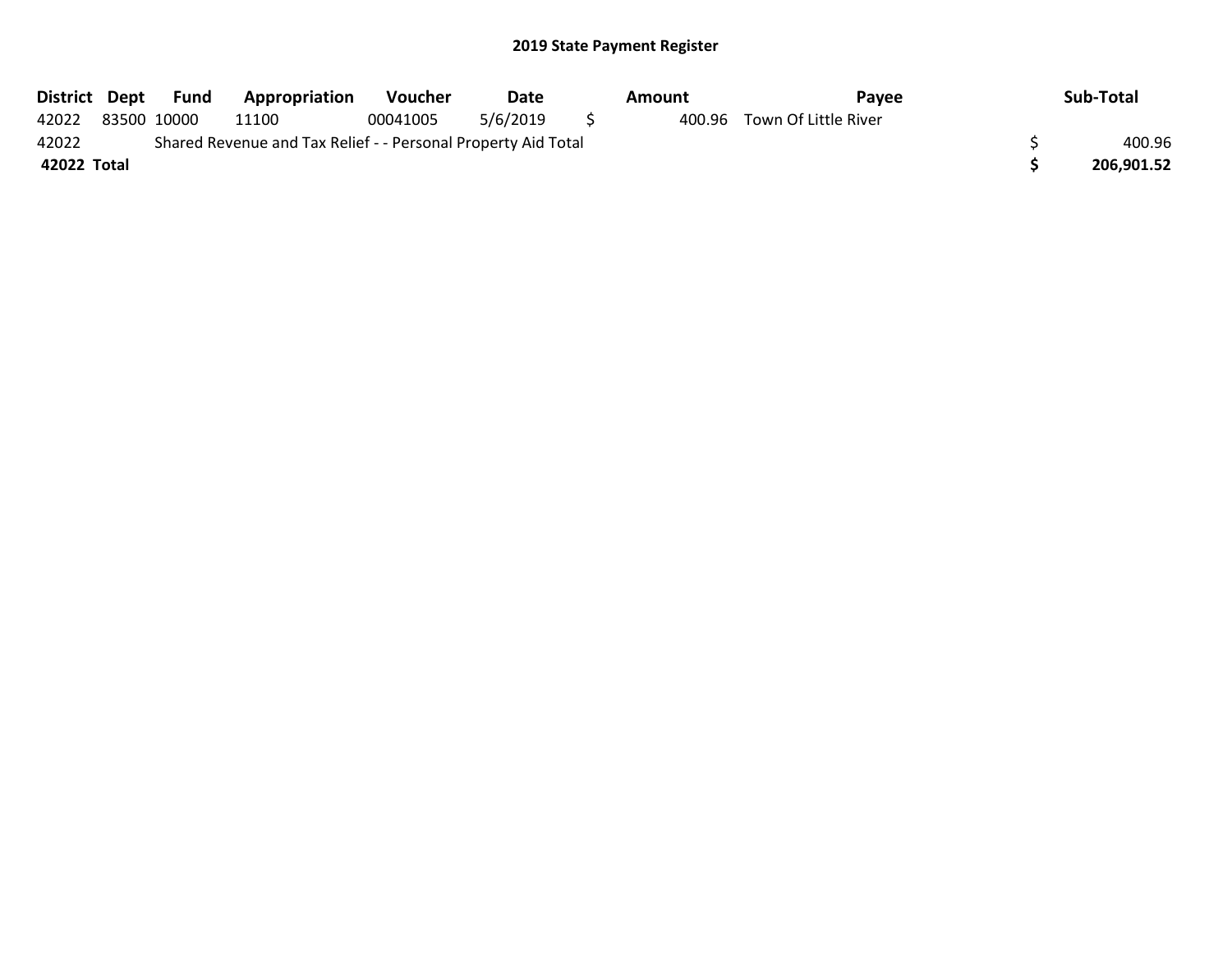| District Dept | <b>Fund</b> | Appropriation                                                      | Voucher  | <b>Date</b> | Amount          | Payee                             | Sub-Total        |
|---------------|-------------|--------------------------------------------------------------------|----------|-------------|-----------------|-----------------------------------|------------------|
| 42024         |             | Dept of Safety & Prof Services - - Fire Dues Distribution          |          |             |                 |                                   |                  |
| 42024         | 16500 10000 | 22500                                                              | 00030000 | 7/15/2019   | \$              | 21,092.86 Little Suamico, Town of |                  |
| 42024         |             | Dept of Safety & Prof Services - - Fire Dues Distribution Total    |          |             |                 |                                   | \$<br>21,092.86  |
| 42024         |             | Dept of Natural Resources - - Aids In Lieu Of Taxes - Gener        |          |             |                 |                                   |                  |
| 42024         | 37000 10000 | 50300                                                              | 00297568 | 2/11/2019   | \$<br>9,705.90  | Little Suamico, Town of           |                  |
| 42024         | 37000 10000 | 50300                                                              | 00297569 | 2/11/2019   | \$<br>8,633.60  | Little Suamico, Town of           |                  |
| 42024         | 37000 10000 | 50300                                                              | 00314096 | 4/19/2019   | \$<br>62.40     | Little Suamico, Town of           |                  |
| 42024         |             | Dept of Natural Resources - - Aids In Lieu Of Taxes - Gener Total  |          |             |                 |                                   | \$<br>18,401.90  |
| 42024         |             | Dept of Natural Resources - - Resaids - Cnty Forst, Cl & Mfl       |          |             |                 |                                   |                  |
| 42024         | 37000 21200 | 57100                                                              | 00332928 | 6/21/2019   | \$<br>332.85    | Little Suamico, Town of           |                  |
| 42024         |             | Dept of Natural Resources - - Resaids - Cnty Forst, Cl & Mfl Total |          |             |                 |                                   | \$<br>332.85     |
| 42024         |             | WI Dept of Transportation - - Trns Aids To Mnc.-Sf                 |          |             |                 |                                   |                  |
| 42024         | 39500 21100 | 19100                                                              | 00336914 | 1/7/2019    | \$              | 55,412.85 Little Suamico, Town of |                  |
| 42024         | 39500 21100 | 19100                                                              | 00364228 | 4/1/2019    | \$              | 55,412.85 Little Suamico, Town of |                  |
| 42024         | 39500 21100 | 19100                                                              | 00402237 | 7/1/2019    | \$              | 55,412.85 Little Suamico, Town of |                  |
| 42024         | 39500 21100 | 19100                                                              | 00445055 | 10/7/2019   | \$<br>55,412.87 | Little Suamico, Town of           |                  |
| 42024         |             | WI Dept of Transportation - - Trns Aids To Mnc.-Sf Total           |          |             |                 |                                   | \$<br>221,651.42 |
| 42024         |             | WI Dept of Transportation - - Loc Rd Imp Prg St Fd                 |          |             |                 |                                   |                  |
| 42024         | 39500 21100 | 27800                                                              | 00342406 | 1/15/2019   | \$              | 19,131.56 Little Suamico, Town of |                  |
| 42024         |             | WI Dept of Transportation - - Loc Rd Imp Prg St Fd Total           |          |             |                 |                                   | \$<br>19,131.56  |
| 42024         |             | Elections Commission - - 2018 Hava Election Security               |          |             |                 |                                   |                  |
| 42024         | 51000 22000 | 18200                                                              | 00002641 | 11/18/2019  | \$              | 1,200.00 Little Suamico, Town of  |                  |
| 42024         |             | Elections Commission - - 2018 Hava Election Security Total         |          |             |                 |                                   | \$<br>1,200.00   |
| 42024         |             | Shared Revenue and Tax Relief - - County And Municipal Aid         |          |             |                 |                                   |                  |
| 42024         | 83500 10000 | 10500                                                              | 00049347 | 7/22/2019   | \$<br>7,446.70  | Little Suamico, Town of           |                  |
| 42024         | 83500 10000 | 10500                                                              | 00053646 | 11/18/2019  | \$<br>42,197.97 | Little Suamico, Town of           |                  |
| 42024         |             | Shared Revenue and Tax Relief - - County And Municipal Aid Total   |          |             |                 |                                   | \$<br>49,644.67  |
| 42024         |             | Shared Revenue and Tax Relief - - Exempt Computer Aid              |          |             |                 |                                   |                  |
| 42024         | 83500 10000 | 10900                                                              | 00046453 | 7/22/2019   | \$<br>188.10    | Little Suamico, Town of           |                  |
| 42024         |             | Shared Revenue and Tax Relief - - Exempt Computer Aid Total        |          |             |                 |                                   | \$<br>188.10     |
| 42024         |             | Shared Revenue and Tax Relief - - Utility Aid                      |          |             |                 |                                   |                  |
| 42024         | 83500 10000 | 11000                                                              | 00049347 | 7/22/2019   | \$<br>1,880.04  | Little Suamico, Town of           |                  |
| 42024         | 83500 10000 | 11000                                                              | 00053646 | 11/18/2019  | \$              | 10,762.64 Little Suamico, Town of |                  |

| nount     | Payee                   | Sub-Total        |
|-----------|-------------------------|------------------|
| 21,092.86 | Little Suamico, Town of | \$<br>21,092.86  |
| 9,705.90  | Little Suamico, Town of |                  |
| 8,633.60  | Little Suamico, Town of |                  |
| 62.40     | Little Suamico, Town of |                  |
|           |                         | \$<br>18,401.90  |
| 332.85    | Little Suamico, Town of |                  |
|           |                         | \$<br>332.85     |
| 55,412.85 | Little Suamico, Town of |                  |
| 55,412.85 | Little Suamico, Town of |                  |
| 55,412.85 | Little Suamico, Town of |                  |
| 55,412.87 | Little Suamico, Town of |                  |
|           |                         | \$<br>221,651.42 |
| 19,131.56 | Little Suamico, Town of |                  |
|           |                         | \$<br>19,131.56  |
| 1,200.00  | Little Suamico, Town of |                  |
|           |                         | \$<br>1,200.00   |
| 7,446.70  | Little Suamico, Town of |                  |
| 42,197.97 | Little Suamico, Town of |                  |
|           |                         | \$<br>49,644.67  |
| 188.10    | Little Suamico, Town of |                  |
|           |                         | \$<br>188.10     |
| 1,880.04  | Little Suamico, Town of |                  |
| 10,762.64 | Little Suamico, Town of |                  |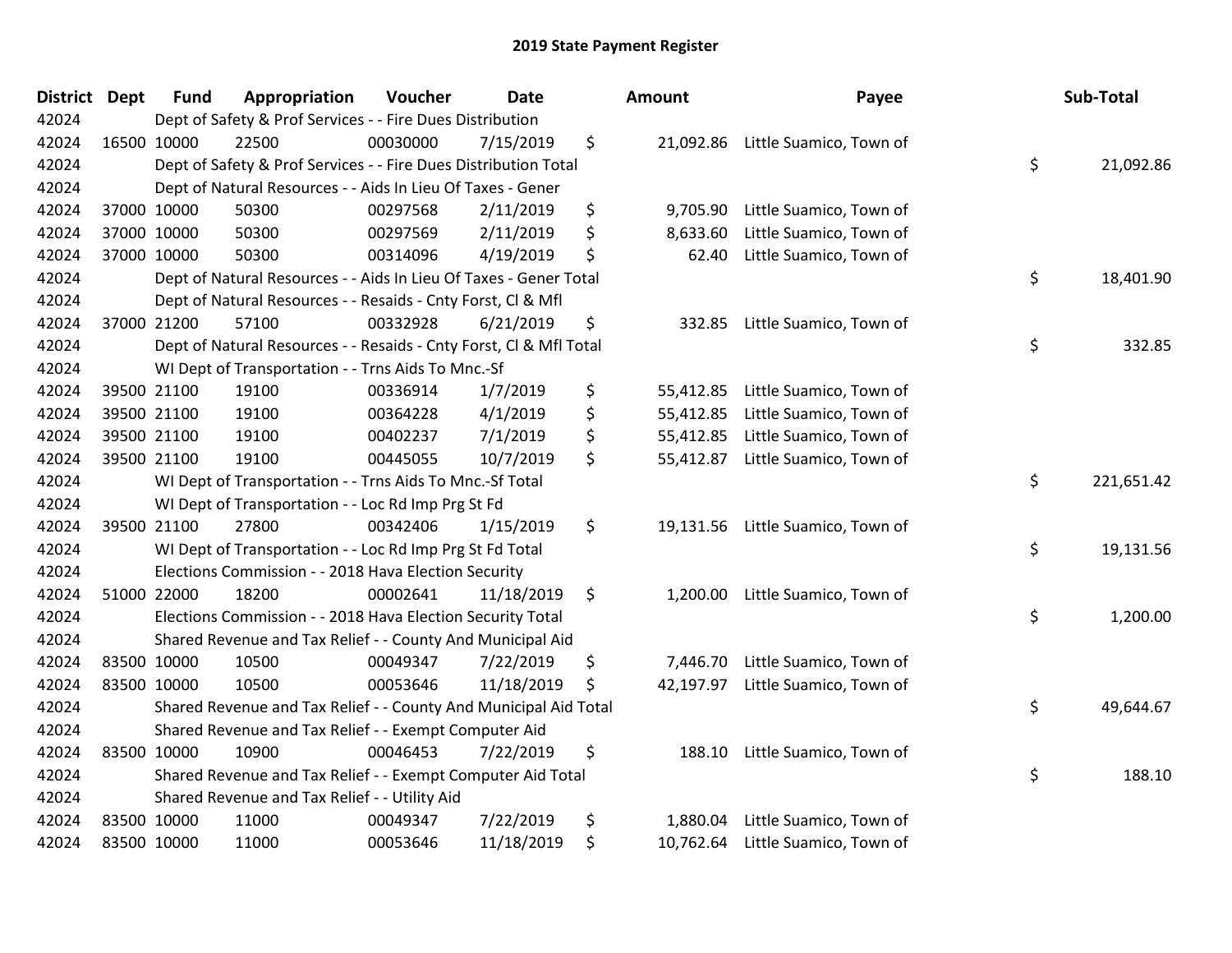| <b>District</b> | Dept | <b>Fund</b> | Appropriation                                                   | <b>Voucher</b> | Date      | <b>Amount</b> | Payee                   | Sub-Total  |
|-----------------|------|-------------|-----------------------------------------------------------------|----------------|-----------|---------------|-------------------------|------------|
| 42024           |      |             | Shared Revenue and Tax Relief - - Utility Aid Total             |                |           |               |                         | 12,642.68  |
| 42024           |      |             | Shared Revenue and Tax Relief - - Personal Property Aid         |                |           |               |                         |            |
| 42024           |      | 83500 10000 | 11100                                                           | 00041006       | 5/6/2019  | 2.228.31      | Little Suamico, Town of |            |
| 42024           |      |             | Shared Revenue and Tax Relief - - Personal Property Aid Total   | 2,228.31       |           |               |                         |            |
| 42024           |      |             | Shared Revenue and Tax Relief - - Lottery & Gaming Credit       |                |           |               |                         |            |
| 42024           |      | 83500 52100 | 36300                                                           | 00038405       | 3/25/2019 | 9.506.04      | Little Suamico, Town of |            |
| 42024           |      |             | Shared Revenue and Tax Relief - - Lottery & Gaming Credit Total |                |           |               |                         | 9,506.04   |
| 42024 Total     |      |             |                                                                 |                |           |               |                         | 356,020.39 |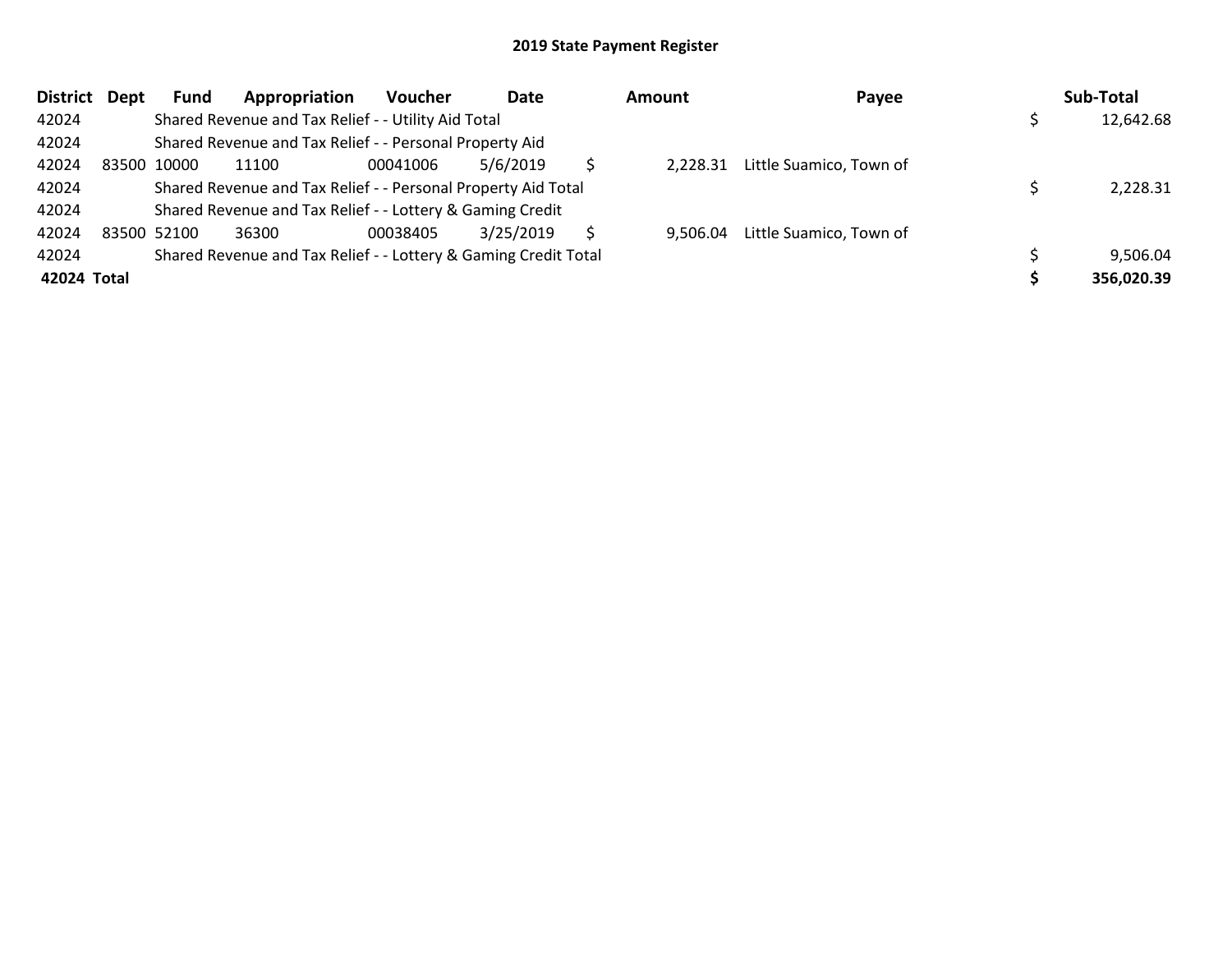| District Dept | <b>Fund</b> | Appropriation                                                      | Voucher  | <b>Date</b> | Amount       | Payee                          | Sub-Total       |
|---------------|-------------|--------------------------------------------------------------------|----------|-------------|--------------|--------------------------------|-----------------|
| 42026         |             | Dept of Safety & Prof Services - - Fire Dues Distribution          |          |             |              |                                |                 |
| 42026         | 16500 10000 | 22500                                                              | 00031112 | 7/17/2019   | \$           | 2,014.34 Town Of Maple Valley  |                 |
| 42026         |             | Dept of Safety & Prof Services - - Fire Dues Distribution Total    |          |             |              |                                | \$<br>2,014.34  |
| 42026         |             | Dept of Natural Resources - - Aids In Lieu Of Taxes - Gener        |          |             |              |                                |                 |
| 42026         | 37000 10000 | 50300                                                              | 00297549 | 2/11/2019   | \$<br>586.57 | Town Of Maple Valley           |                 |
| 42026         |             | Dept of Natural Resources - - Aids In Lieu Of Taxes - Gener Total  |          |             |              |                                | \$<br>586.57    |
| 42026         |             | Dept of Natural Resources - - Resaids - Cnty Forst, Cl & Mfl       |          |             |              |                                |                 |
| 42026         | 37000 21200 | 57100                                                              | 00332929 | 6/21/2019   | \$<br>654.20 | Town Of Maple Valley           |                 |
| 42026         |             | Dept of Natural Resources - - Resaids - Cnty Forst, Cl & Mfl Total |          |             |              |                                | \$<br>654.20    |
| 42026         |             | WI Dept of Transportation - - Trns Aids To Mnc.-Sf                 |          |             |              |                                |                 |
| 42026         | 39500 21100 | 19100                                                              | 00336915 | 1/7/2019    | \$           | 21,966.85 Town Of Maple Valley |                 |
| 42026         | 39500 21100 | 19100                                                              | 00364229 | 4/1/2019    | \$           | 21,966.85 Town Of Maple Valley |                 |
| 42026         | 39500 21100 | 19100                                                              | 00402238 | 7/1/2019    | \$           | 21,966.85 Town Of Maple Valley |                 |
| 42026         | 39500 21100 | 19100                                                              | 00445056 | 10/7/2019   | \$           | 21,966.87 Town Of Maple Valley |                 |
| 42026         |             | WI Dept of Transportation - - Trns Aids To Mnc.-Sf Total           |          |             |              |                                | \$<br>87,867.42 |
| 42026         |             | WI Dept of Transportation - - Loc Rd Imp Prg St Fd                 |          |             |              |                                |                 |
| 42026         | 39500 21100 | 27800                                                              | 00348129 | 2/4/2019    | \$           | 19,131.56 Town Of Maple Valley |                 |
| 42026         |             | WI Dept of Transportation - - Loc Rd Imp Prg St Fd Total           |          |             |              |                                | \$<br>19,131.56 |
| 42026         |             | Elections Commission - - General Program Ops, GPR                  |          |             |              |                                |                 |
| 42026         | 51000 10000 | 10100                                                              | 00001655 | 2/12/2019   | \$           | 234.00 Town Of Maple Valley    |                 |
| 42026         |             | Elections Commission - - General Program Ops, GPR Total            |          |             |              |                                | \$<br>234.00    |
| 42026         |             | Shared Revenue and Tax Relief - - County And Municipal Aid         |          |             |              |                                |                 |
| 42026         | 83500 10000 | 10500                                                              | 00049348 | 7/22/2019   | \$           | 5,150.71 Town Of Maple Valley  |                 |
| 42026         | 83500 10000 | 10500                                                              | 00053647 | 11/18/2019  | \$           | 29,187.38 Town Of Maple Valley |                 |
| 42026         |             | Shared Revenue and Tax Relief - - County And Municipal Aid Total   |          |             |              |                                | \$<br>34,338.09 |
| 42026         |             | Shared Revenue and Tax Relief - - Exempt Computer Aid              |          |             |              |                                |                 |
| 42026         | 83500 10000 | 10900                                                              | 00046454 | 7/22/2019   | \$           | 3.11 Town Of Maple Valley      |                 |
| 42026         |             | Shared Revenue and Tax Relief - - Exempt Computer Aid Total        |          |             |              |                                | \$<br>3.11      |
| 42026         |             | Shared Revenue and Tax Relief - - Utility Aid                      |          |             |              |                                |                 |
| 42026         | 83500 10000 | 11000                                                              | 00049348 | 7/22/2019   | \$<br>19.49  | Town Of Maple Valley           |                 |
| 42026         | 83500 10000 | 11000                                                              | 00053647 | 11/18/2019  | \$<br>261.29 | Town Of Maple Valley           |                 |
| 42026         |             | Shared Revenue and Tax Relief - - Utility Aid Total                |          |             |              |                                | \$<br>280.78    |
| 42026         |             | Shared Revenue and Tax Relief - - Personal Property Aid            |          |             |              |                                |                 |

| unt                                              | Payee                                                                                        | Sub-Total       |
|--------------------------------------------------|----------------------------------------------------------------------------------------------|-----------------|
| 2,014.34                                         | Town Of Maple Valley                                                                         | \$<br>2,014.34  |
| 586.57                                           | Town Of Maple Valley                                                                         | \$<br>586.57    |
| 654.20                                           | Town Of Maple Valley                                                                         | \$<br>654.20    |
| 21,966.85<br>21,966.85<br>21,966.85<br>21,966.87 | Town Of Maple Valley<br>Town Of Maple Valley<br>Town Of Maple Valley<br>Town Of Maple Valley |                 |
|                                                  |                                                                                              | \$<br>87,867.42 |
| 19,131.56                                        | Town Of Maple Valley                                                                         | \$<br>19,131.56 |
| 234.00                                           | Town Of Maple Valley                                                                         | \$<br>234.00    |
| 5,150.71                                         | Town Of Maple Valley                                                                         |                 |
| 29,187.38                                        | Town Of Maple Valley                                                                         | \$<br>34,338.09 |
| 3.11                                             | Town Of Maple Valley                                                                         | \$<br>3.11      |
| 19.49                                            | Town Of Maple Valley                                                                         |                 |
| 261.29                                           | Town Of Maple Valley                                                                         | \$<br>280.78    |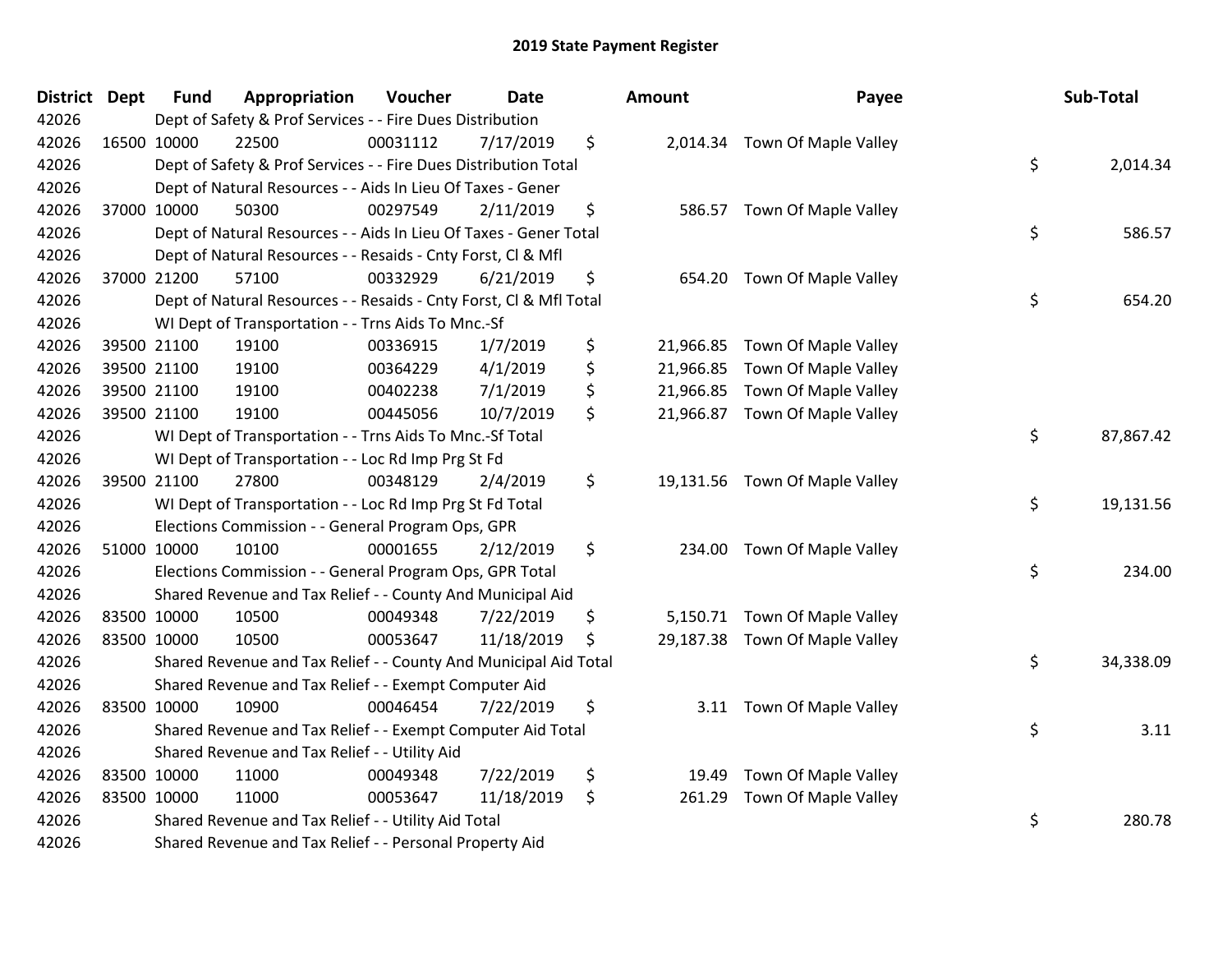| <b>District</b>                                                        | Dept | Fund        | <b>Appropriation</b> | <b>Voucher</b> | Date     |  | Amount | Pavee                      |  | Sub-Total  |
|------------------------------------------------------------------------|------|-------------|----------------------|----------------|----------|--|--------|----------------------------|--|------------|
| 42026                                                                  |      | 83500 10000 | 11100                | 00041007       | 5/6/2019 |  |        | 61.41 Town Of Maple Valley |  |            |
| 42026<br>Shared Revenue and Tax Relief - - Personal Property Aid Total |      |             |                      |                |          |  |        |                            |  | 61.41      |
| 42026 Total                                                            |      |             |                      |                |          |  |        |                            |  | 145.171.48 |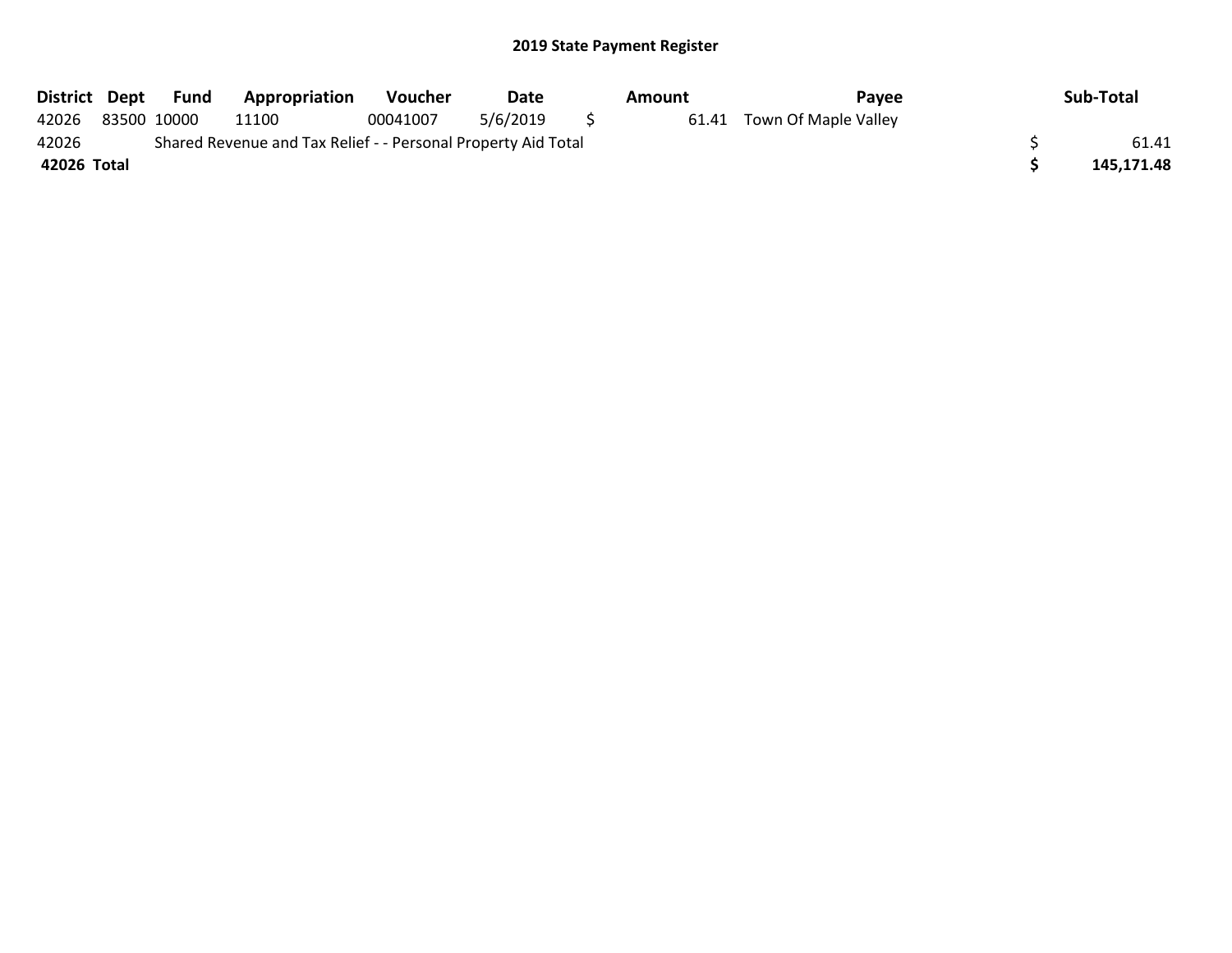| District Dept |             | <b>Fund</b> | Appropriation                                                        | Voucher  | <b>Date</b> |         | <b>Amount</b> | Payee                    |    | Sub-Total  |
|---------------|-------------|-------------|----------------------------------------------------------------------|----------|-------------|---------|---------------|--------------------------|----|------------|
| 42028         |             |             | Dept of Safety & Prof Services - - Fire Dues Distribution            |          |             |         |               |                          |    |            |
| 42028         |             | 16500 10000 | 22500                                                                | 00030693 | 7/17/2019   | \$      |               | 3,684.16 Morgan, Town of |    |            |
| 42028         |             |             | Dept of Safety & Prof Services - - Fire Dues Distribution Total      |          |             |         |               |                          | \$ | 3,684.16   |
| 42028         |             |             | Dept of Natural Resources - - Resaids - Cnty Forst, Cl & Mfl         |          |             |         |               |                          |    |            |
| 42028         |             | 37000 21200 | 57100                                                                | 00332930 | 6/21/2019   | \$      | 1,011.15      | Morgan, Town of          |    |            |
| 42028         |             |             | Dept of Natural Resources - - Resaids - Cnty Forst, CI & Mfl Total   |          |             |         |               |                          | \$ | 1,011.15   |
| 42028         |             |             | WI Dept of Transportation - - Trns Aids To Mnc.-Sf                   |          |             |         |               |                          |    |            |
| 42028         |             | 39500 21100 | 19100                                                                | 00336916 | 1/7/2019    | \$      | 30,352.24     | Morgan, Town of          |    |            |
| 42028         |             | 39500 21100 | 19100                                                                | 00364230 | 4/1/2019    | \$      | 30,352.24     | Morgan, Town of          |    |            |
| 42028         |             | 39500 21100 | 19100                                                                | 00402239 | 7/1/2019    | \$      | 30,352.24     | Morgan, Town of          |    |            |
| 42028         |             | 39500 21100 | 19100                                                                | 00445057 | 10/7/2019   | \$      | 30,352.26     | Morgan, Town of          |    |            |
| 42028         |             |             | WI Dept of Transportation - - Trns Aids To Mnc.-Sf Total             |          |             |         |               |                          | \$ | 121,408.98 |
| 42028         |             |             | Department of Administration - - Hv Trans Ln Annual Impact Fee       |          |             |         |               |                          |    |            |
| 42028         |             | 50500 10000 | 17400                                                                | 00101219 | 5/1/2019    | \$      | 24,189.00     | Morgan, Town of          |    |            |
| 42028         |             | 50500 10000 | 17400                                                                | 00101220 | 5/1/2019    | \$      | 40,359.00     | Morgan, Town of          |    |            |
| 42028         |             |             | Department of Administration - - Hv Trans Ln Annual Impact Fee Total |          |             |         |               |                          | \$ | 64,548.00  |
| 42028         |             |             | Elections Commission - - 2018 Hava Election Security                 |          |             |         |               |                          |    |            |
| 42028         |             | 51000 22000 | 18200                                                                | 00002647 | 11/18/2019  | $\zeta$ | 1,200.00      | Morgan, Town of          |    |            |
| 42028         |             |             | Elections Commission - - 2018 Hava Election Security Total           |          |             |         |               |                          | \$ | 1,200.00   |
| 42028         |             |             | Shared Revenue and Tax Relief - - County And Municipal Aid           |          |             |         |               |                          |    |            |
| 42028         |             | 83500 10000 | 10500                                                                | 00049349 | 7/22/2019   | \$      | 3,570.35      | Morgan, Town of          |    |            |
| 42028         |             | 83500 10000 | 10500                                                                | 00053648 | 11/18/2019  | \$      | 20,231.98     | Morgan, Town of          |    |            |
| 42028         |             |             | Shared Revenue and Tax Relief - - County And Municipal Aid Total     |          |             |         |               |                          | \$ | 23,802.33  |
| 42028         |             |             | Shared Revenue and Tax Relief - - Exempt Computer Aid                |          |             |         |               |                          |    |            |
| 42028         |             | 83500 10000 | 10900                                                                | 00046455 | 7/22/2019   | \$      | 16.63         | Morgan, Town of          |    |            |
| 42028         |             |             | Shared Revenue and Tax Relief - - Exempt Computer Aid Total          |          |             |         |               |                          | \$ | 16.63      |
| 42028         |             |             | Shared Revenue and Tax Relief - - Utility Aid                        |          |             |         |               |                          |    |            |
| 42028         | 83500 10000 |             | 11000                                                                | 00049349 | 7/22/2019   | \$      | 6,548.70      | Morgan, Town of          |    |            |
| 42028         |             | 83500 10000 | 11000                                                                | 00053648 | 11/18/2019  | \$      | 38,830.49     | Morgan, Town of          |    |            |
| 42028         |             |             | Shared Revenue and Tax Relief - - Utility Aid Total                  |          |             |         |               |                          | \$ | 45,379.19  |
| 42028         |             |             | Shared Revenue and Tax Relief - - Personal Property Aid              |          |             |         |               |                          |    |            |
| 42028         |             | 83500 10000 | 11100                                                                | 00041008 | 5/6/2019    | \$      | 1,013.55      | Morgan, Town of          |    |            |
| 42028         |             |             | Shared Revenue and Tax Relief - - Personal Property Aid Total        |          |             |         |               |                          | \$ | 1,013.55   |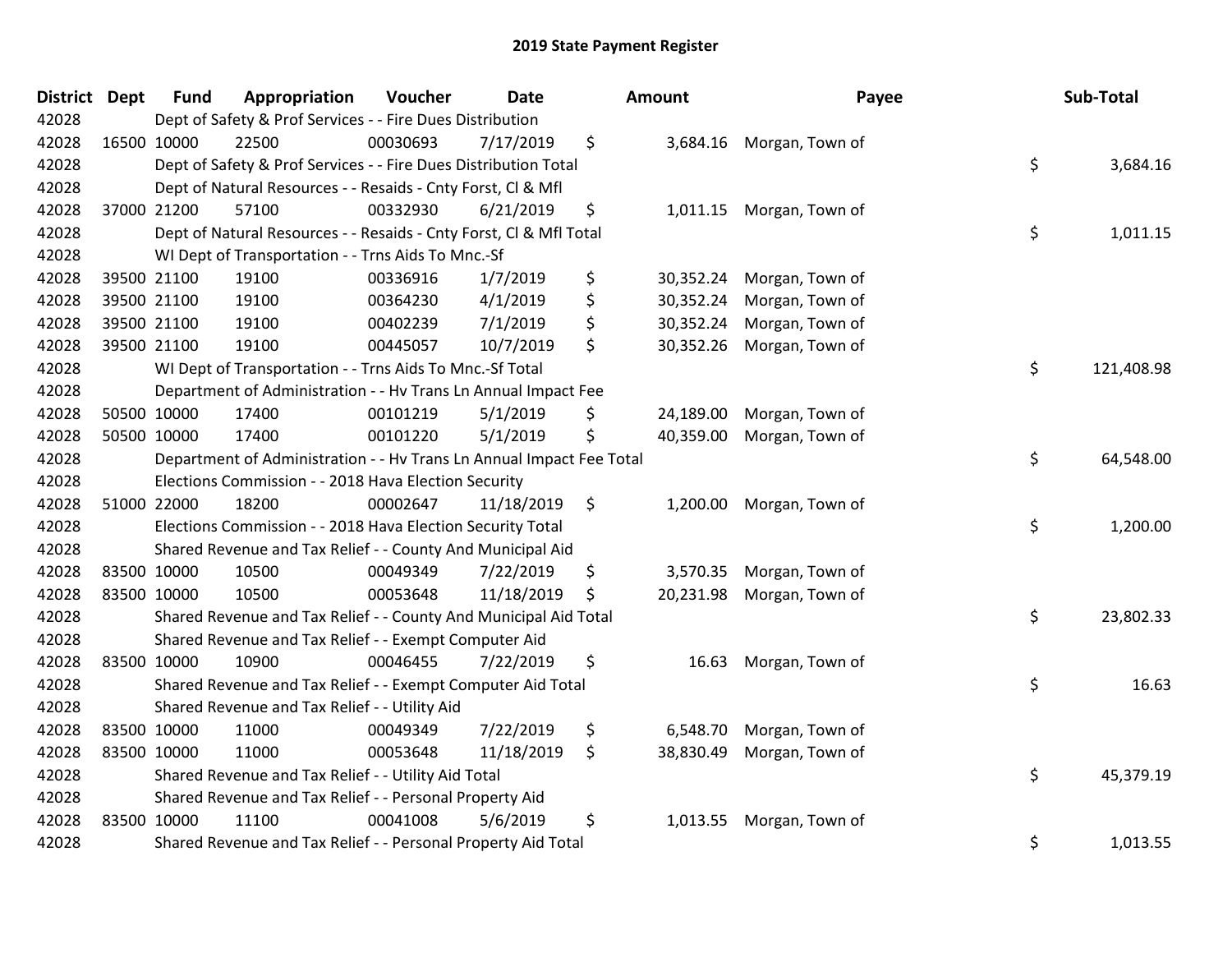| District Dept Fund | Appropriation | Voucher | Date | Amount | Payee | Sub-Total  |
|--------------------|---------------|---------|------|--------|-------|------------|
| 42028 Total        |               |         |      |        |       | 262,063.99 |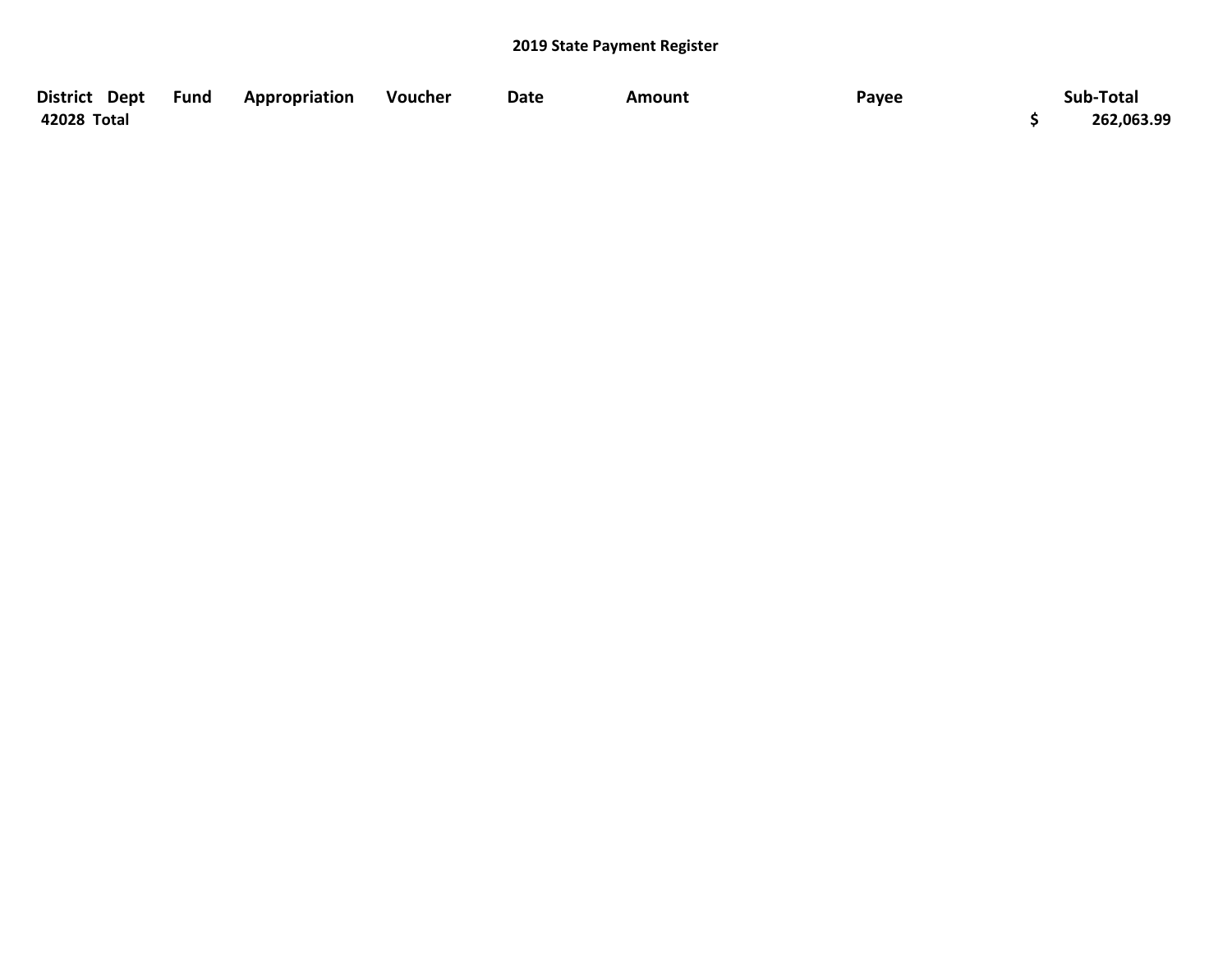| <b>District</b> | <b>Dept</b> | <b>Fund</b> | Appropriation                                                      | Voucher  | <b>Date</b> |                    | Amount   | Payee                      | Sub-Total        |
|-----------------|-------------|-------------|--------------------------------------------------------------------|----------|-------------|--------------------|----------|----------------------------|------------------|
| 42029           |             |             | Dept of Safety & Prof Services - - Fire Dues Distribution          |          |             |                    |          |                            |                  |
| 42029           |             | 16500 10000 | 22500                                                              | 00030484 | 7/16/2019   | \$                 |          | 5,285.81 Town Of Mountain  |                  |
| 42029           |             |             | Dept of Safety & Prof Services - - Fire Dues Distribution Total    |          |             |                    |          |                            | \$<br>5,285.81   |
| 42029           |             |             | Dept of Natural Resources - - Aids In Lieu Of Taxes - Gener        |          |             |                    |          |                            |                  |
| 42029           |             | 37000 10000 | 50300                                                              | 00297529 | 2/11/2019   | \$                 |          | 154.02 Town Of Mountain    |                  |
| 42029           |             | 37000 10000 | 50300                                                              | 00297530 | 2/11/2019   | \$                 | 2,942.97 | <b>Town Of Mountain</b>    |                  |
| 42029           |             |             | Dept of Natural Resources - - Aids In Lieu Of Taxes - Gener Total  |          |             |                    |          |                            | \$<br>3,096.99   |
| 42029           |             |             | Dept of Natural Resources - - General Program Operations --        |          |             |                    |          |                            |                  |
| 42029           |             | 37000 21200 | 25400                                                              | 00287909 | 1/11/2019   | \$                 |          | 5,058.05 Town Of Mountain  |                  |
| 42029           |             |             | Dept of Natural Resources - - General Program Operations -- Total  |          |             |                    |          |                            | \$<br>5,058.05   |
| 42029           |             |             | Dept of Natural Resources - - Resaids - Cnty Forst, CI & Mfl       |          |             |                    |          |                            |                  |
| 42029           |             | 37000 21200 | 57100                                                              | 00332931 | 6/21/2019   | \$                 |          | 453.89 Town Of Mountain    |                  |
| 42029           |             |             | Dept of Natural Resources - - Resaids - Cnty Forst, CI & Mfl Total |          |             |                    |          |                            | \$<br>453.89     |
| 42029           |             |             | Dept of Natural Resources - - Resaids - Pymt In Lieu Tax Fed       |          |             |                    |          |                            |                  |
| 42029           |             | 37000 21200 | 58400                                                              | 00364724 | 10/15/2019  | \$                 |          | 66,978.38 Town Of Mountain |                  |
| 42029           |             |             | Dept of Natural Resources - - Resaids - Pymt In Lieu Tax Fed Total |          |             |                    |          |                            | \$<br>66,978.38  |
| 42029           |             |             | WI Dept of Transportation - - Trns Aids To Mnc.-Sf                 |          |             |                    |          |                            |                  |
| 42029           |             | 39500 21100 | 19100                                                              | 00336917 | 1/7/2019    | \$                 |          | 52,992.82 Town Of Mountain |                  |
| 42029           |             | 39500 21100 | 19100                                                              | 00364231 | 4/1/2019    | \$                 |          | 52,992.82 Town Of Mountain |                  |
| 42029           |             | 39500 21100 | 19100                                                              | 00412610 | 7/16/2019   | \$                 |          | 52,992.82 Town Of Mountain |                  |
| 42029           |             | 39500 21100 | 19100                                                              | 00445058 | 10/7/2019   | \$                 |          | 52,992.84 Town Of Mountain |                  |
| 42029           |             |             | WI Dept of Transportation - - Trns Aids To Mnc.-Sf Total           |          |             |                    |          |                            | \$<br>211,971.30 |
| 42029           |             |             | Elections Commission - - 2018 Hava Election Security               |          |             |                    |          |                            |                  |
| 42029           |             | 51000 22000 | 18200                                                              | 00002657 | 11/18/2019  | $\ddot{\varsigma}$ |          | 1,200.00 Town Of Mountain  |                  |
| 42029           |             |             | Elections Commission - - 2018 Hava Election Security Total         |          |             |                    |          |                            | \$<br>1,200.00   |
| 42029           |             |             | Shared Revenue and Tax Relief - - County And Municipal Aid         |          |             |                    |          |                            |                  |
| 42029           |             | 83500 10000 | 10500                                                              | 00049350 | 7/22/2019   | \$                 | 2,801.51 | <b>Town Of Mountain</b>    |                  |
| 42029           |             | 83500 10000 | 10500                                                              | 00053649 | 11/18/2019  | \$                 |          | 15,875.20 Town Of Mountain |                  |
| 42029           |             |             | Shared Revenue and Tax Relief - - County And Municipal Aid Total   |          |             |                    |          |                            | \$<br>18,676.71  |
| 42029           |             |             | Shared Revenue and Tax Relief - - Exempt Computer Aid              |          |             |                    |          |                            |                  |
| 42029           |             | 83500 10000 | 10900                                                              | 00046456 | 7/22/2019   | \$                 |          | 41.57 Town Of Mountain     |                  |
| 42029           |             |             | Shared Revenue and Tax Relief - - Exempt Computer Aid Total        |          |             |                    |          |                            | \$<br>41.57      |
| 42029           |             |             | Shared Revenue and Tax Relief - - Utility Aid                      |          |             |                    |          |                            |                  |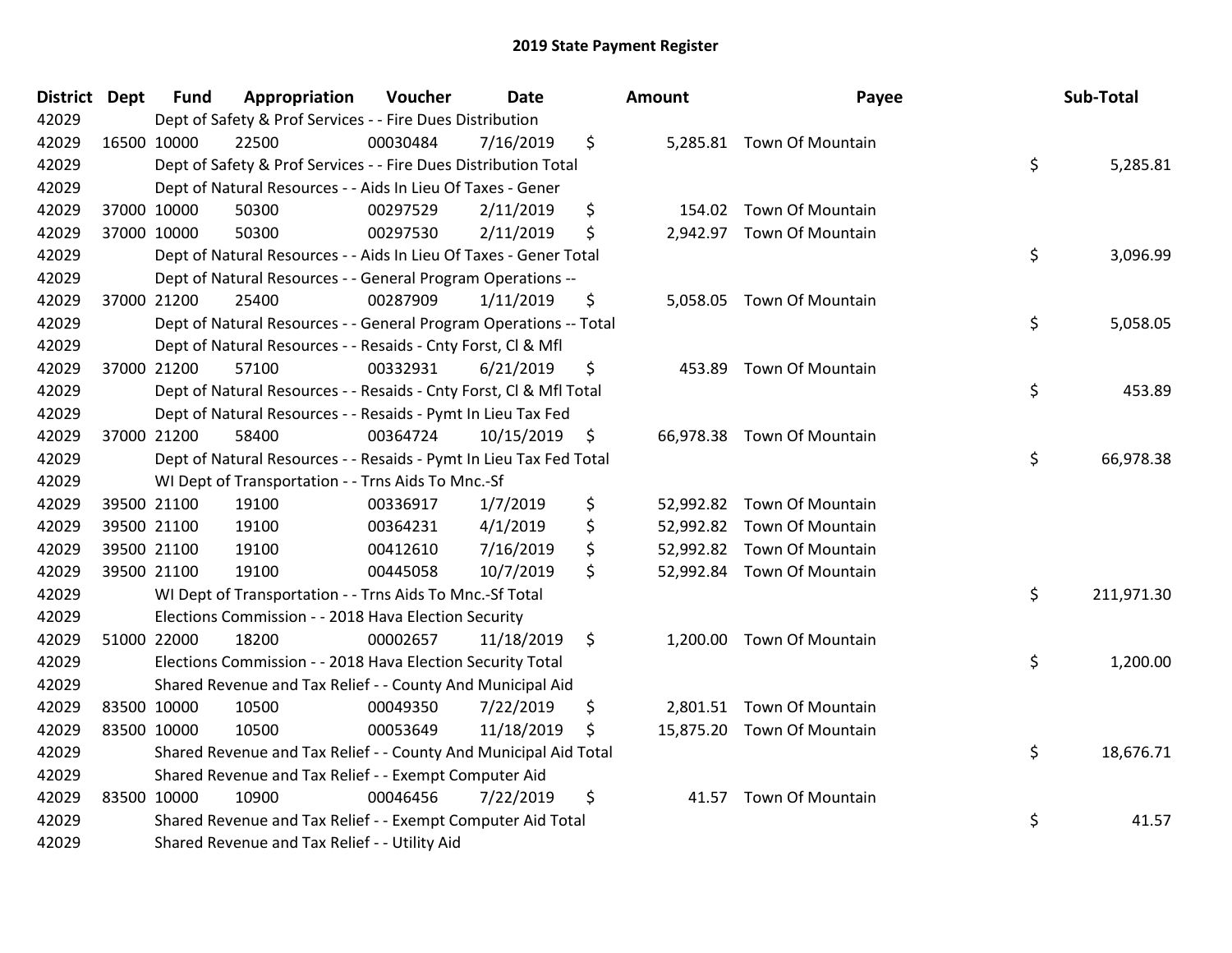| <b>District</b> | Dept        | Fund | Appropriation                                                 | Voucher  | Date       | Amount | Payee                     | Sub-Total  |
|-----------------|-------------|------|---------------------------------------------------------------|----------|------------|--------|---------------------------|------------|
| 42029           | 83500 10000 |      | 11000                                                         | 00049350 | 7/22/2019  | 286.44 | Town Of Mountain          |            |
| 42029           | 83500 10000 |      | 11000                                                         | 00053649 | 11/18/2019 |        | 1,964.26 Town Of Mountain |            |
| 42029           |             |      | Shared Revenue and Tax Relief - - Utility Aid Total           |          | 2,250.70   |        |                           |            |
| 42029           |             |      | Shared Revenue and Tax Relief - - Personal Property Aid       |          |            |        |                           |            |
| 42029           | 83500 10000 |      | 11100                                                         | 00041009 | 5/6/2019   |        | 549.00 Town Of Mountain   |            |
| 42029           |             |      | Shared Revenue and Tax Relief - - Personal Property Aid Total |          |            |        |                           | 549.00     |
| 42029 Total     |             |      |                                                               |          |            |        |                           | 315,562.40 |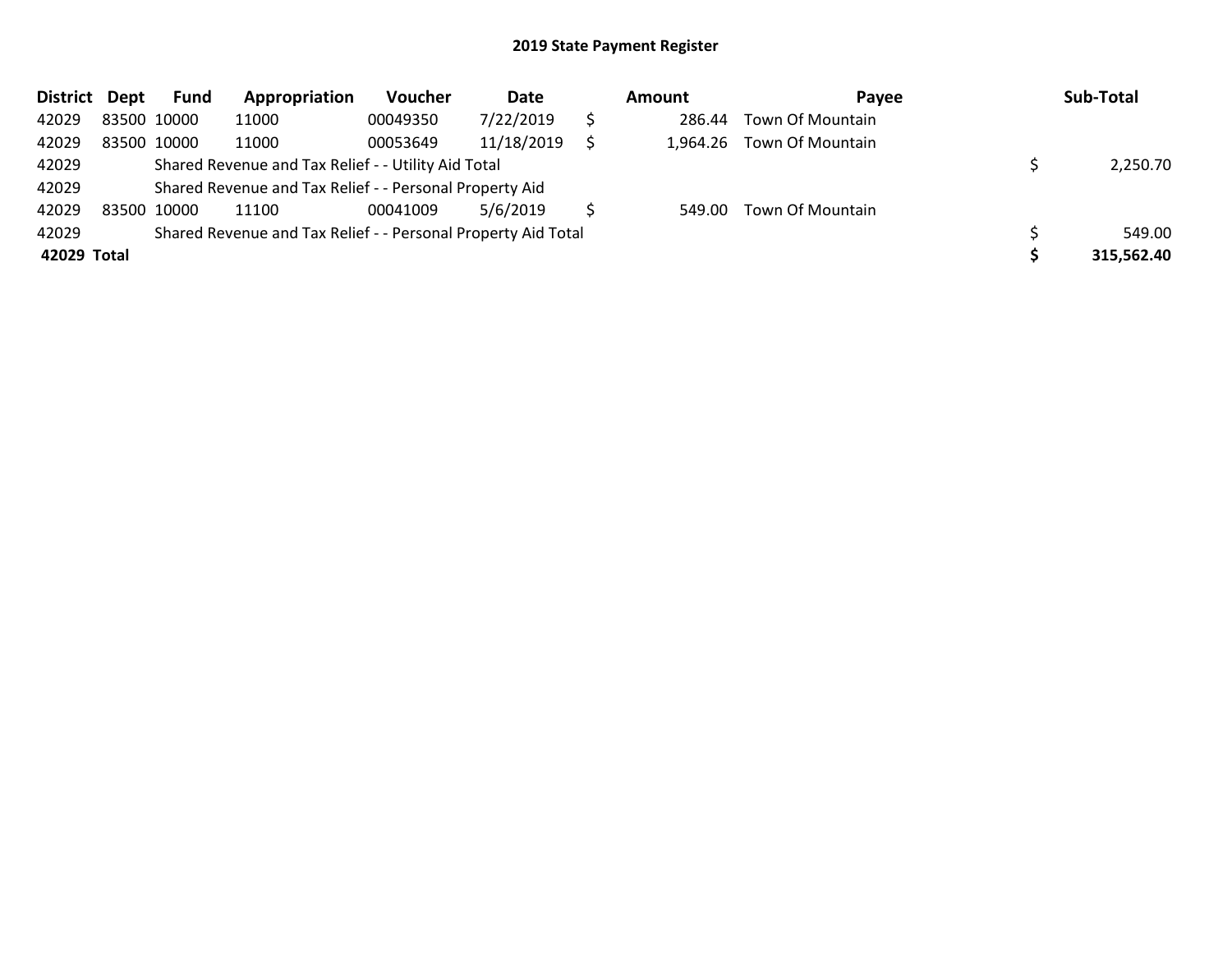| <b>District</b> | <b>Dept</b> | <b>Fund</b> | Appropriation                                                      | Voucher  | Date       | <b>Amount</b>   | Payee                     | Sub-Total        |
|-----------------|-------------|-------------|--------------------------------------------------------------------|----------|------------|-----------------|---------------------------|------------------|
| 42030           |             |             | Dept of Safety & Prof Services - - Fire Dues Distribution          |          |            |                 |                           |                  |
| 42030           | 16500 10000 |             | 22500                                                              | 00030575 | 7/16/2019  | \$              | 4,492.24 Oconto, Town of  |                  |
| 42030           |             |             | Dept of Safety & Prof Services - - Fire Dues Distribution Total    |          |            |                 |                           | \$<br>4,492.24   |
| 42030           |             |             | Dept of Natural Resources - - Aids In Lieu Of Taxes - Gener        |          |            |                 |                           |                  |
| 42030           |             | 37000 10000 | 50300                                                              | 00297608 | 2/11/2019  | \$<br>1,772.27  | Oconto, Town of           |                  |
| 42030           |             | 37000 10000 | 50300                                                              | 00314922 | 4/19/2019  | \$<br>2.00      | Oconto, Town of           |                  |
| 42030           |             |             | Dept of Natural Resources - - Aids In Lieu Of Taxes - Gener Total  |          |            |                 |                           | \$<br>1,774.27   |
| 42030           |             |             | Dept of Natural Resources - - Resaids - Cnty Forst, Cl & Mfl       |          |            |                 |                           |                  |
| 42030           |             | 37000 21200 | 57100                                                              | 00332932 | 6/21/2019  | \$<br>722.64    | Oconto, Town of           |                  |
| 42030           |             |             | Dept of Natural Resources - - Resaids - Cnty Forst, Cl & Mfl Total |          |            |                 |                           | \$<br>722.64     |
| 42030           |             |             | Dept of Natural Resources - - Aids In Lieu Of Taxes - Sum S        |          |            |                 |                           |                  |
| 42030           |             | 37000 21200 | 57900                                                              | 00314923 | 4/19/2019  | \$<br>0.20      | Oconto, Town of           |                  |
| 42030           |             |             | Dept of Natural Resources - - Aids In Lieu Of Taxes - Sum S Total  |          |            |                 |                           | \$<br>0.20       |
| 42030           |             |             | WI Dept of Transportation - - Trns Aids To Mnc.-Sf                 |          |            |                 |                           |                  |
| 42030           |             | 39500 21100 | 19100                                                              | 00336918 | 1/7/2019   | \$<br>33,696.84 | Oconto, Town of           |                  |
| 42030           |             | 39500 21100 | 19100                                                              | 00364232 | 4/1/2019   | \$<br>33,696.84 | Oconto, Town of           |                  |
| 42030           |             | 39500 21100 | 19100                                                              | 00402241 | 7/1/2019   | \$<br>33,696.84 | Oconto, Town of           |                  |
| 42030           | 39500 21100 |             | 19100                                                              | 00445059 | 10/7/2019  | \$<br>33,696.86 | Oconto, Town of           |                  |
| 42030           |             |             | WI Dept of Transportation - - Trns Aids To Mnc.-Sf Total           |          |            |                 |                           | \$<br>134,787.38 |
| 42030           |             |             | WI Dept of Transportation - - Local Rds, Grants Sf                 |          |            |                 |                           |                  |
| 42030           |             | 39500 21100 | 27000                                                              | 00461568 | 11/14/2019 | \$              | 82,284.32 Oconto, Town of |                  |
| 42030           |             |             | WI Dept of Transportation - - Local Rds, Grants Sf Total           |          |            |                 |                           | \$<br>82,284.32  |
| 42030           |             |             | WI Dept of Transportation - - Loc Rd Imp Prg St Fd                 |          |            |                 |                           |                  |
| 42030           |             | 39500 21100 | 27800                                                              | 00343537 | 1/18/2019  | \$              | 19,131.56 Oconto, Town of |                  |
| 42030           |             |             | WI Dept of Transportation - - Loc Rd Imp Prg St Fd Total           |          |            |                 |                           | \$<br>19,131.56  |
| 42030           |             |             | Shared Revenue and Tax Relief - - County And Municipal Aid         |          |            |                 |                           |                  |
| 42030           |             | 83500 10000 | 10500                                                              | 00049351 | 7/22/2019  | \$<br>6,704.26  | Oconto, Town of           |                  |
| 42030           | 83500 10000 |             | 10500                                                              | 00053650 | 11/18/2019 | \$              | 37,990.82 Oconto, Town of |                  |
| 42030           |             |             | Shared Revenue and Tax Relief - - County And Municipal Aid Total   |          |            |                 |                           | \$<br>44,695.08  |
| 42030           |             |             | Shared Revenue and Tax Relief - - Exempt Computer Aid              |          |            |                 |                           |                  |
| 42030           |             | 83500 10000 | 10900                                                              | 00046457 | 7/22/2019  | \$<br>11.43     | Oconto, Town of           |                  |
| 42030           |             |             | Shared Revenue and Tax Relief - - Exempt Computer Aid Total        |          |            |                 |                           | \$<br>11.43      |
| 42030           |             |             | Shared Revenue and Tax Relief - - Utility Aid                      |          |            |                 |                           |                  |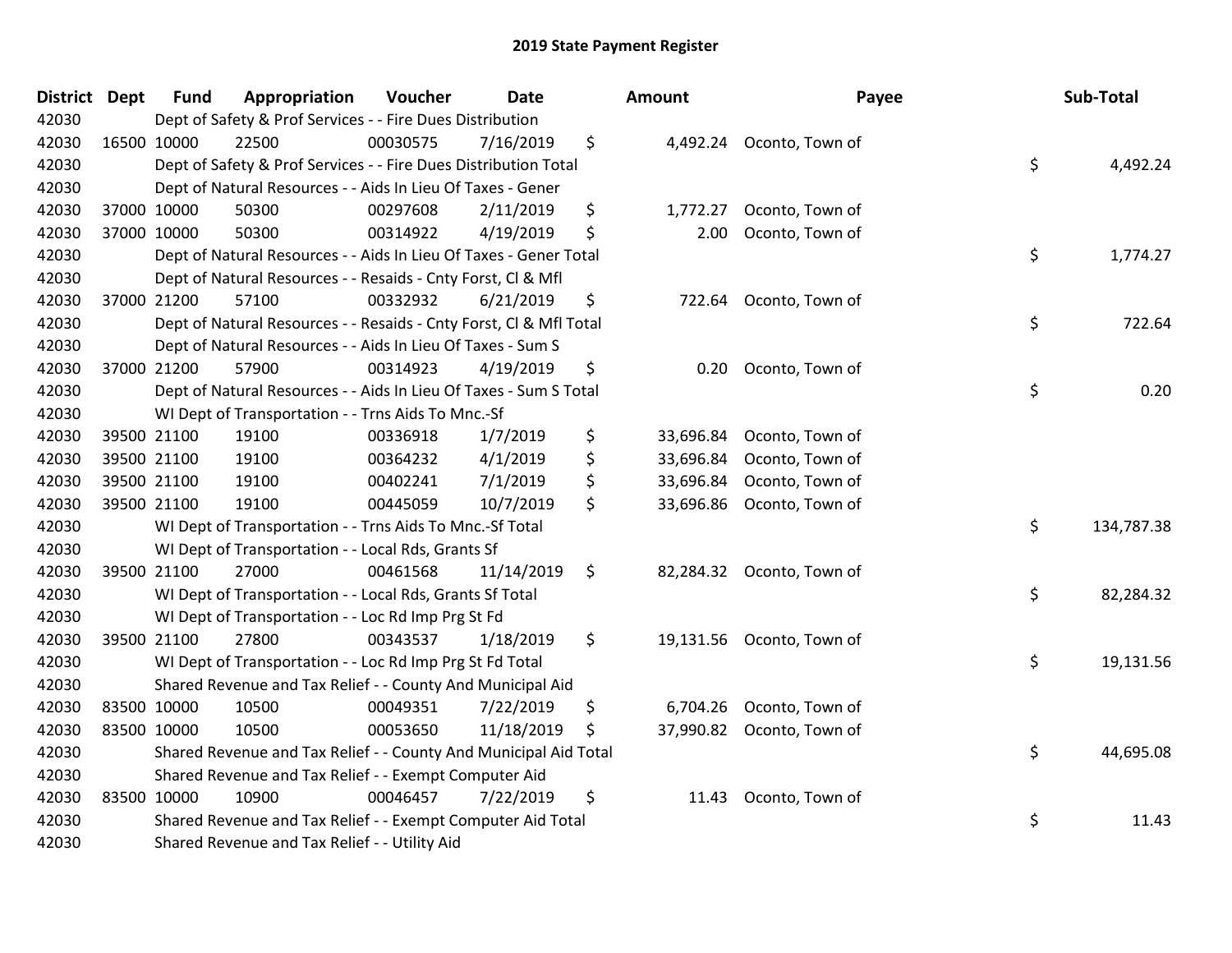| <b>District</b> | Dept        | Fund                                                          | Appropriation                                           | <b>Voucher</b> | Date       |           | Amount    | Payee           |  | Sub-Total  |
|-----------------|-------------|---------------------------------------------------------------|---------------------------------------------------------|----------------|------------|-----------|-----------|-----------------|--|------------|
| 42030           | 83500 10000 |                                                               | 11000                                                   | 00049351       | 7/22/2019  |           | 2,598.55  | Oconto, Town of |  |            |
| 42030           | 83500 10000 |                                                               | 11000                                                   | 00053650       | 11/18/2019 |           | 14,972.33 | Oconto, Town of |  |            |
| 42030           |             |                                                               | Shared Revenue and Tax Relief - - Utility Aid Total     |                |            | 17,570.88 |           |                 |  |            |
| 42030           |             |                                                               | Shared Revenue and Tax Relief - - Personal Property Aid |                |            |           |           |                 |  |            |
| 42030           | 83500 10000 |                                                               | 11100                                                   | 00041010       | 5/6/2019   |           | 357.07    | Oconto, Town of |  |            |
| 42030           |             | Shared Revenue and Tax Relief - - Personal Property Aid Total |                                                         |                |            |           |           |                 |  | 357.07     |
| 42030 Total     |             |                                                               |                                                         |                |            |           |           |                 |  | 305,827.07 |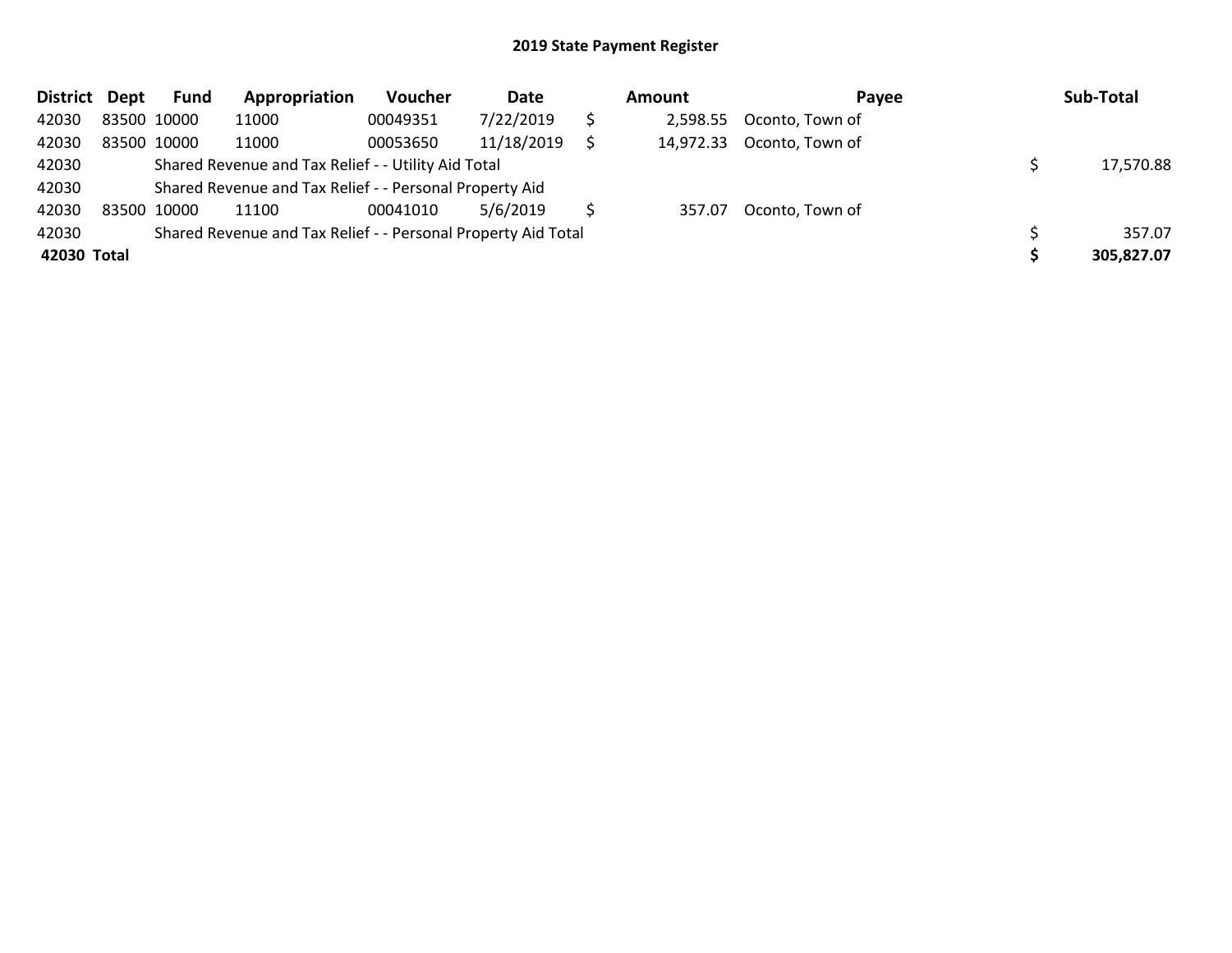| District Dept | <b>Fund</b> | Appropriation                                                      | Voucher  | <b>Date</b> | <b>Amount</b> | Payee                          | Sub-Total        |
|---------------|-------------|--------------------------------------------------------------------|----------|-------------|---------------|--------------------------------|------------------|
| 42032         |             | Dept of Safety & Prof Services - - Fire Dues Distribution          |          |             |               |                                |                  |
| 42032         | 16500 10000 | 22500                                                              | 00030599 | 7/16/2019   | \$            | 4,333.15 Town Of Oconto Falls  |                  |
| 42032         |             | Dept of Safety & Prof Services - - Fire Dues Distribution Total    |          |             |               |                                | \$<br>4,333.15   |
| 42032         |             | Dept of Natural Resources - - Resaids - Cnty Forst, Cl & Mfl       |          |             |               |                                |                  |
| 42032         | 37000 21200 | 57100                                                              | 00332933 | 6/21/2019   | \$            | 253.29 Town Of Oconto Falls    |                  |
| 42032         |             | Dept of Natural Resources - - Resaids - Cnty Forst, Cl & Mfl Total |          |             |               |                                | \$<br>253.29     |
| 42032         |             | WI Dept of Transportation - - Trns Aids To Mnc.-Sf                 |          |             |               |                                |                  |
| 42032         | 39500 21100 | 19100                                                              | 00336919 | 1/7/2019    | \$            | 28,721.75 Town Of Oconto Falls |                  |
| 42032         | 39500 21100 | 19100                                                              | 00364233 | 4/1/2019    | \$            | 28,721.75 Town Of Oconto Falls |                  |
| 42032         | 39500 21100 | 19100                                                              | 00402242 | 7/1/2019    | \$            | 28,721.75 Town Of Oconto Falls |                  |
| 42032         | 39500 21100 | 19100                                                              | 00445060 | 10/7/2019   | \$            | 28,721.76 Town Of Oconto Falls |                  |
| 42032         |             | WI Dept of Transportation - - Trns Aids To Mnc.-Sf Total           |          |             |               |                                | \$<br>114,887.01 |
| 42032         |             | WI Dept of Transportation - - Loc Rd Imp Prg St Fd                 |          |             |               |                                |                  |
| 42032         | 39500 21100 | 27800                                                              | 00452947 | 10/25/2019  | \$            | 19,131.56 Town Of Oconto Falls |                  |
| 42032         |             | WI Dept of Transportation - - Loc Rd Imp Prg St Fd Total           |          |             |               |                                | \$<br>19,131.56  |
| 42032         |             | Elections Commission - - 2018 Hava Election Security               |          |             |               |                                |                  |
| 42032         | 51000 22000 | 18200                                                              | 00002771 | 11/20/2019  | \$            | 700.00 Town Of Oconto Falls    |                  |
| 42032         |             | Elections Commission - - 2018 Hava Election Security Total         |          |             |               |                                | \$<br>700.00     |
| 42032         |             | Shared Revenue and Tax Relief - - County And Municipal Aid         |          |             |               |                                |                  |
| 42032         | 83500 10000 | 10500                                                              | 00049352 | 7/22/2019   | \$            | 4,731.74 Town Of Oconto Falls  |                  |
| 42032         | 83500 10000 | 10500                                                              | 00053651 | 11/18/2019  | \$            | 26,813.17 Town Of Oconto Falls |                  |
| 42032         |             | Shared Revenue and Tax Relief - - County And Municipal Aid Total   |          |             |               |                                | \$<br>31,544.91  |
| 42032         |             | Shared Revenue and Tax Relief - - Exempt Computer Aid              |          |             |               |                                |                  |
| 42032         | 83500 10000 | 10900                                                              | 00046458 | 7/22/2019   | \$            | 24.94 Town Of Oconto Falls     |                  |
| 42032         |             | Shared Revenue and Tax Relief - - Exempt Computer Aid Total        |          |             |               |                                | \$<br>24.94      |
| 42032         |             | Shared Revenue and Tax Relief - - Utility Aid                      |          |             |               |                                |                  |
| 42032         | 83500 10000 | 11000                                                              | 00049352 | 7/22/2019   | \$<br>582.98  | Town Of Oconto Falls           |                  |
| 42032         | 83500 10000 | 11000                                                              | 00053651 | 11/18/2019  | \$            | 3,292.14 Town Of Oconto Falls  |                  |
| 42032         |             | Shared Revenue and Tax Relief - - Utility Aid Total                |          |             |               |                                | \$<br>3,875.12   |
| 42032         |             | Shared Revenue and Tax Relief - - Personal Property Aid            |          |             |               |                                |                  |
| 42032         | 83500 10000 | 11100                                                              | 00041011 | 5/6/2019    | \$            | 1,003.54 Town Of Oconto Falls  |                  |
| 42032         |             | Shared Revenue and Tax Relief - - Personal Property Aid Total      |          |             |               |                                | \$<br>1,003.54   |
| 42032 Total   |             |                                                                    |          |             |               |                                | \$<br>175,753.52 |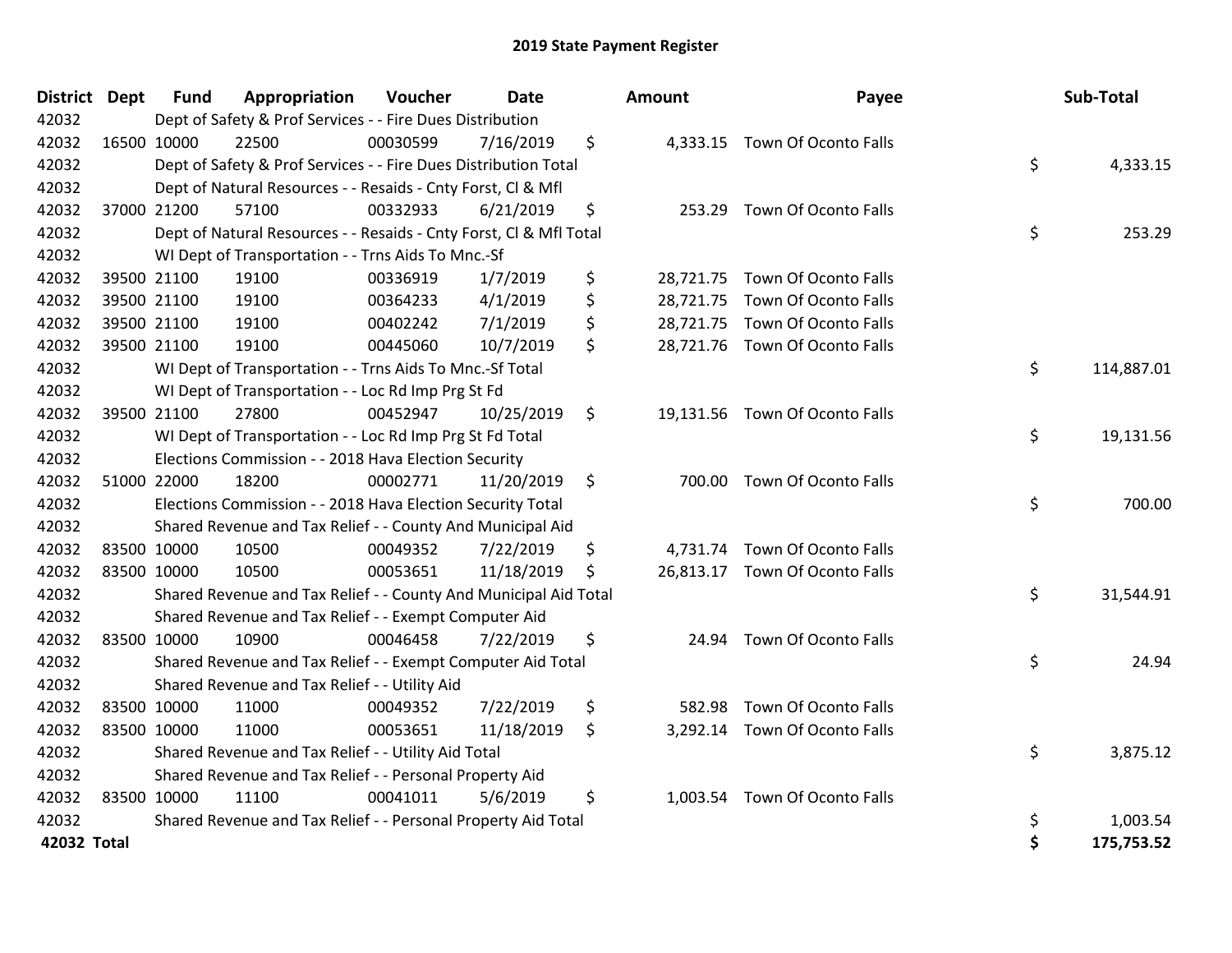| District Dept | <b>Fund</b> | Appropriation                                                      | Voucher      | <b>Date</b> | Amount          | Payee                       | Sub-Total        |
|---------------|-------------|--------------------------------------------------------------------|--------------|-------------|-----------------|-----------------------------|------------------|
| 42034         |             | Dept of Safety & Prof Services - - Fire Dues Distribution          |              |             |                 |                             |                  |
| 42034         | 16500 10000 | 22500                                                              | 00030541     | 7/16/2019   | \$              | 4,756.76 Town Of Pensaukee  |                  |
| 42034         |             | Dept of Safety & Prof Services - - Fire Dues Distribution Total    |              |             |                 |                             | \$<br>4,756.76   |
| 42034         |             | Dept of Natural Resources - - Aids In Lieu Of Taxes - Gener        |              |             |                 |                             |                  |
| 42034         | 37000 10000 | 50300                                                              | 00297522     | 2/11/2019   | \$<br>4,628.08  | Town Of Pensaukee           |                  |
| 42034         | 37000 10000 | 50300                                                              | 00297523     | 2/11/2019   | \$<br>3,084.18  | Town Of Pensaukee           |                  |
| 42034         | 37000 10000 | 50300                                                              | 00313593     | 4/19/2019   | \$<br>168.77    | Town Of Pensaukee           |                  |
| 42034         | 37000 10000 | 50300                                                              | 00313595     | 4/19/2019   | \$<br>48.69     | <b>Town Of Pensaukee</b>    |                  |
| 42034         |             | Dept of Natural Resources - - Aids In Lieu Of Taxes - Gener Total  |              |             |                 |                             | \$<br>7,929.72   |
| 42034         |             | Dept of Natural Resources - - Resaids - Cnty Forst, Cl & Mfl       |              |             |                 |                             |                  |
| 42034         | 37000 21200 | 57100                                                              | 00332934     | 6/21/2019   | \$              | 753.95 Town Of Pensaukee    |                  |
| 42034         |             | Dept of Natural Resources - - Resaids - Cnty Forst, Cl & Mfl Total |              |             |                 |                             | \$<br>753.95     |
| 42034         |             | Dept of Natural Resources - - Aids In Lieu Of Taxes - Sum S        |              |             |                 |                             |                  |
| 42034         | 37000 21200 | 57900                                                              | 00313594     | 4/19/2019   | \$              | 219.36 Town Of Pensaukee    |                  |
| 42034         |             | Dept of Natural Resources - - Aids In Lieu Of Taxes - Sum S Total  | \$<br>219.36 |             |                 |                             |                  |
| 42034         |             | Dept of Natural Resources - - Fin Asst For Responsible Units       |              |             |                 |                             |                  |
| 42034         | 37000 27400 | 67000                                                              | 00322968     | 5/22/2019   | \$              | 1,438.34 Town Of Pensaukee  |                  |
| 42034         |             | Dept of Natural Resources - - Fin Asst For Responsible Units Total |              |             |                 |                             | \$<br>1,438.34   |
| 42034         |             | WI Dept of Transportation - - Trns Aids To Mnc.-Sf                 |              |             |                 |                             |                  |
| 42034         | 39500 21100 | 19100                                                              | 00336920     | 1/7/2019    | \$<br>35,010.79 | Town Of Pensaukee           |                  |
| 42034         | 39500 21100 | 19100                                                              | 00364234     | 4/1/2019    | \$              | 35,010.79 Town Of Pensaukee |                  |
| 42034         | 39500 21100 | 19100                                                              | 00402243     | 7/1/2019    | \$              | 35,010.79 Town Of Pensaukee |                  |
| 42034         | 39500 21100 | 19100                                                              | 00445061     | 10/7/2019   | \$              | 35,010.81 Town Of Pensaukee |                  |
| 42034         |             | WI Dept of Transportation - - Trns Aids To Mnc.-Sf Total           |              |             |                 |                             | \$<br>140,043.18 |
| 42034         |             | Shared Revenue and Tax Relief - - County And Municipal Aid         |              |             |                 |                             |                  |
| 42034         | 83500 10000 | 10500                                                              | 00049353     | 7/22/2019   | \$<br>3,594.40  | Town Of Pensaukee           |                  |
| 42034         | 83500 10000 | 10500                                                              | 00053652     | 11/18/2019  | \$              | 20,368.27 Town Of Pensaukee |                  |
| 42034         |             | Shared Revenue and Tax Relief - - County And Municipal Aid Total   |              |             |                 |                             | \$<br>23,962.67  |
| 42034         |             | Shared Revenue and Tax Relief - - Exempt Computer Aid              |              |             |                 |                             |                  |
| 42034         | 83500 10000 | 10900                                                              | 00046459     | 7/22/2019   | \$<br>6.24      | <b>Town Of Pensaukee</b>    |                  |
| 42034         |             | Shared Revenue and Tax Relief - - Exempt Computer Aid Total        |              |             |                 |                             | \$<br>6.24       |
| 42034         |             | Shared Revenue and Tax Relief - - Utility Aid                      |              |             |                 |                             |                  |
| 42034         | 83500 10000 | 11000                                                              | 00049353     | 7/22/2019   | \$<br>15.48     | <b>Town Of Pensaukee</b>    |                  |

| าount     | Payee                       | Sub-Total        |
|-----------|-----------------------------|------------------|
|           | 4,756.76 Town Of Pensaukee  | \$<br>4,756.76   |
| 4,628.08  | <b>Town Of Pensaukee</b>    |                  |
| 3,084.18  | <b>Town Of Pensaukee</b>    |                  |
|           | 168.77 Town Of Pensaukee    |                  |
|           | 48.69 Town Of Pensaukee     |                  |
|           |                             | \$<br>7,929.72   |
| 753.95    | <b>Town Of Pensaukee</b>    |                  |
|           |                             | \$<br>753.95     |
| 219.36    | <b>Town Of Pensaukee</b>    |                  |
|           |                             | \$<br>219.36     |
| 1,438.34  | Town Of Pensaukee           |                  |
|           |                             | \$<br>1,438.34   |
| 35,010.79 | <b>Town Of Pensaukee</b>    |                  |
| 35,010.79 | <b>Town Of Pensaukee</b>    |                  |
| 35,010.79 | Town Of Pensaukee           |                  |
| 35,010.81 | <b>Town Of Pensaukee</b>    |                  |
|           |                             | \$<br>140,043.18 |
| 3,594.40  | <b>Town Of Pensaukee</b>    |                  |
|           | 20,368.27 Town Of Pensaukee |                  |
|           |                             | \$<br>23,962.67  |
| 6.24      | <b>Town Of Pensaukee</b>    |                  |
|           |                             | \$<br>6.24       |
| 15.48     | <b>Town Of Pensaukee</b>    |                  |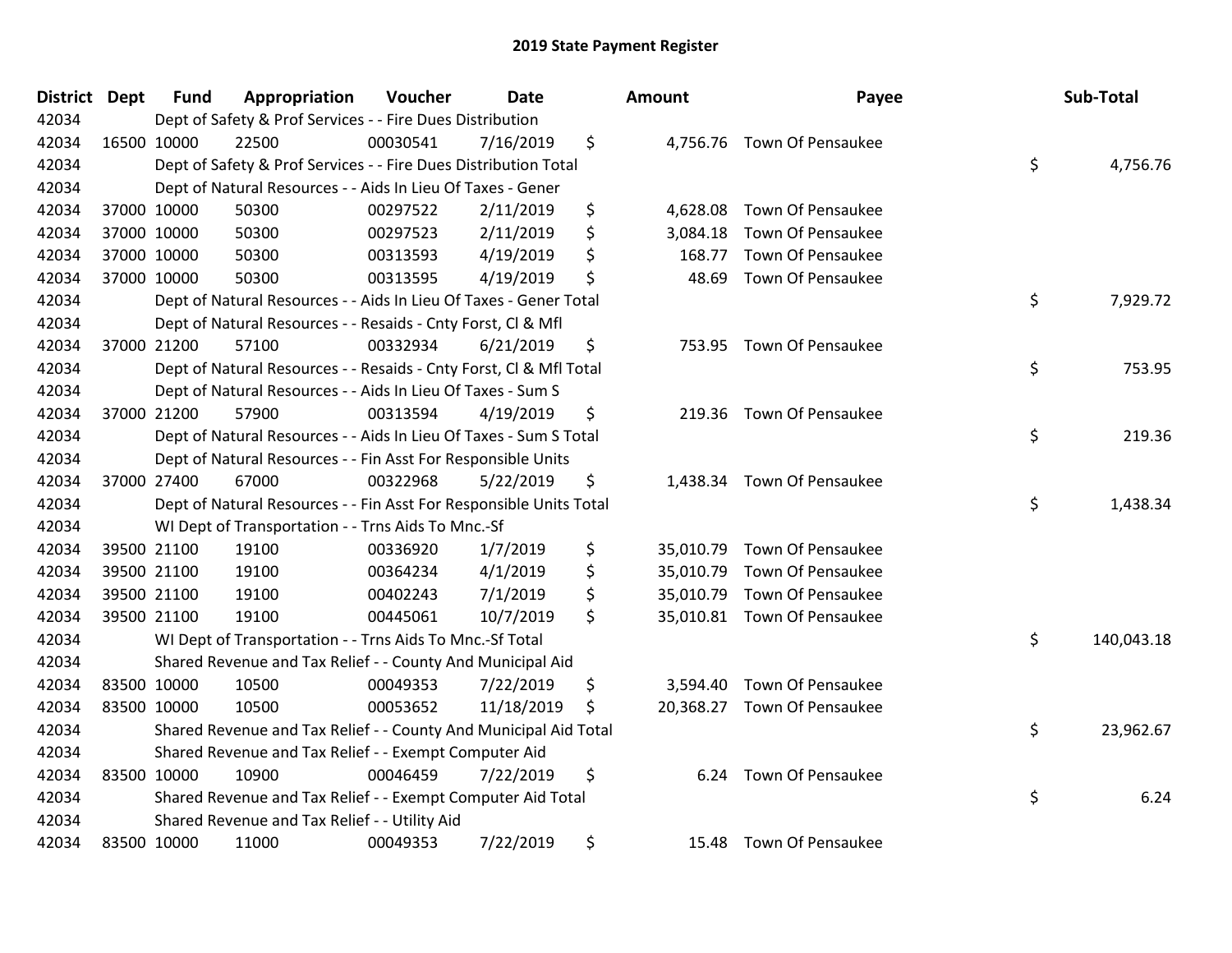| District Dept | Fund        | Appropriation                                                 | <b>Voucher</b> | Date       | Amount | <b>Pavee</b>             | Sub-Total  |
|---------------|-------------|---------------------------------------------------------------|----------------|------------|--------|--------------------------|------------|
| 42034         | 83500 10000 | 11000                                                         | 00053652       | 11/18/2019 | 65.52  | Town Of Pensaukee        |            |
| 42034         |             | Shared Revenue and Tax Relief - - Utility Aid Total           |                | 81.00      |        |                          |            |
| 42034         |             | Shared Revenue and Tax Relief - - Personal Property Aid       |                |            |        |                          |            |
| 42034         | 83500 10000 | 11100                                                         | 00041012       | 5/6/2019   |        | 591.61 Town Of Pensaukee |            |
| 42034         |             | Shared Revenue and Tax Relief - - Personal Property Aid Total |                |            |        |                          | 591.61     |
| 42034 Total   |             |                                                               |                |            |        |                          | 179,782.83 |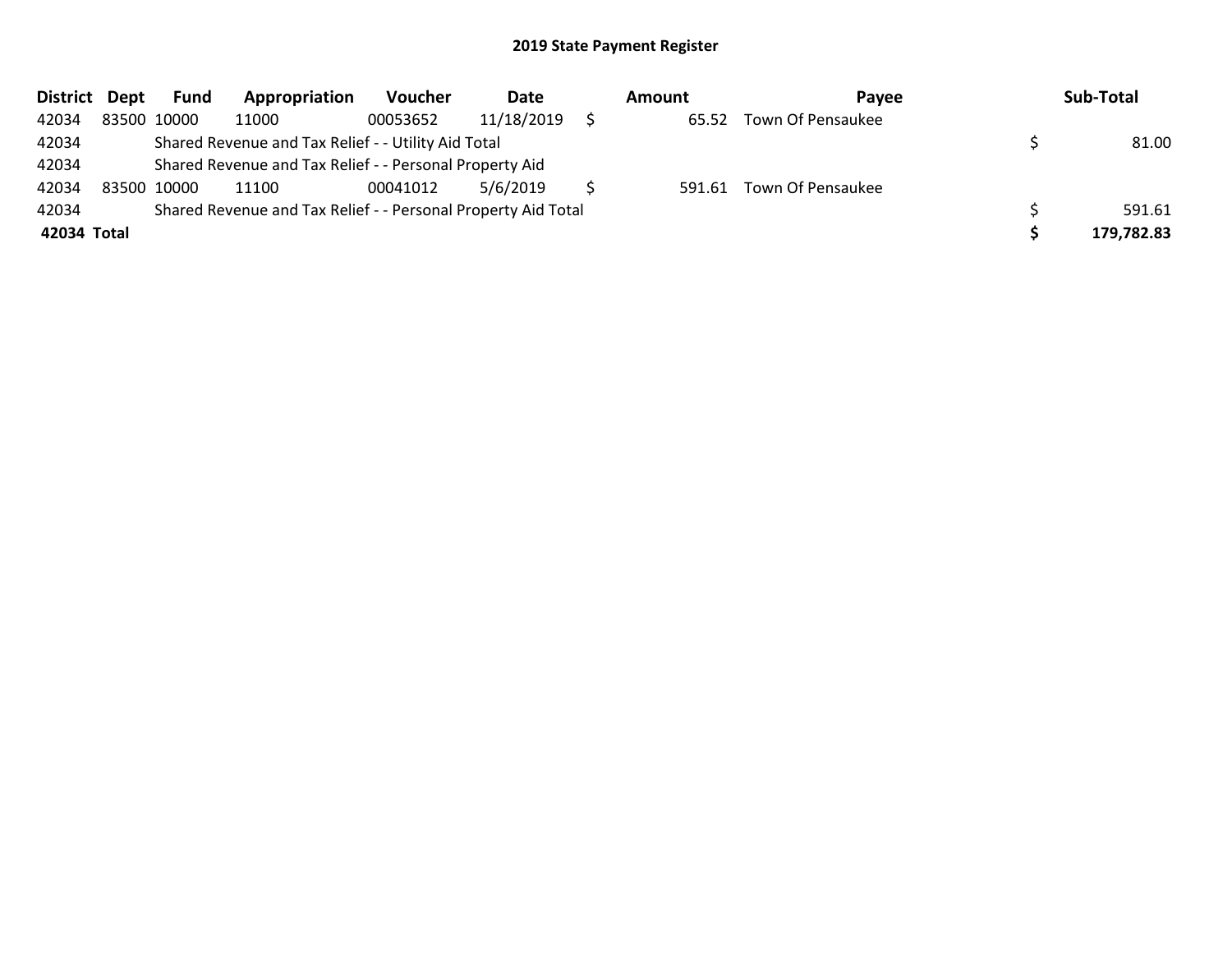| District Dept |             | <b>Fund</b> | Appropriation                                                                   | Voucher   | <b>Date</b>     |      | Amount | Payee                       | Sub-Total        |
|---------------|-------------|-------------|---------------------------------------------------------------------------------|-----------|-----------------|------|--------|-----------------------------|------------------|
| 42036         |             |             | Dept of Safety & Prof Services - - Fire Dues Distribution                       |           |                 |      |        |                             |                  |
| 42036         | 16500 10000 |             | 22500                                                                           | 00030292  | 7/16/2019       | \$   |        | 7,862.77 Town of Riverview  |                  |
| 42036         |             |             | Dept of Safety & Prof Services - - Fire Dues Distribution Total                 |           |                 |      |        |                             | \$<br>7,862.77   |
| 42036         |             |             | Dept of Natural Resources - - Aids In Lieu Of Taxes - Gener                     |           |                 |      |        |                             |                  |
| 42036         |             | 37000 10000 | 50300                                                                           | 00297528  | 2/11/2019       | \$   |        | 1,601.66 Town of Riverview  |                  |
| 42036         |             |             | Dept of Natural Resources - - Aids In Lieu Of Taxes - Gener Total               |           |                 |      |        |                             | \$<br>1,601.66   |
| 42036         |             |             | Dept of Natural Resources - - General Program Operations --                     |           |                 |      |        |                             |                  |
| 42036         |             | 37000 21200 | 25400                                                                           | 00289601  | 1/11/2019       | \$   |        | 9,616.00 Town of Riverview  |                  |
| 42036         |             | 37000 21200 | 25400                                                                           | 00368766  | 11/20/2019      | \$   |        | 6,000.00 Town of Riverview  |                  |
| 42036         |             | 37000 21200 | 25400                                                                           | 00370395  | 11/15/2019      | S    |        | 10,274.00 Town of Riverview |                  |
| 42036         |             | 37000 21200 | 25400                                                                           | 00375466  | 12/20/2019      | S    |        | 776.00 Town of Riverview    |                  |
| 42036         |             |             | Dept of Natural Resources - - General Program Operations -- Total               |           |                 |      |        |                             | \$<br>26,666.00  |
| 42036         |             |             | Dept of Natural Resources - - Resaids - Cnty Forst, Cl & Mfl                    |           |                 |      |        |                             |                  |
| 42036         |             | 37000 21200 | 57100                                                                           | 00332935  | 6/21/2019       | \$   |        | 647.42 Town of Riverview    |                  |
| 42036         |             |             | Dept of Natural Resources - - Resaids - Cnty Forst, Cl & Mfl Total              |           |                 |      |        |                             | \$<br>647.42     |
| 42036         |             |             | Dept of Natural Resources - - Ra- Rec Boat & Other Projects                     |           |                 |      |        |                             |                  |
| 42036         |             | 37000 21200 | 57300                                                                           | 00327331  | 6/6/2019        | \$   |        | 3,000.00 Town of Riverview  |                  |
| 42036         |             |             | Dept of Natural Resources - - Ra- Rec Boat & Other Projects Total               |           |                 |      |        |                             | \$<br>3,000.00   |
| 42036         |             |             | Dept of Natural Resources - - Resaids - Pymt In Lieu Tax Fed                    |           |                 |      |        |                             |                  |
| 42036         |             | 37000 21200 | 58400                                                                           | 00364725  | $10/15/2019$ \$ |      |        | 61,314.20 Town of Riverview |                  |
| 42036         |             |             | Dept of Natural Resources - - Resaids - Pymt In Lieu Tax Fed Total              |           |                 |      |        |                             | \$<br>61,314.20  |
| 42036         |             |             | Dept of Natural Resources - - Ea - Invasive Aqu & Lake Mon                      |           |                 |      |        |                             |                  |
| 42036         |             | 37000 21200 | 67800                                                                           | 00375645  | $12/11/2019$ \$ |      |        | 4,584.74 Town of Riverview  |                  |
| 42036         |             |             | Dept of Natural Resources - - Ea - Invasive Aqu & Lake Mon Total                |           |                 |      |        |                             | \$<br>4,584.74   |
| 42036         |             |             | WI Dept of Transportation - - Trns Aids To Mnc.-Sf                              |           |                 |      |        |                             |                  |
| 42036         |             | 39500 21100 | 19100                                                                           | 00336921  | 1/7/2019        | \$   |        | 59,050.10 Town of Riverview |                  |
| 42036         |             | 39500 21100 | 19100                                                                           | 00364235  | 4/1/2019        | \$   |        | 59,050.10 Town of Riverview |                  |
| 42036         |             | 39500 21100 | 19100                                                                           | 00402244  | 7/1/2019        | \$   |        | 59,050.10 Town of Riverview |                  |
| 42036         |             | 39500 21100 | 19100                                                                           | 00445062  | 10/7/2019       | \$   |        | 59,050.13 Town of Riverview |                  |
| 42036         |             |             | WI Dept of Transportation - - Trns Aids To Mnc.-Sf Total                        |           |                 |      |        |                             | \$<br>236,200.43 |
| 42036         |             |             | Department of Health Services - - Prepaid Medical Transport Reimbursement       |           |                 |      |        |                             |                  |
| 42036         |             | 43500 10000 | 16300                                                                           | AMBULANCE | 11/18/2019      | - \$ |        | 2,000.00 Town of Riverview  |                  |
| 42036         |             |             | Department of Health Services - - Prepaid Medical Transport Reimbursement Total |           |                 |      |        |                             | \$<br>2,000.00   |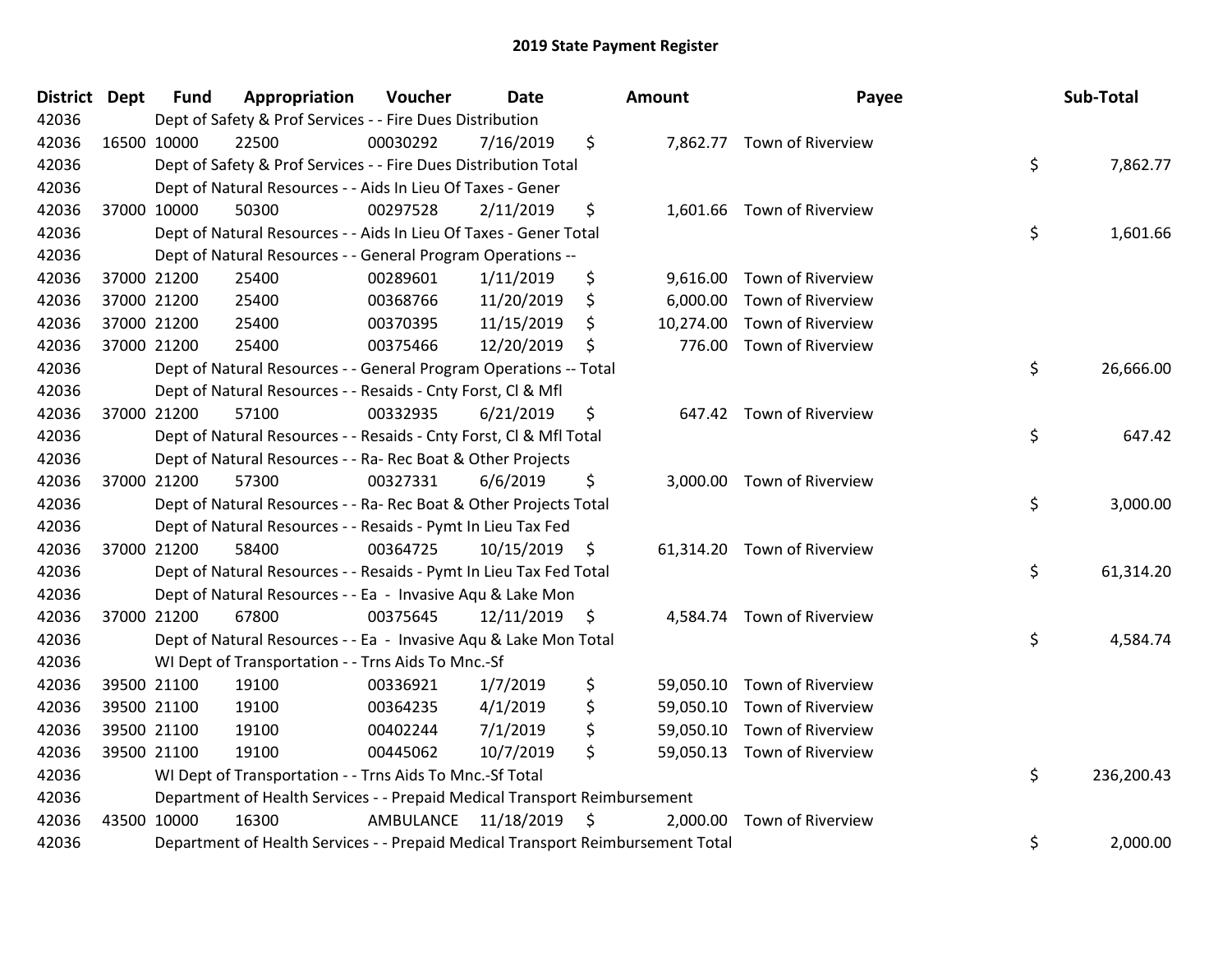| <b>District</b> | Dept | Fund        | Appropriation                                                    | Voucher  | Date       | <b>Amount</b>   | Payee             |    | Sub-Total  |
|-----------------|------|-------------|------------------------------------------------------------------|----------|------------|-----------------|-------------------|----|------------|
| 42036           |      |             | Elections Commission - - 2018 Hava Election Security             |          |            |                 |                   |    |            |
| 42036           |      | 51000 22000 | 18200                                                            | 00002521 | 11/15/2019 | \$<br>600.00    | Town of Riverview |    |            |
| 42036           |      |             | Elections Commission - - 2018 Hava Election Security Total       |          |            |                 |                   | \$ | 600.00     |
| 42036           |      |             | Shared Revenue and Tax Relief - - County And Municipal Aid       |          |            |                 |                   |    |            |
| 42036           |      | 83500 10000 | 10500                                                            | 00049354 | 7/22/2019  | \$<br>2,399.30  | Town of Riverview |    |            |
| 42036           |      | 83500 10000 | 10500                                                            | 00053653 | 11/18/2019 | \$<br>11,596.06 | Town of Riverview |    |            |
| 42036           |      |             | Shared Revenue and Tax Relief - - County And Municipal Aid Total |          |            |                 |                   | \$ | 13,995.36  |
| 42036           |      |             | Shared Revenue and Tax Relief - - Exempt Computer Aid            |          |            |                 |                   |    |            |
| 42036           |      | 83500 10000 | 10900                                                            | 00046460 | 7/22/2019  | \$<br>210.96    | Town of Riverview |    |            |
| 42036           |      |             | Shared Revenue and Tax Relief - - Exempt Computer Aid Total      |          |            |                 |                   | \$ | 210.96     |
| 42036           |      |             | Shared Revenue and Tax Relief - - Utility Aid                    |          |            |                 |                   |    |            |
| 42036           |      | 83500 10000 | 11000                                                            | 00049354 | 7/22/2019  | \$<br>79.94     | Town of Riverview |    |            |
| 42036           |      | 83500 10000 | 11000                                                            | 00053653 | 11/18/2019 | \$<br>466.59    | Town of Riverview |    |            |
| 42036           |      |             | Shared Revenue and Tax Relief - - Utility Aid Total              |          |            |                 |                   | \$ | 546.53     |
| 42036           |      |             | Shared Revenue and Tax Relief - - Personal Property Aid          |          |            |                 |                   |    |            |
| 42036           |      | 83500 10000 | 11100                                                            | 00041013 | 5/6/2019   | \$<br>102.75    | Town of Riverview |    |            |
| 42036           |      |             | Shared Revenue and Tax Relief - - Personal Property Aid Total    |          |            |                 |                   | \$ | 102.75     |
| 42036 Total     |      |             |                                                                  |          |            |                 |                   | Ś  | 359,332.82 |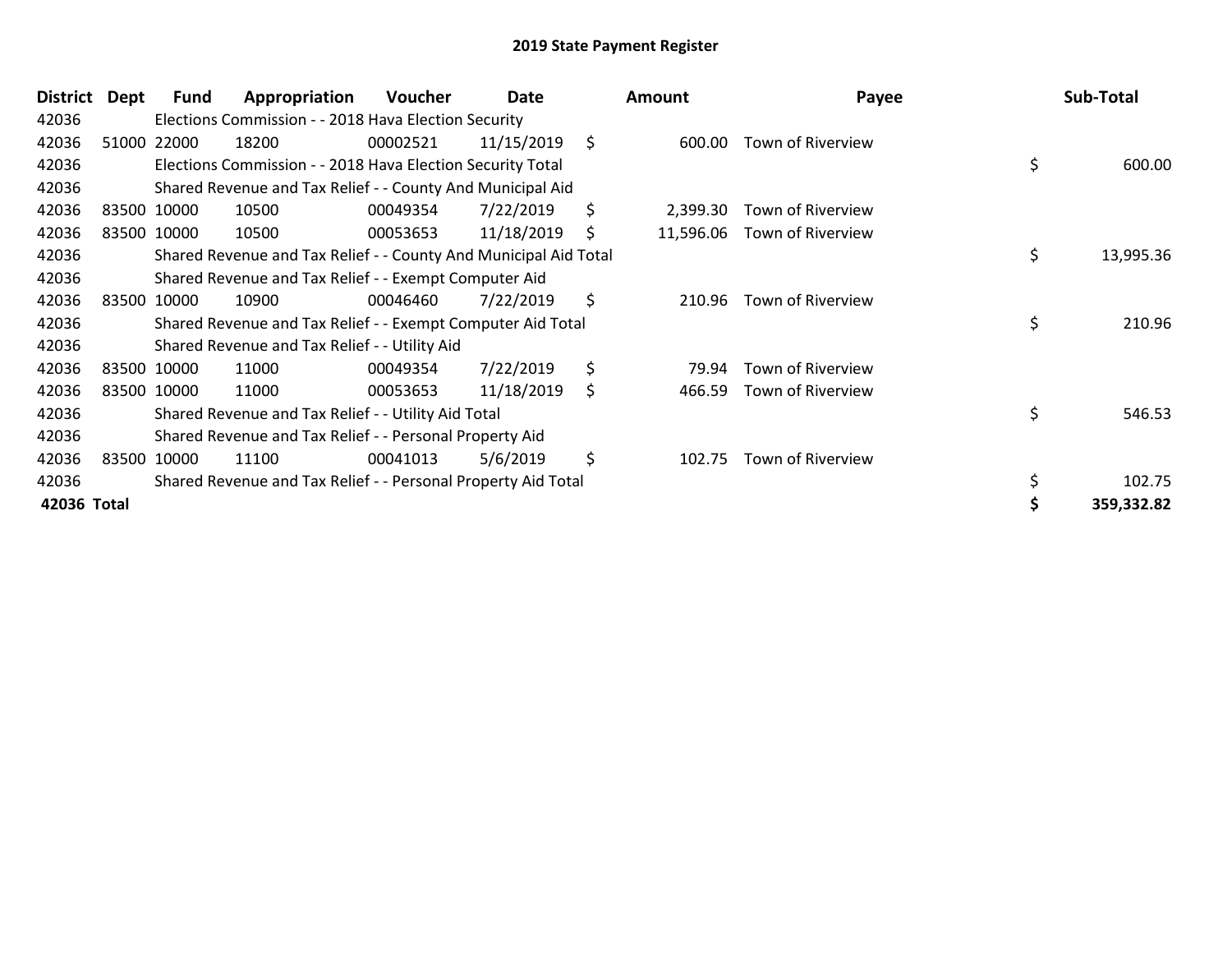| District Dept | <b>Fund</b> | Appropriation                                                      | Voucher  | <b>Date</b> |                    | <b>Amount</b> | Payee                   | Sub-Total       |
|---------------|-------------|--------------------------------------------------------------------|----------|-------------|--------------------|---------------|-------------------------|-----------------|
| 42038         |             | Dept of Safety & Prof Services - - Fire Dues Distribution          |          |             |                    |               |                         |                 |
| 42038         | 16500 10000 | 22500                                                              | 00030692 | 7/17/2019   | \$                 |               | 3,684.82 Town of Spruce |                 |
| 42038         |             | Dept of Safety & Prof Services - - Fire Dues Distribution Total    |          |             |                    |               |                         | \$<br>3,684.82  |
| 42038         |             | Dept of Natural Resources - - Resaids - Cnty Forst, CI & Mfl       |          |             |                    |               |                         |                 |
| 42038         | 37000 21200 | 57100                                                              | 00332936 | 6/21/2019   | \$                 | 425.19        | Town of Spruce          |                 |
| 42038         |             | Dept of Natural Resources - - Resaids - Cnty Forst, Cl & Mfl Total |          |             |                    |               |                         | \$<br>425.19    |
| 42038         |             | Dept of Natural Resources - - Fin Asst For Responsible Units       |          |             |                    |               |                         |                 |
| 42038         | 37000 27400 | 67000                                                              | 00323188 | 5/22/2019   | \$                 | 695.79        | Town of Spruce          |                 |
| 42038         |             | Dept of Natural Resources - - Fin Asst For Responsible Units Total |          |             |                    |               |                         | \$<br>695.79    |
| 42038         |             | Dept of Natural Resources - - Recycling Consolidation Grants       |          |             |                    |               |                         |                 |
| 42038         | 37000 27400 | 67300                                                              | 00323188 | 5/22/2019   | \$                 | 215.49        | Town of Spruce          |                 |
| 42038         |             | Dept of Natural Resources - - Recycling Consolidation Grants Total |          |             |                    |               |                         | \$<br>215.49    |
| 42038         |             | WI Dept of Transportation - - Trns Aids To Mnc.-Sf                 |          |             |                    |               |                         |                 |
| 42038         | 39500 21100 | 19100                                                              | 00336922 | 1/7/2019    | \$                 | 23,740.57     | Town of Spruce          |                 |
| 42038         | 39500 21100 | 19100                                                              | 00364236 | 4/1/2019    | \$                 | 23,740.57     | Town of Spruce          |                 |
| 42038         | 39500 21100 | 19100                                                              | 00402245 | 7/1/2019    | \$                 | 23,740.57     | Town of Spruce          |                 |
| 42038         | 39500 21100 | 19100                                                              | 00445063 | 10/7/2019   | \$                 | 23,740.57     | Town of Spruce          |                 |
| 42038         |             | WI Dept of Transportation - - Trns Aids To Mnc.-Sf Total           |          |             |                    |               |                         | \$<br>94,962.28 |
| 42038         |             | WI Dept of Transportation - - Loc Rd Imp Prg St Fd                 |          |             |                    |               |                         |                 |
| 42038         | 39500 21100 | 27800                                                              | 00446813 | 10/8/2019   | \$                 | 18,038.00     | Town of Spruce          |                 |
| 42038         |             | WI Dept of Transportation - - Loc Rd Imp Prg St Fd Total           |          |             |                    |               |                         | \$<br>18,038.00 |
| 42038         |             | Elections Commission - - 2018 Hava Election Security               |          |             |                    |               |                         |                 |
| 42038         | 51000 22000 | 18200                                                              | 00002432 | 11/13/2019  | $\ddot{\varsigma}$ |               | 1,200.00 Town of Spruce |                 |
| 42038         |             | Elections Commission - - 2018 Hava Election Security Total         |          |             |                    |               |                         | \$<br>1,200.00  |
| 42038         |             | Shared Revenue and Tax Relief - - County And Municipal Aid         |          |             |                    |               |                         |                 |
| 42038         | 83500 10000 | 10500                                                              | 00049355 | 7/22/2019   | \$                 | 1,512.69      | Town of Spruce          |                 |
| 42038         | 83500 10000 | 10500                                                              | 00053654 | 11/18/2019  | \$                 | 8,571.91      | Town of Spruce          |                 |
| 42038         |             | Shared Revenue and Tax Relief - - County And Municipal Aid Total   |          |             |                    |               |                         | \$<br>10,084.60 |
| 42038         |             | Shared Revenue and Tax Relief - - Exempt Computer Aid              |          |             |                    |               |                         |                 |
| 42038         | 83500 10000 | 10900                                                              | 00046461 | 7/22/2019   | \$                 | 5.19          | Town of Spruce          |                 |
| 42038         |             | Shared Revenue and Tax Relief - - Exempt Computer Aid Total        |          |             |                    |               |                         | \$<br>5.19      |
| 42038         |             | Shared Revenue and Tax Relief - - Personal Property Aid            |          |             |                    |               |                         |                 |
| 42038         | 83500 10000 | 11100                                                              | 00041014 | 5/6/2019    | \$                 |               | 41.36 Town of Spruce    |                 |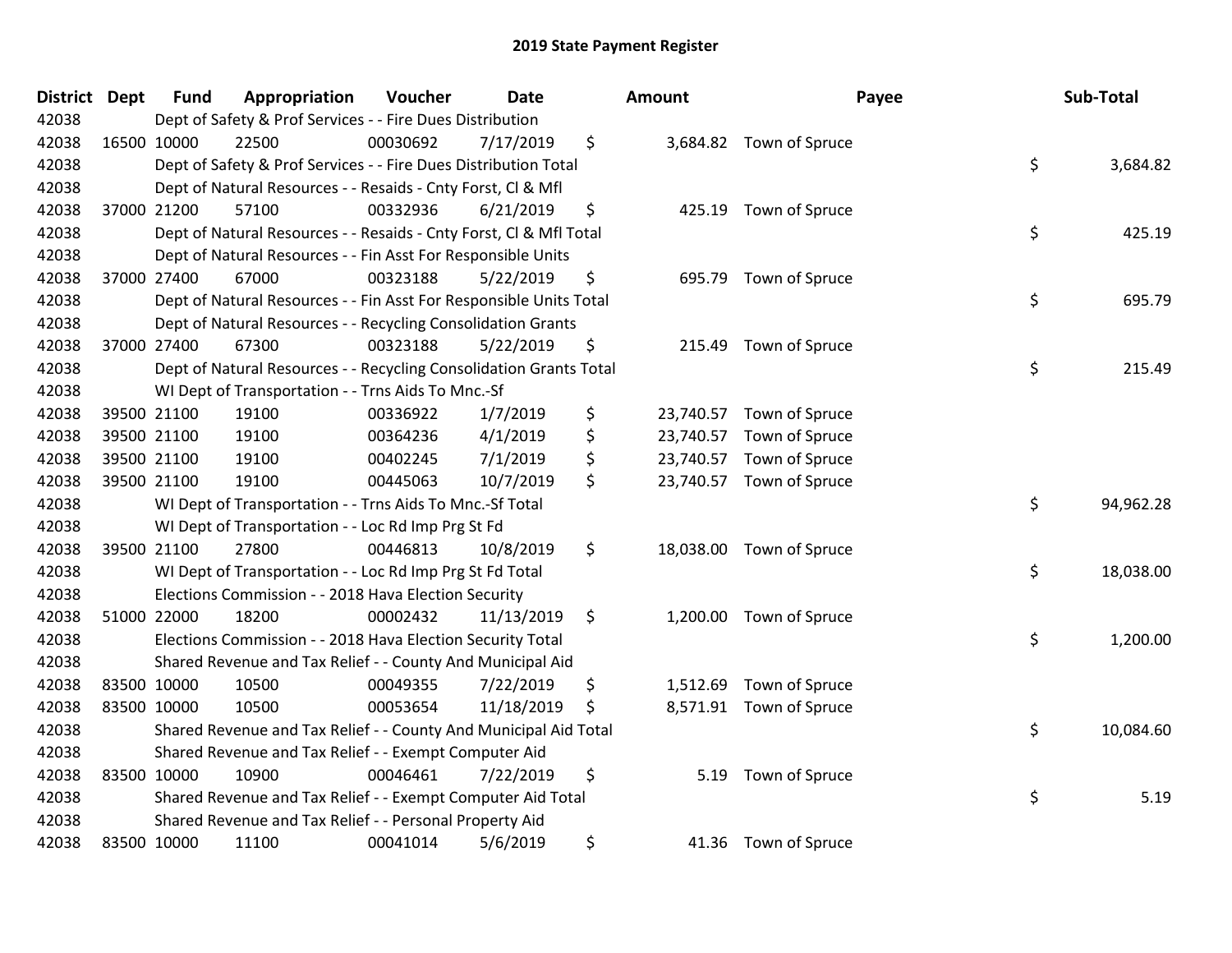| District Dept | Fund | <b>Appropriation</b>                                          | Voucher | Date | Amount | Payee | Sub-Total  |
|---------------|------|---------------------------------------------------------------|---------|------|--------|-------|------------|
| 42038         |      | Shared Revenue and Tax Relief - - Personal Property Aid Total |         |      |        |       | 41.36      |
| 42038 Total   |      |                                                               |         |      |        |       | 129,352.72 |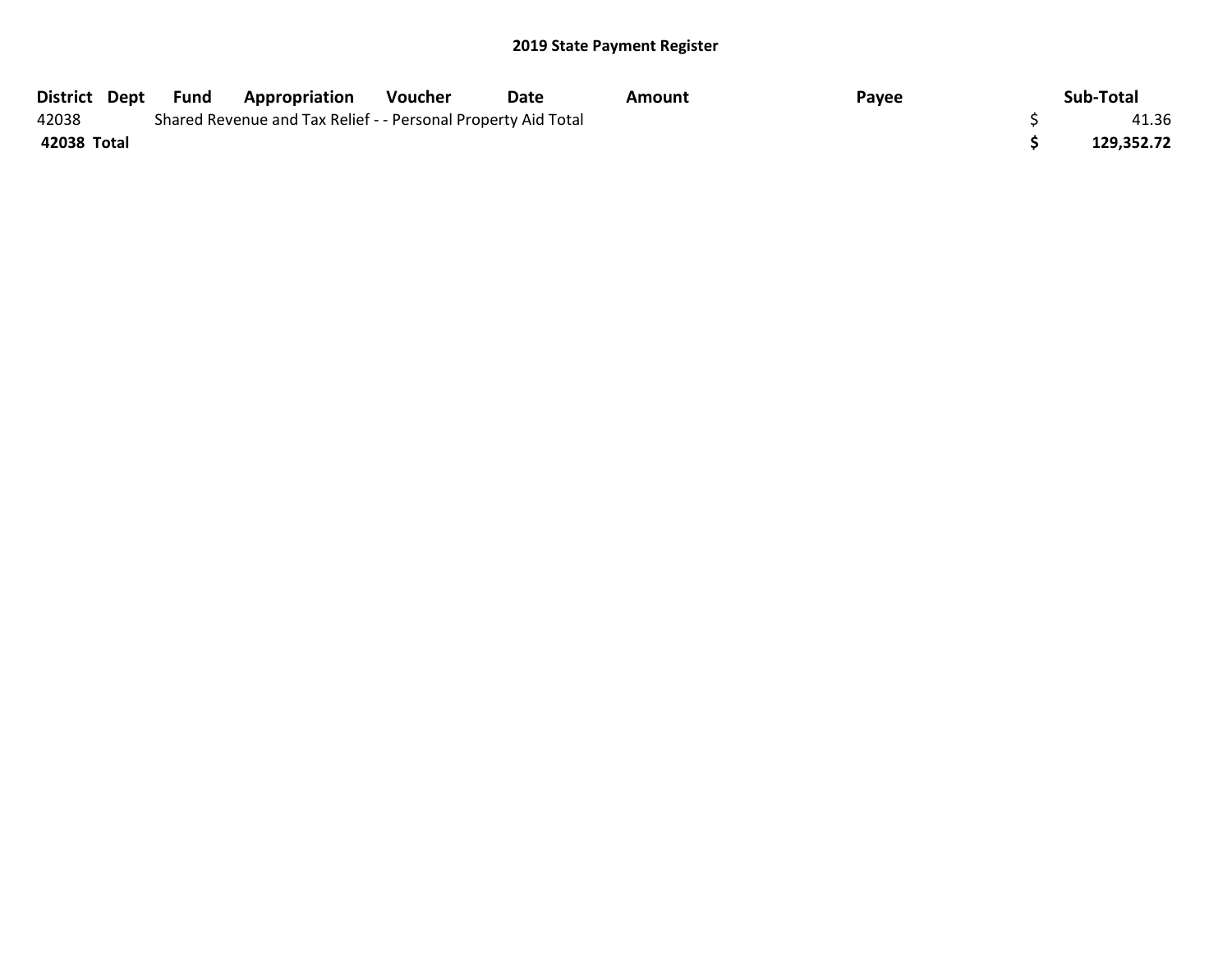| District Dept | <b>Fund</b> | Appropriation                                                      | Voucher  | Date       | Amount          |                          | Payee | Sub-Total  |
|---------------|-------------|--------------------------------------------------------------------|----------|------------|-----------------|--------------------------|-------|------------|
| 42040         |             | Dept of Safety & Prof Services - - Fire Dues Distribution          |          |            |                 |                          |       |            |
| 42040         | 16500 10000 | 22500                                                              | 00030519 | 7/16/2019  | \$              | 4,993.39 Town Of Stiles  |       |            |
| 42040         |             | Dept of Safety & Prof Services - - Fire Dues Distribution Total    |          |            |                 |                          | \$    | 4,993.39   |
| 42040         |             | Dept of Natural Resources - - Aids In Lieu Of Taxes - Gener        |          |            |                 |                          |       |            |
| 42040         | 37000 10000 | 50300                                                              | 00297511 | 2/11/2019  | \$              | 1,031.59 Town Of Stiles  |       |            |
| 42040         |             | Dept of Natural Resources - - Aids In Lieu Of Taxes - Gener Total  |          |            |                 |                          | \$    | 1,031.59   |
| 42040         |             | Dept of Natural Resources - - Resaids - Cnty Forst, Cl & Mfl       |          |            |                 |                          |       |            |
| 42040         | 37000 21200 | 57100                                                              | 00332937 | 6/21/2019  | \$              | 891.41 Town Of Stiles    |       |            |
| 42040         |             | Dept of Natural Resources - - Resaids - Cnty Forst, Cl & Mfl Total |          |            |                 |                          | \$    | 891.41     |
| 42040         |             | WI Dept of Transportation - - Trns Aids To Mnc.-Sf                 |          |            |                 |                          |       |            |
| 42040         | 39500 21100 | 19100                                                              | 00336923 | 1/7/2019   | \$<br>28,650.08 | Town Of Stiles           |       |            |
| 42040         | 39500 21100 | 19100                                                              | 00364237 | 4/1/2019   | \$<br>28,650.08 | Town Of Stiles           |       |            |
| 42040         | 39500 21100 | 19100                                                              | 00402246 | 7/1/2019   | \$              | 28,650.08 Town Of Stiles |       |            |
| 42040         | 39500 21100 | 19100                                                              | 00445064 | 10/7/2019  | \$              | 28,650.09 Town Of Stiles |       |            |
| 42040         |             | WI Dept of Transportation - - Trns Aids To Mnc.-Sf Total           |          |            |                 |                          | \$    | 114,600.33 |
| 42040         |             | Elections Commission - - 2018 Hava Election Security               |          |            |                 |                          |       |            |
| 42040         | 51000 22000 | 18200                                                              | 00003006 | 12/18/2019 | \$              | 800.00 Town Of Stiles    |       |            |
| 42040         |             | Elections Commission - - 2018 Hava Election Security Total         |          |            |                 |                          | \$    | 800.00     |
| 42040         |             | Shared Revenue and Tax Relief - - County And Municipal Aid         |          |            |                 |                          |       |            |
| 42040         | 83500 10000 | 10500                                                              | 00049356 | 7/22/2019  | \$              | 7,709.26 Town Of Stiles  |       |            |
| 42040         | 83500 10000 | 10500                                                              | 00053655 | 11/18/2019 | \$              | 43,685.80 Town Of Stiles |       |            |
| 42040         |             | Shared Revenue and Tax Relief - - County And Municipal Aid Total   |          |            |                 |                          | \$    | 51,395.06  |
| 42040         |             | Shared Revenue and Tax Relief - - Exempt Computer Aid              |          |            |                 |                          |       |            |
| 42040         | 83500 10000 | 10900                                                              | 00046462 | 7/22/2019  | \$              | 83.14 Town Of Stiles     |       |            |
| 42040         |             | Shared Revenue and Tax Relief - - Exempt Computer Aid Total        |          |            |                 |                          | \$    | 83.14      |
| 42040         |             | Shared Revenue and Tax Relief - - Utility Aid                      |          |            |                 |                          |       |            |
| 42040         | 83500 10000 | 11000                                                              | 00049356 | 7/22/2019  | \$              | 2,549.23 Town Of Stiles  |       |            |
| 42040         | 83500 10000 | 11000                                                              | 00053655 | 11/18/2019 | \$              | 15,724.06 Town Of Stiles |       |            |
| 42040         |             | Shared Revenue and Tax Relief - - Utility Aid Total                |          |            |                 |                          | \$    | 18,273.29  |
| 42040         |             | Shared Revenue and Tax Relief - - Personal Property Aid            |          |            |                 |                          |       |            |
| 42040         | 83500 10000 | 11100                                                              | 00041015 | 5/6/2019   | \$              | 2,076.92 Town Of Stiles  |       |            |
| 42040         |             | Shared Revenue and Tax Relief - - Personal Property Aid Total      |          |            |                 |                          | \$    | 2,076.92   |
| 42040         |             | Shared Revenue and Tax Relief - - Lottery & Gaming Credit          |          |            |                 |                          |       |            |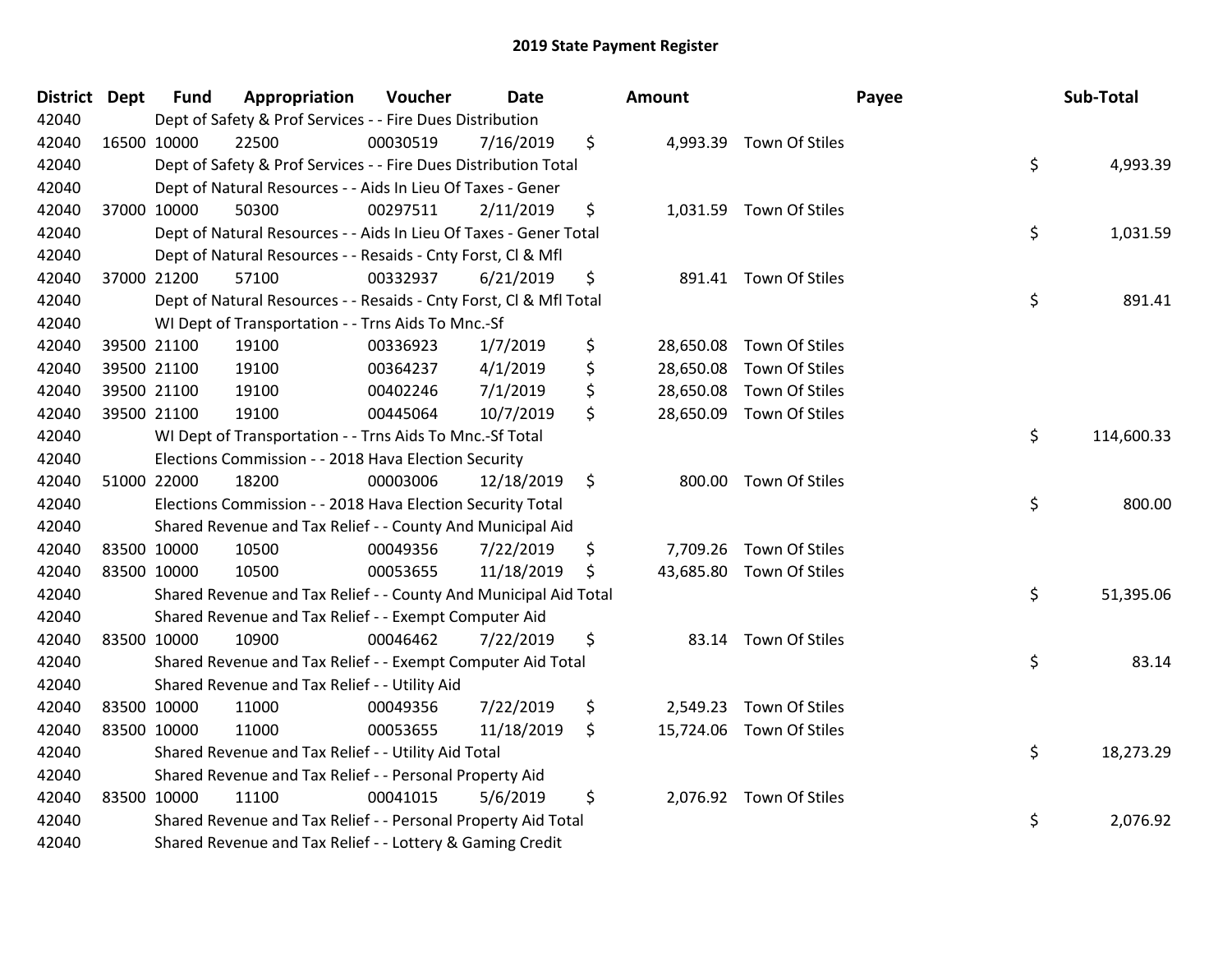|             | District Dept Fund | Appropriation                                                   | <b>Voucher</b> | Date         | Amount |                         | <b>Pavee</b> | Sub-Total  |
|-------------|--------------------|-----------------------------------------------------------------|----------------|--------------|--------|-------------------------|--------------|------------|
| 42040       | 83500 52100        | 36300                                                           | 00038406       | 3/25/2019 \$ |        | 2,791.66 Town Of Stiles |              |            |
| 42040       |                    | Shared Revenue and Tax Relief - - Lottery & Gaming Credit Total |                |              |        |                         |              | 2,791.66   |
| 42040 Total |                    |                                                                 |                |              |        |                         |              | 196,936.79 |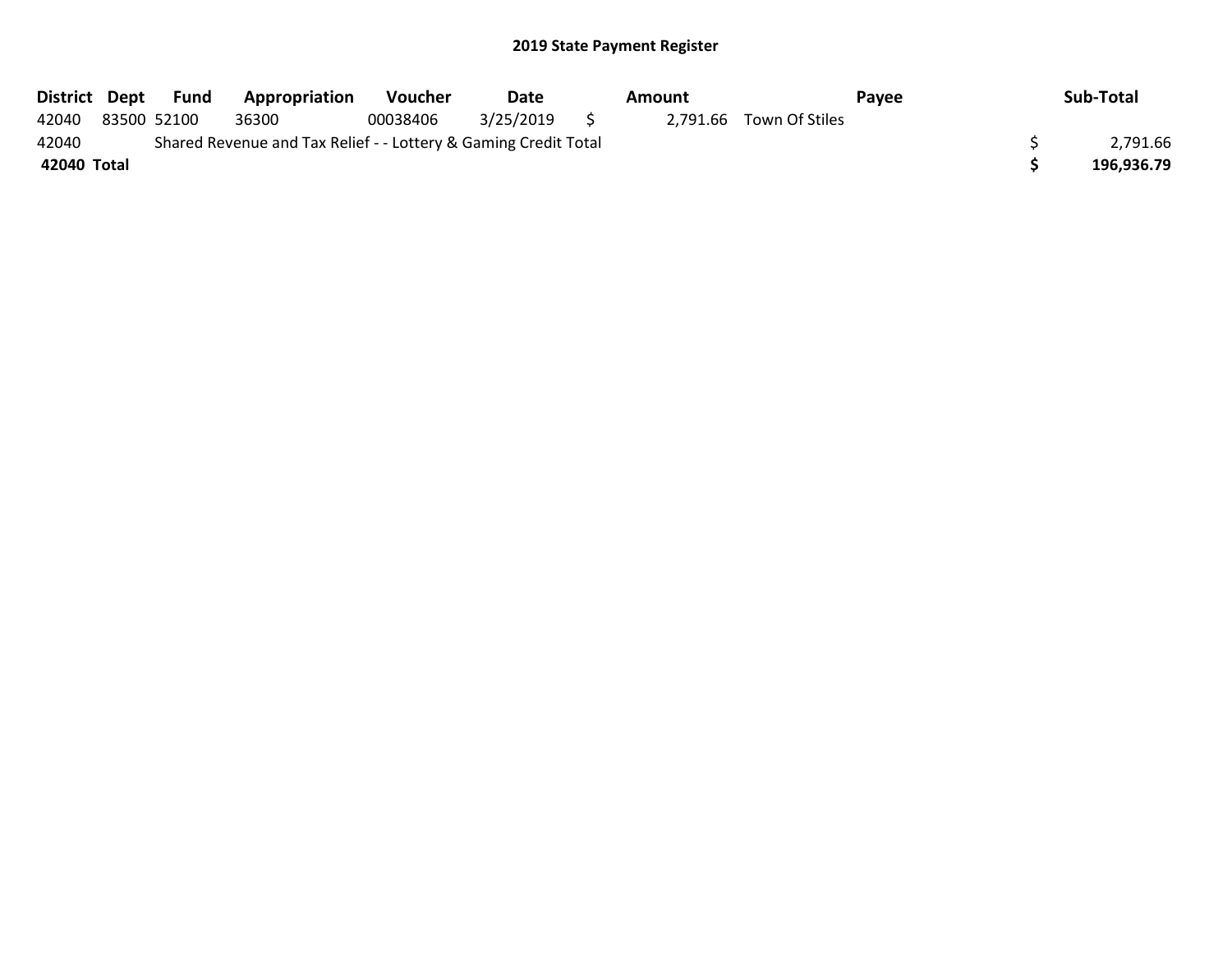| <b>District</b> | <b>Dept</b> | <b>Fund</b> | Appropriation                                                      | Voucher  | <b>Date</b> | Amount          | Payee                      | Sub-Total        |
|-----------------|-------------|-------------|--------------------------------------------------------------------|----------|-------------|-----------------|----------------------------|------------------|
| 42042           |             |             | Dept of Safety & Prof Services - - Fire Dues Distribution          |          |             |                 |                            |                  |
| 42042           |             | 16500 10000 | 22500                                                              | 00030234 | 7/16/2019   | \$              | 9,011.25 Town Of Townsend  |                  |
| 42042           |             |             | Dept of Safety & Prof Services - - Fire Dues Distribution Total    |          |             |                 |                            | \$<br>9,011.25   |
| 42042           |             |             | Dept of Natural Resources - - Aids In Lieu Of Taxes - Gener        |          |             |                 |                            |                  |
| 42042           |             | 37000 10000 | 50300                                                              | 00297514 | 2/11/2019   | \$              | 2,015.49 Town Of Townsend  |                  |
| 42042           |             |             | Dept of Natural Resources - - Aids In Lieu Of Taxes - Gener Total  |          |             |                 |                            | \$<br>2,015.49   |
| 42042           |             |             | Dept of Natural Resources - - General Program Operations --        |          |             |                 |                            |                  |
| 42042           |             | 37000 21200 | 25400                                                              | 00287849 | 1/10/2019   | \$<br>4,295.00  | Town Of Townsend           |                  |
| 42042           |             | 37000 21200 | 25400                                                              | 00374954 | 12/19/2019  | \$              | 7,337.68 Town Of Townsend  |                  |
| 42042           |             | 37000 21200 | 25400                                                              | 00375469 | 12/20/2019  | \$<br>4,500.00  | <b>Town Of Townsend</b>    |                  |
| 42042           |             | 37000 21200 | 25400                                                              | 00375518 | 12/20/2019  | \$<br>189.00    | Town Of Townsend           |                  |
| 42042           |             |             | Dept of Natural Resources - - General Program Operations -- Total  |          |             |                 |                            | \$<br>16,321.68  |
| 42042           |             |             | Dept of Natural Resources - - Resaids - Cnty Forst, Cl & Mfl       |          |             |                 |                            |                  |
| 42042           |             | 37000 21200 | 57100                                                              | 00332938 | 6/21/2019   | \$<br>302.20    | Town Of Townsend           |                  |
| 42042           |             |             | Dept of Natural Resources - - Resaids - Cnty Forst, CI & Mfl Total |          |             |                 |                            | \$<br>302.20     |
| 42042           |             |             | Dept of Natural Resources - - Resaids - Pymt In Lieu Tax Fed       |          |             |                 |                            |                  |
| 42042           |             | 37000 21200 | 58400                                                              | 00364726 | 10/15/2019  | \$              | 35,159.62 Town Of Townsend |                  |
| 42042           |             |             | Dept of Natural Resources - - Resaids - Pymt In Lieu Tax Fed Total |          |             |                 |                            | \$<br>35,159.62  |
| 42042           |             |             | WI Dept of Transportation - - Trns Aids To Mnc.-Sf                 |          |             |                 |                            |                  |
| 42042           |             | 39500 21100 | 19100                                                              | 00336924 | 1/7/2019    | \$<br>58,446.88 | <b>Town Of Townsend</b>    |                  |
| 42042           |             | 39500 21100 | 19100                                                              | 00364238 | 4/1/2019    | \$<br>58,446.88 | Town Of Townsend           |                  |
| 42042           |             | 39500 21100 | 19100                                                              | 00402247 | 7/1/2019    | \$<br>58,446.88 | Town Of Townsend           |                  |
| 42042           |             | 39500 21100 | 19100                                                              | 00445065 | 10/7/2019   | \$              | 58,446.90 Town Of Townsend |                  |
| 42042           |             |             | WI Dept of Transportation - - Trns Aids To Mnc.-Sf Total           |          |             |                 |                            | \$<br>233,787.54 |
| 42042           |             |             | WI Dept of Transportation - - Loc Rd Imp Prg St Fd                 |          |             |                 |                            |                  |
| 42042           |             | 39500 21100 | 27800                                                              | 00464729 | 11/22/2019  | \$              | 19,131.56 Town Of Townsend |                  |
| 42042           |             |             | WI Dept of Transportation - - Loc Rd Imp Prg St Fd Total           |          |             |                 |                            | \$<br>19,131.56  |
| 42042           |             |             | Elections Commission - - 2018 Hava Election Security               |          |             |                 |                            |                  |
| 42042           |             | 51000 22000 | 18200                                                              | 00002300 | 11/8/2019   | \$<br>1,200.00  | Town Of Townsend           |                  |
| 42042           |             |             | Elections Commission - - 2018 Hava Election Security Total         |          |             |                 |                            | \$<br>1,200.00   |
| 42042           |             |             | Shared Revenue and Tax Relief - - County And Municipal Aid         |          |             |                 |                            |                  |
| 42042           |             | 83500 10000 | 10500                                                              | 00049357 | 7/22/2019   | \$<br>1,574.53  | Town Of Townsend           |                  |
| 42042           |             | 83500 10000 | 10500                                                              | 00053656 | 11/18/2019  | \$              | 8,922.33 Town Of Townsend  |                  |
|                 |             |             |                                                                    |          |             |                 |                            |                  |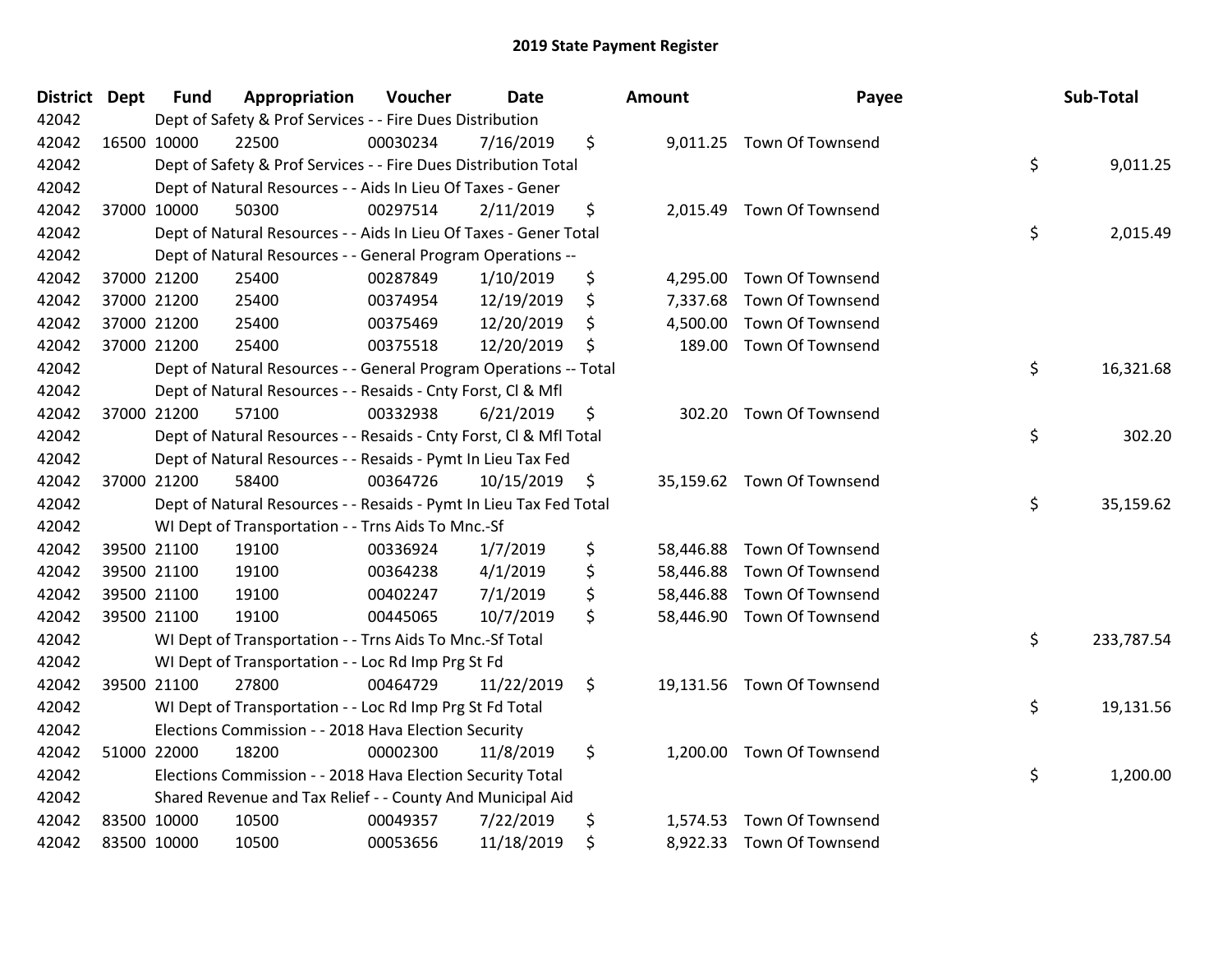| <b>District</b><br>Dept | Fund        | Appropriation                                                    | <b>Voucher</b> | Date      |   | Amount | Payee                   | Sub-Total  |
|-------------------------|-------------|------------------------------------------------------------------|----------------|-----------|---|--------|-------------------------|------------|
| 42042                   |             | Shared Revenue and Tax Relief - - County And Municipal Aid Total |                |           |   |        |                         | 10,496.86  |
| 42042                   |             | Shared Revenue and Tax Relief - - Exempt Computer Aid            |                |           |   |        |                         |            |
| 42042                   | 83500 10000 | 10900                                                            | 00046463       | 7/22/2019 | S |        | 86.26 Town Of Townsend  |            |
| 42042                   |             | Shared Revenue and Tax Relief - - Exempt Computer Aid Total      |                |           |   |        |                         | 86.26      |
| 42042                   |             | Shared Revenue and Tax Relief - - Personal Property Aid          |                |           |   |        |                         |            |
| 42042                   | 83500 10000 | 11100                                                            | 00041016       | 5/6/2019  | S | 254.70 | Town Of Townsend        |            |
| 42042                   |             | Shared Revenue and Tax Relief - - Personal Property Aid Total    |                |           |   |        |                         | 254.70     |
| 42042                   |             | Shared Revenue and Tax Relief - - Lottery & Gaming Credit        |                |           |   |        |                         |            |
| 42042                   | 83500 52100 | 36300                                                            | 00038407       | 3/25/2019 | S | 514.71 | <b>Town Of Townsend</b> |            |
| 42042                   |             | Shared Revenue and Tax Relief - - Lottery & Gaming Credit Total  |                |           |   |        |                         | 514.71     |
| 42042 Total             |             |                                                                  |                |           |   |        |                         | 328,281.87 |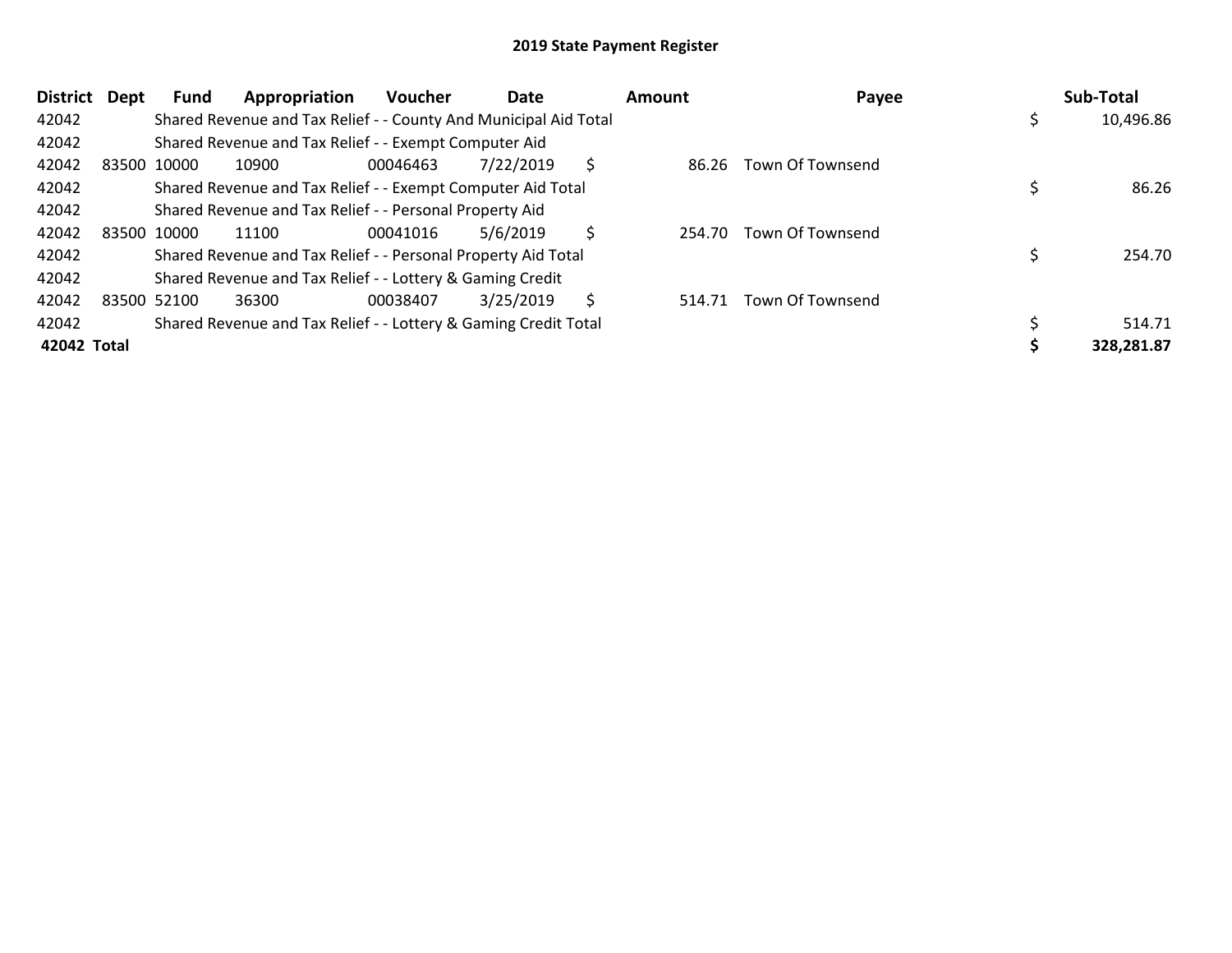| <b>District Dept</b> | <b>Fund</b> | Appropriation                                                      | Voucher  | Date       | Amount      | Payee                       | Sub-Total       |
|----------------------|-------------|--------------------------------------------------------------------|----------|------------|-------------|-----------------------------|-----------------|
| 42044                |             | Dept of Safety & Prof Services - - Fire Dues Distribution          |          |            |             |                             |                 |
| 42044                | 16500 10000 | 22500                                                              | 00030860 | 7/17/2019  | \$          | 2,856.35 Town Of Underhill  |                 |
| 42044                |             | Dept of Safety & Prof Services - - Fire Dues Distribution Total    |          |            |             |                             | \$<br>2,856.35  |
| 42044                |             | Dept of Natural Resources - - Aids In Lieu Of Taxes - Gener        |          |            |             |                             |                 |
| 42044                | 37000 10000 | 50300                                                              | 00297534 | 2/11/2019  | \$          | 635.02 Town Of Underhill    |                 |
| 42044                |             | Dept of Natural Resources - - Aids In Lieu Of Taxes - Gener Total  |          |            |             |                             | \$<br>635.02    |
| 42044                |             | Dept of Natural Resources - - Gen Program Ops-State Funds          |          |            |             |                             |                 |
| 42044                | 37000 21200 | 16100                                                              | 00292982 | 1/23/2019  | \$          | 50.00 Town Of Underhill     |                 |
| 42044                |             | Dept of Natural Resources - - Gen Program Ops-State Funds Total    |          |            |             |                             | \$<br>50.00     |
| 42044                |             | Dept of Natural Resources - - Resaids - Cnty Forst, CI & Mfl       |          |            |             |                             |                 |
| 42044                | 37000 21200 | 57100                                                              | 00332939 | 6/21/2019  | \$          | 894.53 Town Of Underhill    |                 |
| 42044                |             | Dept of Natural Resources - - Resaids - Cnty Forst, CI & Mfl Total |          |            |             |                             | \$<br>894.53    |
| 42044                |             | Dept of Natural Resources - - Fin Asst For Responsible Units       |          |            |             |                             |                 |
| 42044                | 37000 27400 | 67000                                                              | 00323559 | 5/22/2019  | \$          | 1,329.77 Town Of Underhill  |                 |
| 42044                |             | Dept of Natural Resources - - Fin Asst For Responsible Units Total |          |            |             |                             | \$<br>1,329.77  |
| 42044                |             | WI Dept of Transportation - - Trns Aids To Mnc.-Sf                 |          |            |             |                             |                 |
| 42044                | 39500 21100 | 19100                                                              | 00336925 | 1/7/2019   | \$          | 22,605.91 Town Of Underhill |                 |
| 42044                | 39500 21100 | 19100                                                              | 00364239 | 4/1/2019   | \$          | 22,605.91 Town Of Underhill |                 |
| 42044                | 39500 21100 | 19100                                                              | 00402248 | 7/1/2019   | \$          | 22,605.91 Town Of Underhill |                 |
| 42044                | 39500 21100 | 19100                                                              | 00445066 | 10/7/2019  | \$          | 22,605.92 Town Of Underhill |                 |
| 42044                |             | WI Dept of Transportation - - Trns Aids To Mnc.-Sf Total           |          |            |             |                             | \$<br>90,423.65 |
| 42044                |             | WI Dept of Transportation - - Loc Rd Imp Prg St Fd                 |          |            |             |                             |                 |
| 42044                | 39500 21100 | 27800                                                              | 00361587 | 3/19/2019  | \$          | 18,172.34 Town Of Underhill |                 |
| 42044                |             | WI Dept of Transportation - - Loc Rd Imp Prg St Fd Total           |          |            |             |                             | \$<br>18,172.34 |
| 42044                |             | Elections Commission - - 2018 Hava Election Security               |          |            |             |                             |                 |
| 42044                | 51000 22000 | 18200                                                              | 00002583 | 11/18/2019 | \$          | 600.00 Town Of Underhill    |                 |
| 42044                |             | Elections Commission - - 2018 Hava Election Security Total         |          |            |             |                             | \$<br>600.00    |
| 42044                |             | Shared Revenue and Tax Relief - - County And Municipal Aid         |          |            |             |                             |                 |
| 42044                | 83500 10000 | 10500                                                              | 00049358 | 7/22/2019  | \$          | 2,061.75 Town Of Underhill  |                 |
| 42044                | 83500 10000 | 10500                                                              | 00053657 | 11/18/2019 | \$          | 11,683.22 Town Of Underhill |                 |
| 42044                |             | Shared Revenue and Tax Relief - - County And Municipal Aid Total   |          |            |             |                             | \$<br>13,744.97 |
| 42044                |             | Shared Revenue and Tax Relief - - Exempt Computer Aid              |          |            |             |                             |                 |
| 42044                | 83500 10000 | 10900                                                              | 00046464 | 7/22/2019  | \$<br>11.43 | Town Of Underhill           |                 |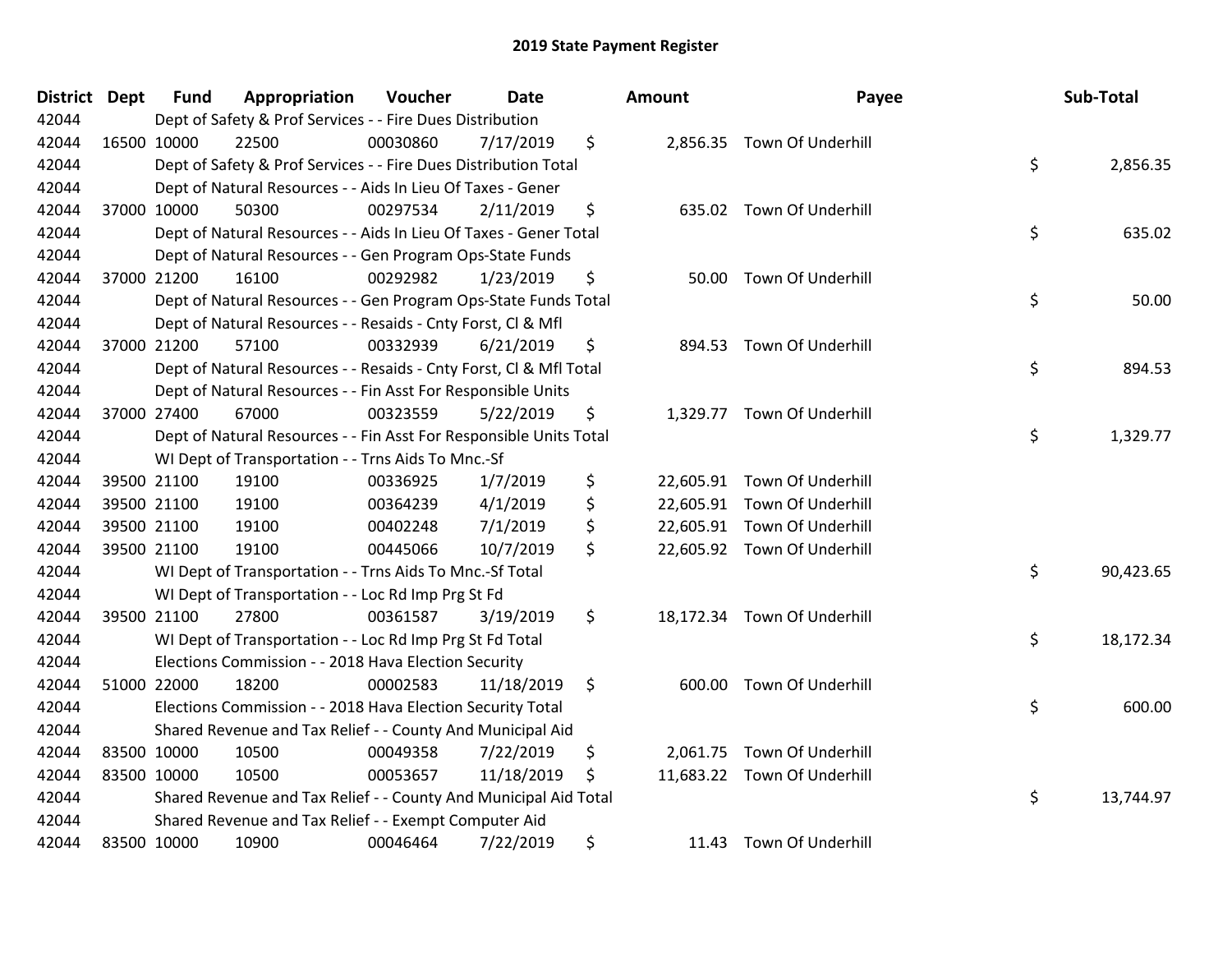| <b>District</b> | <b>Dept</b> | Fund        | Appropriation                                                 | <b>Voucher</b> | Date       |   | Amount | Payee             | Sub-Total  |
|-----------------|-------------|-------------|---------------------------------------------------------------|----------------|------------|---|--------|-------------------|------------|
| 42044           |             |             | Shared Revenue and Tax Relief - - Exempt Computer Aid Total   |                |            |   |        |                   | 11.43      |
| 42044           |             |             | Shared Revenue and Tax Relief - - Utility Aid                 |                |            |   |        |                   |            |
| 42044           |             | 83500 10000 | 11000                                                         | 00049358       | 7/22/2019  |   | 46.10  | Town Of Underhill |            |
| 42044           |             | 83500 10000 | 11000                                                         | 00053657       | 11/18/2019 |   | 247.90 | Town Of Underhill |            |
| 42044           |             |             | Shared Revenue and Tax Relief - - Utility Aid Total           |                |            |   |        |                   | 294.00     |
| 42044           |             |             | Shared Revenue and Tax Relief - - Personal Property Aid       |                |            |   |        |                   |            |
| 42044           |             | 83500 10000 | 11100                                                         | 00041017       | 5/6/2019   | Ś | 506.06 | Town Of Underhill |            |
| 42044           |             |             | Shared Revenue and Tax Relief - - Personal Property Aid Total |                |            |   |        |                   | 506.06     |
| 42044 Total     |             |             |                                                               |                |            |   |        |                   | 129,518.12 |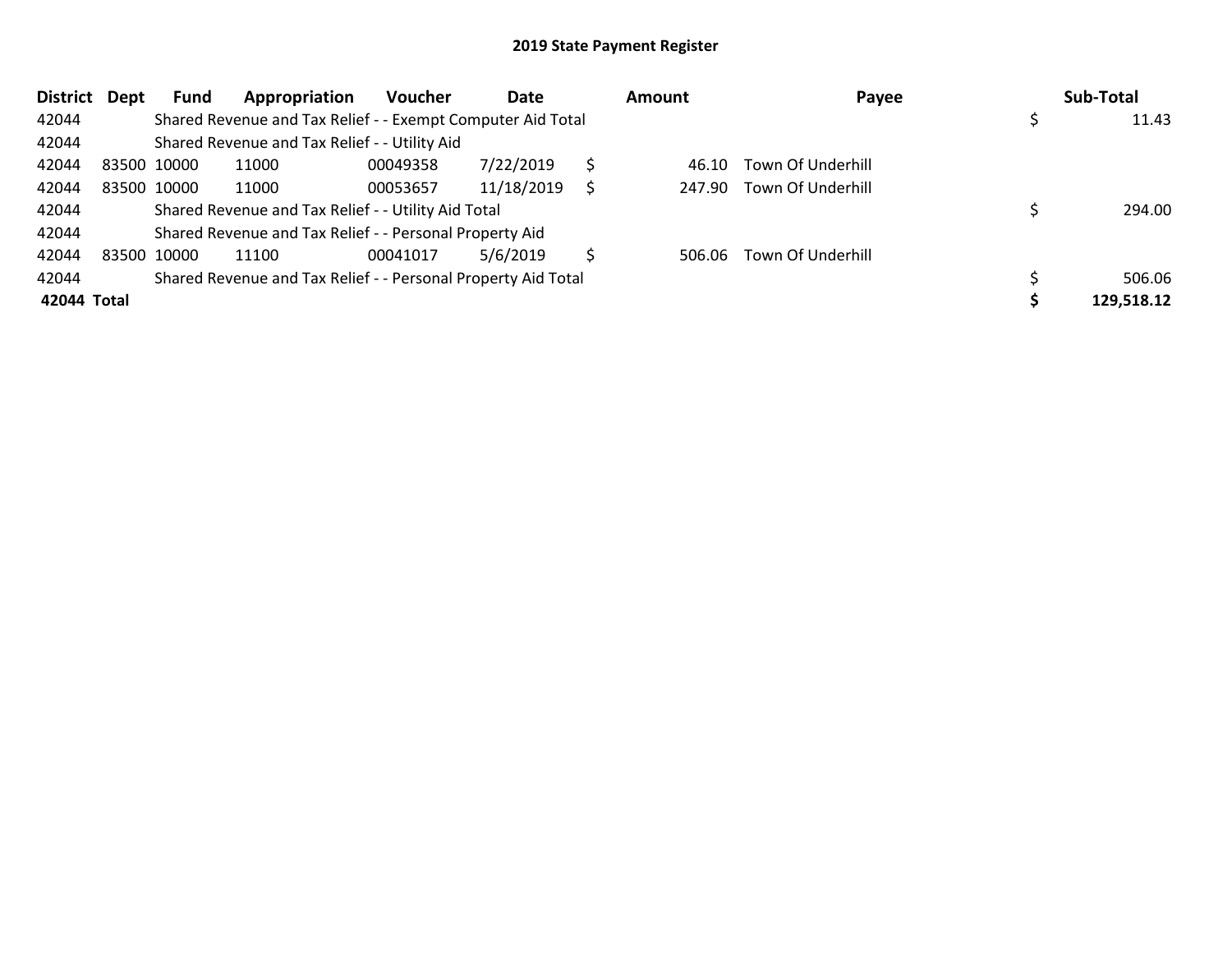| 42146<br>42146 | 16500 10000 | Dept of Safety & Prof Services - - Fire Dues Distribution        |          |            |                  |                           |                  |
|----------------|-------------|------------------------------------------------------------------|----------|------------|------------------|---------------------------|------------------|
|                |             |                                                                  |          |            |                  |                           |                  |
|                |             | 22500                                                            | 00031304 | 7/18/2019  | \$               | 1,429.71 Village Of Lena  |                  |
| 42146          |             | Dept of Safety & Prof Services - - Fire Dues Distribution Total  |          |            |                  |                           | \$<br>1,429.71   |
| 42146          |             | WI Dept of Transportation - - Trns Aids To Mnc.-Sf               |          |            |                  |                           |                  |
| 42146          | 39500 21100 | 19100                                                            | 00336926 | 1/7/2019   | \$<br>7,710.95   | Village Of Lena           |                  |
| 42146          | 39500 21100 | 19100                                                            | 00364240 | 4/1/2019   | \$<br>7,710.95   | Village Of Lena           |                  |
| 42146          | 39500 21100 | 19100                                                            | 00402249 | 7/1/2019   | \$<br>7,710.95   | Village Of Lena           |                  |
| 42146          | 39500 21100 | 19100                                                            | 00445067 | 10/7/2019  | \$<br>7,710.96   | Village Of Lena           |                  |
| 42146          |             | WI Dept of Transportation - - Trns Aids To Mnc.-Sf Total         |          |            |                  |                           | \$<br>30,843.81  |
| 42146          |             | Department of Justice - - Law Enforcement Train, Local           |          |            |                  |                           |                  |
| 42146          | 45500 10000 | 23100                                                            | 00073627 | 10/28/2019 | \$<br>160.00     | Village Of Lena           |                  |
| 42146          |             | Department of Justice - - Law Enforcement Train, Local Total     |          |            |                  |                           | \$<br>160.00     |
| 42146          |             | Elections Commission - - 2018 Hava Election Security             |          |            |                  |                           |                  |
| 42146          | 51000 22000 | 18200                                                            | 00002157 | 10/23/2019 | \$<br>1,200.00   | Village Of Lena           |                  |
| 42146          |             | Elections Commission - - 2018 Hava Election Security Total       |          |            |                  |                           | \$<br>1,200.00   |
| 42146          |             | Shared Revenue and Tax Relief - - County And Municipal Aid       |          |            |                  |                           |                  |
| 42146          | 83500 10000 | 10500                                                            | 00049359 | 7/22/2019  | \$               | 24,812.10 Village Of Lena |                  |
| 42146          | 83500 10000 | 10500                                                            | 00053658 | 11/18/2019 | \$<br>140,601.90 | Village Of Lena           |                  |
| 42146          |             | Shared Revenue and Tax Relief - - County And Municipal Aid Total |          |            |                  |                           | \$<br>165,414.00 |
| 42146          |             | Shared Revenue and Tax Relief - - Exempt Computer Aid            |          |            |                  |                           |                  |
| 42146          | 83500 10000 | 10900                                                            | 00046465 | 7/22/2019  | \$<br>289.95     | Village Of Lena           |                  |
| 42146          |             | Shared Revenue and Tax Relief - - Exempt Computer Aid Total      |          |            |                  |                           | \$<br>289.95     |
| 42146          |             | Shared Revenue and Tax Relief - - Utility Aid                    |          |            |                  |                           |                  |
| 42146          | 83500 10000 | 11000                                                            | 00049359 | 7/22/2019  | \$<br>48.13      | Village Of Lena           |                  |
| 42146          | 83500 10000 | 11000                                                            | 00053658 | 11/18/2019 | \$<br>284.10     | Village Of Lena           |                  |
| 42146          |             | Shared Revenue and Tax Relief - - Utility Aid Total              |          |            |                  |                           | \$<br>332.23     |
| 42146          |             | Shared Revenue and Tax Relief - - Personal Property Aid          |          |            |                  |                           |                  |
| 42146          | 83500 10000 | 11100                                                            | 00041018 | 5/6/2019   | \$<br>842.64     | Village Of Lena           |                  |
| 42146          |             | Shared Revenue and Tax Relief - - Personal Property Aid Total    |          |            |                  |                           | \$<br>842.64     |
| 42146 Total    |             |                                                                  |          |            |                  |                           | \$<br>200,512.34 |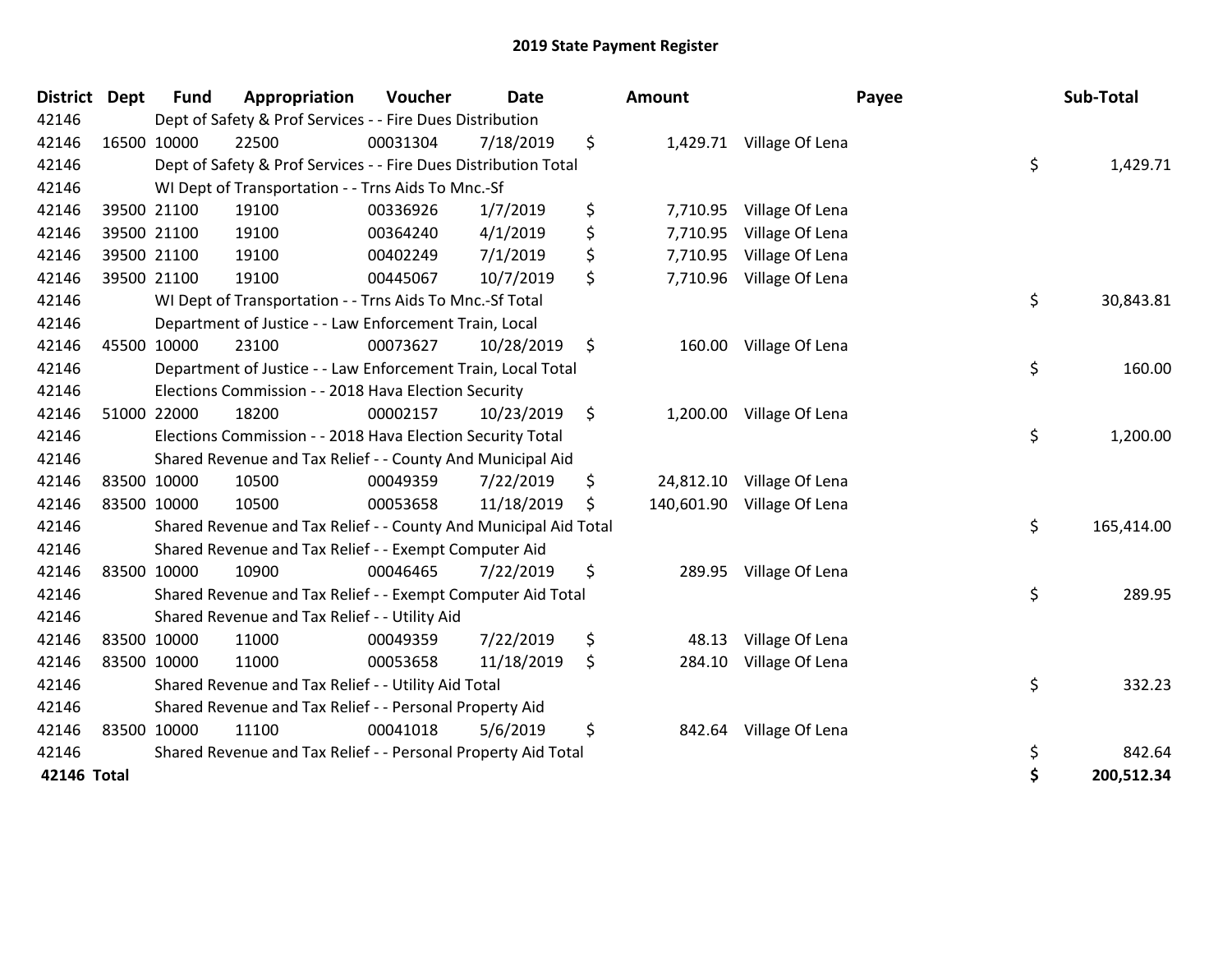| District Dept | Fund        | Appropriation                                                     | Voucher  | Date      | Amount | Payee              | Sub-Total |
|---------------|-------------|-------------------------------------------------------------------|----------|-----------|--------|--------------------|-----------|
| 42171         |             | Dept of Natural Resources - - Aids In Lieu Of Taxes - Gener       |          |           |        |                    |           |
| 42171         | 37000 10000 | 50300                                                             | 00297614 | 2/11/2019 | 184.57 | Village of Pulaski |           |
| 42171         |             | Dept of Natural Resources - - Aids In Lieu Of Taxes - Gener Total |          |           |        |                    | 184.57    |
| 42171 Total   |             |                                                                   |          |           |        |                    | 184.57    |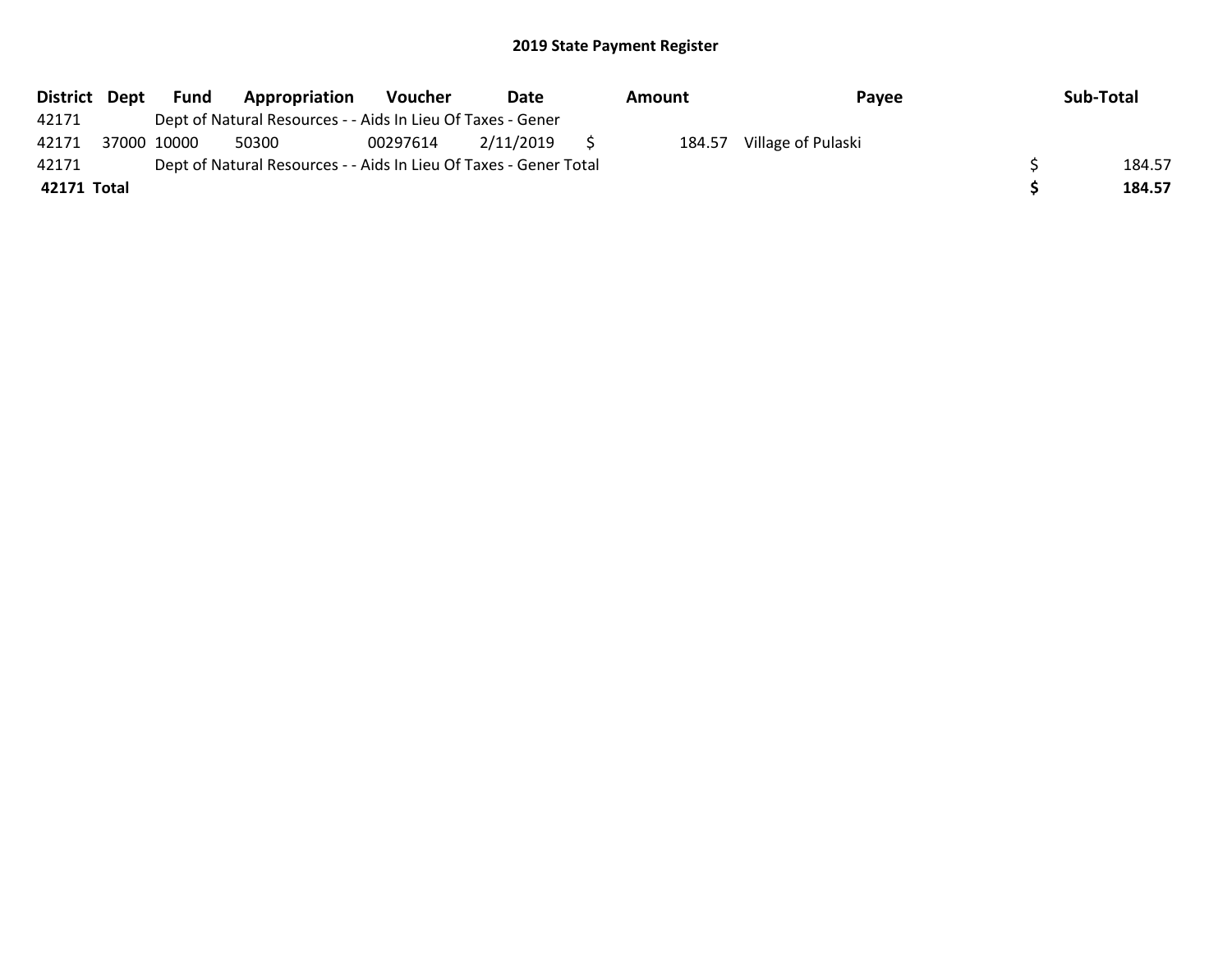| District Dept | <b>Fund</b> | Appropriation                                                         | Voucher  | <b>Date</b> |     | <b>Amount</b> | Payee                        | Sub-Total        |
|---------------|-------------|-----------------------------------------------------------------------|----------|-------------|-----|---------------|------------------------------|------------------|
| 42181         |             | Dept of Safety & Prof Services - - Fire Dues Distribution             |          |             |     |               |                              |                  |
| 42181         | 16500 10000 | 22500                                                                 | 00031413 | 7/18/2019   | \$  |               | 1,079.31 Village of Suring   |                  |
| 42181         |             | Dept of Safety & Prof Services - - Fire Dues Distribution Total       |          |             |     |               |                              | \$<br>1,079.31   |
| 42181         |             | Dept of Natural Resources - - Aids In Lieu Of Taxes - Gener           |          |             |     |               |                              |                  |
| 42181         | 37000 10000 | 50300                                                                 | 00297604 | 2/11/2019   | \$  | 119.10        | Village of Suring            |                  |
| 42181         |             | Dept of Natural Resources - - Aids In Lieu Of Taxes - Gener Total     |          |             |     |               |                              | \$<br>119.10     |
| 42181         |             | WI Dept of Transportation - - Trns Aids To Mnc.-Sf                    |          |             |     |               |                              |                  |
| 42181         | 39500 21100 | 19100                                                                 | 00336927 | 1/7/2019    | \$  | 8,299.33      | Village of Suring            |                  |
| 42181         | 39500 21100 | 19100                                                                 | 00364241 | 4/1/2019    | \$  | 8,299.33      | Village of Suring            |                  |
| 42181         | 39500 21100 | 19100                                                                 | 00402250 | 7/1/2019    | \$  | 8,299.33      | Village of Suring            |                  |
| 42181         | 39500 21100 | 19100                                                                 | 00445068 | 10/7/2019   | \$  | 8,299.34      | Village of Suring            |                  |
| 42181         |             | WI Dept of Transportation - - Trns Aids To Mnc.-Sf Total              |          |             |     |               |                              | \$<br>33,197.33  |
| 42181         |             | WI Dept of Transportation - - Loc Rd Imp Prg St Fd                    |          |             |     |               |                              |                  |
| 42181         | 39500 21100 | 27800                                                                 | 00418319 | 7/31/2019   | \$  |               | 31,739.17 Village of Suring  |                  |
| 42181         |             | WI Dept of Transportation - - Loc Rd Imp Prg St Fd Total              |          |             |     |               |                              | \$<br>31,739.17  |
| 42181         |             | Department of Justice - - Law Enforcement Train, Local                |          |             |     |               |                              |                  |
| 42181         | 45500 10000 | 23100                                                                 | 00074629 | 11/13/2019  | \$  | 160.00        | Village of Suring            |                  |
| 42181         |             | Department of Justice - - Law Enforcement Train, Local Total          |          |             |     |               |                              | \$<br>160.00     |
| 42181         |             | Shared Revenue and Tax Relief - - Expenditure Restraint Program       |          |             |     |               |                              |                  |
| 42181         | 83500 10000 | 10100                                                                 | 00049360 | 7/22/2019   | \$. |               | 8,597.89 Village of Suring   |                  |
| 42181         |             | Shared Revenue and Tax Relief - - Expenditure Restraint Program Total |          |             |     |               |                              | \$<br>8,597.89   |
| 42181         |             | Shared Revenue and Tax Relief - - County And Municipal Aid            |          |             |     |               |                              |                  |
| 42181         | 83500 10000 | 10500                                                                 | 00049360 | 7/22/2019   | \$  |               | 25,013.27 Village of Suring  |                  |
| 42181         | 83500 10000 | 10500                                                                 | 00053659 | 11/18/2019  | \$  |               | 141,741.85 Village of Suring |                  |
| 42181         |             | Shared Revenue and Tax Relief - - County And Municipal Aid Total      |          |             |     |               |                              | \$<br>166,755.12 |
| 42181         |             | Shared Revenue and Tax Relief - - Exempt Computer Aid                 |          |             |     |               |                              |                  |
| 42181         | 83500 10000 | 10900                                                                 | 00046466 | 7/22/2019   | \$  | 1,375.97      | Village of Suring            |                  |
| 42181         | 83500 10000 | 10900                                                                 | 00047929 | 7/22/2019   | \$  | 123.59        | Village of Suring            |                  |
| 42181         |             | Shared Revenue and Tax Relief - - Exempt Computer Aid Total           |          |             |     |               |                              | \$<br>1,499.56   |
| 42181         |             | Shared Revenue and Tax Relief - - Personal Property Aid               |          |             |     |               |                              |                  |
| 42181         | 83500 10000 | 11100                                                                 | 00041019 | 5/6/2019    | \$  | 2,521.92      | Village of Suring            |                  |
| 42181         | 83500 10000 | 11100                                                                 | 00042675 | 5/6/2019    | \$  | 284.66        | Village of Suring            |                  |
| 42181         |             | Shared Revenue and Tax Relief - - Personal Property Aid Total         |          |             |     |               |                              | \$<br>2,806.58   |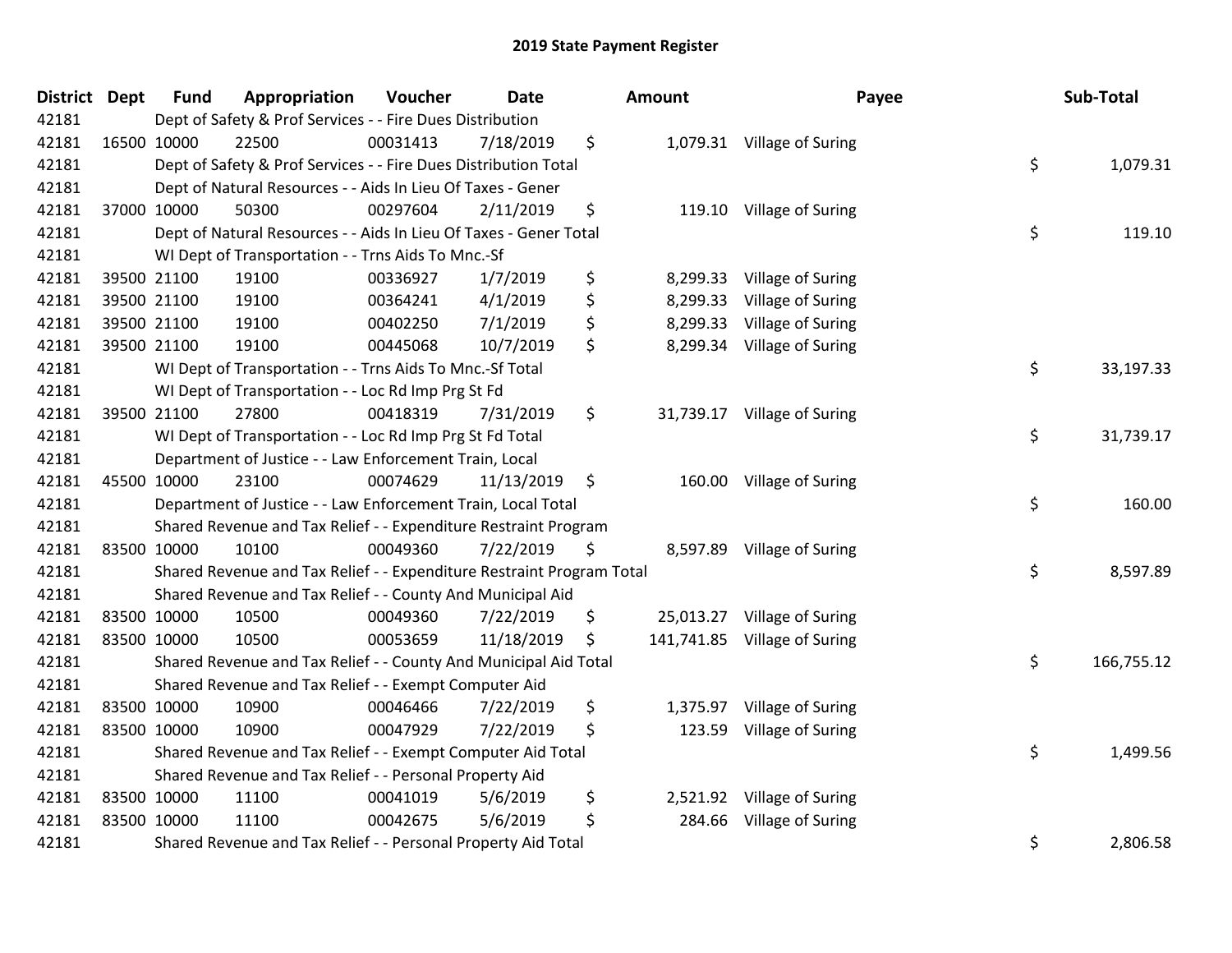|             | District Dept | Fund | Appropriation                                                   | Voucher  | Date      | Amount |        | Pavee             |  | Sub-Total  |  |
|-------------|---------------|------|-----------------------------------------------------------------|----------|-----------|--------|--------|-------------------|--|------------|--|
| 42181       |               |      | Shared Revenue and Tax Relief - - Lottery & Gaming Credit       |          |           |        |        |                   |  |            |  |
| 42181       | 83500 52100   |      | 36300                                                           | 00038408 | 3/25/2019 |        | 590.92 | Village of Suring |  |            |  |
| 42181       |               |      | Shared Revenue and Tax Relief - - Lottery & Gaming Credit Total |          |           |        |        |                   |  |            |  |
| 42181 Total |               |      |                                                                 |          |           |        |        |                   |  | 246,544.98 |  |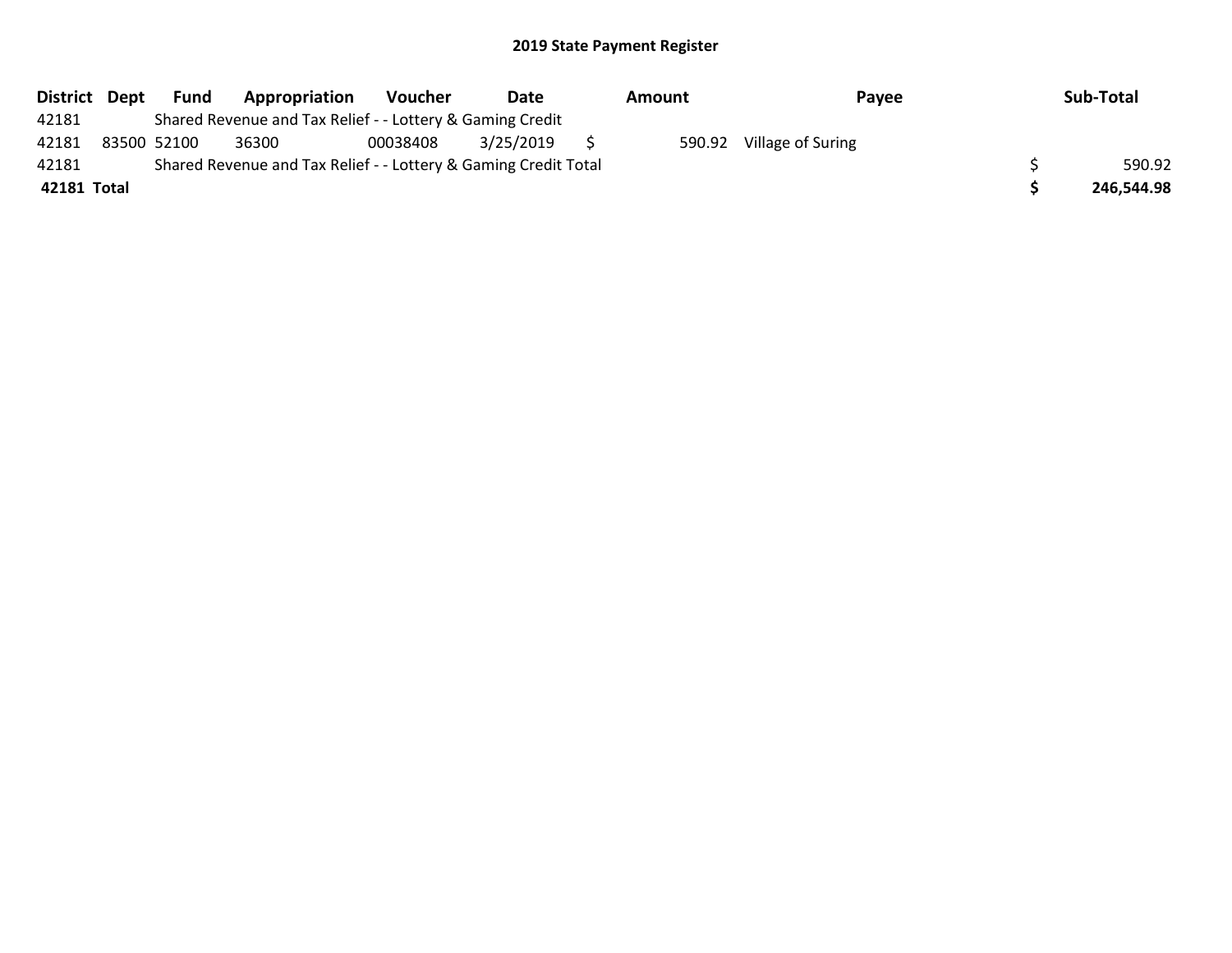| District | <b>Dept</b> | <b>Fund</b> | Appropriation                                                      | Voucher  | <b>Date</b> | Amount           |                          | Payee | Sub-Total  |
|----------|-------------|-------------|--------------------------------------------------------------------|----------|-------------|------------------|--------------------------|-------|------------|
| 42231    |             |             | Dept of Safety & Prof Services - - Fire Dues Distribution          |          |             |                  |                          |       |            |
| 42231    | 16500 10000 |             | 22500                                                              | 00030831 | 7/17/2019   | \$               | 2,970.68 City Of Gillett |       |            |
| 42231    |             |             | Dept of Safety & Prof Services - - Fire Dues Distribution Total    |          |             |                  |                          | \$    | 2,970.68   |
| 42231    |             |             | Dept of Natural Resources - - Resaids - Cnty Forst, Cl & Mfl       |          |             |                  |                          |       |            |
| 42231    |             | 37000 21200 | 57100                                                              | 00332940 | 6/21/2019   | \$<br>8.47       | City Of Gillett          |       |            |
| 42231    |             |             | Dept of Natural Resources - - Resaids - Cnty Forst, Cl & Mfl Total |          |             |                  |                          | \$    | 8.47       |
| 42231    |             |             | Dept of Natural Resources - - Ra- Atv Project Aids                 |          |             |                  |                          |       |            |
| 42231    |             | 37000 21200 | 57700                                                              | 00355476 | 9/24/2019   | \$<br>66,000.00  | City Of Gillett          |       |            |
| 42231    |             |             | Dept of Natural Resources - - Ra- Atv Project Aids Total           |          |             |                  |                          | \$    | 66,000.00  |
| 42231    |             |             | Dept of Natural Resources - - Resaids - Urban Forestry Grant       |          |             |                  |                          |       |            |
| 42231    |             | 37000 21200 | 58700                                                              | 00322259 | 5/22/2019   | \$               | 5,000.00 City Of Gillett |       |            |
| 42231    |             |             | Dept of Natural Resources - - Resaids - Urban Forestry Grant Total |          |             |                  |                          | \$    | 5,000.00   |
| 42231    |             |             | Dept of Natural Resources - - Fin Asst For Responsible Units       |          |             |                  |                          |       |            |
| 42231    |             | 37000 27400 | 67000                                                              | 00322928 | 5/22/2019   | \$<br>4,845.17   | City Of Gillett          |       |            |
| 42231    |             |             | Dept of Natural Resources - - Fin Asst For Responsible Units Total |          |             |                  |                          | \$    | 4,845.17   |
| 42231    |             |             | WI Dept of Transportation - - Trns Aids To Mnc.-Sf                 |          |             |                  |                          |       |            |
| 42231    |             | 39500 21100 | 19100                                                              | 00336928 | 1/7/2019    | \$<br>21,129.54  | City Of Gillett          |       |            |
| 42231    |             | 39500 21100 | 19100                                                              | 00364242 | 4/1/2019    | \$<br>21,129.54  | City Of Gillett          |       |            |
| 42231    |             | 39500 21100 | 19100                                                              | 00402251 | 7/1/2019    | \$<br>21,129.54  | City Of Gillett          |       |            |
| 42231    |             | 39500 21100 | 19100                                                              | 00445069 | 10/7/2019   | \$<br>21,129.56  | City Of Gillett          |       |            |
| 42231    |             |             | WI Dept of Transportation - - Trns Aids To Mnc.-Sf Total           |          |             |                  |                          | \$    | 84,518.18  |
| 42231    |             |             | Department of Justice - - Law Enforcement Train, Local             |          |             |                  |                          |       |            |
| 42231    | 45500 10000 |             | 23100                                                              | 00073138 | 10/17/2019  | \$<br>640.00     | City Of Gillett          |       |            |
| 42231    |             |             | Department of Justice - - Law Enforcement Train, Local Total       |          |             |                  |                          | \$    | 640.00     |
| 42231    |             |             | Elections Commission - - 2018 Hava Election Security               |          |             |                  |                          |       |            |
| 42231    |             | 51000 22000 | 18200                                                              | 00002103 | 10/16/2019  | \$<br>1,200.00   | City Of Gillett          |       |            |
| 42231    |             |             | Elections Commission - - 2018 Hava Election Security Total         |          |             |                  |                          | \$    | 1,200.00   |
| 42231    |             |             | Shared Revenue and Tax Relief - - County And Municipal Aid         |          |             |                  |                          |       |            |
| 42231    |             | 83500 10000 | 10500                                                              | 00049361 | 7/22/2019   | \$<br>70,648.24  | City Of Gillett          |       |            |
| 42231    |             | 83500 10000 | 10500                                                              | 00053660 | 11/18/2019  | \$<br>400,340.00 | City Of Gillett          |       |            |
| 42231    |             |             | Shared Revenue and Tax Relief - - County And Municipal Aid Total   |          |             |                  |                          | \$    | 470,988.24 |
| 42231    |             |             | Shared Revenue and Tax Relief - - Exempt Computer Aid              |          |             |                  |                          |       |            |
| 42231    |             | 83500 10000 | 10900                                                              | 00046467 | 7/22/2019   | \$               | 347.11 City Of Gillett   |       |            |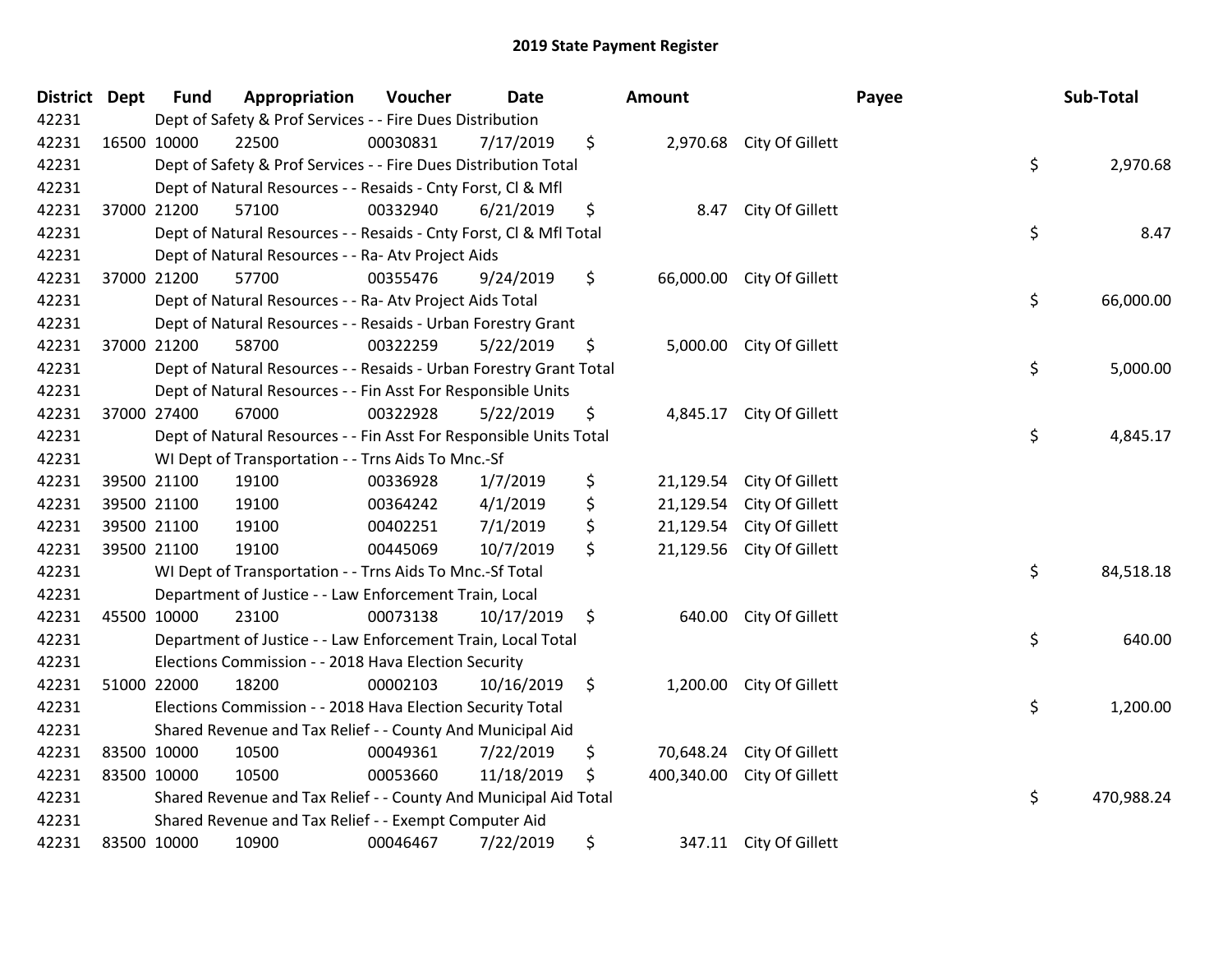| <b>District</b> | Dept        | <b>Fund</b> | Appropriation                                                   | <b>Voucher</b> | Date       | <b>Amount</b>  |                          | Payee | Sub-Total      |
|-----------------|-------------|-------------|-----------------------------------------------------------------|----------------|------------|----------------|--------------------------|-------|----------------|
| 42231           |             | 83500 10000 | 10900                                                           | 00047930       | 7/22/2019  | \$<br>605.05   | City Of Gillett          |       |                |
| 42231           |             |             | Shared Revenue and Tax Relief - - Exempt Computer Aid Total     |                |            |                |                          |       | \$<br>952.16   |
| 42231           |             |             | Shared Revenue and Tax Relief - - Utility Aid                   |                |            |                |                          |       |                |
| 42231           |             | 83500 10000 | 11000                                                           | 00049361       | 7/22/2019  | \$<br>484.72   | City Of Gillett          |       |                |
| 42231           |             | 83500 10000 | 11000                                                           | 00053660       | 11/18/2019 | \$<br>2,826.78 | City Of Gillett          |       |                |
| 42231           |             |             | Shared Revenue and Tax Relief - - Utility Aid Total             |                |            |                |                          |       | 3,311.50       |
| 42231           |             |             | Shared Revenue and Tax Relief - - Personal Property Aid         |                |            |                |                          |       |                |
| 42231           | 83500 10000 |             | 11100                                                           | 00041020       | 5/6/2019   | \$<br>6,306.88 | City Of Gillett          |       |                |
| 42231           |             | 83500 10000 | 11100                                                           | 00042676       | 5/6/2019   | \$             | 1,506.40 City Of Gillett |       |                |
| 42231           |             |             | Shared Revenue and Tax Relief - - Personal Property Aid Total   |                |            |                |                          |       | \$<br>7,813.28 |
| 42231           |             |             | Shared Revenue and Tax Relief - - Lottery & Gaming Credit       |                |            |                |                          |       |                |
| 42231           | 83500 52100 |             | 36300                                                           | 00038409       | 3/25/2019  | \$<br>1,490.18 | City Of Gillett          |       |                |
| 42231           |             |             | Shared Revenue and Tax Relief - - Lottery & Gaming Credit Total |                |            |                |                          |       | 1,490.18       |
| 42231 Total     |             |             |                                                                 |                |            |                |                          |       | 649,737.86     |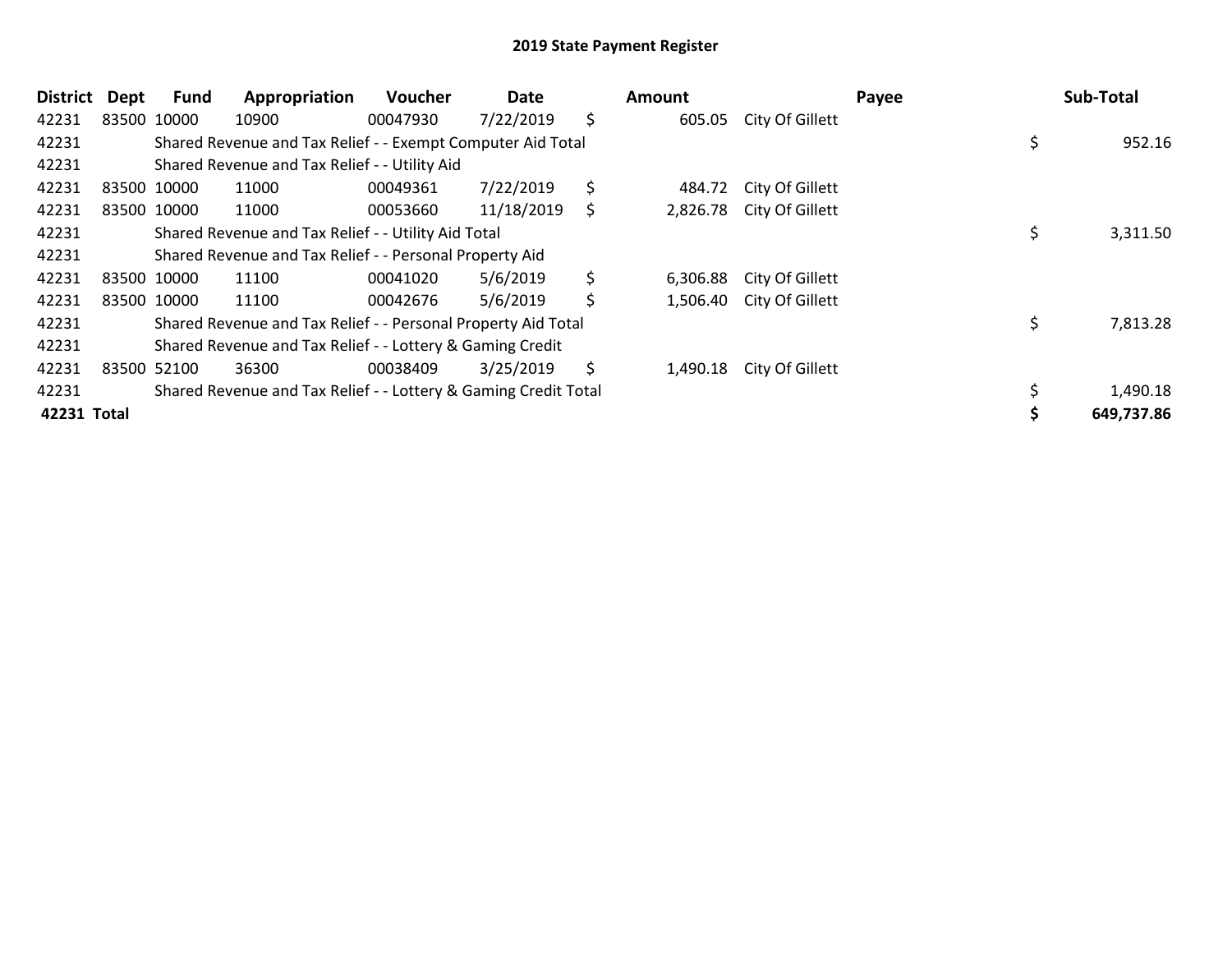| <b>District Dept</b> |             | <b>Fund</b> | Appropriation                                                             | Voucher  | <b>Date</b> | Amount          |                           | Payee | Sub-Total  |
|----------------------|-------------|-------------|---------------------------------------------------------------------------|----------|-------------|-----------------|---------------------------|-------|------------|
| 42265                |             |             | Dept of Safety & Prof Services - - Fire Dues Distribution                 |          |             |                 |                           |       |            |
| 42265                | 16500 10000 |             | 22500                                                                     | 00030187 | 7/15/2019   | \$              | 10,089.14 City Of Oconto  |       |            |
| 42265                |             |             | Dept of Safety & Prof Services - - Fire Dues Distribution Total           |          |             |                 |                           | \$    | 10,089.14  |
| 42265                |             |             | Dept of Natural Resources - - Aids In Lieu Of Taxes - Gener               |          |             |                 |                           |       |            |
| 42265                |             | 37000 10000 | 50300                                                                     | 00314156 | 4/19/2019   | \$<br>32.36     | City Of Oconto            |       |            |
| 42265                |             | 37000 10000 | 50300                                                                     | 00314158 | 4/19/2019   | \$<br>11.74     | City Of Oconto            |       |            |
| 42265                |             |             | Dept of Natural Resources - - Aids In Lieu Of Taxes - Gener Total         |          |             |                 |                           | \$    | 44.10      |
| 42265                |             |             | Dept of Natural Resources - - Gen Program Ops-State Funds                 |          |             |                 |                           |       |            |
| 42265                |             | 37000 21200 | 16100                                                                     | 00359244 | 9/18/2019   | \$              | 3,600.00 City Of Oconto   |       |            |
| 42265                |             |             | Dept of Natural Resources - - Gen Program Ops-State Funds Total           |          |             |                 |                           | \$    | 3,600.00   |
| 42265                |             |             | Dept of Natural Resources - - Aids In Lieu Of Taxes - Sum S               |          |             |                 |                           |       |            |
| 42265                |             | 37000 21200 | 57900                                                                     | 00314155 | 4/19/2019   | \$<br>22.26     | City Of Oconto            |       |            |
| 42265                |             | 37000 21200 | 57900                                                                     | 00314157 | 4/19/2019   | \$<br>224.87    | City Of Oconto            |       |            |
| 42265                |             |             | Dept of Natural Resources - - Aids In Lieu Of Taxes - Sum S Total         |          |             |                 |                           | \$    | 247.13     |
| 42265                |             |             | Dept of Natural Resources - - Fin Asst For Responsible Units              |          |             |                 |                           |       |            |
| 42265                |             | 37000 27400 | 67000                                                                     | 00323138 | 5/22/2019   | \$              | 14,526.81 City Of Oconto  |       |            |
| 42265                |             |             | Dept of Natural Resources - - Fin Asst For Responsible Units Total        |          |             |                 |                           | \$    | 14,526.81  |
| 42265                |             |             | Dept of Natural Resources - - Land Acquisition                            |          |             |                 |                           |       |            |
| 42265                | 37000 36300 |             | <b>TA100</b>                                                              | 00378408 | 12/20/2019  | \$              | 75,000.00 City Of Oconto  |       |            |
| 42265                |             |             | Dept of Natural Resources - - Land Acquisition Total                      |          |             |                 |                           | \$    | 75,000.00  |
| 42265                |             |             | WI Dept of Transportation - - Trns Aids To Mnc.-Sf                        |          |             |                 |                           |       |            |
| 42265                |             | 39500 21100 | 19100                                                                     | 00336929 | 1/7/2019    | \$              | 66,806.72 City Of Oconto  |       |            |
| 42265                |             | 39500 21100 | 19100                                                                     | 00364243 | 4/1/2019    | \$<br>66,806.72 | City Of Oconto            |       |            |
| 42265                |             | 39500 21100 | 19100                                                                     | 00402252 | 7/1/2019    | \$<br>66,806.72 | City Of Oconto            |       |            |
| 42265                |             | 39500 21100 | 19100                                                                     | 00445070 | 10/7/2019   | \$<br>66,806.74 | City Of Oconto            |       |            |
| 42265                |             |             | WI Dept of Transportation - - Trns Aids To Mnc.-Sf Total                  |          |             |                 |                           | \$    | 267,226.90 |
| 42265                |             |             | WI Dept of Transportation - - Local Rds, Grants Sf                        |          |             |                 |                           |       |            |
| 42265                |             | 39500 21100 | 27000                                                                     | 00464638 | 11/22/2019  | \$              | 291,687.49 City Of Oconto |       |            |
| 42265                |             |             | WI Dept of Transportation - - Local Rds, Grants Sf Total                  |          |             |                 |                           | \$    | 291,687.49 |
| 42265                |             |             | Department of Health Services - - Emergency Medical Services, Ai          |          |             |                 |                           |       |            |
| 42265                | 43500 10000 |             | 11900                                                                     | 00307969 | 9/4/2019    | \$              | 5,561.91 City Of Oconto   |       |            |
| 42265                |             |             | Department of Health Services - - Emergency Medical Services, Ai Total    |          |             |                 |                           | \$    | 5,561.91   |
| 42265                |             |             | Department of Health Services - - Prepaid Medical Transport Reimbursement |          |             |                 |                           |       |            |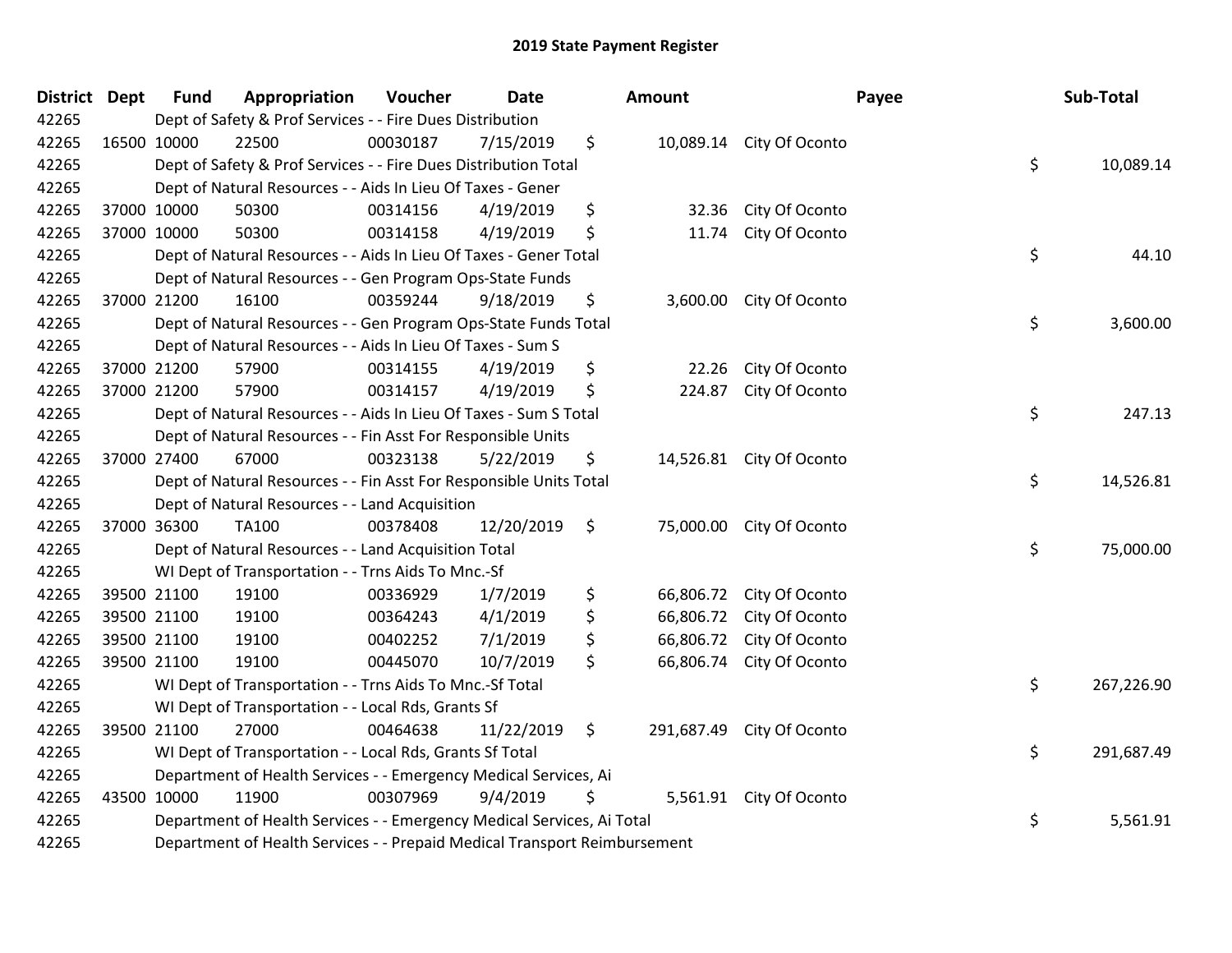| <b>District</b> | <b>Dept</b> | <b>Fund</b> | Appropriation                                                                   | Voucher   | <b>Date</b> |    | <b>Amount</b> |                | Payee | Sub-Total    |
|-----------------|-------------|-------------|---------------------------------------------------------------------------------|-----------|-------------|----|---------------|----------------|-------|--------------|
| 42265           | 43500 10000 |             | 16300                                                                           | AMBULANCE | 11/18/2019  | \$ | 13,894.23     | City Of Oconto |       |              |
| 42265           |             |             | Department of Health Services - - Prepaid Medical Transport Reimbursement Total |           |             |    |               |                | \$    | 13,894.23    |
| 42265           |             |             | Department of Justice - - Law Enforcement Train, Local                          |           |             |    |               |                |       |              |
| 42265           | 45500 10000 |             | 23100                                                                           | 00066314  | 6/10/2019   | \$ | 960.00        | City Of Oconto |       |              |
| 42265           |             |             | Department of Justice - - Law Enforcement Train, Local Total                    |           |             |    |               |                | \$    | 960.00       |
| 42265           |             |             | Shared Revenue and Tax Relief - - County And Municipal Aid                      |           |             |    |               |                |       |              |
| 42265           | 83500 10000 |             | 10500                                                                           | 00049362  | 7/22/2019   | \$ | 264,763.19    | City Of Oconto |       |              |
| 42265           | 83500 10000 |             | 10500                                                                           | 00053661  | 11/18/2019  | \$ | 1,486,430.50  | City Of Oconto |       |              |
| 42265           |             |             | Shared Revenue and Tax Relief - - County And Municipal Aid Total                |           |             |    |               |                | \$    | 1,751,193.69 |
| 42265           |             |             | Shared Revenue and Tax Relief - - Exempt Computer Aid                           |           |             |    |               |                |       |              |
| 42265           | 83500 10000 |             | 10900                                                                           | 00046468  | 7/22/2019   | \$ | 8,055.27      | City Of Oconto |       |              |
| 42265           | 83500 10000 |             | 10900                                                                           | 00047931  | 7/22/2019   | \$ | 5,355.22      | City Of Oconto |       |              |
| 42265           |             |             | Shared Revenue and Tax Relief - - Exempt Computer Aid Total                     |           |             |    |               |                | \$    | 13,410.49    |
| 42265           |             |             | Shared Revenue and Tax Relief - - Utility Aid                                   |           |             |    |               |                |       |              |
| 42265           | 83500 10000 |             | 11000                                                                           | 00049362  | 7/22/2019   | \$ | 424.36        | City Of Oconto |       |              |
| 42265           | 83500 10000 |             | 11000                                                                           | 00053661  | 11/18/2019  | \$ | 2,463.88      | City Of Oconto |       |              |
| 42265           |             |             | Shared Revenue and Tax Relief - - Utility Aid Total                             |           |             |    |               |                | \$    | 2,888.24     |
| 42265           |             |             | Shared Revenue and Tax Relief - - Personal Property Aid                         |           |             |    |               |                |       |              |
| 42265           | 83500 10000 |             | 11100                                                                           | 00041021  | 5/6/2019    | \$ | 3,840.78      | City Of Oconto |       |              |
| 42265           | 83500 10000 |             | 11100                                                                           | 00042677  | 5/6/2019    | \$ | 682.84        | City Of Oconto |       |              |
| 42265           |             |             | Shared Revenue and Tax Relief - - Personal Property Aid Total                   |           |             |    |               |                | \$    | 4,523.62     |
| 42265           |             |             | Shared Revenue and Tax Relief - - Payments For Municipal Svcs                   |           |             |    |               |                |       |              |
| 42265           | 83500 10000 |             | 50100                                                                           | 00037838  | 1/31/2019   | \$ | 433.38        | City Of Oconto |       |              |
| 42265           |             |             | Shared Revenue and Tax Relief - - Payments For Municipal Svcs Total             |           |             |    |               |                | \$    | 433.38       |
| 42265           |             |             | Shared Revenue and Tax Relief - - Lottery & Gaming Credit                       |           |             |    |               |                |       |              |
| 42265           | 83500 52100 |             | 36300                                                                           | 00038410  | 3/25/2019   | \$ | 5,376.47      | City Of Oconto |       |              |
| 42265           |             |             | Shared Revenue and Tax Relief - - Lottery & Gaming Credit Total                 |           |             |    |               |                | \$    | 5,376.47     |
| 42265 Total     |             |             |                                                                                 |           |             |    |               |                | \$    | 2,460,663.60 |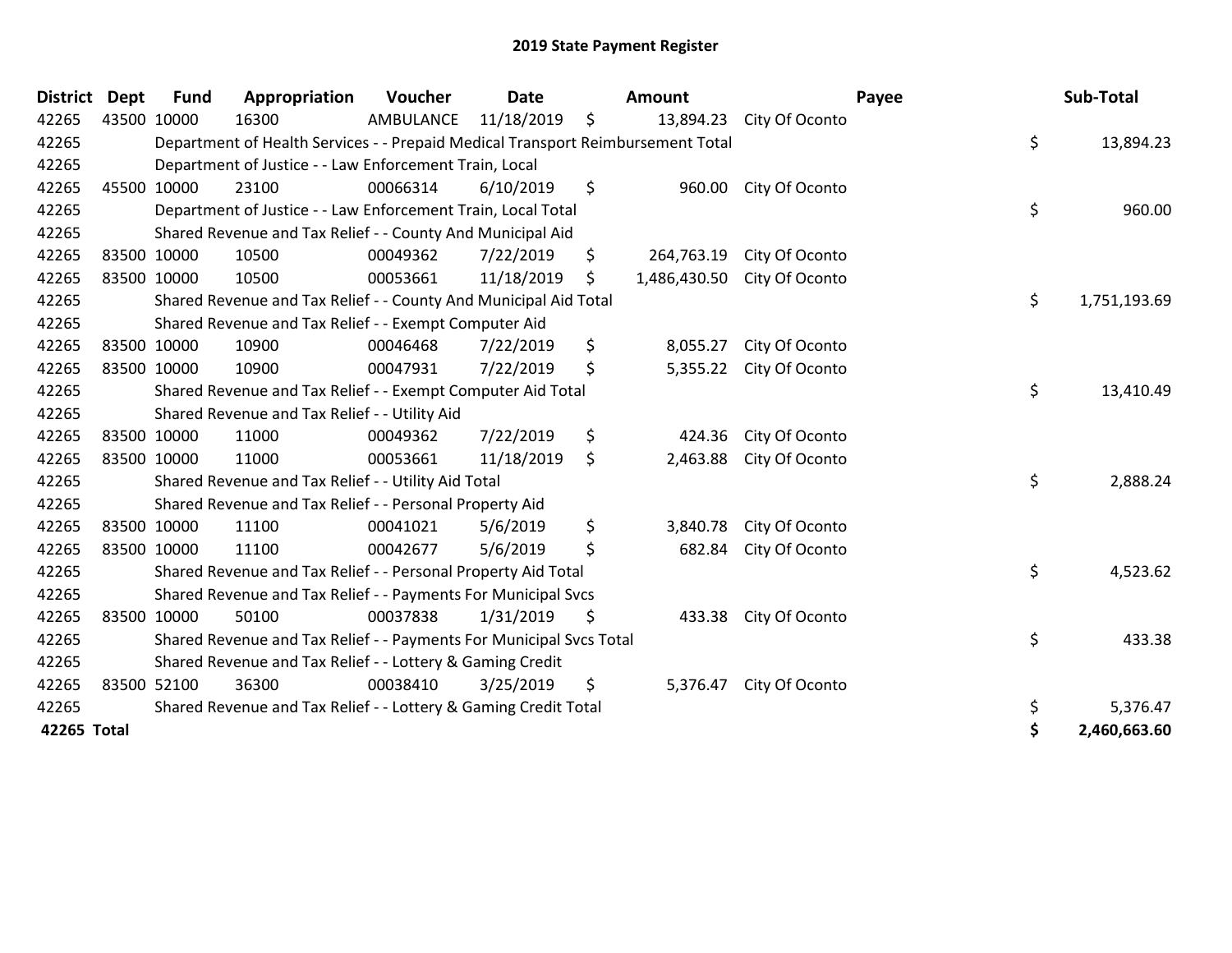| District | <b>Dept</b> | <b>Fund</b> | Appropriation                                                     | Voucher          | <b>Date</b> | <b>Amount</b>    | Payee                         | Sub-Total        |
|----------|-------------|-------------|-------------------------------------------------------------------|------------------|-------------|------------------|-------------------------------|------------------|
| 42266    |             |             | Dept of Safety & Prof Services - - Fire Dues Distribution         |                  |             |                  |                               |                  |
| 42266    |             | 16500 10000 | 22500                                                             | 00030316         | 7/16/2019   | \$               | 7,471.93 City Of Oconto Falls |                  |
| 42266    |             |             | Dept of Safety & Prof Services - - Fire Dues Distribution Total   |                  |             |                  |                               | \$<br>7,471.93   |
| 42266    |             |             | Dept of Natural Resources - - Aids In Lieu Of Taxes - Gener       |                  |             |                  |                               |                  |
| 42266    |             | 37000 10000 | 50300                                                             | 00297575         | 2/11/2019   | \$<br>59.34      | City Of Oconto Falls          |                  |
| 42266    |             |             | Dept of Natural Resources - - Aids In Lieu Of Taxes - Gener Total |                  |             |                  |                               | \$<br>59.34      |
| 42266    |             |             | Dept of Natural Resources - - General Program Operations --       |                  |             |                  |                               |                  |
| 42266    |             | 37000 21200 | 25400                                                             | 00317586         | 5/24/2019   | \$<br>902.14     | City Of Oconto Falls          |                  |
| 42266    |             |             | Dept of Natural Resources - - General Program Operations -- Total |                  |             |                  |                               | \$<br>902.14     |
| 42266    |             |             | Dept of Natural Resources - - GPO--State Funds                    |                  |             |                  |                               |                  |
| 42266    |             | 37000 21200 | 36100                                                             | 00317586         | 5/24/2019   | \$               | 225.54 City Of Oconto Falls   |                  |
| 42266    |             |             | Dept of Natural Resources - - GPO--State Funds Total              |                  |             |                  |                               | \$<br>225.54     |
| 42266    |             |             | Dept of Natural Resources - - Resaids - Fire Suppress Grant       |                  |             |                  |                               |                  |
| 42266    |             | 37000 21200 | 54500                                                             | 00320622         | 5/15/2019   | \$               | 492.33 City Of Oconto Falls   |                  |
| 42266    |             |             | Dept of Natural Resources - - Resaids - Fire Suppress Grant Total |                  |             |                  |                               | \$<br>492.33     |
| 42266    |             |             | Dept of Natural Resources - - Aids In Lieu Of Taxes - Sum S       |                  |             |                  |                               |                  |
| 42266    |             | 37000 21200 | 57900                                                             | 00314159         | 4/19/2019   | \$<br>7.90       | City Of Oconto Falls          |                  |
| 42266    |             |             | Dept of Natural Resources - - Aids In Lieu Of Taxes - Sum S Total |                  |             |                  |                               | \$<br>7.90       |
| 42266    |             |             | WI Dept of Transportation - - Conn Hwy Aids St Fds                |                  |             |                  |                               |                  |
| 42266    |             | 39500 21100 | 16200                                                             | 00337765         | 1/7/2019    | \$<br>5,370.84   | City Of Oconto Falls          |                  |
| 42266    |             | 39500 21100 | 16200                                                             | 00365079         | 4/1/2019    | \$<br>5,370.84   | City Of Oconto Falls          |                  |
| 42266    |             | 39500 21100 | 16200                                                             | 00403088         | 7/1/2019    | \$<br>5,370.84   | City Of Oconto Falls          |                  |
| 42266    |             | 39500 21100 | 16200                                                             | 00445906         | 10/7/2019   | \$<br>5,370.84   | City Of Oconto Falls          |                  |
| 42266    |             |             | WI Dept of Transportation - - Conn Hwy Aids St Fds Total          |                  |             |                  |                               | \$<br>21,483.36  |
| 42266    |             |             | WI Dept of Transportation - - Trns Aids To Mnc.-Sf                |                  |             |                  |                               |                  |
| 42266    |             | 39500 21100 | 19100                                                             | 00336930         | 1/7/2019    | \$<br>42,289.15  | City Of Oconto Falls          |                  |
| 42266    |             | 39500 21100 | 19100                                                             | 00364244         | 4/1/2019    | \$<br>42,289.15  | City Of Oconto Falls          |                  |
| 42266    |             | 39500 21100 | 19100                                                             | 00402253         | 7/1/2019    | \$<br>42,289.15  | City Of Oconto Falls          |                  |
| 42266    |             | 39500 21100 | 19100                                                             | 00445071         | 10/7/2019   | \$<br>42,289.16  | City Of Oconto Falls          |                  |
| 42266    |             |             | WI Dept of Transportation - - Trns Aids To Mnc.-Sf Total          | \$<br>169,156.61 |             |                  |                               |                  |
| 42266    |             |             | WI Dept of Transportation - - Local Rds, Grants Sf                |                  |             |                  |                               |                  |
| 42266    |             | 39500 21100 | 27000                                                             | 00355335         | 2/25/2019   | \$<br>263,704.29 | City Of Oconto Falls          |                  |
| 42266    |             |             | WI Dept of Transportation - - Local Rds, Grants Sf Total          |                  |             |                  |                               | \$<br>263,704.29 |